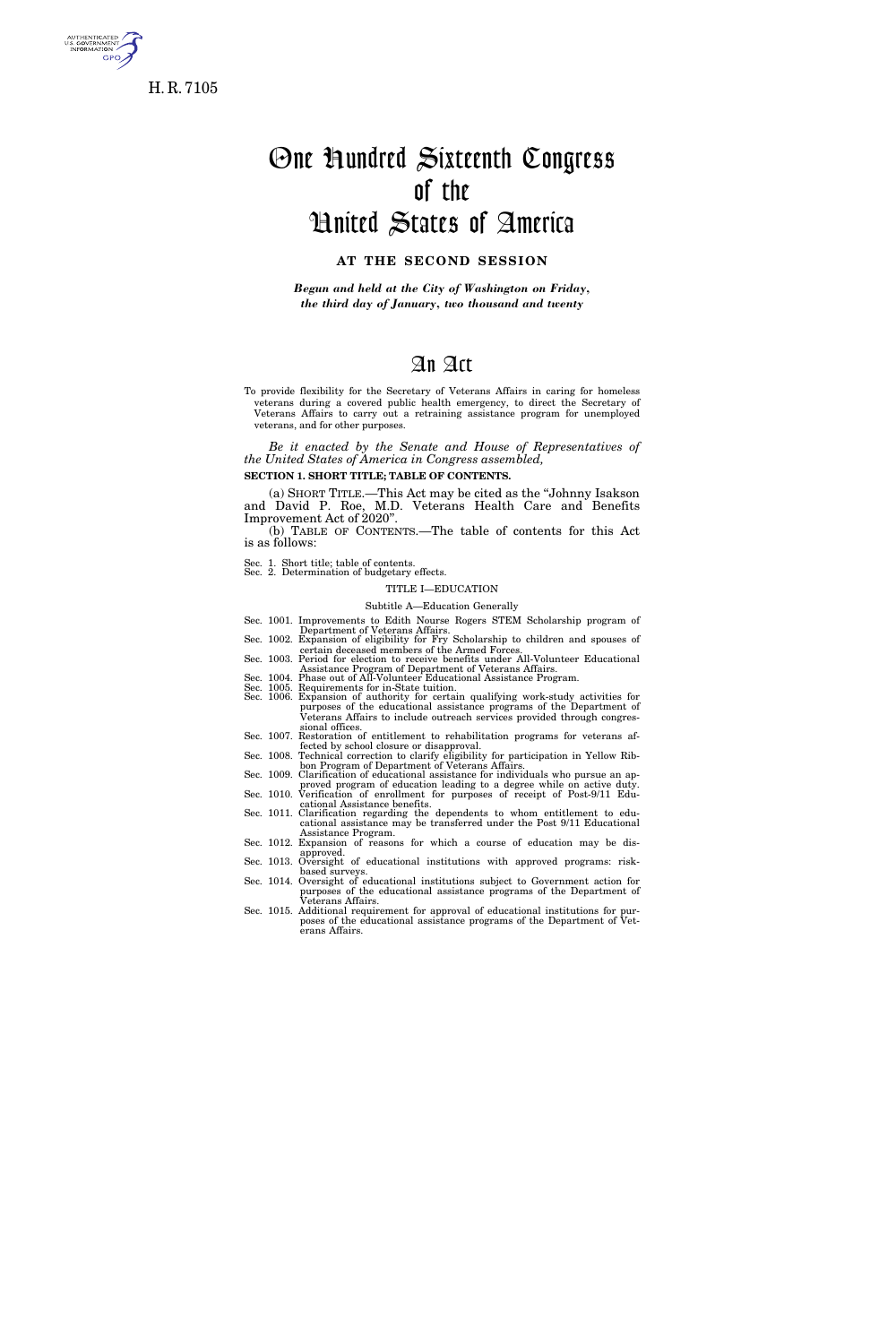- Sec. 1016. Clarification of accreditation for law schools for purposes of the edu-
- cational assistance programs of the Department of Veterans Affairs. Sec. 1017. Clarification of grounds for disapproval of a course for purposes of the
- educational assistance programs of the Department of Veterans Affairs. Sec. 1018. Requirements for educational institutions participating in the edu-
- cational assistance programs of the Department of Veterans Affairs. Sec. 1019. Overpayments to eligible persons or veterans. Sec. 1020. Improvements to limitation on certain advertising, sales, and enrollment
- practices. Sec. 1021. Charge to entitlement to educational assistance for individuals who do
- not transfer credits from certain closed or disapproved programs of education. Sec. 1022. Department of Veterans Affairs treatment of for-profit educational insti-
- tutions converted to nonprofit educational institutions.
- 
- Sec. 1023. Authority of State approving agencies to conduct outreach activities.<br>Sec. 1024. Limitation on colocation and administration of State approving agencies.<br>Sec. 1025. Elimination of period of eligibility for train tain veterans with service-connected disabilities.

#### Subtitle B—Pandemic Assistance

- 
- Sec. 1101. Definitions. Sec. 1102. Continuation of Department of Veterans Affairs educational assistance benefits during COVID–19 emergency. Sec. 1103. Effects of closure of educational institution and modification of courses
- by reason of COVID–19 emergency. Sec. 1104. Payment of educational assistance in cases of withdrawal.
- 
- Sec. 1105. Modification of time limitations on use of entitlement. Sec. 1106. Apprenticeship or on-job training requirements.
- Sec. 1107. Inclusion of training establishments in certain provisions related to COVID–19 emergency.
- Sec. 1108. Treatment of payment of allowances under Student Veteran Coronavirus Response Act.

#### TITLE II—BENEFITS

#### Subtitle A—Benefits Generally

- Sec. 2001. Revision of definition of Vietnam era for purposes of the laws adminis-
- tered by the Secretary of Veterans Affairs. Sec. 2002. Matters relating to Department of Veterans Affairs medical disability
- examinations.
- Sec. 2003. Medal of Honor special pension for surviving spouses.
- Sec. 2004. Modernization of service-disabled veterans insurance. Sec. 2005. Denial of claims for traumatic injury protection under Servicemembers'
- Group Life Insurance. Sec. 2006. Publication and acceptance of disability benefit questionnaire forms of
- Department of Veterans Affairs.
- Sec. 2007. Threshold for reporting debts to consumer reporting agencies.<br>Sec. 2008. Removal of dependents from award of compensation or pension.<br>Sec. 2009. Eligibility for dependency and indemnity compensation for survivin
- 
- spouses who remarry after age 55. Sec. 2010. Study on exposure by members of the Armed Forces to toxicants at Karshi-Khanabad Air Base in Uzbekistan. Sec. 2011. Comptroller General briefing and report on repealing manifestation pe-
- riod for presumptions of service connection for certain diseases associated with exposure to certain herbicide agents.
- Sec. 2012. Extension of authority of Secretary of Veterans Affairs to use income information from other agencies.
- Sec. 2013. Extension on certain limits on payments of pension.

#### Subtitle B—Housing

- Sec. 2101. Eligibility of certain members of the reserve components of the Armed
- Forces for home loans from the Secretary of Veterans Affairs. Sec. 2102. Reducing loan fees for certain veterans affected by major disasters.
- Sec. 2103. Extension of certain housing loan fees. Sec. 2104. Collection of overpayments of specially adapted housing assistance.

# Subtitle C—Burial Matters

- Sec. 2201. Transportation of deceased veterans to veterans' cemeteries.
- Sec. 2202. Increase in certain funeral benefits under laws administered by the Sec-
- retary of Veterans Affairs. Sec. 2203. Outer burial receptacles for each new grave in cemeteries that are the subjects of certain grants made by the Secretary of Veterans Affairs.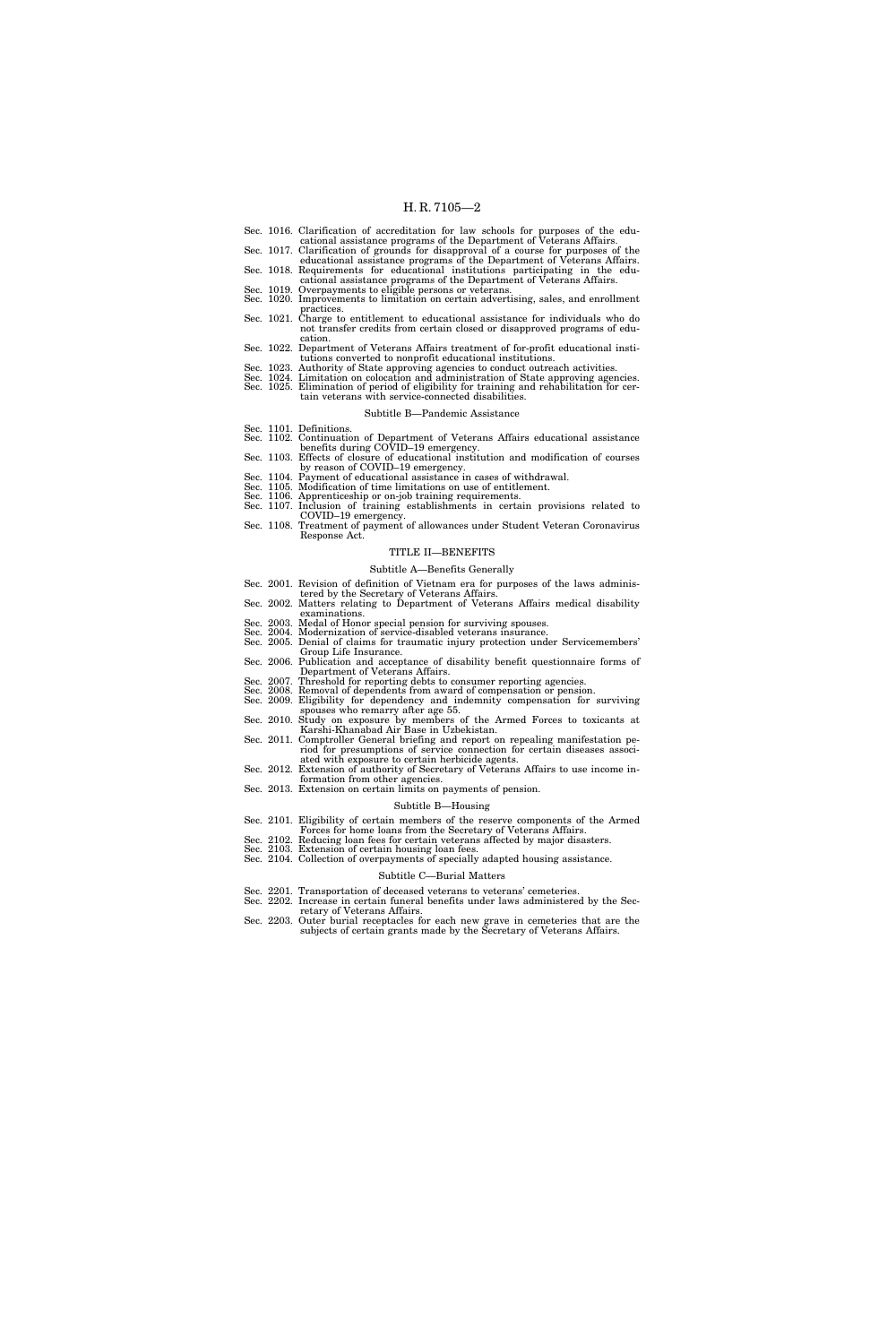- Sec. 2204. Provision of inscriptions for spouses and children on certain headstones and markers furnished by the Secretary of Veterans Affairs. Sec. 2205. Aid to counties for establishment, expansion, and improvement of vet-
- erans' cemeteries.
- Sec. 2206. Increase in maximum amount of grants to States, counties, and tribal
- organizations for operating and maintaining veterans' cemeteries. Sec. 2207. Provision of urns and commemorative plaques for remains of certain vet-
- erans whose cremated remains are not interred in certain cemeteries. Sec. 2208. Training of State and tribal veterans' cemetery personnel by National Cemetery Administration.
	-

# TITLE III—HEALTH CARE

- Subtitle A—Health Care Generally
- Sec. 3001. Expansion of modifications to Veteran Directed Care program. Sec. 3002. Prohibition on collection of a health care copayment by the Secretary of
- Veterans Affairs from a veteran who is a member of an Indian tribe.
- Sec. 3003. Oversight for State homes regarding COVID–19 infections, response capacity, and staffing levels. Sec. 3004. Grants for State homes located on tribal lands.
- Sec. 3004. Grants for State homes located on tribal lands.<br>Sec. 3005. Continuation of Women's Health Transition Training program of Depart-
- ment of Veterans Affairs. Sec. 3006. Authority for Secretary of Veterans Affairs to furnish medically nec-
- essary transportation for newborn children of certain women veterans. Sec. 3007. Waiver of requirements of Department of Veterans Affairs for receipt of
- per diem payments for domiciliary care at State homes and modification
- of eligibility for such payments. Sec. 3008. Expansion of quarterly update of information on staffing and vacancies at facilities of the Department of Veterans Affairs to include information
- on duration of hiring process. Sec. 3009. Requirement for certain Department of Veterans Affairs medical facilities to have physical location for the disposal of controlled substances
- medications. Sec. 3010. Department of Veterans Affairs pilot program for clinical observation by undergraduate students.

### Subtitle B—Scheduling and Consult Management

- Sec. 3101. Process and requirements for scheduling appointments for health care
- from Department of Veterans Affairs and non-Department health care. Sec. 3102. Audits regarding scheduling of appointments and management of consultations for health care from Department of Veterans Affairs and non-
- Department health care. Sec. 3103. Administration of non-Department of Veterans Affairs health care. Sec. 3104. Examination of health care consultation and scheduling positions of De-
- partment of Veterans Affairs.

#### TITLE IV—NAVY SEAL BILL MULDER

Sec. 4001. Short title.

#### Subtitle A—Service-connection and COVID–19

Sec. 4101. Presumptions of service-connection for members of Armed Forces who contract Coronavirus Disease 2019 under certain circumstances.

#### Subtitle B—Assistance for Homeless Veterans

- Sec. 4201. Flexibility for the Secretary of Veterans Affairs in caring for homeless
- veterans during a covered public health emergency. Sec. 4202. Legal services for homeless veterans and veterans at risk for homeless-
- ness. Sec. 4203. Gap analysis of Department of Veterans Affairs programs that provide
- assistance to women veterans who are homeless. Sec. 4204. Improvements to grants awarded by the Secretary of Veterans Affairs to
- entities that provide services to homeless veterans.
- Sec. 4205. Repeal of sunset on authority to carry out program of referral and counseling services for veterans at risk for homelessness who are transitioning from certain institutions.
- Sec. 4206. Coordination of case management services for veterans receiving housing vouchers under Tribal Housing and Urban Development-Veterans
- Affairs Supportive Housing program. Sec. 4207. Contracts relating to case managers for homeless veterans in supported housing program.
- Sec. 4208. Report on staffing of Department of Housing and Urban Development-Department of Veterans Affairs supported housing program.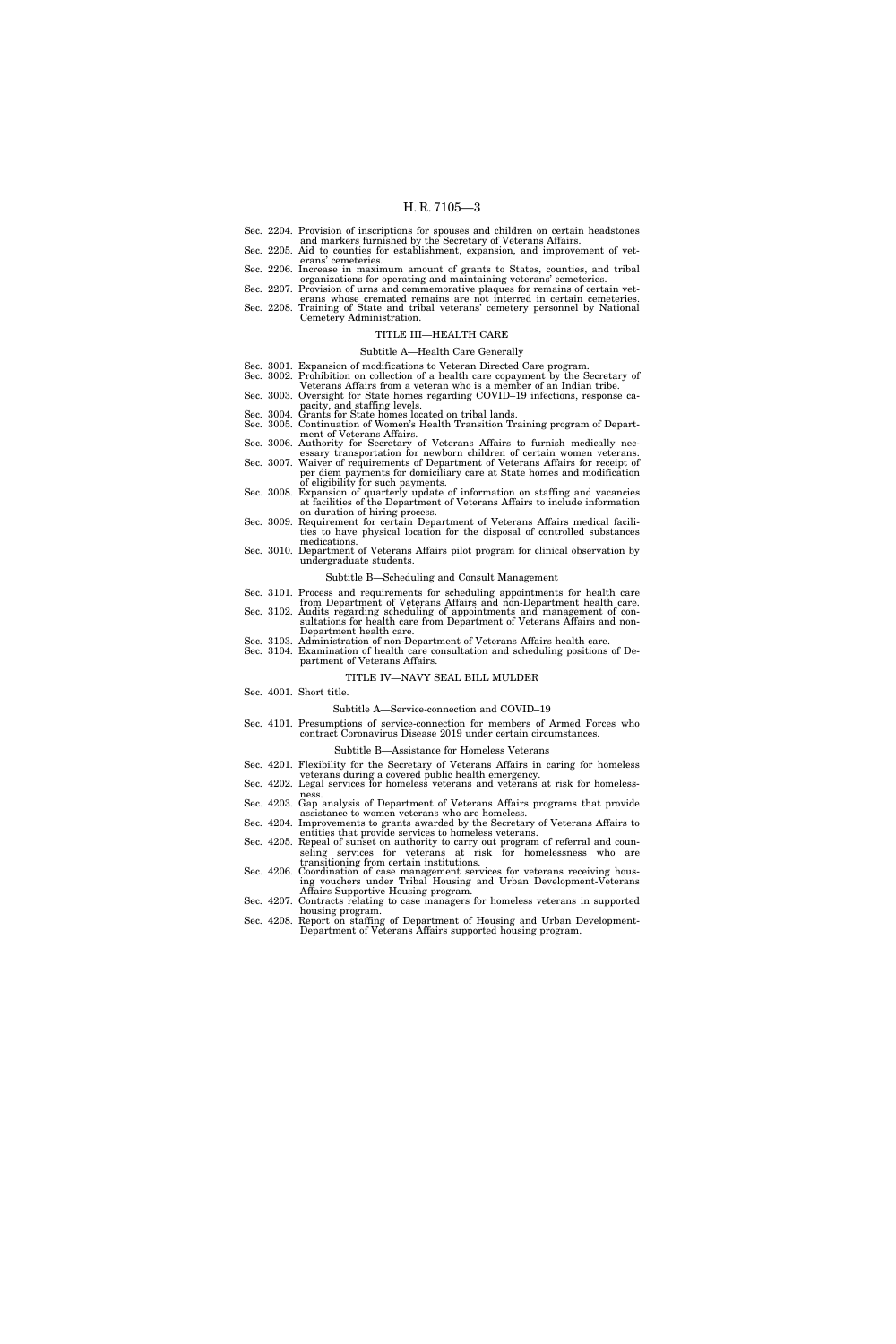#### Subtitle C—Retraining Assistance for Veterans

- Sec. 4301. Access for the Secretaries of Labor and Veterans Affairs to the Federal
- directory of new hires.<br>Sec. 4302. Expansion of eligible class of providers of high technology programs of
- 
- education for veterans. Sec. 4303. Pilot program for off-base transition training for veterans and spouses. Sec. 4304. Grants for provision of transition assistance to members of the Armed Forces after separation, retirement, or discharge.
- Sec. 4305. One-year independent assessment of the effectiveness of Transition Assistance Program.

# Sec. 4306. Longitudinal study on changes to Transition Assistance Program.

### TITLE V—DEBORAH SAMPSON

Sec. 5001. Short title.

#### Subtitle A—Improving Access for Women Veterans to the Department of Veterans Affairs

- Sec. 5101. Office of Women's Health in Department of Veterans Affairs.
- Sec. 5102. Women veterans retrofit initiative. Sec. 5103. Establishment of environment of care standards and inspections at De-
- partment of Veterans Affairs medical centers. Sec. 5104. Provision of reintegration and readjustment services to veterans and
- family members in group retreat settings. Sec. 5105. Provision of legal services for women veterans. Sec. 5106. Comptroller General surveys and report on supportive services provided
- for very low-income women veterans.
- Sec. 5107. Programs on assistance for child care for certain veterans. Sec. 5108. Availability of prosthetics for women veterans from Department of Vet-
- erans Affairs. Sec. 5109. Requirement to improve Department of Veterans Affairs women vet-
- erans call center.
- Sec. 5110. Study on infertility services furnished at Department of Veterans Affairs.
- Sec. 5111. Sense of Congress on access to facilities of Department of Veterans Affairs by reservists for counseling and treatment relating to military sexual trauma.

#### Subtitle B—Increasing Staff Cultural Competency

- Sec. 5201. Staffing of women's health primary care providers at medical facilities
- of Department of Veterans Affairs. Sec. 5202. Additional funding for primary care and emergency care clinicians in
- Women Veterans Health Care Mini-Residency Program. Sec. 5203. Establishment of women veteran training module for non-Department of
- Veterans Affairs health care providers.
- Sec. 5204. Study on staffing of women veteran program manager program at medical centers of Department of Veterans Affairs and training of staff. Sec. 5205. Study on Women Veteran Coordinator program.
- Sec. 5206. Staffing improvement plan for peer specialists of Department of Veterans Affairs who are women.

#### Subtitle C—Eliminating Harassment and Assault

- Sec. 5301. Expansion of coverage by Department of Veterans Affairs of counseling
- and treatment for sexual trauma. Sec. 5302. Assessment of effects of intimate partner violence on women veterans by
- 
- Advisory Committee on Women Veterans. Sec. 5303. Anti-harassment and anti-sexual assault policy of Department of Veterans Affairs.
- Sec. 5304. Pilot program on assisting veterans who experience intimate partner vi-
- olence or sexual assault.
- Sec. 5305. Study and task force on veterans experiencing intimate partner violence or sexual assault.

#### Subtitle D—Data Collection and Reporting

- Sec. 5401. Requirement for collection and analysis of data on Department of Veterans Affairs benefits and services and disaggregation of such data by
- gender, race, and ethnicity. Sec. 5402. Study on barriers for women veterans to receipt of health care from Department of Veterans Affairs.
- Sec. 5403. Study on feasibility and advisability of offering Parenting STAIR program at all medical centers of Department of Veterans Affairs.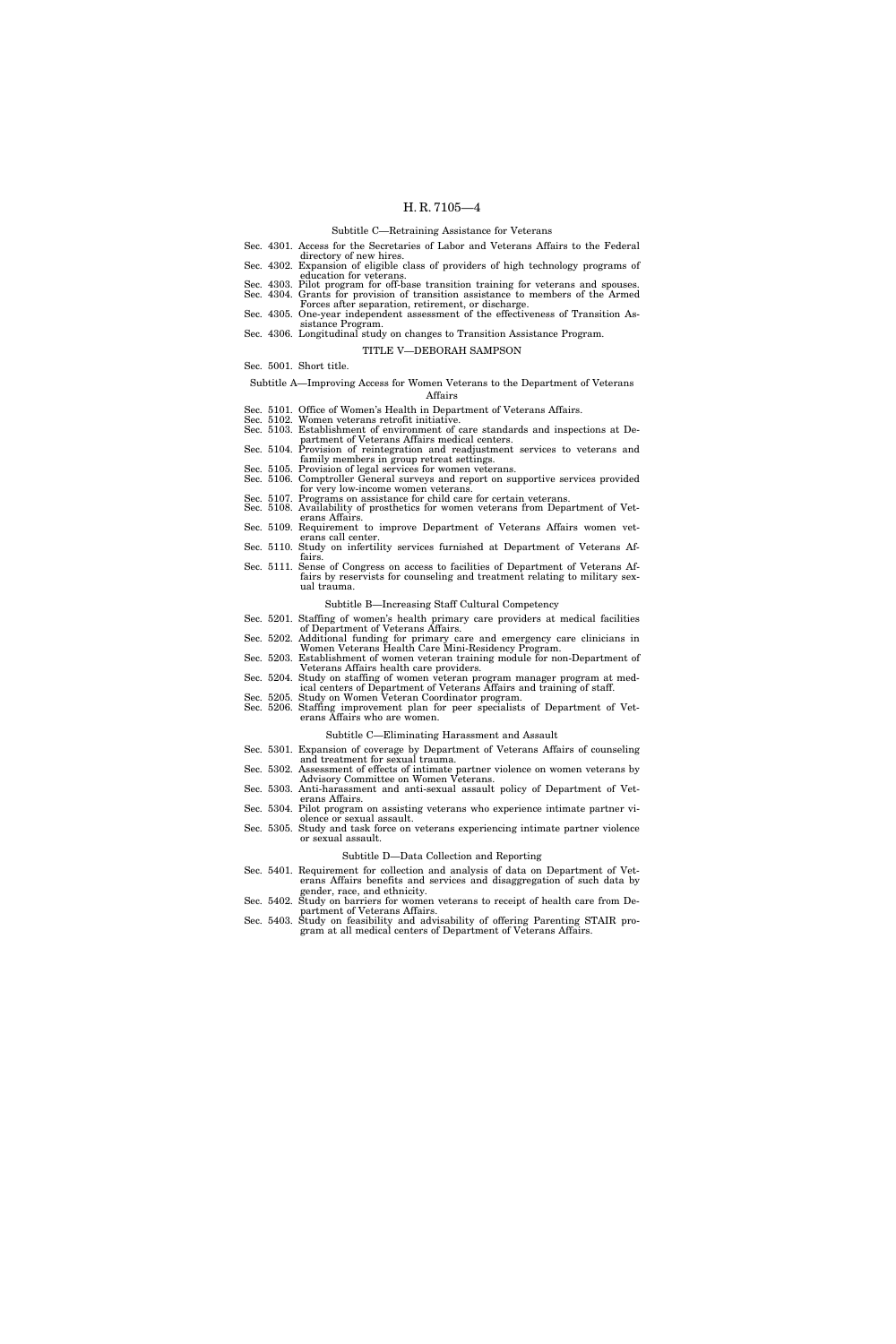#### Subtitle E—Benefits Matters

- Sec. 5501. Evaluation of service-connection of mental health conditions relating to military sexual trauma.
- Sec. 5502. Choice of sex of Department of Veterans Affairs medical examiner for assessment of claims for compensation relating to disability resulting from physical assault of a sexual nature, battery of a sexual nature, or sexual harassment.
- Sec. 5503. Secretary of Veterans Affairs report on implementing recommendations of Inspector General of Department of Veterans Affairs in certain report on denied posttraumatic stress disorder claims related to military sexual trauma

#### TITLE VI—REPRESENTATION AND FINANCIAL EXPLOITATION MATTERS

- Sec. 6001. Short title.
- Sec. 6002. Plan to address the financial exploitation of veterans receiving pension from the Department of Veterans Affairs.
- Sec. 6003. Overpayments of pension to veterans receiving pension from the Department of Veterans Affairs.
- Sec. 6004. Evaluation of additional actions for verifying direct deposit information provided by veterans on applications for veterans pension.
- Sec. 6005. Annual report on efforts of Department of Veterans Affairs to address the financial exploitation of veterans receiving pension.
- Sec. 6006. Notice regarding fees charged in connection with filing an application for veterans pension.
- Sec. 6007. Outreach plan for educating vulnerable veterans about potential financial exploitation relating to the receipt of pension.

# TITLE VII—OTHER MATTERS

#### Subtitle A—Administrative and Other Matters

- Sec. 7001. Medical examination protocol for volunteer drivers participating in program of transportation services for veterans.
- Sec. 7002. Department of Veterans Affairs Advisory Committee on Tribal and Indian Affairs.
- Sec. 7003. Preference for offerors employing veterans.
- Sec. 7004. Extension of certain employment and reemployment rights to members of the National Guard who perform State active duty.
- Sec. 7005. Repayment of misused benefits.
- Sec. 7006. Exemption of certain transfers.
- Sec. 7007. Report and planned actions of the Secretary of Veterans Affairs to address certain high-risk areas of the Department of Veterans Affairs.
- Sec. 7008. Annual report by Secretary of Veterans Affairs on implementation of priority recommendations of Comptroller General of the United States pertaining to Department of Veterans Affairs.
- Sec. 7009. Clarification of methods used to monitor compliance with certain limitations on subcontracting. Sec. 7010. Department of Veterans Affairs requirement to provide certain notice to
- persons filing claims for damage, injury, or death on Standard Form 95. Subtitle B—Matters Relating to the Chief Financial Officer of Department of

# Veterans Affairs

- Sec. 7101. Definitions.
- Sec. 7102. Plans for addressing material weaknesses and providing sufficient au-
- thority to Chief Financial Officer of Department of Veterans Affairs. Sec. 7103. Chief Financial Officer attestation.
- Sec. 7104. Chief Financial Officer responsibility for subordinate chief financial officers.

#### Subtitle C—Servicemembers Civil Relief

- Sec. 7201. Clarification of delivery of notice of termination of leases of premises and motor vehicles for purposes of relief under Servicemembers Civil Relief Act.
- Sec. 7202. Technical correction regarding extension of lease protections for servicemembers under stop movement orders in response to local, national, or global emergency.

### **SEC. 2. DETERMINATION OF BUDGETARY EFFECTS.**

The budgetary effects of this Act, for the purpose of complying with the Statutory Pay-As-You-Go Act of 2010, shall be determined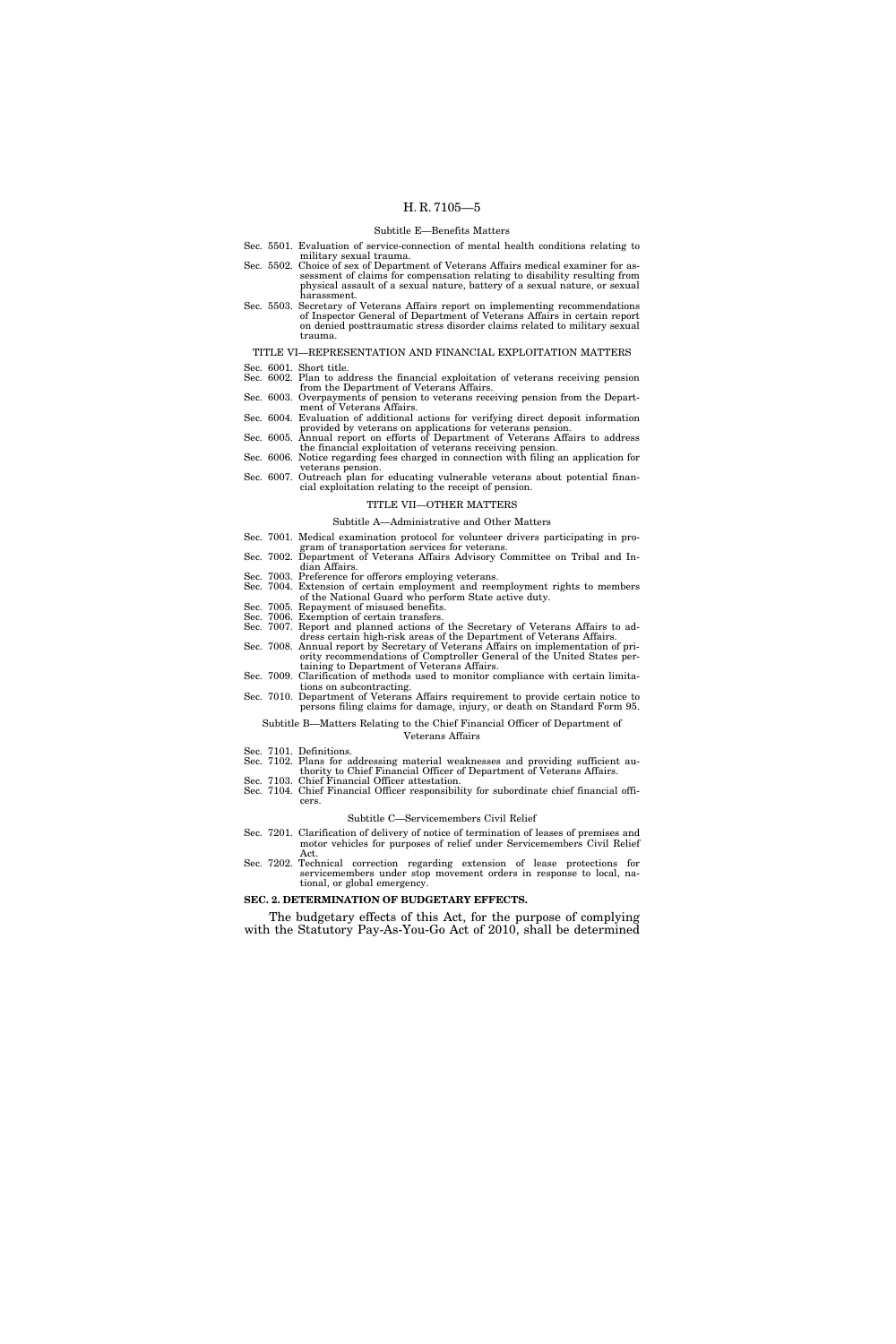by reference to the latest statement titled ''Budgetary Effects of PAYGO Legislation'' for this Act, submitted for printing in the Congressional Record by the Chairman of the House Budget Committee, provided that such statement has been submitted prior to the vote on passage.

# **TITLE I—EDUCATION**

# **Subtitle A—Education Generally**

#### **SEC. 1001. IMPROVEMENTS TO EDITH NOURSE ROGERS STEM SCHOL-ARSHIP PROGRAM OF DEPARTMENT OF VETERANS AFFAIRS.**

(a) CLARIFICATION AND EXPANSION OF ELIGIBILITY.—Subsection (b)(4) of section 3320 of title 38, United States Code, is amended—  $(1)$  in subparagraph  $(A)(i)$ —

(A) in the matter preceding subclause (I), by inserting ", or a dual degree program that includes such an undergraduate college degree,'' after ''undergraduate college degree'

(B) by striking subclause (IX); and

(C) by redesignating subclauses (X) and (XI) as subclauses  $(I\check{X})$  and  $(\check{X})$ , respectively;

 $(2)$  in subparagraph  $(B)$ —

(A) by inserting ''covered clinical training program for health care professionals or a" before "program of education''; and

(B) by striking the period at the end and inserting ";  $\ar{or}$ "; and

(3) by adding at the end the following new subparagraph:  $C^{\prime}(C)$  is an individual who has earned a graduate degree

in a field referred to in subparagraph  $(A)(i)$  and is enrolled in a covered clinical training program for health care professionals.''.

(b) PRIORITY.—Subsection (c) of such section is amended to read as follows:

"(c) PRIORITY.—(1) If the Secretary determines that there are insufficient funds available in a fiscal year to provide additional benefits under this section to all eligible individuals, the Secretary may give priority to the following eligible individuals:

 $\sqrt{\left(A\right)}$  Individuals who require the most credit hours described in subsection (b)(4).

''(B) Individuals who are entitled to educational assistance under this chapter by reason of paragraph (1), (2), (8), or (9) of section 3311(b) of this title.

"(2) The Secretary shall give priority to individuals under paragraph (1) in the following order:

''(A) Individuals who are enrolled in a program of education leading to an undergraduate degree in a field referred to in subsection  $(b)(4)(A)(i)$ .

''(B) Individuals who are enrolled in a program of education leading to a teaching certificate.

''(C) Individuals who are enrolled in a dual-degree program leading to both an undergraduate and graduate degree in a field referred to in subsection  $(b)(4)(A)(i)$ .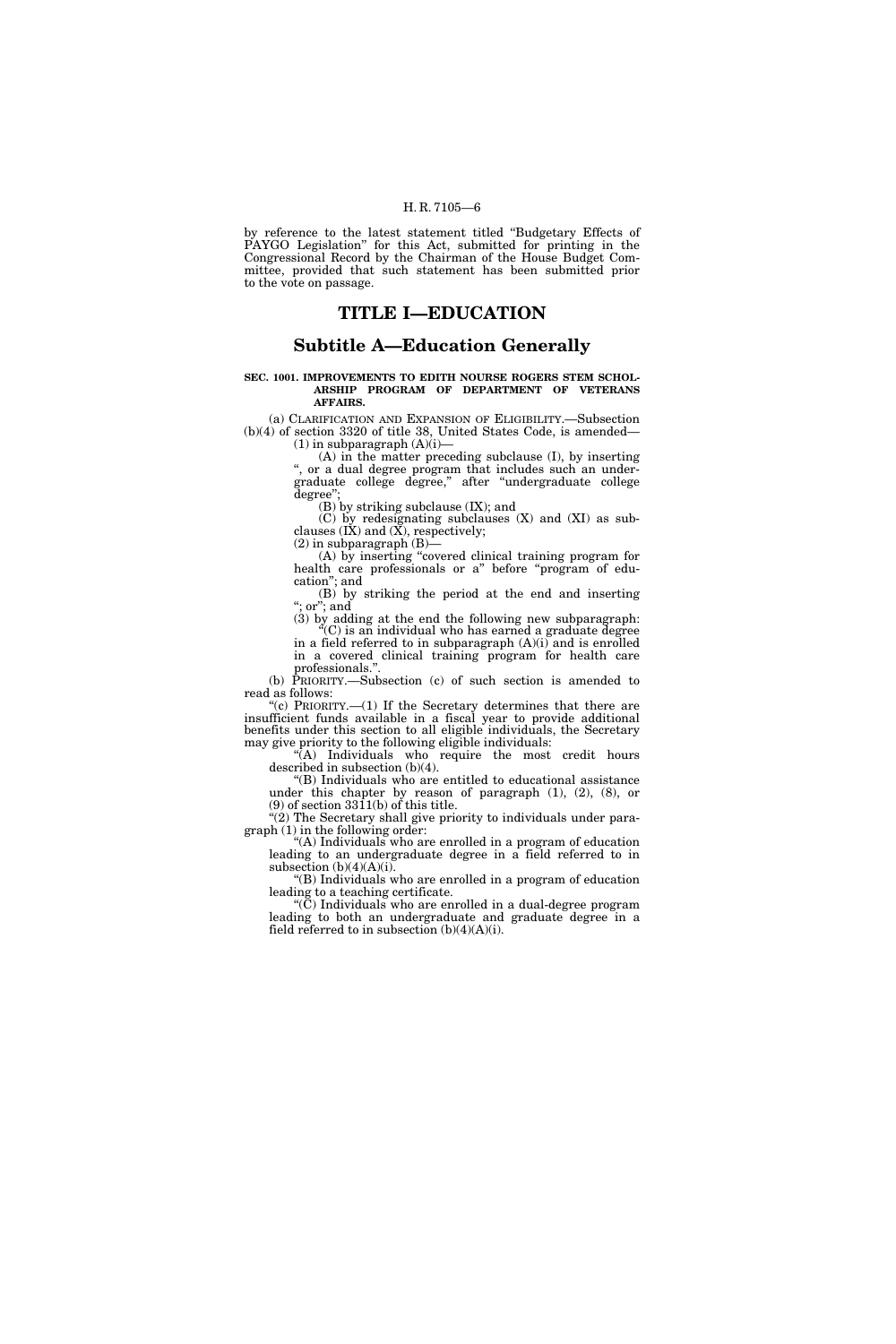''(D) Individuals who have earned an undergraduate degree and are enrolled in a covered clinical training program for health care professionals.

''(E) Individuals who have earned a graduate degree and are enrolled in a covered clinical training program for health care professionals.''.

(c) AMOUNTS NOT SUBJECT TO CERTAIN LIMITATION.—Subsection (d) of such section is amended by adding at the end the following new paragraph:

''(4) Notwithstanding any other provision of this chapter or chapter 36 of this title, any additional benefits under this section may not be counted toward the aggregate period for which section 3695 of this title limits an individual's receipt of allowance or assistance.''.

(d) COVERED CLINICAL TRAINING PROGRAM DEFINED.—Such section is further amended by adding at the end the following new subsection:

''(h) COVERED CLINICAL TRAINING PROGRAM DEFINED.—In this section, the term 'covered clinical training program' means any clinical training required by a health care professional to be licensed to practice in a State or locality.''.

#### **SEC. 1002. EXPANSION OF ELIGIBILITY FOR FRY SCHOLARSHIP TO CHILDREN AND SPOUSES OF CERTAIN DECEASED MEM-BERS OF THE ARMED FORCES.**

(a) IN GENERAL.—Subsection (b) of section 3311 of title 38, United States Code, as amended by section 105 of the Harry W. Colmery Veterans Educational Assistance Act of 2017 (Public Law 115–48), is further amended—

(1) by redesignating paragraph (9) as paragraph (11); and (2) by inserting after paragraph (8) the following new paragraphs  $(9)$  and  $(10)$ :

''(9) An individual who is the child or spouse of a person who, on or after September 11, 2001, dies in line of duty while serving on duty other than active duty as a member of the Armed Forces.

"(10) An individual who is the child or spouse of a member of the Selected Reserve who dies on or after September 11, 2001, while a member of the Selected Reserve from a serviceconnected disability.''.

(b) CONFORMING AMENDMENTS.—Title 38, United States Code, is amended as follows:

(1) In section  $3311(f)$ , by striking "paragraph  $(8)$ " each place it appears and inserting ''paragraphs (8), (9), and (10)''. (2) In section  $3313(c)(1)$ , by striking "(8), or (9)" and inserting "(8), (9), (10), or  $(11)$ ".

 $(3)$  In section  $3317(a)$ , in the second sentence, by striking "paragraphs (1), (2), (8), and (9)" and inserting "paragraphs"  $(1), (2), (8), (9), (10),$  and  $(11)$ ".

(4) In section 3320, as amended by section 1001 of this title, in subsection  $(c)(1)(B)$ , by striking "(8), or  $(9)$ " and inserting "(8), (9), (10), or (11)". (5) In section 3322—

(A) in subsection (e), by striking both ''sections  $3311(b)(8)$  and  $3319"$  and inserting "section 3319 and paragraph  $(8)$ ,  $(9)$ , or  $(10)$  of section 3311 of this title";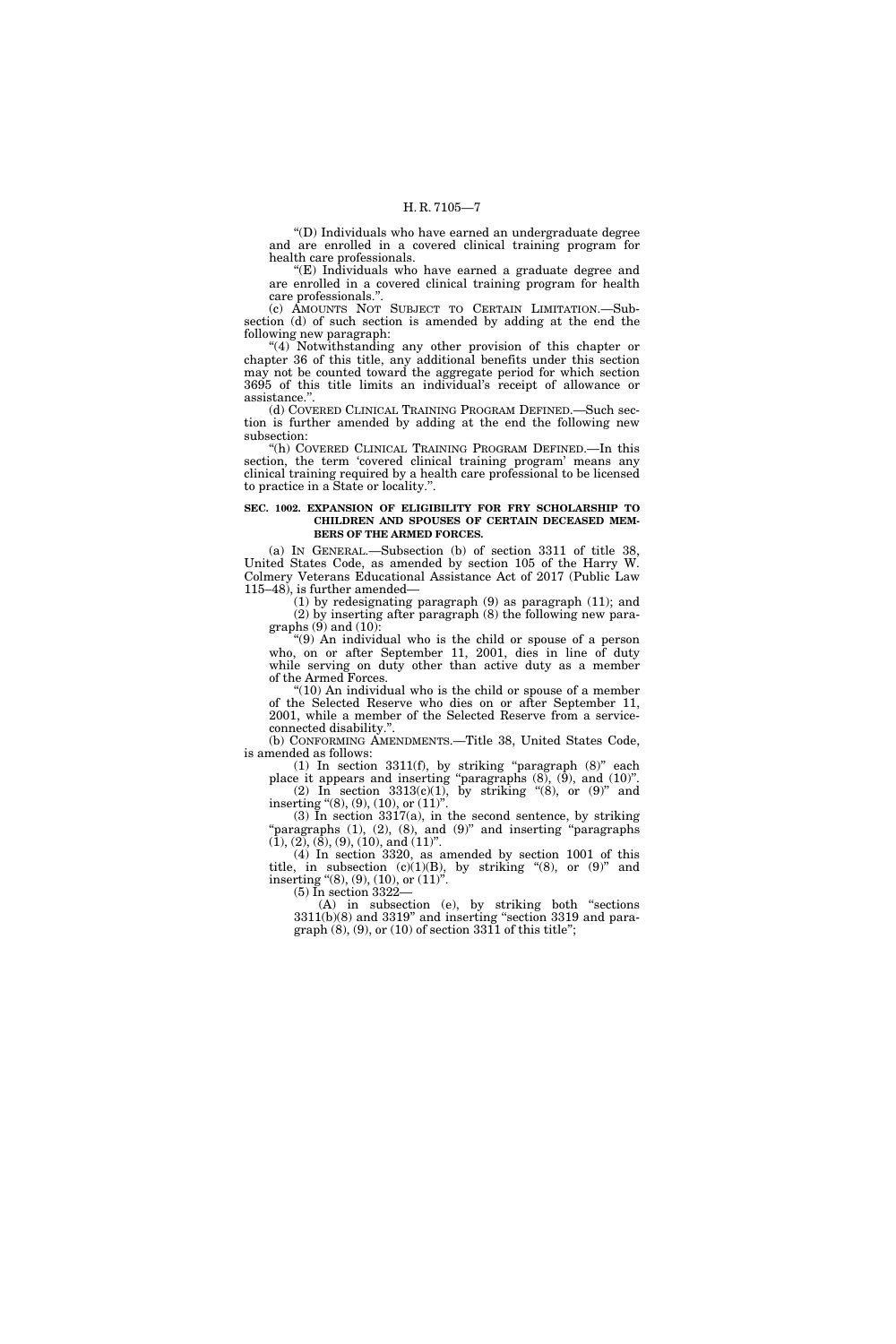(B) in subsection (f), by striking "section  $3311(b)(8)$ " and inserting "paragraph  $(8)$ ,  $(9)$ , or  $(10)$  of section 3311 of this title''; and

 $(C)$  in subsection  $(h)(2)$ , by striking "either section" 3311(b)(8) or chapter 35'' and inserting ''either chapter 35 or paragraph (8), (9), or (10) of section 3311''.

(c) APPLICABILITY DATE.—The amendments made by this section shall take effect immediately after the amendments made by section 105 of the Harry W. Colmery Veterans Educational Assistance Act of 2017 (Public Law 115–48) take effect and shall apply with respect to a quarter, semester, or term, as applicable, commencing on or after August 1, 2021.

#### **SEC. 1003. PERIOD FOR ELECTION TO RECEIVE BENEFITS UNDER ALL-VOLUNTEER EDUCATIONAL ASSISTANCE PROGRAM OF DEPARTMENT OF VETERANS AFFAIRS.**

(a) IN GENERAL.—Section 3011 of title 38, United States Code, is amended—

 $(1)$  in subsection  $(c)(1)$ , by striking "Any such election shall be made at the time the individual initially enters on active duty as a member of the Armed Forces'' and inserting ''Any such election shall be made during the 90-day period beginning on the day that is 180 days after the date on which the individual initially enters initial training''; and

 $(2)$  in subsection  $(b)(1)$ , by striking "that such individual is entitled to such pay'' and inserting ''that begin after the date that is 270 days after the date on which the individual initially enters initial training''.

(b) EFFECTIVE DATE.—The amendments made by subsection (a) shall take effect on the date that is two years after the date of the enactment of this Act.

### **SEC. 1004. PHASE OUT OF ALL-VOLUNTEER EDUCATIONAL ASSISTANCE PROGRAM.**

Subsection (a)(1)(A) of section 3011 of title 38, United States Code, is amended by striking "after June 30, 1985" and inserting ''during the period beginning July 1, 1985, and ending September 30, 2030''.

#### **SEC. 1005. REQUIREMENTS FOR IN-STATE TUITION.**

(a) IN GENERAL.—Section 3679(c) of title 38, United States Code, is amended—

 $(1)$  in paragraph  $(2)(A)$ , by striking "less than three years before the date of enrollment in the course concerned''; and  $(2)$  in paragraph  $(4)$ 

 $(A)$  by striking "It shall" and inserting " $(A)$  It shall"; and

(B) by adding at the end the following new subparagraph:

"(B) To the extent feasible, the Secretary shall make publicly available on the internet website of the Department a database explaining any requirements described in subparagraph (A) that are established by a public institution of higher learning for an individual to be charged tuition and fees at a rate that is equal to or less than the rate the institution charges for tuition and fees for residents of the State in which the institution is located. The Secretary shall disapprove a course of education provided by such an institution that does not provide the Secretary—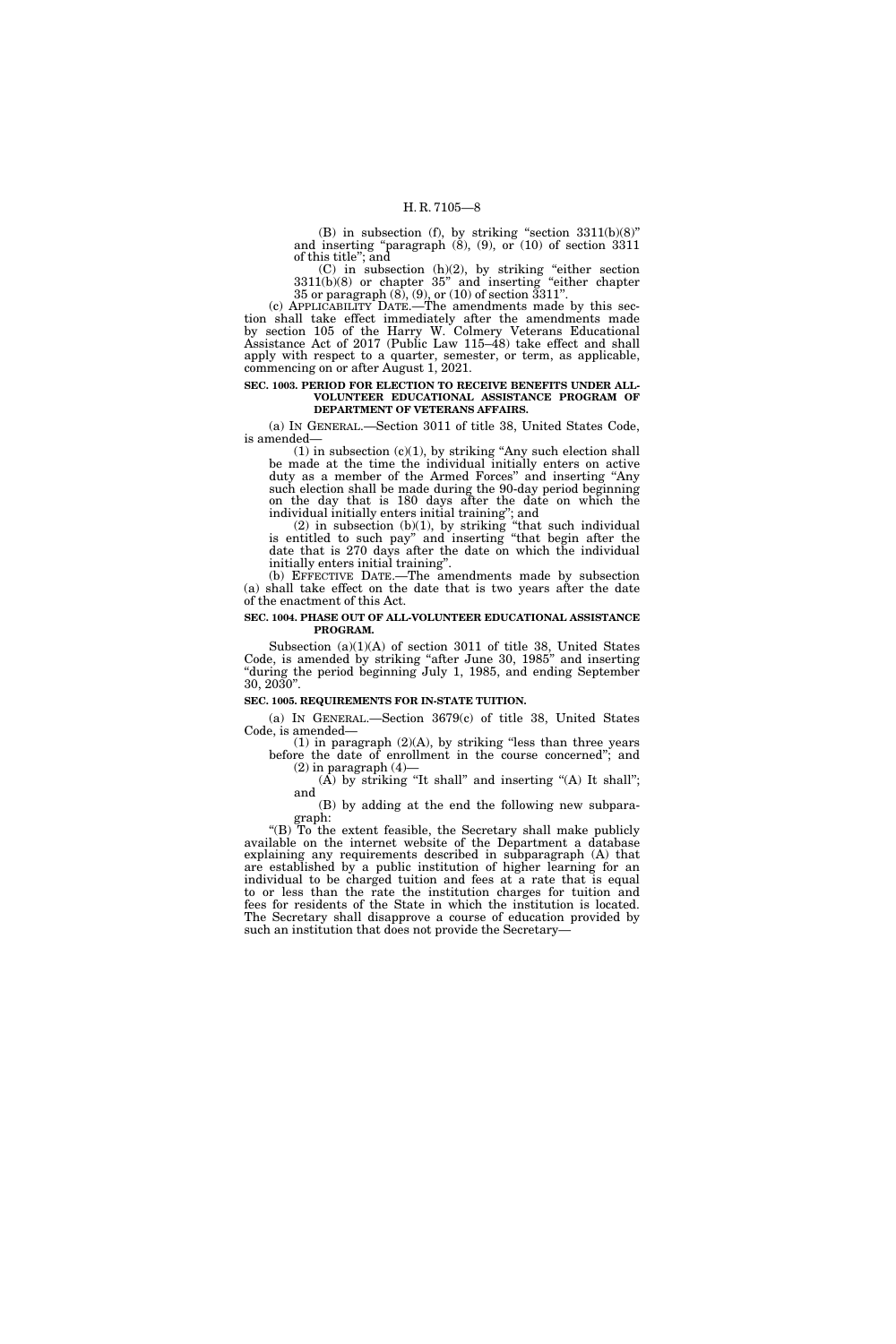''(i) an initial explanation of such requirements; and

"(ii) not later than 90 days after the date on which any such requirements change, the updated requirements.''.

(b) APPLICATION.—The amendments made by this section shall apply with respect to a quarter, semester, or term, as applicable, commencing on or after August 1, 2021.

#### **SEC. 1006. EXPANSION OF AUTHORITY FOR CERTAIN QUALIFYING WORK-STUDY ACTIVITIES FOR PURPOSES OF THE EDU-CATIONAL ASSISTANCE PROGRAMS OF THE DEPARTMENT OF VETERANS AFFAIRS TO INCLUDE OUTREACH SERV-ICES PROVIDED THROUGH CONGRESSIONAL OFFICES.**

(a) IN GENERAL.—Section 3485(a)(4) of title 38, United States Code, is amended by adding at the end the following new subparagraph:

" $(K)$  The following activities carried out at the offices of Members of Congress for such Members:

"(i) The distribution of information to members of the Armed Forces, veterans, and their dependents about the benefits and services under laws administered by the Secretary and other appropriate governmental and nongovernmental programs.

"(ii) The preparation and processing of papers and other documents, including documents to assist in the preparation and presentation of claims for benefits under laws administered by the Secretary.''.

(b) EFFECTIVE DATE.—The amendment made by subsection (a) shall take effect on August 1, 2021.

#### **SEC. 1007. RESTORATION OF ENTITLEMENT TO REHABILITATION PRO-GRAMS FOR VETERANS AFFECTED BY SCHOOL CLOSURE OR DISAPPROVAL.**

(a) ENTITLEMENT.—Section 3699 of title 38, United States Code, is amended by striking "chapter 30," each time it appears and inserting "chapter 30, 31,".

(b) PAYMENT OF SUBSISTENCE ALLOWANCES.—Section 3680(a)(2)(B) of title 38, United States Code, is amended—

(1) by inserting ''or a subsistence allowance described in section 3108" before ", during"; and

(2) by inserting "or allowance" after "such a stipend".

(c) CONFORMING AMENDMENT.—Section 7 of the Student Veteran Coronavirus Response Act of 2020 (134 Stat. 634; Public Law 116–140) is hereby repealed.

(d) EFFECTIVE DATE.—The amendments made by this section shall apply as if included in the enactment of section 109 of the Harry W. Colmery Veterans Educational Assistance Act of 2017 (Public Law 115–48; 131 Stat. 978).

#### **SEC. 1008. TECHNICAL CORRECTION TO CLARIFY ELIGIBILITY FOR PARTICIPATION IN YELLOW RIBBON PROGRAM OF DEPARTMENT OF VETERANS AFFAIRS.**

Section 3317(a) of title 38, United States Code, is amended— (1) by striking ''the full cost of established charges (as specified in section 3313)'' and inserting ''the full cost of tuition and fees for a program of education''; and

(2) by striking ''those established charges'' and inserting "such tuition and fees".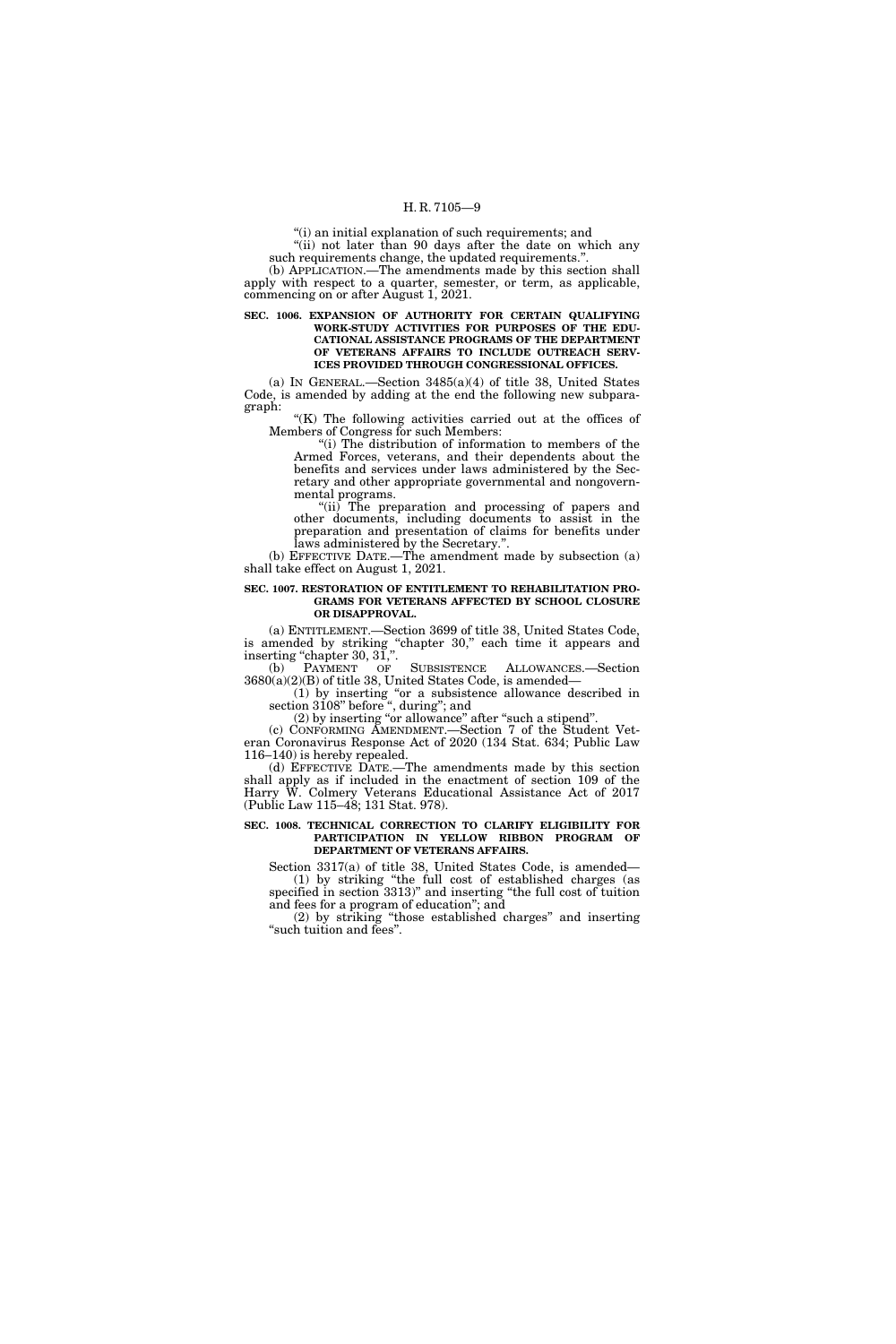**SEC. 1009. CLARIFICATION OF EDUCATIONAL ASSISTANCE FOR INDIVIDUALS WHO PURSUE AN APPROVED PROGRAM OF EDUCATION LEADING TO A DEGREE WHILE ON ACTIVE DUTY.** 

(a) IN GENERAL.—Section 3313(e) of title 38, United States Code, is amended—

(1) in the heading, by inserting ''FOR A PERIOD OF MORE THAN 30 DAYS" after "ACTIVE DUTY"

(2) in paragraph (1), by inserting ''for a period of more than 30 days'' after ''active duty''; and

(3) in paragraph (2), in the matter preceding subparagraph (A), by inserting ''for a period of more than 30 days'' after ''active duty''.

(b) EFFECTIVE DATE.—The amendments made by subsection (a) shall take effect on August 1, 2022.

#### **SEC. 1010. VERIFICATION OF ENROLLMENT FOR PURPOSES OF RECEIPT OF POST-9/11 EDUCATIONAL ASSISTANCE BENE-FITS.**

(a) IN GENERAL.—Section 3313 of title 38, United States Code, is amended by adding at the end the following new subsection: ''(l) VERIFICATION OF ENROLLMENT.—(1) The Secretary shall require—

 $\lq\lq$  (A) each educational institution to submit to the Secretary verification of each individual who is enrolled in a course or program of education at the educational institution and is receiving educational assistance under this chapter—

 $(i)$  not later than such time as the Secretary determines reasonable after the date on which the individual is enrolled; and

"(ii) not later than such time as the Secretary determines reasonable after the last date on which a student is able to withdraw from the course or program of education without penalty; and

''(B) each individual who is enrolled in a course or program of education and is receiving educational assistance under this chapter to submit to the Secretary verification of such enrollment for each month during which the individual is so enrolled and receiving such educational assistance.

''(2) Verification under this subsection shall be in an electronic form prescribed by the Secretary.

 $(3)$  If an individual fails to submit the verification required under paragraph  $(1)(B)$  for two consecutive months, the Secretary may not make a monthly stipend payment to the individual under this section until the individual submits such verification.''.

(b) EFFECTIVE DATE.—The amendment made by subsection (a) shall take effect on August 1, 2021.

#### **SEC. 1011. CLARIFICATION REGARDING THE DEPENDENTS TO WHOM ENTITLEMENT TO EDUCATIONAL ASSISTANCE MAY BE TRANSFERRED UNDER THE POST 9/11 EDUCATIONAL ASSISTANCE PROGRAM.**

(a) IN GENERAL.—Section 3319(c) of title 38, United States Code, is amended to read as follows:

''(c) ELIGIBLE DEPENDENTS.—

"(1) TRANSFER.—An individual approved to transfer an entitlement to educational assistance under this section may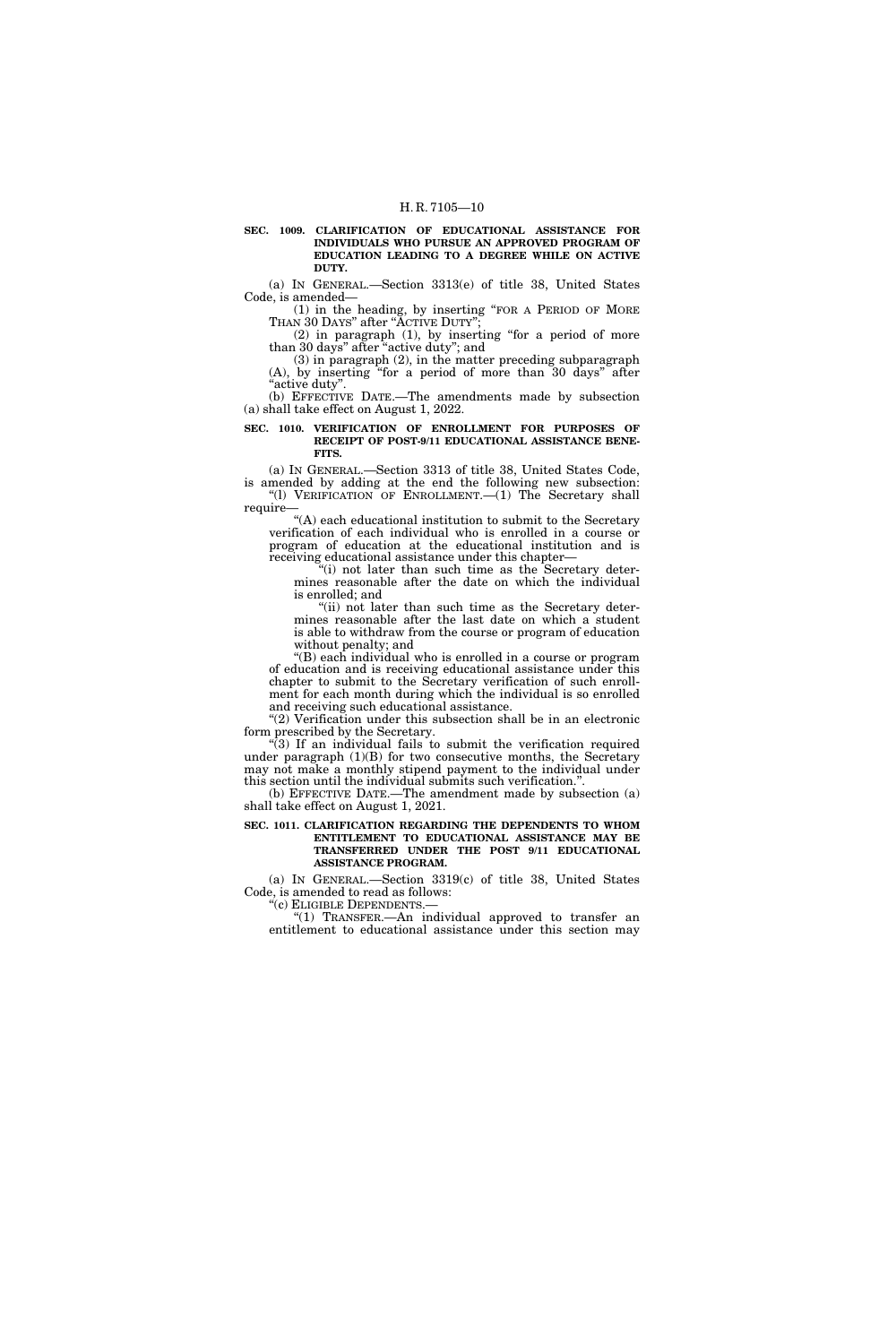transfer the individual's entitlement to an eligible dependent or a combination of eligible dependents.

" $(2)$  DEFINITION OF ELIGIBLE DEPENDENT.—For purposes of this subsection, the term 'eligible dependent' has the meaning given the term 'dependent' under subparagraphs (A), (I), and  $(D)$  of section 1072 $(2)$  of title 10.".

(b) APPLICABILITY.—The amendment made by subsection (a) shall apply with respect to educational assistance payable under chapter 33 of title 38, United States Code, before, on, or after the date that is 90 days after the date of the enactment of this Act.

#### **SEC. 1012. EXPANSION OF REASONS FOR WHICH A COURSE OF EDU-CATION MAY BE DISAPPROVED.**

(a) IN GENERAL.—Section 3672(b)(2) of title 38, United States Code, is amended—

(1) in subparagraph  $(A)(i)$ , by inserting or "or  $(D)$ " after "subparagraph (C)"; and

(2) by adding at the end the following new subparagraph: "(D)  $\overrightarrow{A}$  program that is described in subparagraph  $(A)(i)$  of this paragraph and offered by an educational institution that is at risk of losing accreditation shall not be deemed to be approved for purposes of this chapter. For purposes of this subparagraph, an educational institution is at risk of losing accreditation if that educational institution has received from the relevant accrediting agency or association a notice described in section  $3673(e)(2)(D)$ of this title.''.

(b) EFFECTIVE DATE.—The amendments made by subsection (a) shall take effect on August 1, 2021.

#### **SEC. 1013. OVERSIGHT OF EDUCATIONAL INSTITUTIONS WITH APPROVED PROGRAMS: RISK-BASED SURVEYS.**

(a) RISK-BASED SURVEYS.— (1) IN GENERAL.—Subchapter I of chapter 36, United States Code, is amended by inserting after section 3673 the following new section:

# **''§ 3673A. Risk-based surveys**

"(a) DEVELOPMENT REQUIRED.—The Secretary, in partnership with State approving agencies, shall develop a searchable riskbased survey for oversight of educational institutions with courses and programs of education approved under this chapter.

 $\sqrt{a(b)}$  SCOPE.—(1) The scope of the risk-based survey developed under subsection (a) shall be determined by the Secretary, in partnership with the State approving agency.

" $(2)$  At a minimum the scope determined under paragraph (1) shall include the following:

''(A) Rapid increase in veteran enrollment. ''(B) Rapid increase in tuition and fees.

''(C) Complaints tracked and published with the mechanism required by section 3698(b)(2) from students pursuing programs of education with educational assistance furnished under laws administered by the Secretary, based on severity or volume of the complaints.

"(D) Compliance with section  $3680A(d)(1)$  of this title.

''(E) Veteran completion rates.

''(F) Indicators of financial stability.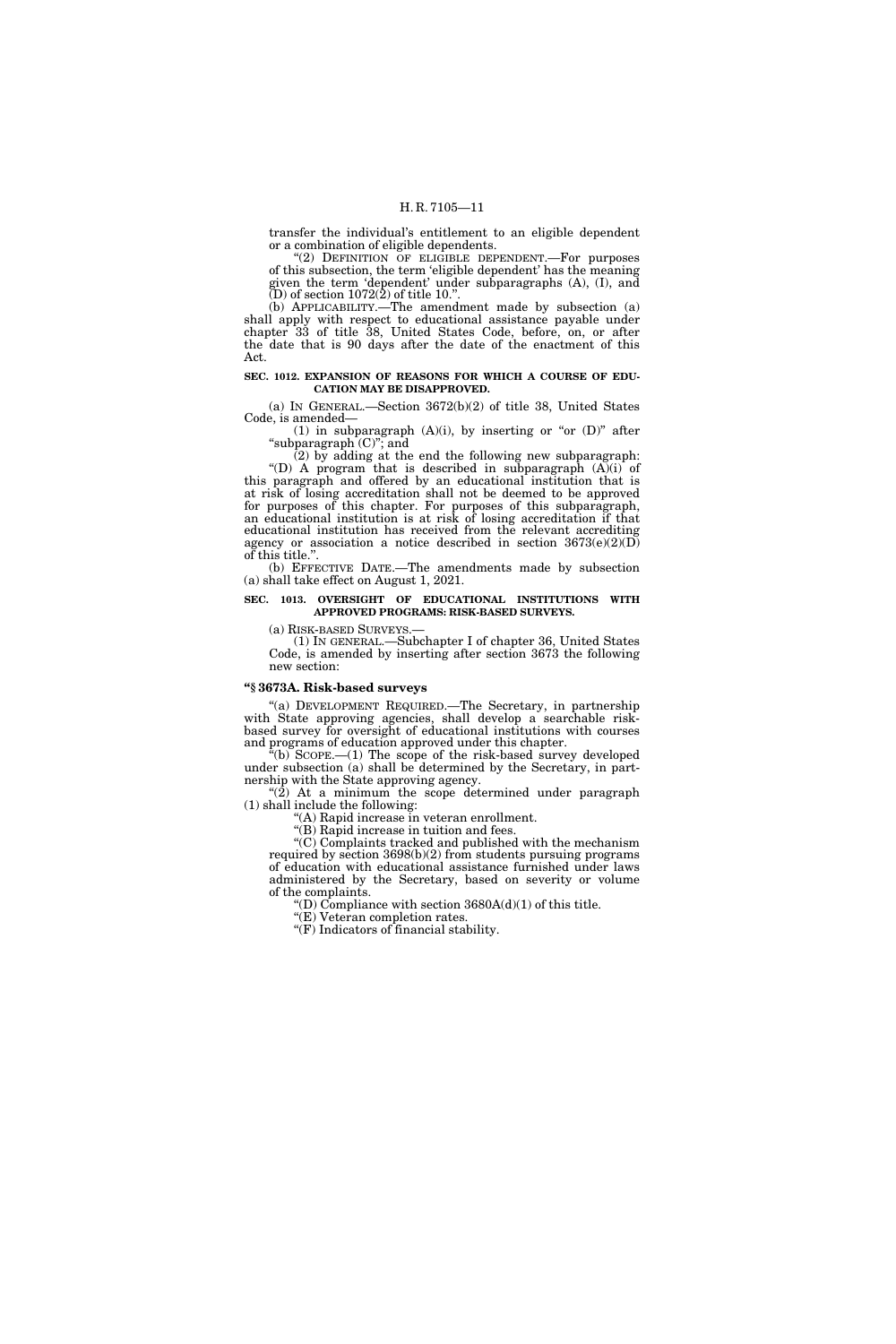"(G) Review of the advertising and recruiting practices of the educational institution, including those by third-party contractors of the educational institution.

"(H) Matters for which the Federal Government or a State Government brings an action in a court of competent jurisdiction against an educational institution, including matters in cases in which the Federal Government or the State comes to a settled agreement on such matters outside of the court.

''(c) DATABASE.—The Secretary, in partnership with the State approving agencies under this chapter, shall establish a database or use an existing system, as the Secretary considers appropriate, to serve as a central repository for information required for or collected during site visits for the risk-based survey developed under subsection (a), so as to improve future oversight of educational institutions with programs of education approved under this chapter.''.

(2) CLERICAL AMENDMENT.—The table of sections at the beginning of chapter 36 of such title is amended by inserting after the item relating to section 3673 the following new item:

#### ''3673A. Risk-based surveys.''.

(b) USE OF STATE APPROVING AGENCIES FOR OVERSIGHT ACTIVI-TIES.—

(1) IN GENERAL.—Section 3673(d) of title 38, United States Code, is amended—

(A) by striking "may" and inserting "shall"; and

(B) by striking ''compliance and risk-based surveys'' and inserting ''a risk-based survey developed under section 3673A of this title''.

(2) EFFECTIVE DATE.—The amendment made by paragraph (1) shall take effect on October 1, 2022.

#### **SEC. 1014. OVERSIGHT OF EDUCATIONAL INSTITUTIONS SUBJECT TO GOVERNMENT ACTION FOR PURPOSES OF THE EDU-CATIONAL ASSISTANCE PROGRAMS OF THE DEPARTMENT OF VETERANS AFFAIRS.**

(a) IN GENERAL.—Section 3673 of title 38, United States Code, is amended by adding at the end the following new subsection:

"(e) NOTICE OF GOVERNMENT ACTION.— $(1)(A)$  If the Secretary receives notice described in paragraph (2), or otherwise becomes aware of an action or event described in paragraph (3), with respect to an educational institution, the Secretary shall transmit such notice or provide notice of such action or event to the State approving agency for the State where the educational institution is located by not later than 30 days after the date on which the Secretary receives such notice or becomes aware of such action or event.

''(B) If a State approving agency receives notice as described in paragraph (2), or otherwise becomes aware of an action or event described in paragraph (3), with respect to an educational institution, other than from the Secretary pursuant to subparagraph (A) of this paragraph, the State approving agency shall immediately notify the Secretary.

''(C) Not later than 60 days after the date on which a State approving agency receives notice under subparagraph (A), receives notice as described in subparagraph (B), or becomes aware as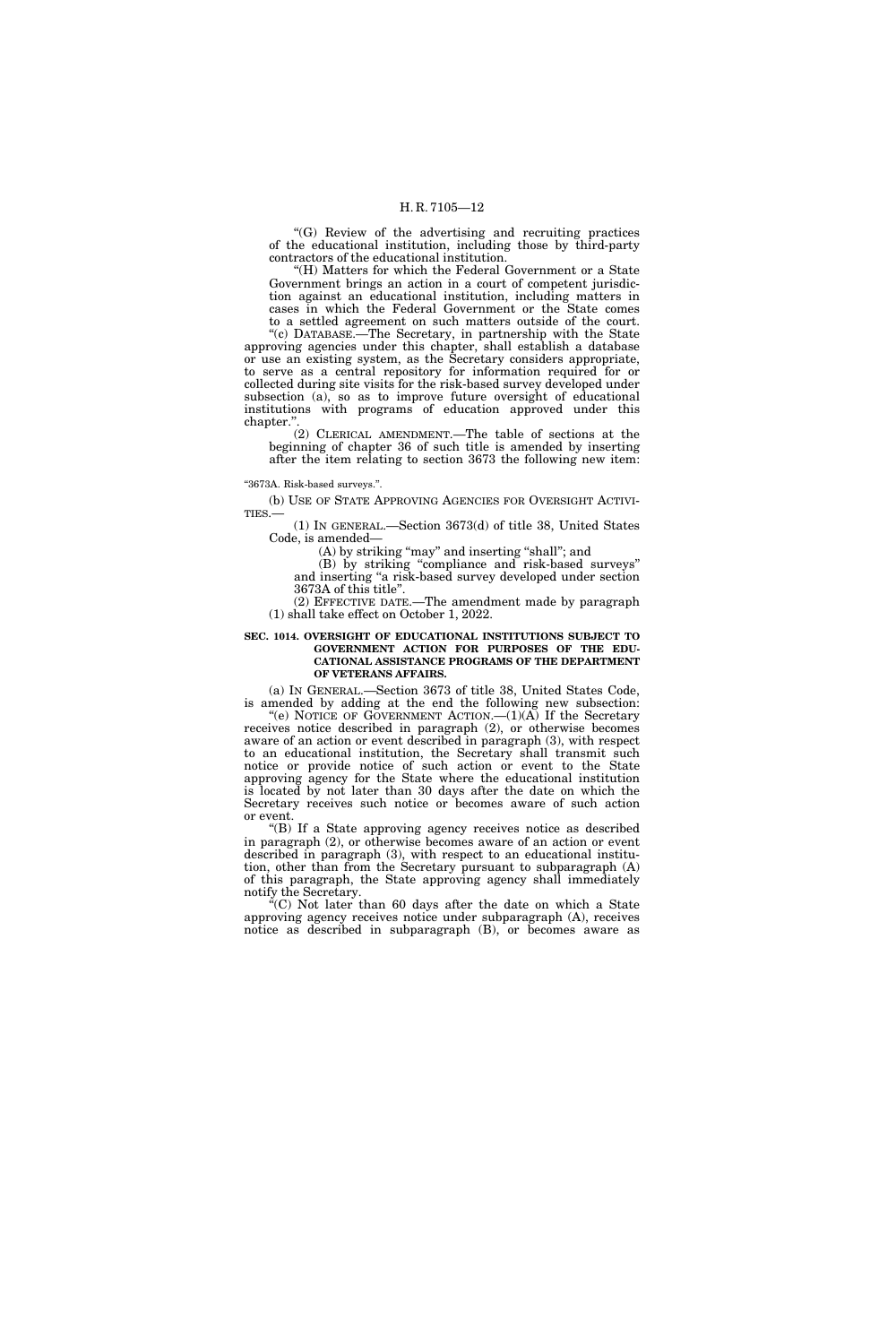described in such subparagraph, as the case may be, regarding an educational institution, such State approving agency shall— "(i) complete a risk-based survey of such educational

institution; and

''(ii) provide the Secretary with—

 $f''(I)$  a complete report on the findings of the State approving agency with respect to the risk-based survey completed under clause (i) and any actions taken as a result of such findings; and

''(II) any supporting documentation and pertinent records.

"(2) Notice described in this paragraph is any of the following: "(A) Notice from the Secretary of Education of an event under paragraph (3)(A).

"( $\overline{B}$ ) Notice of an event under paragraph (3)( $\overline{B}$ ).

''(C) Notice from a State of an action taken by that State under paragraph (3)(C).

 $\mathrm{``(D)}$  Notice provided by an accrediting agency or association of an action described in paragraph  $(3)(D)$  taken by that agency or association.

"(E) Notice that the Secretary of Education has placed the educational institution on provisional certification status. "(3) An action or event under this paragraph is any of the following:

"(A) The receipt by an educational institution of payments under the heightened cash monitoring level 2 payment method pursuant to section 487(c)(1)(B) of the Higher Education Act of 1965 (20 U.S.C. 1094).

''(B) Punitive action taken by the Attorney General, the Federal Trade Commission, or any other Federal department or agency for misconduct or misleading marketing practices that would violate the standards defined by the Secretary of Veterans Affairs.

''(C) Punitive action taken by a State against an educational institution.

''(D) The loss, or risk of loss, by an educational institution of an accreditation from an accrediting agency or association, including notice of probation, suspension, an order to show cause relating to the educational institution's academic policies and practices or to its financial stability, or revocation of accreditation.

 $f(E)$  The placement of an educational institution on provisional certification status by the Secretary of Education.

"(4) If a State approving agency disapproves or suspends an educational institution, the State approving agency shall provide notice of such disapproval or suspension to the Secretary and to all other State approving agencies.

 $(5)$  This subsection shall be carried out using amounts made available pursuant to section  $3674(a)(4)$  of this title as long as such amounts remain available.

''(6) For each notice transmitted or provided to a State approving agency under paragraph (1) with respect to an educational institution, the Secretary shall ensure the careful review of—

"(A) to the extent possible, the action that gave rise to such notice; and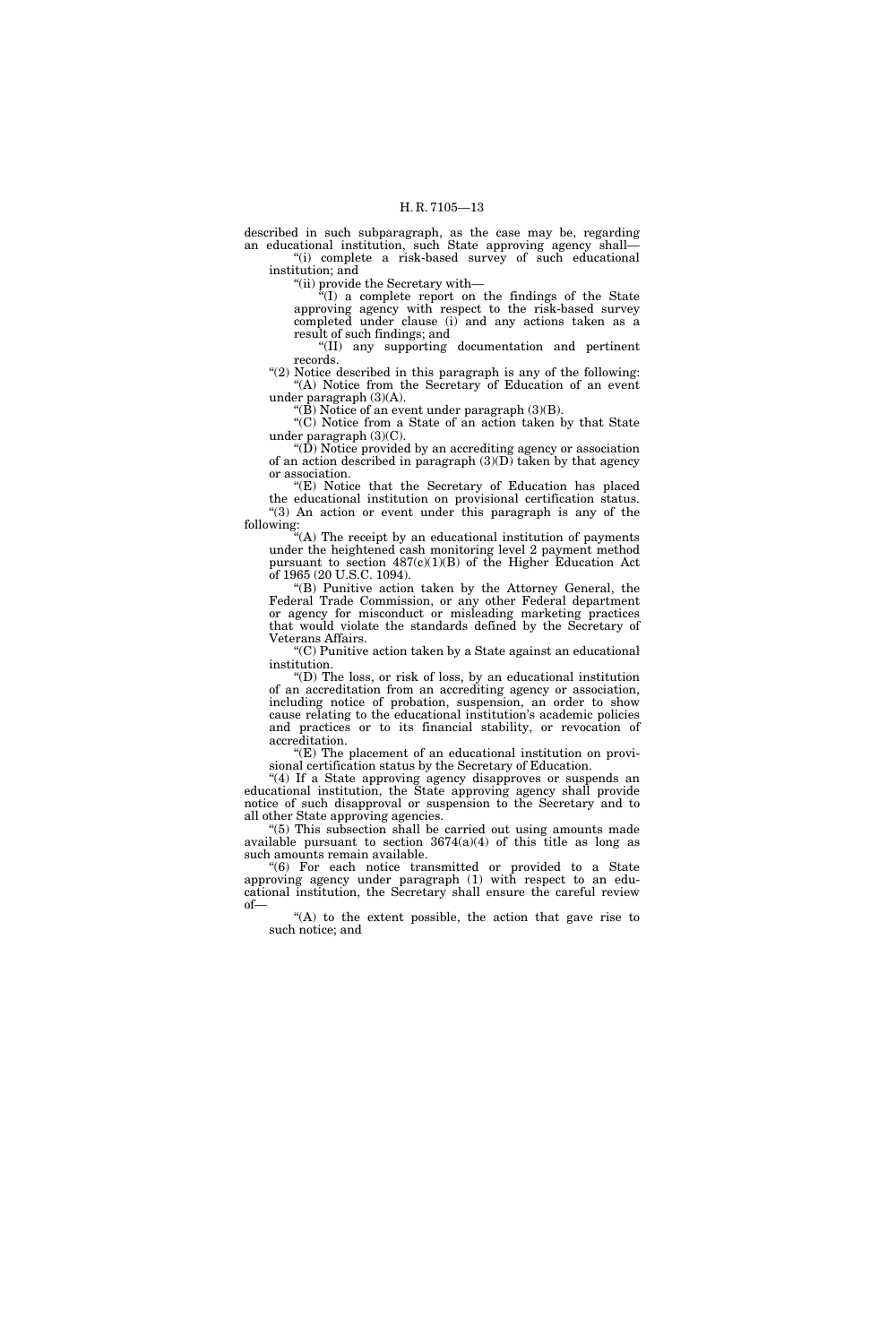''(B) any other action against the educational institution by any Federal or State government entity or by the educational institution's accreditor.

" $(7)$  In this subsection, the term 'risk-based survey' means the risk-based survey developed under section 3673A of this title.''. (b) EFFECTIVE DATE.—The amendment made by subsection (a) shall take effect on August 1, 2021.

**SEC. 1015. ADDITIONAL REQUIREMENT FOR APPROVAL OF EDU-CATIONAL INSTITUTIONS FOR PURPOSES OF THE EDU-CATIONAL ASSISTANCE PROGRAMS OF THE DEPARTMENT OF VETERANS AFFAIRS.** 

(a) IN GENERAL.—Section 3675 of title 38, United States Code, is amended—

(1) in subsection (b), by adding at the end the following new paragraph:

 $(4)$  The educational institution is approved and participates in a program under title IV of the Higher Education Act of 1965 (20 U.S.C. 1070 et seq.) or the Secretary has waived the requirement under this paragraph with respect to an educational institution and submits to the Committee on Veterans' Affairs of the Senate and the Committee on Veterans' Affairs of the House of Representatives notice of such waiver."

(2) by adding at the end the following new subsection: "(d)(1) The Secretary shall submit to Congress an annual report on any waivers issued pursuant to subsection (b)(4) or section 3672(b)(2)(A)(i) of this title.

" $(2)$  Each report submitted under paragraph  $(1)$  shall include, for the year covered by the report, the following:

"(A) The name of each educational institution for which a waiver was issued.

''(B) The justification for each such waiver.

 $\mathcal{C}(C)$  The total number of waivers issued.". (b) REQUIREMENT FOR APPROVAL OF STANDARD COLLEGE DEGREE PROGRAMS.—Clause (i) of section 3672(b)(2)(A) of such title is amended to read as follows:

"(i) Except as provided in subparagraph  $(C)$  or  $(D)$ , an accredited standard college degree program offered at a public or not-for-profit proprietary educational institution that—

''(I) is accredited by an agency or association recognized for that purpose by the Secretary of Education; and

''(II) is approved and participates in a program under title IV of the Higher Education Act of 1965 (20 U.S.C. 1070 et seq.), unless the Secretary has waived the requirement to participate in a program under title IV of the Higher Education Act of 1965 (20 U.S.C. 1070 et seq.).''.

(c) EFFECTIVE DATE.—The amendments made by subsections (a) and (b) shall take effect on August 1, 2021.

#### **SEC. 1016. CLARIFICATION OF ACCREDITATION FOR LAW SCHOOLS FOR PURPOSES OF THE EDUCATIONAL ASSISTANCE PRO-GRAMS OF THE DEPARTMENT OF VETERANS AFFAIRS.**

(a) IN GENERAL.—Paragraphs  $(14)(B)$  and  $(15)(B)$  of section 3676(c) of title 38, United States Code, are each amended—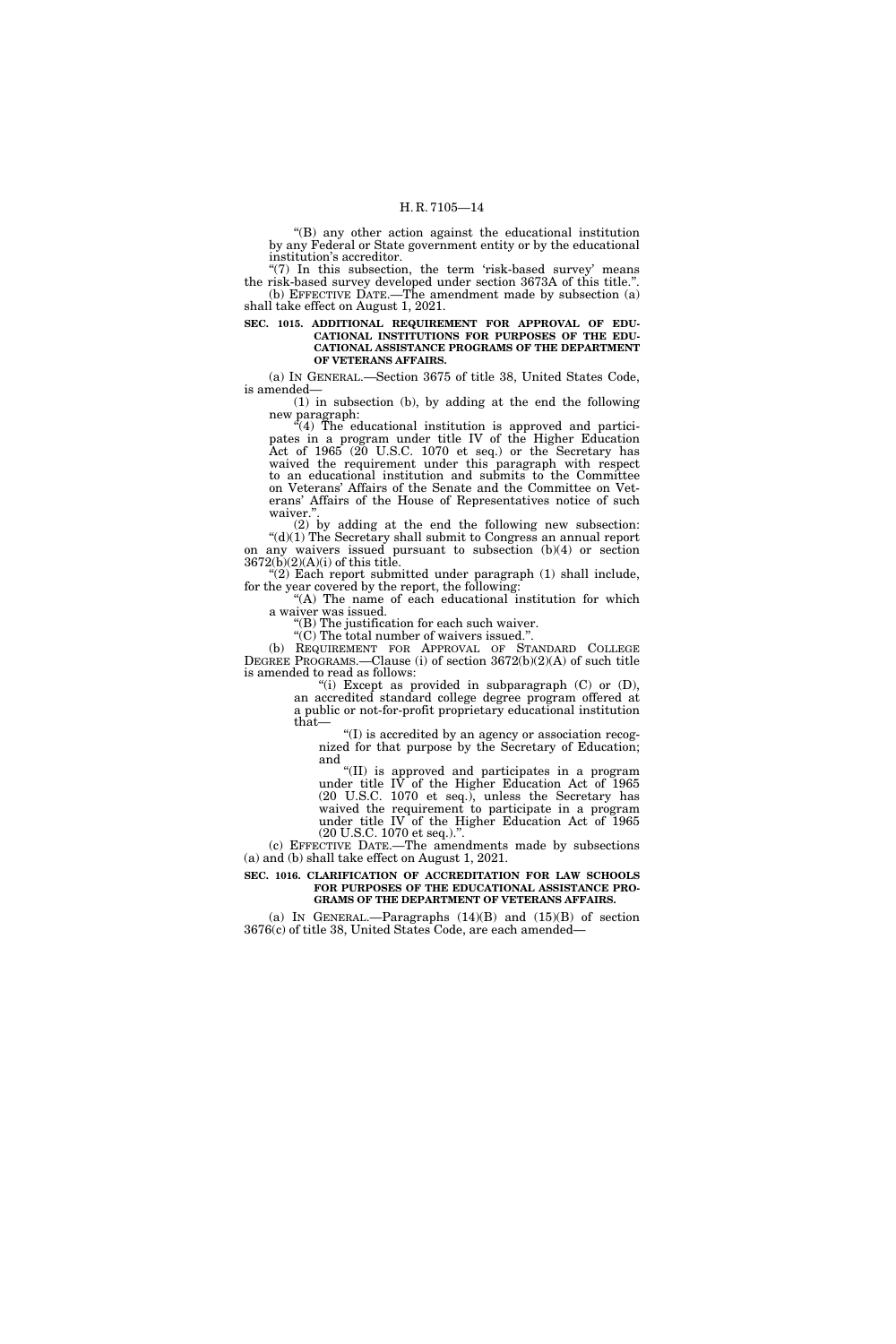(1) by striking ''an accrediting agency'' both places it appears and inserting ''a specialized accrediting agency for programs of legal education''; and

(2) by inserting before the period the following: '', from which recipients of law degrees from such accredited programs are eligible to sit for a bar examination in any State''.

(b) EFFECTIVE DATE.—The amendments made by subsection (a) shall take effect on August 1, 2021.

**SEC. 1017. CLARIFICATION OF GROUNDS FOR DISAPPROVAL OF A COURSE FOR PURPOSES OF THE EDUCATIONAL ASSIST-ANCE PROGRAMS OF THE DEPARTMENT OF VETERANS AFFAIRS.** 

(a) IN GENERAL.—Section 3679 of title 38, United States Code, is amended—

(1) by inserting ''(including failure to comply with a riskbased survey under this chapter or secure an affirmation of approval by the appropriate State approving agency following the survey)'' after ''requirements of this chapter''; and

(2) by adding at the end the following new subsection: "(f) In this section, the term 'risk-based survey' means a riskbased survey developed under section 3673A(a) of this title.''.

(b) EFFECTIVE DATE.—The amendment made by subsection (a) shall take effect on August 1, 2021.

#### **SEC. 1018. REQUIREMENTS FOR EDUCATIONAL INSTITUTIONS PARTICIPATING IN THE EDUCATIONAL ASSISTANCE PRO-GRAMS OF THE DEPARTMENT OF VETERANS AFFAIRS.**

(a) IN GENERAL.—Section 3679 of title 38, United States Code, as amended by section 1017 of this title, is further amended by adding at the end the following new subsection:

" $(f)(1)$  Except as provided by paragraph (5), a State approving agency, or the Secretary when acting in the role of the State approving agency, shall take an action described in paragraph  $(\overline{4})(\overline{A})$  if the State approving agency or the Secretary, when acting in the role of the State approving agency, determines that an educational institution does not perform any of the following:

''(A) Prior to the enrollment of a covered individual in a course of education at the educational institution, provide the individual with a form that contains information personalized to the individual that describes-

''(i) the estimated total cost of the course, including tuition, fees, books, supplies, and any other additional costs; ''(ii) an estimate of the cost for living expenses for

students enrolled in the course; ''(iii) the amount of the costs under clauses (i) and (ii) that are covered by the educational assistance provided to the individual under chapter 30, 31, 32, 33, or 35 of this title, or chapter 1606 or 1607 of title 10, as the case may be;

"(iv) the type and amount of Federal financial aid not administered by the Secretary and financial aid offered by the institution that the individual may qualify to receive; ''(v) an estimate of the amount of student loan debt

the individual would have upon graduation;

 $'$ (vi) information regarding graduation rates; "(vii) job-placement rates for graduates of the course, if available;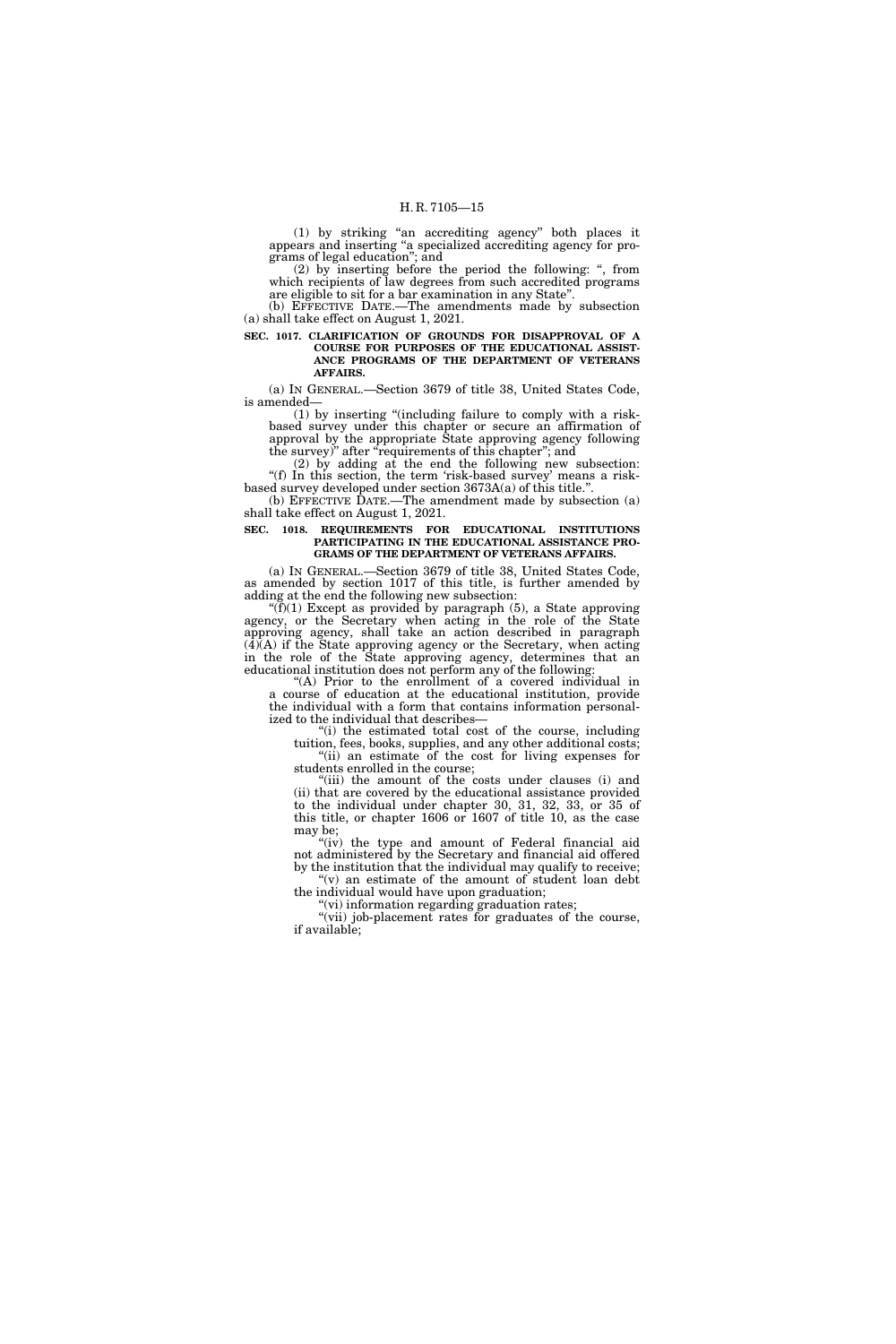"(viii) information regarding the acceptance by the institution of transfer of credits, including military credits; "(ix) any conditions or additional requirements, including training, experience, or examinations, required to obtain the license, certification, or approval for which the course of education is designed to provide preparation;

and  $f(x)$  other information to facilitate comparison by the individual of aid packages offered by different educational institutions.

''(B) Not later than 15 days after the date on which the institution (or the governing body of the institution) determines tuition rates and fees for an academic year that is different than the amount being charged by the institution, provide a covered individual enrolled in a course of education at the educational institution with the form under subparagraph (A) that contains updated information.

''(C) Maintain policies to—

''(i) inform each covered individual enrolled in a course of education at the educational institution of the availability of Federal financial aid not administered by the Secretary and financial aid offered by the institution; and

"(ii) alert such individual of the potential eligibility of the individual for such financial aid before packaging or arranging student loans or alternative financing programs for the individual.

''(D) Maintain policies to—

''(i) prohibit the automatic renewal of a covered individual in courses and programs of education; and

"(ii) ensure that each covered individual approves of the enrollment of the individual in a course.

"(E) Provide to a covered individual enrolled in a course of education at the educational institution with information regarding the requirements to graduate from such course, including information regarding when required classes will be offered and a timeline to graduate.

''(F) With respect to an accredited educational institution, obtain the approval of the accrediting agency for each new course or program of the institution before enrolling covered individuals in such courses or programs if the accrediting agency determines that such approval is appropriate under the substantive change requirements of the accrediting agency regarding the quality, objectives, scope, or control of the institution.

''(G) Maintain a policy that—

''(i) ensures that members of the Armed Forces, including the reserve components and the National Guard, who enroll in a course of education at the educational institution may be readmitted at such institution if such members are temporarily unavailable or have to suspend such enrollment by reason of serving in the Armed Forces; and

''(ii) otherwise accommodates such members during short absences by reason of such service.

''(H) Designate an employee of the educational institution to serve as a point of contact for covered individuals and the family of such individuals needing assistance with respect to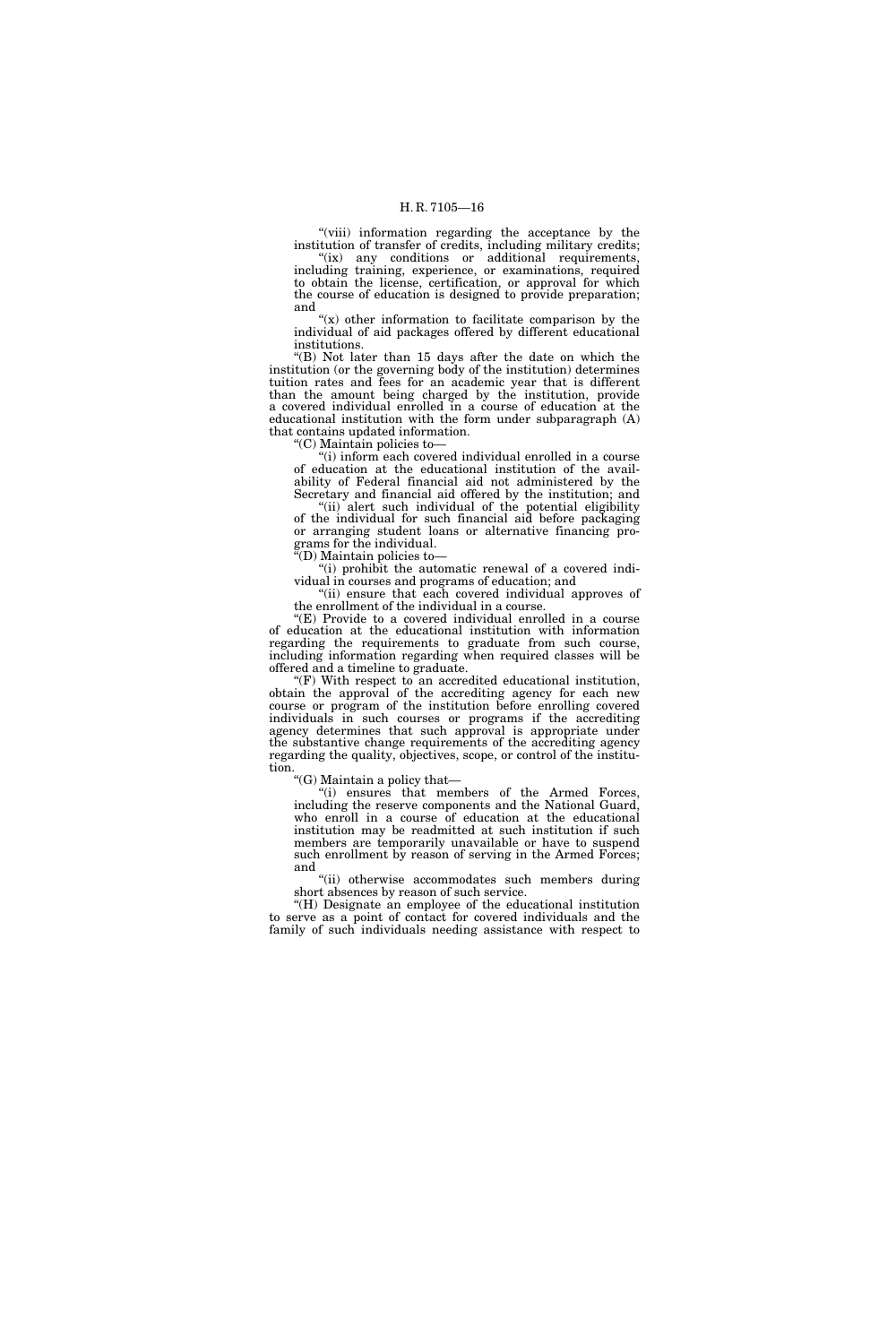academic counseling, financial counseling, disability counseling, and other information regarding completing a course of education at such institution, including by referring such individuals and family to the appropriate persons for such counseling and information.

"(2) Except as provided by paragraph (5), a State approving agency, or the Secretary when acting in the role of the State approving agency, shall take an action described in paragraph  $(\overline{4})(A)$  if the State approving agency, the Secretary, or any Federal agency, determines that an educational institution does any of the following:

"(A) Carries out deceptive or persistent recruiting tech-

niques, including on military installations, that may include— ''(i) misrepresentation (as defined in section  $3696(e)(2)(B)$  of this title) or payment of incentive compensation;

"(ii) during any 1-month period making three or more unsolicited contacts to a covered individual, including contacts by phone, email, or in-person; or

"(iii) engaging in same-day recruitment and registration.

''(B) Pays inducements, including any gratuity, favor, discount, entertainment, hospitality, loan, transportation, lodging, meals, or other item having a monetary value of more than a de minimis amount, to any individual or entity, or its agents including third party lead generators or marketing firms other than salaries paid to employees or fees paid to contractors in conformity with all applicable laws for the purpose of securing enrollments of covered individuals or obtaining access to educational assistance under this title, with the exception of scholarships, grants, and tuition reductions provided by the educational institution.

''(3) A State approving agency, or the Secretary when acting in the role of the State approving agency, shall take an action described in paragraph (4)(A) if the State approving agency or the Secretary, when acting in the role of the State approving agency, determines that an educational institution is the subject of a negative action made by the accrediting agency that accredits the institution, including any of the following:

(A) Accreditor sanctions.

''(B) Accreditation probation.

''(C) The loss of accreditation or candidacy for accreditation. ''(4)(A) An action described in this subparagraph is any of the following:

"(i) Submitting to the Secretary a recommendation that the Secretary publish a warning on the internet website of the Department described in section  $3698(c)(2)$  of this title, or such other similar internet website of the Department, that describes how an educational institution is failing to meet a requirement under paragraph  $(1)$ ,  $(2)$ , or  $(3)$ .

"(ii) Disapproving a course for purposes of this chapter. "(B)(i) The Secretary shall establish guidelines to ensure that the actions described in subparagraph  $(A)$  are applied in a proportional and uniform manner by State approving agencies, or the Secretary when acting in the role of the State approving agency.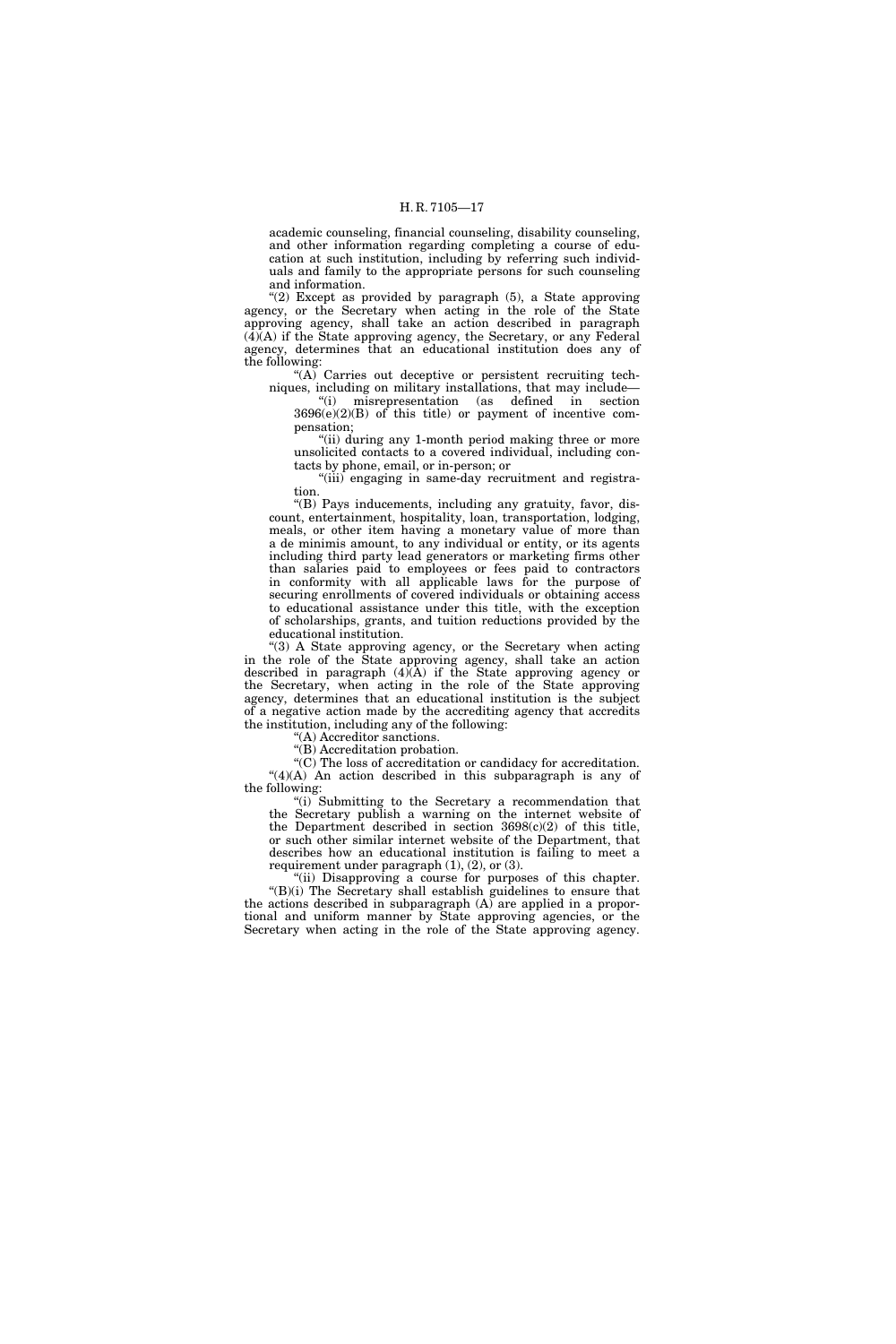"(ii) Each State approving agency and the Secretary, when acting in the role of the State approving agency, shall adhere to the guidelines established under clause (i).

''(C) The State approving agency, in consultation with the Secretary, or the Secretary when acting in the role of the State approving agency, may limit an action described in subparagraph (A)(ii) to individuals not enrolled at the educational institution before the period described in such subparagraph.

" $(5)$ (A) The Secretary may waive the requirements of paragraph (1) or waive the requirements of paragraph (2) with respect to an educational institution for a 1-academic-year period beginning in August of the year in which the waiver is made. A single educational institution may not receive waivers under this paragraph for more than 2 consecutive academic years.

"(B) To be considered for a waiver under this paragraph, an educational institution shall submit to the Secretary an application prior to the first day of the academic year for which the waiver is sought.

''(6) Not later than October 1 of each year, the Secretary shall submit to the Committee on Veterans' Affairs of the Senate and the Committee on Veterans' Affairs of the House of Representatives the following reports:

 $(A)$  A report, which shall be made publicly available, that includes the following:

"(i) A summary of each action described in paragraph (4)(A) made during the year covered by the report, including—

''(I) the name of the educational institution;

''(II) the type of action taken; "(II) the type of action taken;<br>"(III) the rationale for the action, including how

the educational institution was not in compliance with this subsection;

''(IV) the length of time that the educational institution was not in such compliance; and

''(V) whether the educational institution was also not in compliance with this subsection during any of the 2 years prior to the year covered by the report.

''(ii) A summary and justifications for the waivers made under paragraph  $(5)$  during the year covered by the report, including the total number of waivers each educational institution has received.

''(B) A report containing the recommendations of the Secretary with respect to any legislative actions the Secretary determines appropriate to ensure that this subsection is carried out in a manner that is consistent with the requirements that educational institutions must meet for purposes of other departments or agencies of the Federal Government.

"(7) In this subsection, the term 'covered individual' means an individual who is pursuing a course of education at an educational institution under chapter 30, 31, 32, 33, or 35 of this title, or chapter 1606 or 1607 of title 10.''.

(b) APPLICATION DATE.—The amendment made by this section shall take effect on June 15, 2021, and shall apply to an educational institution beginning on August 1, 2021, except that an educational institution may submit an application for a waiver under subsection (f)(5) of section 3679 of title 38, United States Code, as added by subsection (a), beginning on June 15, 2021.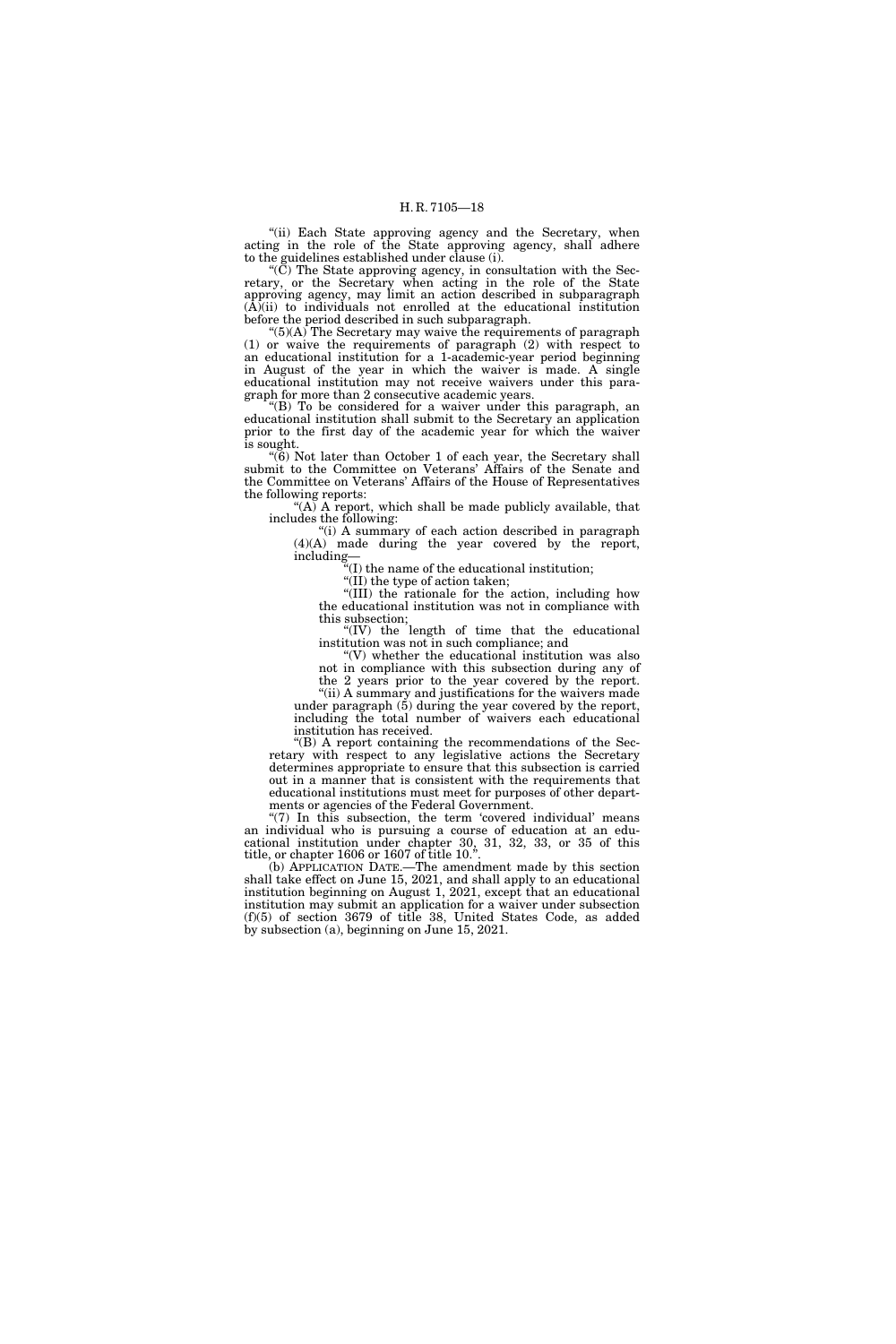#### **SEC. 1019. OVERPAYMENTS TO ELIGIBLE PERSONS OR VETERANS.**

(a) IN GENERAL.—Subsection (b) of section 3685 of title 38, United States Code, is amended to read as follows:

''(b) Any overpayment to a veteran or eligible person with respect to pursuit by the veteran or eligible person of a program of education at an educational institution shall constitute a liability of the educational institution to the United States if—

"(1) the Secretary finds that the overpayment has been made as the result of—

"(A) the willful or negligent failure of an educational institution to report, as required under this chapter or chapter 34 or 35 of this title, to the Department of Veterans Affairs excessive absences from a course, or discontinuance or interruption of a course by the veteran or eligible person; or

''(B) the willful or negligent false certification by an educational institution; or

''(2) the benefit payment sent to an educational institution on behalf of an eligible veteran or person is made pursuant to—

''(A) section 3313(h) of this title;

''(B) section 3317 of this title; or

''(C) section 3680(d) of this title; or

"(D) section  $3320(d)$  of this title.".

(b) CLARIFYING AMENDMENT.—Subsection (a) of such section is further amended by inserting "relating to educational assistance under a law administered by the Secretary" after "made to a veteran or eligible person''.

#### **SEC. 1020. IMPROVEMENTS TO LIMITATION ON CERTAIN ADVERTISING, SALES, AND ENROLLMENT PRACTICES.**

(a) PROHIBITION ON SUBSTANTIAL MISREPRESENTATION.—

(1) IN GENERAL.—Section 3696 of title 38, United States Code, is amended to read as follows:

#### **''§ 3696. Prohibition on certain advertising, sales, and enrollment practices**

"(a) PROHIBITION ON ENGAGING IN SUBSTANTIAL MISREPRESEN-TATION.—An educational institution with a course or program of education approved under this chapter, and an entity that owns such an educational institution, shall not engage in substantial misrepresentation described in subsection (b).<br>
"(b) SUBSTANTIAL MISREPRESENTATI

SUBSTANTIAL MISREPRESENTATION DESCRIBED.—(1) Substantial misrepresentation described in this paragraph is substantial misrepresentation by an educational institution, a representative of the institution, or any person with whom the institution has an agreement to provide educational programs, marketing, advertising, recruiting or admissions services, concerning any of the following:

" $(A)$ "The nature of the educational program of the institution, including misrepresentation regarding—

''(i) the particular type, specific source, or nature and extent, of the accreditation of the institution or a course of education at the institution;

"(ii) whether a student may transfer course credits to another institution;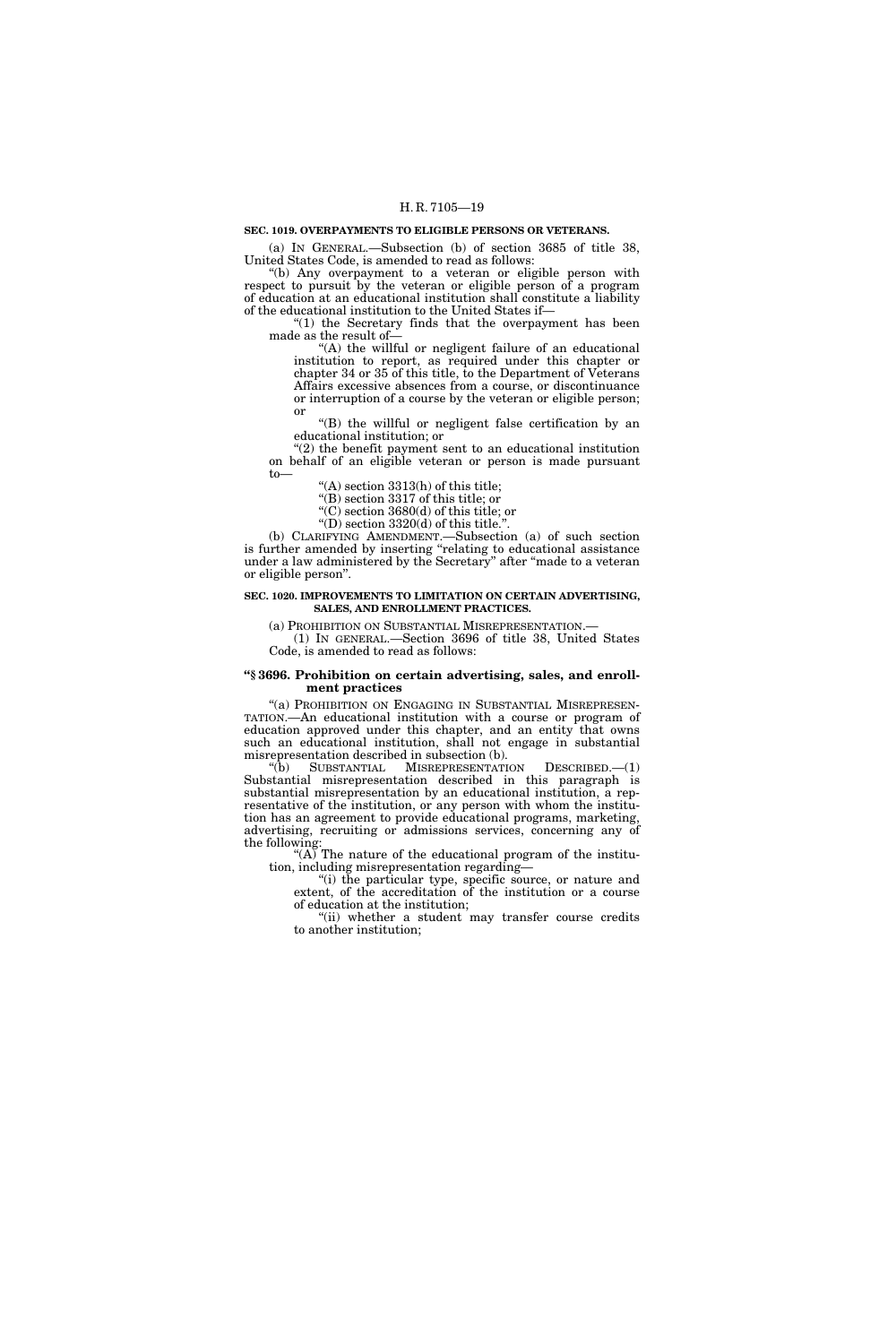"(iii) conditions under which the institution will accept transfer credits earned at another institution; "(iv) whether successful completion of a course of

instruction qualifies a student—

" $(I)$  for acceptance to a labor union or similar organization; or

''(II) to receive, to apply to take, or to take an examination required to receive a local, State, or Federal license, or a nongovernmental certification required as a precondition for employment, or to perform certain functions in the States in which the educational program is offered, or to meet additional conditions that the institution knows or reasonably should know are generally needed to secure employment in a recognized occupation for which the program is represented to prepare students;

''(v) the requirements for successfully completing the course of study or program and the circumstances that would constitute grounds for terminating the student's enrollment;

"(vi) whether the courses of education at the institution are recommended or have been the subject of unsolicited testimonials or endorsements by—

''(I) vocational counselors, high schools, colleges, educational organizations, employment agencies, members of a particular industry, students, former students, or others; or

''(II) officials of a local or State government or the Federal Government;

"(vii) the size, location, facilities, or equipment of the institution;

''(viii) the availability, frequency, and appropriateness of the courses of education and programs to the employment objectives that the institution states the courses and programs are designed to meet;

"(ix) the nature, age, and availability of the training devices or equipment of the institution and the appropriateness to the employment objectives that the institution states the courses and programs are designed to meet;

" $(x)$  the number, availability, and qualifications, including the training and experience, of the faculty and other personnel of the institution;

" $(xi)$  the availability of part-time employment or other forms of financial assistance;

"(xii) the nature and availability of any tutorial or specialized instruction, guidance and counseling, or other supplementary assistance the institution will provide students before, during, or after the completion of a course of education;

"(xiii) the nature or extent of any prerequisites established for enrollment in any course of education;

"(xiv) the subject matter, content of the course of education, or any other fact related to the degree, diploma, certificate of completion, or any similar document that the student is to be, or is, awarded upon completion of the course of education; and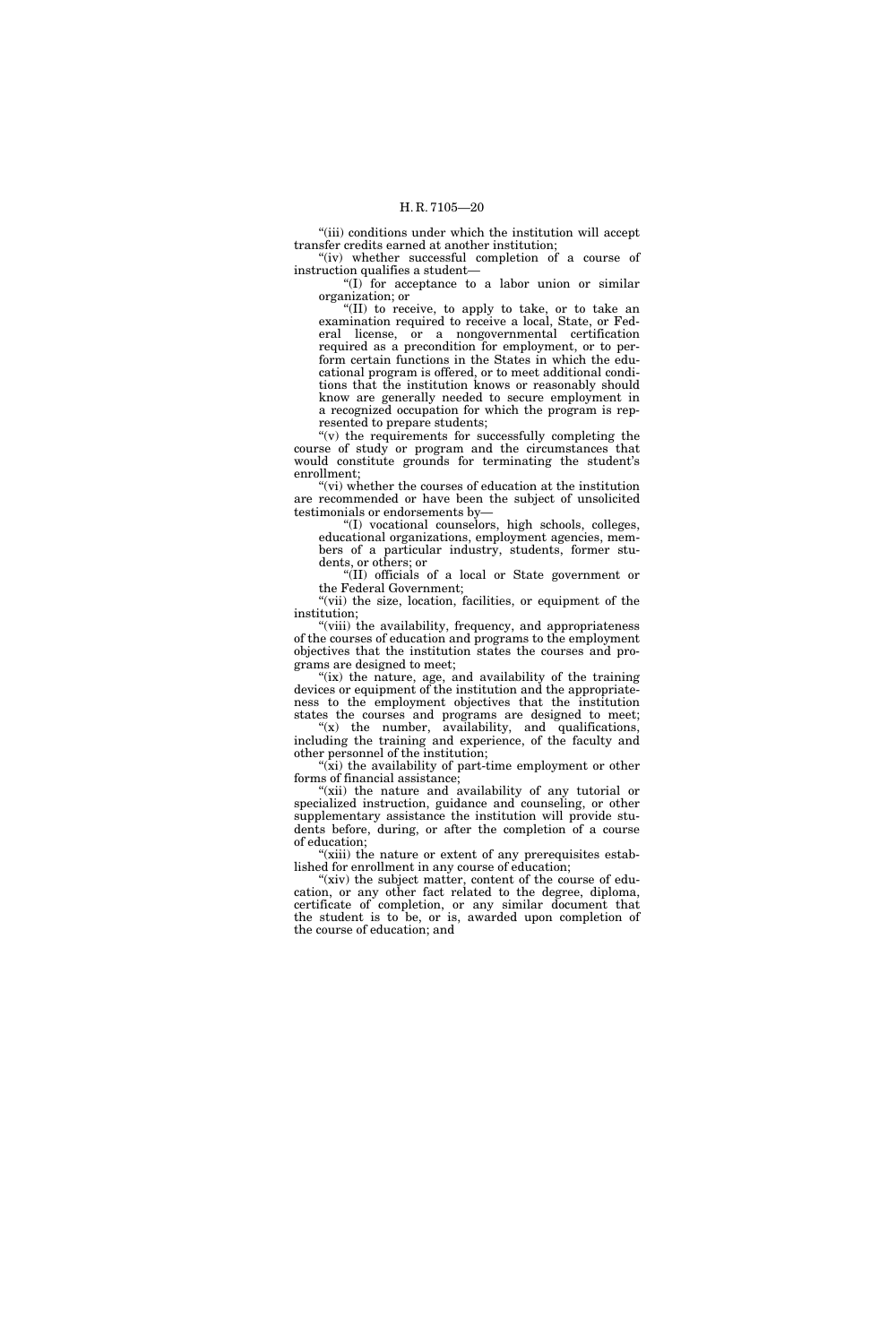"(xv) whether the degree that the institution will confer upon completion of the course of education has been authorized by the appropriate State educational agency, including with respect to cases where the institution fails to disclose facts regarding the lack of such authorization in any advertising or promotional materials that reference such degree. "(B) The financial charges of the institution, including mis-

representation regarding— ''(i) offers of scholarships to pay all or part of a course

charge; "(ii) whether a particular charge is the customary

charge at the institution for a course;

''(iii) the cost of the program and the refund policy of the institution if the student does not complete the program;

"(iv) the availability or nature of any financial assistance offered to students, including a student's responsibility to repay any loans, regardless of whether the student is successful in completing the program and obtaining employment; and

" $(v)$  the student's right to reject any particular type of financial aid or other assistance, or whether the student must apply for a particular type of financial aid, such as financing offered by the institution.

 $f(C)$  The employability of the graduates of the institution, including misrepresentation regarding—

''(i) the relationship of the institution with any organization, employment agency, or other agency providing authorized training leading directly to employment;

"(ii) the plans of the institution to maintain a placement service for graduates or otherwise assist graduates to obtain employment;

''(iii) the knowledge of the institution about the current or likely future conditions, compensation, or employment opportunities in the industry or occupation for which the students are being prepared;

 $(iv)$  job market statistics maintained by the Federal Government in relation to the potential placement of the graduates of the institution; and

''(v) other requirements that are generally needed to be employed in the fields for which the training is provided, such as requirements related to commercial driving licenses or permits to carry firearms, and failing to disclose factors that would prevent an applicant from qualifying for such requirements, such as prior criminal records or preexisting medical conditions.

" $(2)$  In this subsection:

"(A) The term 'misleading statement' includes any communication, action, omission, or intimation made in writing, visually, orally, or through other means, that has the likelihood or tendency to mislead the intended recipient of the communication under the circumstances in which the communication is made. Such term includes the use of student endorsements or testimonials for an educational institution that a student gives to the institution either under duress or because the institution required the student to make such an endorsement or testimonial to participate in a program of education.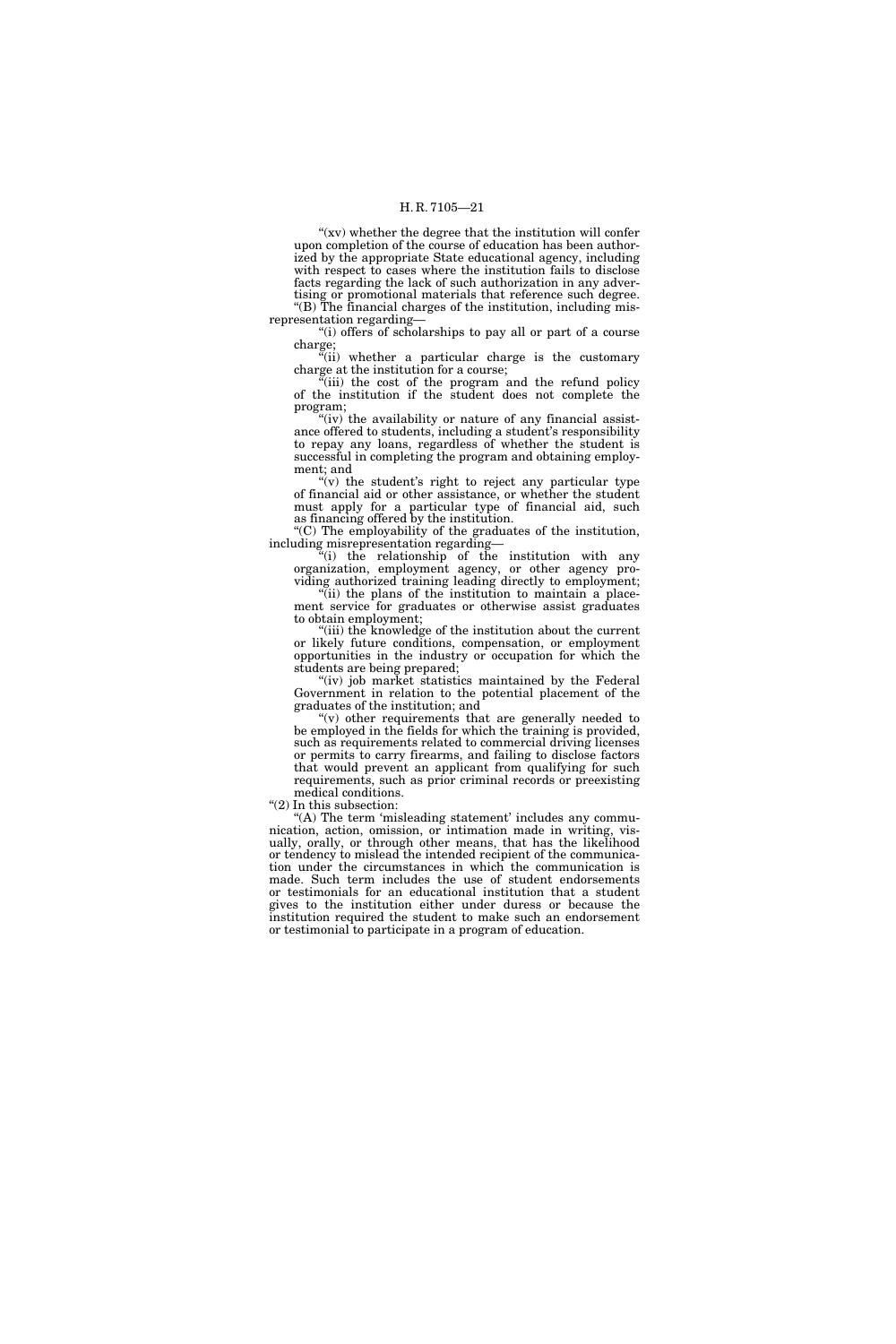"(B) The term 'misrepresentation' means any false, erroneous, or misleading statement, action, omission, or intimation made directly or indirectly to a student, a prospective student, the public, an accrediting agency, a State agency, or to the Secretary by an eligible institution, one of its representatives, or any person with whom the institution has an agreement to provide educational programs, marketing, advertising, recruiting or admissions services.

 $(C)$  The term 'substantial misrepresentation' means misrepresentation in which the person to whom it was made could reasonably be expected to rely, or has reasonably relied, to that person's detriment.

''(c) LIMITATION ON CERTAIN COMMISSIONS, BONUSES, AND OTHER INCENTIVE PAYMENTS.—An educational institution with a course or program of education approved under this chapter, and an entity that owns such an educational institution, shall not provide any commission, bonus, or other incentive payment based directly or indirectly on success in securing enrollments or financial aid to any persons or entities engaged in any student recruiting or admission activities or in making decisions regarding the award of student financial assistance.

''(d) REQUIREMENT TO MAINTAIN RECORDS.—(1) To ensure compliance with this section, any educational institution offering courses approved for the enrollment of eligible persons or veterans shall maintain a complete record of all advertising, sales, or enrollment materials (and copies thereof) utilized by or on behalf of the institution during the preceding two-year period. Such record shall be available for inspection by the State approving agency or the Secretary.

"(2) Such materials shall include but are not limited to any direct mail pieces, brochures, printed literature used by sales persons, films, video tapes, and audio tapes disseminated through broadcast media, material disseminated through print, digital, or electronic media, tear sheets, leaflets, handbills, fliers, and any sales or recruitment manuals used to instruct sales personnel, agents, or representatives of such institution.

"(e) AGREEMENT WITH FEDERAL TRADE COMMISSION.—(1) The Secretary shall, pursuant to section 3694 of this title, enter into an agreement with the Federal Trade Commission to utilize, where appropriate, its services and facilities, consistent with its available resources, in carrying out investigations and making the Under Secretary of Benefit's preliminary findings under subsection (g)(1).

''(2) Such agreement shall provide that cases arising under subsection (a) of this section or any similar matters with respect to any of the requirements of this chapter or chapters 34 and 35 of this title may be referred to the Federal Trade Commission which in its discretion will conduct an investigation and make preliminary findings.

''(3) The findings and results of any investigation under paragraph (2) shall be referred to the Under Secretary for Benefits, who shall take appropriate action under subsection (g) in such cases not later than 60 days after the date of such referral.

''(f) FINAL JUDGMENTS FROM OTHER FEDERAL AGENCIES.— Whenever the Secretary becomes aware of a final judgment by a Federal agency against an educational institution or owner of an educational institution pertaining to substantial misrepresentation described in subsection (b) or of other credible evidence relating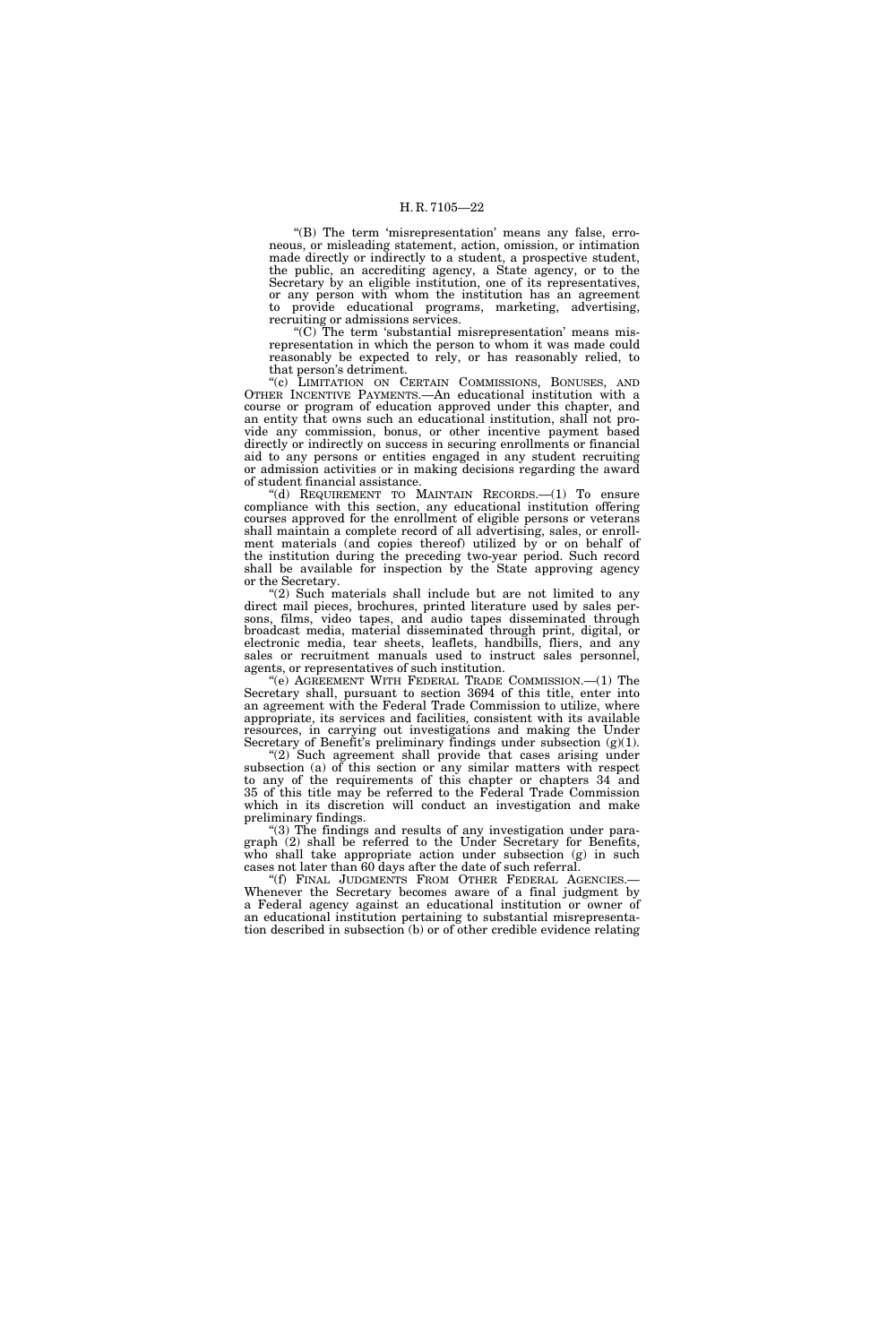to a violation of subsection (a), the Secretary, in partnership with the applicable State approving agency, shall—

''(1) within 30 days, alert the educational institution or owner that it is at risk of losing approval under this chapter of its courses or programs of education;

''(2) provide the educational institution or owner 60 days to provide any information it wishes to the Secretary;

''(3) require the educational institution or owner to submit to the Secretary a report prepared by an approved third-party auditor of the advertising and enrollment practices of the educational institution or owner; and

"(4) refer the matter to the Under Secretary of Benefits, who may thereafter make a preliminary finding under subsection (g).

''(g) PRELIMINARY FINDINGS, FINAL DETERMINATIONS, AND PROC-ESSES.—(1) The Under Secretary for Benefits shall make preliminary findings and final determinations on violations of subsections (a), (c), and (d).

"(2)(A) The Under Secretary shall establish a process for making preliminary findings and final determinations under paragraph (1). "(B) The process established under subparagraph  $(A)$  shall—

''(i) clearly define what triggers an oversight visit by the Under Secretary for purposes of enforcing subsections (a), (c), and (d);

''(ii) set forth factors an educational institution, or the owner of the educational institution, must meet in order to retain approval status under this section, including with respect to the factors set forth under subsection (h)(2);

"(iii) include a process for the provision of notice to an educational institution, or the owner of the educational institution, that the Under Secretary has made a preliminary finding under paragraph (1) that the education institution or owner has violated subsection (a), (c), or (d), which the Under Secretary shall provide to the educational institution or owner within such period after making the preliminary finding as the Under Secretary shall establish for purposes of this clause, except that, in every case, such period shall end before the date on which the Under Secretary makes a final determination under such paragraph; and

" $(iv)$  include-

''(I) a process for receipt of findings from a third-party pertinent to this section; and

''(II) a process for an educational institution or an owner to provide such information as the educational institution or owner determines appropriate to the Secretary, including information about corrective actions the educational institution or owner may have taken in response to preliminary findings under paragraph (1).

''(C) The process established under subparagraph (A) shall not prohibit a State approving agency from—

''(i) independently investigating a potential violation of subsection (a), (c), or (d); or

"(ii) taking action if the State approving agency finds a violation of subsection (a), (c), or (d).

''(3) Upon a preliminary finding under this subsection of a violation of subsection (a), (c), or (d) by an educational institution, or the owner of an educational institution, the Under Secretary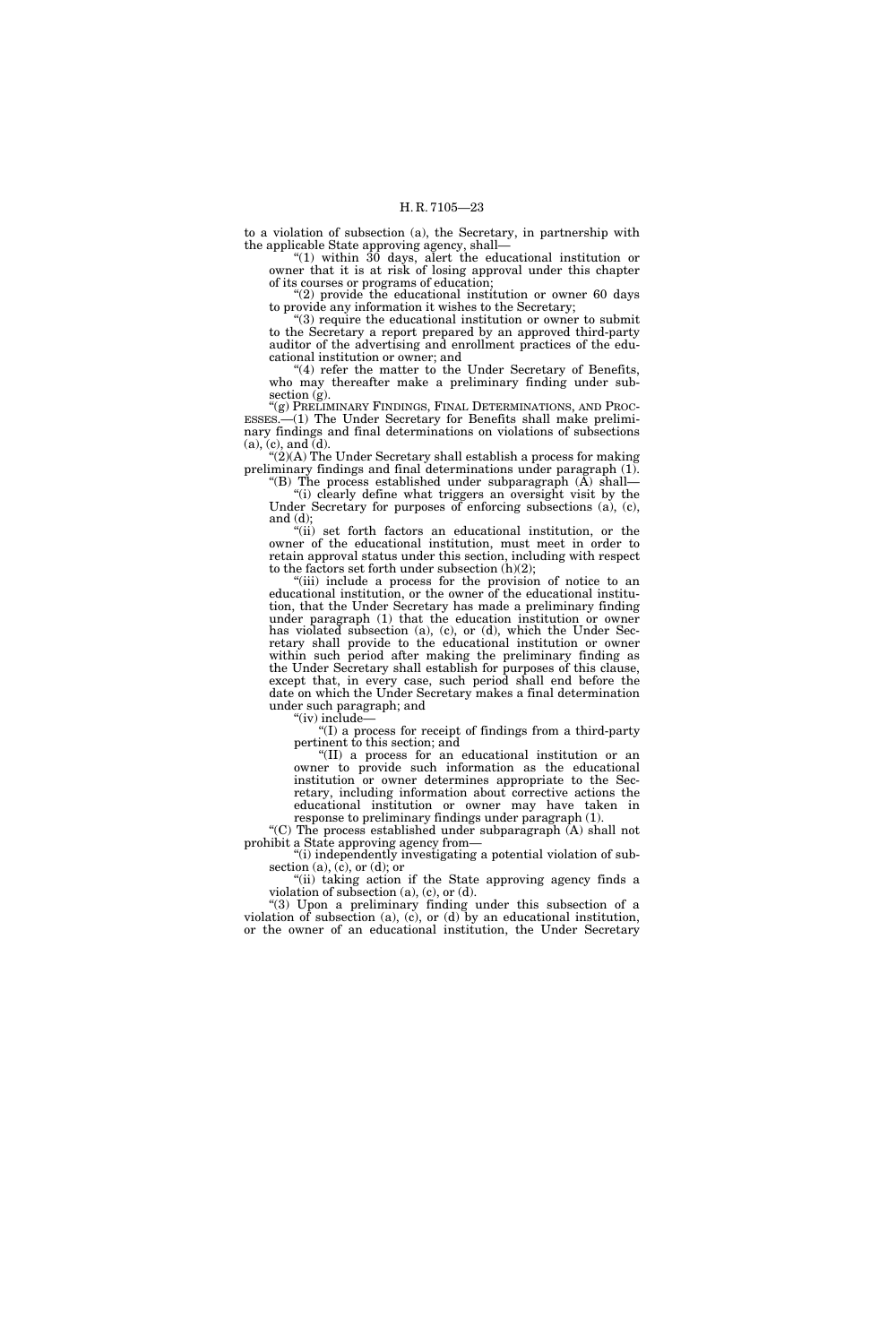shall require the educational institution or owner to submit to the Under Secretary a report prepared by an approved third-party auditor of the advertising and enrollment practices of the educational institution or owner.

 $^{(4)}$ (A) Before making a final determination under this subsection regarding a violation of subsection (a), (c), or (d) by an educational institution or owner of an educational institution, the Under Secretary shall—

''(i) review the practices of the educational institution or owner that pertain to activities and practices covered by subsections  $(a)$ ,  $(c)$ , and  $(d)$ ;

''(ii) consider the results of a risk-based survey conducted by a State approving agency, if available; and

''(iii) review—

''(I) the findings and information received pursuant to the processes established under paragraph  $(2)(B)(iii)$ ;

''(II) in a case in which a report was submitted under subsection (f)(3), such report;

''(III) the report submitted under paragraph (3)(B) of this subsection;

''(IV) any findings and results submitted under subsection  $(e)(3)$ ;

" $(V)$  the marketing and outreach material of the educational institution and the contractors of the educational institution.

''(B) The Under Secretary may not make a final determination under this subsection solely based on preliminary findings.

''(5) The Under Secretary may not delegate authority to make a final determination under this subsection, including to any employee of the Department or to the Federal Trade Commission.

"(h) ENFORCEMENT.— $(1)(A)$  Upon a final determination by the Under Secretary for Benefits under subsection (g) that an educational institution or the owner of an educational institution violated subsection (a), (c), or (d), the Under Secretary shall, but subject to subparagraphs (B), (C), and (D) of this paragraph, take one of the following actions independent of any actions taken under section 3690 of this title:

''(i) Publish a caution flag on the GI Bill Comparison Tool, or successor tool, about that educational institution and alert its currently enrolled eligible veterans and eligible persons.

"(ii) Suspend the approval of the courses and programs of education offered by the educational institution by disapproving new enrollments of eligible veterans and eligible persons in each course or program of education offered by that educational institution.

"(iii) Revoke the approval of the courses and programs of education offered by the educational institution by disapproving all enrollments of eligible veterans and eligible persons in each course or program of education offered by that educational institution.

''(B) In deciding upon a course of action under subparagraph (A), for the first violation of this section, the Secretary shall consider the factors set forth in paragraph (2).

''(C) Subject to subsection (i), any repeat violation and final finding within five years of the first violation of this section shall result in—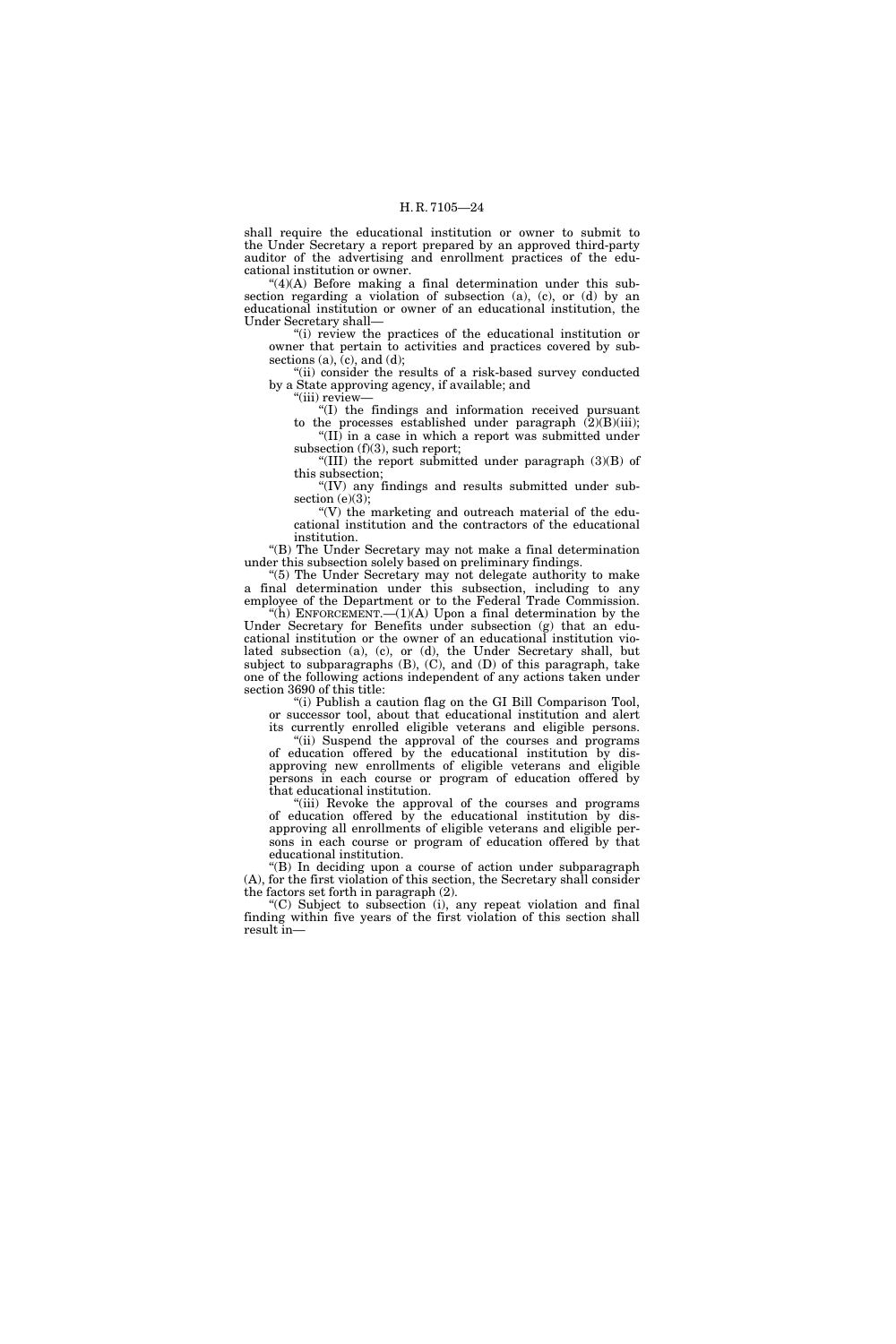"(i) a suspension of approval of new enrollments as described in subparagraph (A)(ii) of this paragraph until reinstatement under subsection (j); or

"(ii) a revocation of approval under this chapter as described in subparagraph  $\hat{A}$ (iii) of this paragraph until reinstatement under subsection (j).

''(D) Subject to subsection (i), any third violation within three years of the second violation of this section shall result in revocation of approval under this chapter as described in subparagraph (A)(iii) of this paragraph until reinstatement under subsection (j).

" $(E)$  Any action taken under subparagraph  $(A)$  of this paragraph regarding a violation of subsection (a), (c), or (d) by an educational institution or the owner of an educational institution shall be taken on or before the date that is 180 days after the date on which the Under Secretary provided notice to the educational institution or owner regarding the violation in accordance with the process established under subsection  $(g)(2)(B)(iii)$ .

" $(2)$  The factors set forth in this paragraph are the following: '(A) That the Secretary's action brings sufficient deterrence for future fraud against students and the programs of education carried out under this title. Fraud against veterans must be met with a repercussion strong enough to send a deterrent message to this and other educational institutions and owners.

" $(\overline{B})$  That the educational institution has secured an approved third-party auditor to verify the educational institution's, or owner's, advertising and enrollment practices for at least three years going forward.

''(C) That the educational institution or owner has repudiated the deceptive practices and has communicated to all employees that deceptive practices will not be tolerated, and has instituted strong governance procedures to prevent recurrence.

''(D) That the educational institution has taken steps to remove any pressure on its enrollment recruiters, including by removing enrollment quotas and incentives for enrollment.

"(E) That the State approving agency or the Secretary acting in the role of the State approving agency, has completed a risk-based survey and determined the educational institution is worthy of serving eligible veterans and eligible persons. ''(3) Enforcement action under this section shall not preclude

enforcement action under section 3690 of this title.  $(4)$  No action may be carried out under this subsection with respect to a final determination by the Under Secretary under

subsection (g) while such final determination is pending review under subsection (i).

''(i) APPEALS.—(1) The Secretary shall establish a process by which an educational institution or the owner of an educational institution that is the subject of more than one final determination by the Under Secretary under subsection  $(g)(1)$  that the educational institution or owner violated subsection (a), may request a review of the most recent final determination.

''(2)(A) The Secretary shall—

''(i) review each final determination for which a review is requested under paragraph (1); and

''(ii) pursuant to such review, issue a final decision sustaining, modifying, or overturning the final determination.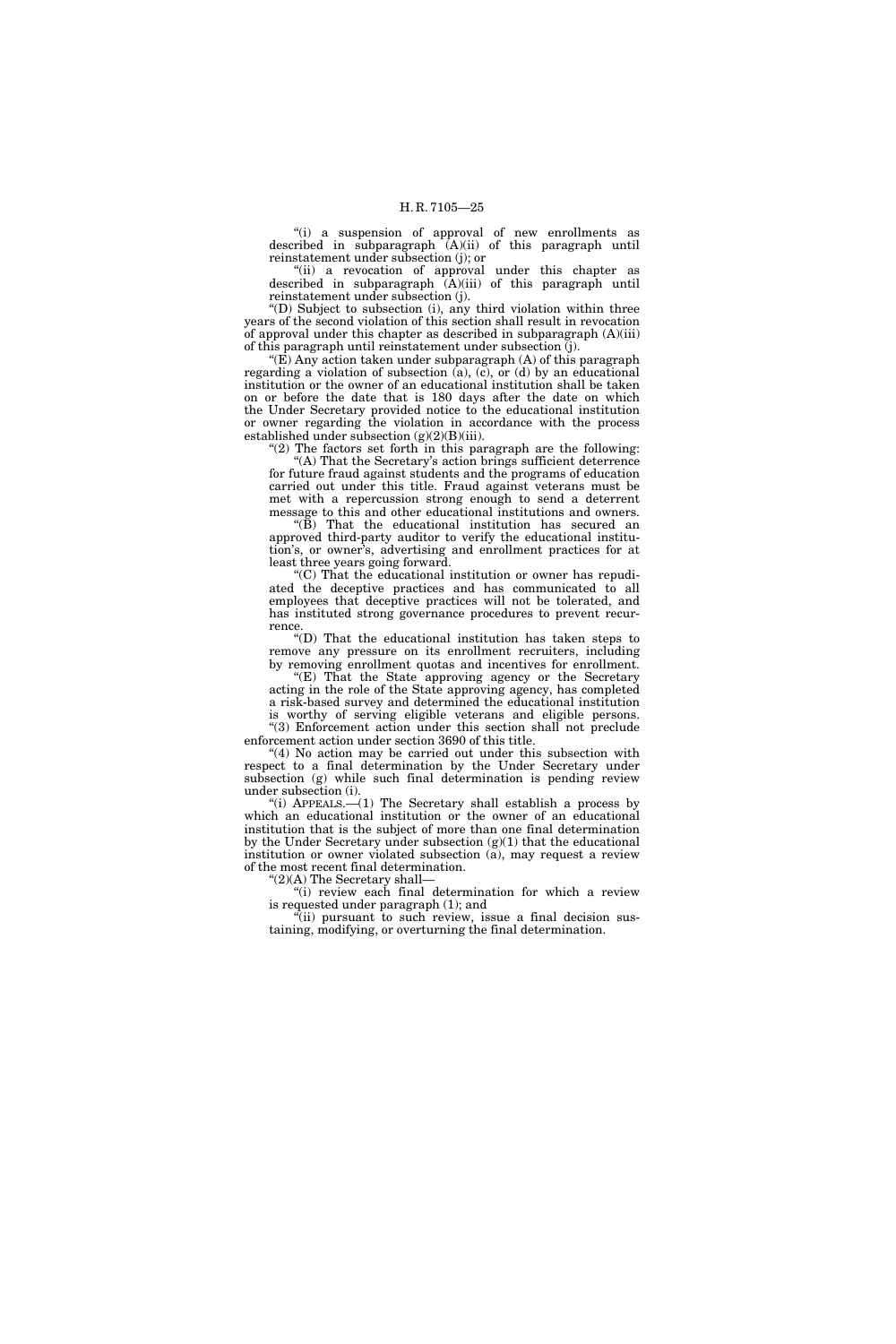''(B) The Secretary may not delegate any decision under subparagraph (A).

" $(C)(i)$  Review under subparagraph  $(A)(i)$  of this paragraph shall be the exclusive avenue for review of a final determination under subsection  $(g)(1)$ .

"(ii) A decision issued pursuant to a review under subparagraph (A)(i) may not be appealed to the Secretary for review under section 7104(a) of this title.

" $(3)(A)$  Not later than 30 days after the date on which the Secretary issues a final decision under paragraph  $(2)(A)(ii)$ , the Secretary shall submit to Congress a report on such final decision. ''(B) A report submitted under subparagraph (A) shall include

the following:

''(i) An outline of the decisionmaking process of the Secretary that led to the final decision described in subparagraph (A).

"(ii) Any relevant material used to make the final decision under paragraph (2)(A)(ii), including risk-based surveys and documentation from the educational institution or the owners of the educational institution.

'(iii) Materials that were submitted to the Secretary after the date of the final determination under subsection (g) that was the subject of the final decision under paragraph  $(2)(A)(ii)$ of this subsection and before the date on which the Secretary issued such final decision.

''(j) REINSTATEMENT OF APPROVAL.—(1) If an educational institution or the owner of an educational institution has had the approval of the courses or programs of education of the educational institution suspended as described in clause (ii) of subsection  $(h)(1)(A)$  or revoked as described in clause (iii) of such subsection for a violation of subsection (a), (c), or (d) pursuant to subparagraph  $(C)$  or  $(D)$  of subsection  $(h)(1)$ , the educational institution or owner may submit to the applicable State approving agency or the Secretary when acting as a State approving agency an application for reinstatement of approval under this subsection.

" $(2)$  Approval under this chapter may not be reinstated under this subsection until—

''(A) the educational institution or owner submits to the applicable State approving agency or the Secretary when acting as a State approving agency an application for reinstatement of approval under paragraph (1);

(B) the date that is 540 days after the date of the most recent suspension or revocation described in paragraph (1) of the educational institution or owner;

''(C) the educational institution submits a report by an approved third-party auditor on the advertising and enrollment practices of the educational institution, including those of its third-party contractors;

''(D) procedures are in place to prevent any future violation of subsection  $(a)$ ,  $(c)$ , or  $(d)$ ;

''(E) that the educational institution has met all factors set forth in subsection (h)(2); and

 $f(F)$  the Secretary agrees to such reinstatement. "(k) RULE OF CONSTRUCTION REGARDING STATE APPROVING AGENCIES AND RISK-BASED SURVEYS.—Nothing in this section shall be construed to prohibit a State approving agency from conducting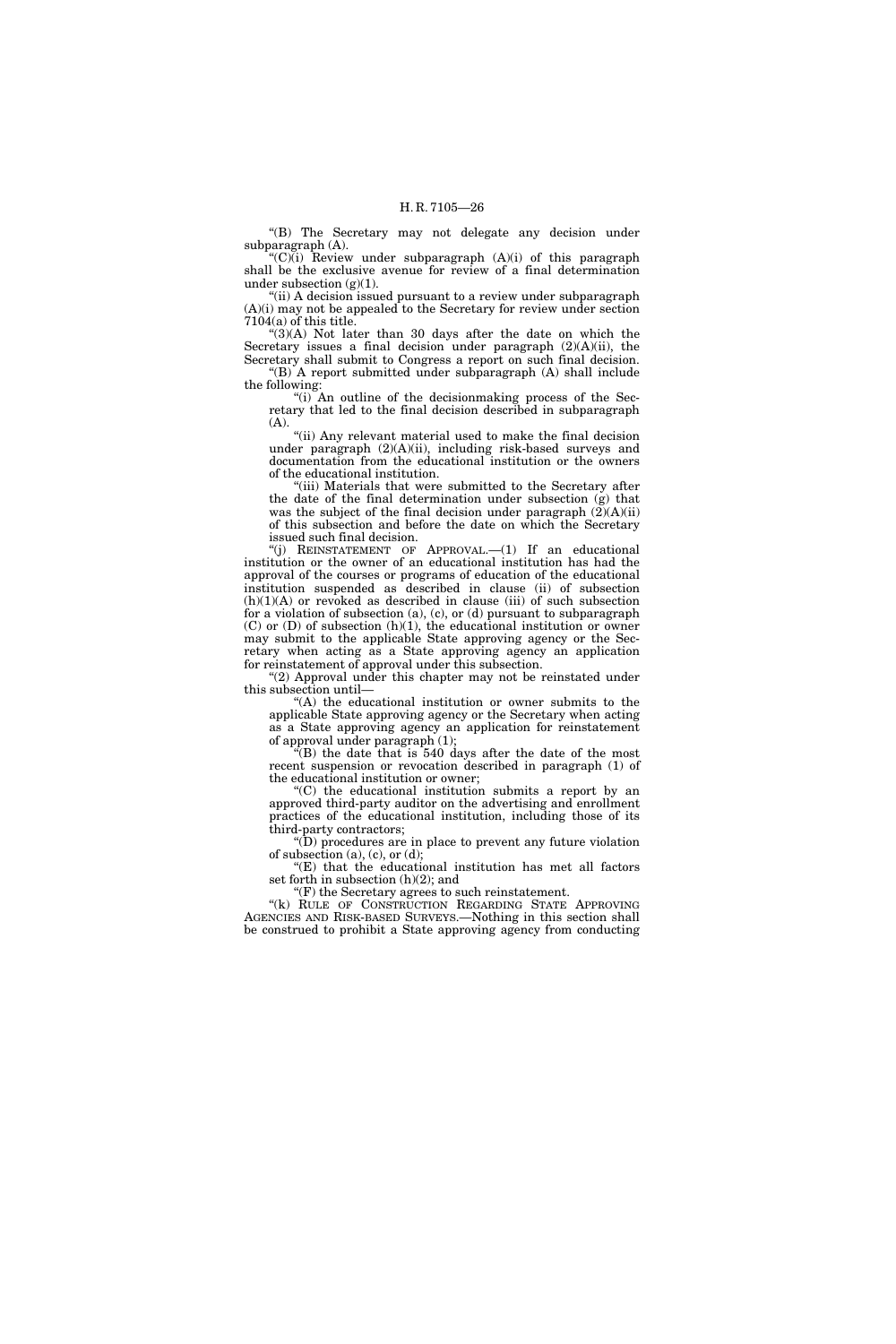any risk-based survey the State approving agency considers appropriate at any educational institution that it considers appropriate for oversight purposes.

''(l) DEFINITIONS.—In this section:

"(1) The term 'approved third-party auditor' means an independent third-party auditor that is approved by the Secretary for purposes of third-party audits under this section.

" $(2)$  The term 'risk-based survey' means the risk-based survey developed under section 3673A of this title.''.

 $(2)$  CLERICAL AMENDMENT.—The table of sections at the beginning of chapter 36 of such title is amended by striking the item relating to section 3696 and inserting the following new item:

''3696. Prohibition on certain advertising, sales, and enrollment practices.''.

(b) REQUIREMENTS FOR NONACCREDITED COURSES.—Paragraph (10) of section 3676(c) of such title is amended to read as follows:

" $(10)$  The institution, and any entity that owns the institution, does not engage in substantial misrepresentation described in section 3696(e) of this title. The institution shall not be deemed to have met this requirement until the State approving agency—

''(A) has ascertained that no Federal department or agency has taken a punitive action, not including a settlement agreement, against the school for misleading or deceptive practices;

 $E(E)$  has, if such an order has been issued, given due weight to that fact; and

"(C) has reviewed the complete record of advertising, sales, or enrollment materials (and copies thereof) used by or on behalf of the institution during the preceding 12-month period.''.

(c) APPLICATION DATE.—The amendments made by this section shall take effect on August 1, 2021.

#### **SEC. 1021. CHARGE TO ENTITLEMENT TO EDUCATIONAL ASSISTANCE FOR INDIVIDUALS WHO DO NOT TRANSFER CREDITS FROM CERTAIN CLOSED OR DISAPPROVED PROGRAMS OF EDUCATION.**

(a) IN GENERAL.—Subsection (c) of section 3699 of title 38, United States Code, is amended to read as follows:

"(c) PERIOD NOT CHARGED.— $(1)$  The period for which, by reason of this subsection, educational assistance is not charged against entitlement or counted toward the applicable aggregate period under section 3695 of this title shall not exceed the aggregate of—

''(A) the portion of the period of enrollment in the course from which the individual did not receive credit or with respect to which the individual lost training time, as determined under subsection (b)(2); and

''(B) the period by which a monthly stipend is extended under section  $3680(a)(2)(B)$  of this title.

" $(2)(A)$  An individual described in subparagraph  $(B)$  who transfers fewer than 12 credits from a program of education that is closed or disapproved as described in subsection (b)(1) shall be deemed to be an individual who did not receive such credits, as described in subsection (b)(2), except that the period for which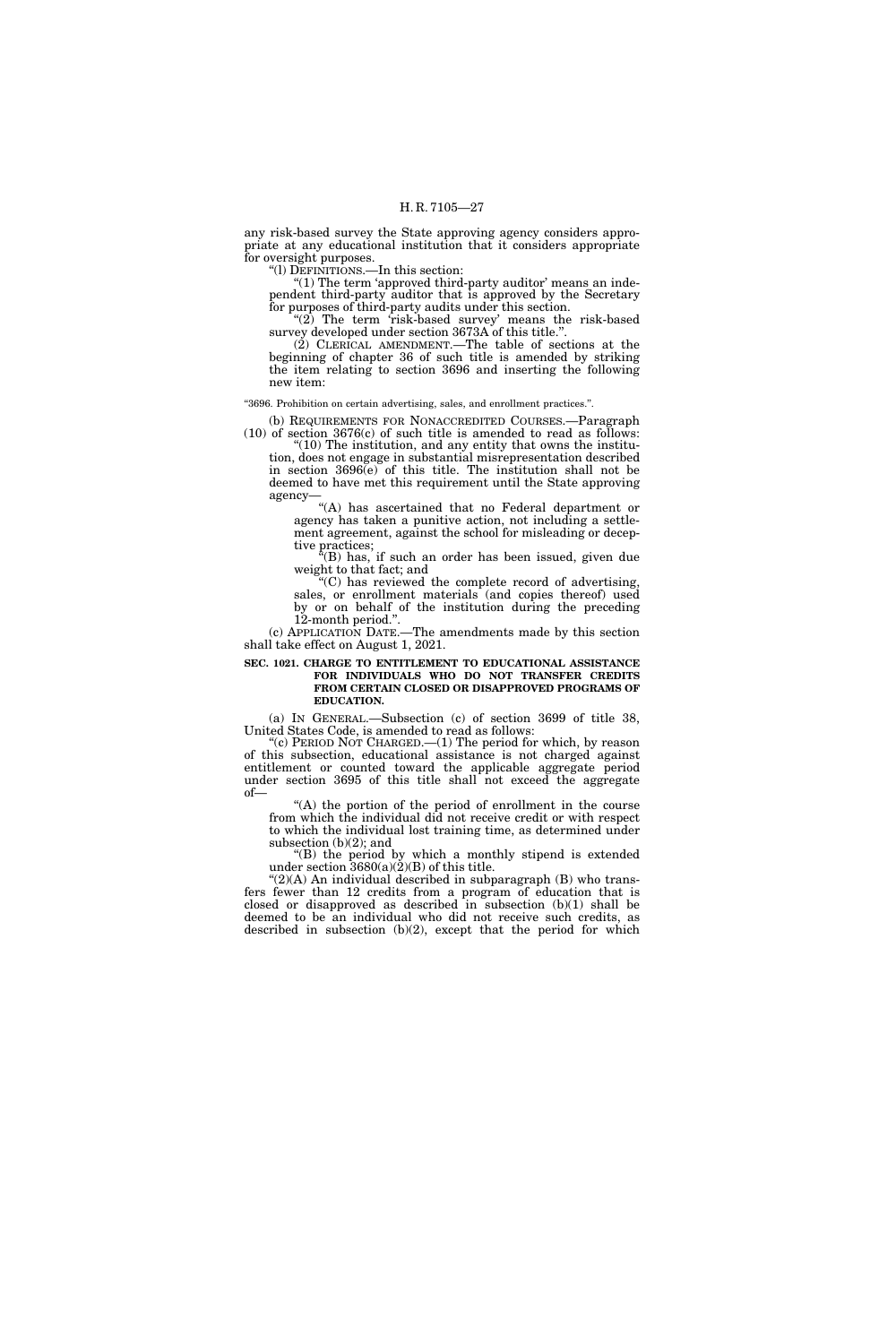such individual's entitlement is not charged shall be the entire period of the individual's enrollment in the program of education. In carrying out this subparagraph, the Secretary, in consultation with the Secretary of Education, shall establish procedures to determine whether the individual transferred credits to a comparable course or program of education.

 $f(B)$  An individual described in this subparagraph is an individual who is enrolled in a course or program of education closed or discontinued as described in subsection (b)(1) during the period beginning on the date that is 120 days before the date of such closure or discontinuance and ending on the date of such closure or discontinuance, as the case may be.

''(C) This paragraph shall apply with respect to a course or program of education closed or discontinued before September 30, 2023.''.

(b) EFFECTIVE DATE.—The amendment made by subsection (a) shall take effect on August 1, 2021.

#### **SEC. 1022. DEPARTMENT OF VETERANS AFFAIRS TREATMENT OF FOR-PROFIT EDUCATIONAL INSTITUTIONS CONVERTED TO NONPROFIT EDUCATIONAL INSTITUTIONS.**

(a) IN GENERAL.—Subchapter II of chapter 36 of title 38, United States Code, is amended by adding at the end the following new section:

### **''§ 3699B. Treatment of certain for-profit educational institutions**

''(a) IN GENERAL.—In the case of any for-profit educational institution that is converted to a nonprofit educational institution, the State approving agency or the Secretary when acting as a State approving agency shall conduct annual risk-based surveys of the institution during the three-year period beginning on the date on which the educational institution is so converted.

''(b) RISK-BASED SURVEY DEFINED.—In this section, the term 'risk-based survey' means the risk-based survey developed under section 3673A of this title.''.

(b) CLERICAL AMENDMENT.—The table of sections at the beginning of such chapter is amended by inserting after the item relating to section 3699A the following new item:

#### ''3699B. Treatment of certain for-profit educational institutions.''.

(c) APPLICABILITY.—Section 3699B of title 38, United States Code, as added by subsection (a), shall apply with respect to the conversion of a for-profit educational institution to a nonprofit educational institution that occurs on or after the date of the enactment of this Act.

#### **SEC. 1023. AUTHORITY OF STATE APPROVING AGENCIES TO CONDUCT OUTREACH ACTIVITIES.**

Section 3673 of title 38, United States Code, as amended by section 1014 of this title, is further amended by adding at the end the following new subsection:

''(f) OUTREACH ACTIVITIES.—(1) A State approving agency may conduct outreach activities if—

''(A) the State approving agency has properly conducted its enforcement and approval of courses and programs of education under this chapter; and

''(B) funds are still available to do so.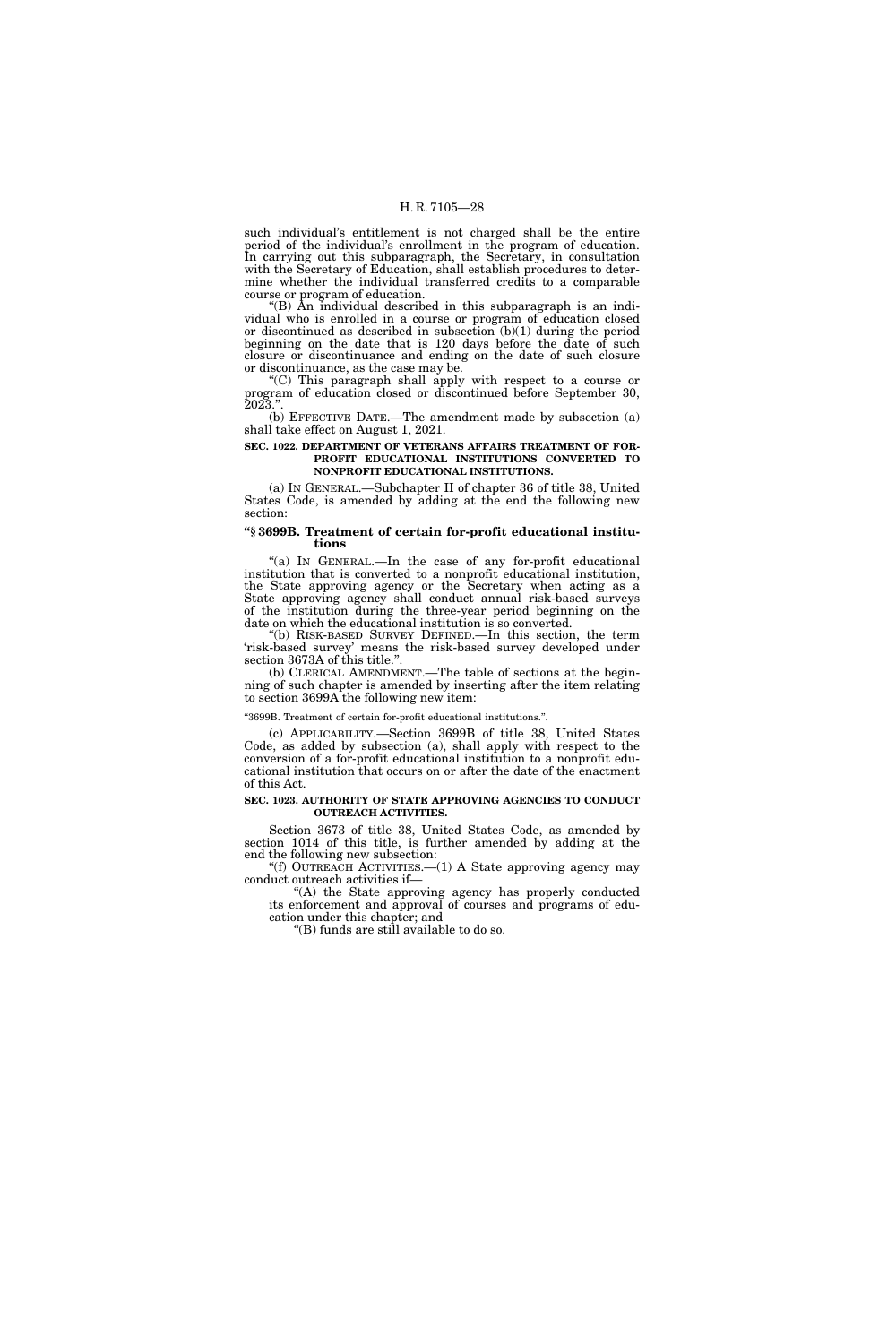''(2) For purposes of paragraph (1)(A), a State approving agency shall be considered to have properly conducted its enforcement and approval of courses and programs of education under this chapter if the State approving agency has—

''(A) met fulfilled its requirements pursuant to the applicable cooperative agreements between the State approving agency and the Department relating to the oversight and approval of courses and programs of education under this chapter; and

''(B) completed a risk-based survey of any course or program of education determined to be of questionable quality or at risk by any Federal or State agency or any accrediting agency.

"(3) Outreach activities conducted under paragraph  $(1)$  shall be carried out using amounts derived from amounts not specifically appropriated to carry out this subsection.''.

#### **SEC. 1024. LIMITATION ON COLOCATION AND ADMINISTRATION OF STATE APPROVING AGENCIES.**

(a) IN GENERAL.—Section 3671 of title 38, United States Code, is amended by adding at the end the following new subsection:

''(c) A State department or agency may not be recognized as a State approving agency designated under this section if such State department or agency is administered at or colocated with a university or university system whose courses or programs of education would be subject to approval under this chapter by the State approving agency in that State.''.

(b) EFFECTIVE DATE.—The amendment made by subsection (a) shall take effect on the date that is 180 days after the date of the enactment of this Act.

#### **SEC. 1025. ELIMINATION OF PERIOD OF ELIGIBILITY FOR TRAINING AND REHABILITATION FOR CERTAIN VETERANS WITH SERVICE-CONNECTED DISABILITIES.**

(a) IN GENERAL.—Section 3103 of title 38, United States Code, is amended—

(1) in subsection (a), by striking "or  $(e)$ " and inserting "(e), or  $(g)$ "; and

(2) by adding at the end the following new subsection: "(g) Subsection (a) shall not apply to a veteran who was discharged or released from active military, naval, or air service on or after January 1, 2013.''.

(b) CONFORMING AMENDMENT.—Section 6(c) of the Student Veteran Coronavirus Response Act of 2020 (134 Stat. 633; Public Law 116–140) is amended by striking paragraph (1).

# **Subtitle B—Pandemic Assistance**

## **SEC. 1101. DEFINITIONS.**

In this subtitle:

(1) COVERED PROGRAM OF EDUCATION.—The term ''covered program of education'' means a program of education (as defined in section 3002 of title 38, United States Code) approved by a State approving agency, or the Secretary of Veterans Affairs when acting in the role of a State approving agency.

(2) COVID–19 EMERGENCY.—The term ''COVID–19 emergency'' means the public health emergency declared pursuant to section 319 of the Public Health Service Act on January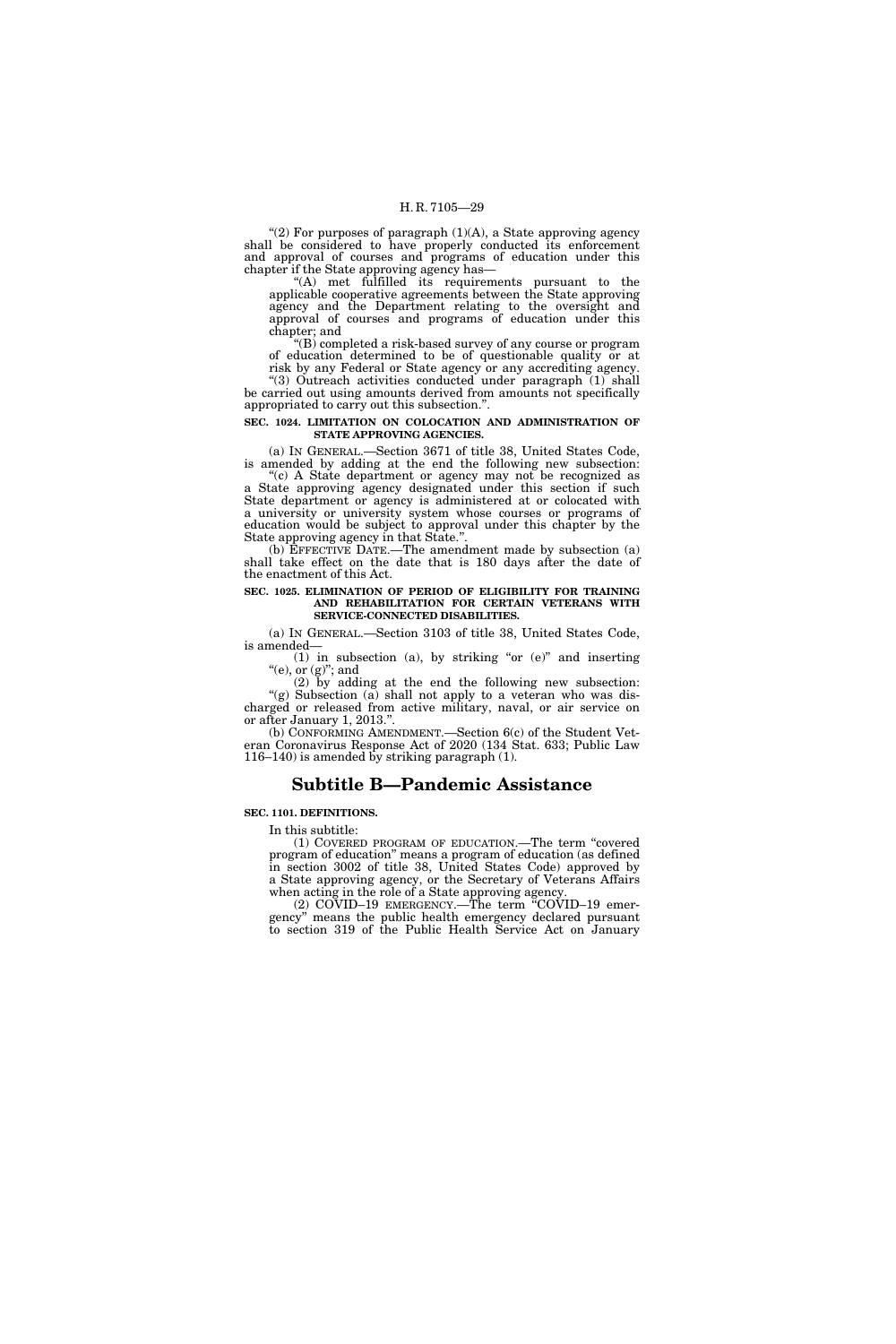31, 2020, entitled ''Determination that a Public Health Emergency Exists Nationwide as the Result of the 2019 Novel Coronavirus''.

(3) EDUCATIONAL INSTITUTION.—The term ''educational institution" has the meaning given that term in section  $3452(c)$ of title 38, United States Code, and includes an institution of higher learning (as defined in such section).

(4) STATE APPROVING AGENCY.—The term ''State approving agency'' has the meaning given that term in section 3671 of title 38, United States Code.

(5) TRAINING ESTABLISHMENT.—The term ''training establishment'' has the meaning given that term in section 3452(e) of title 38, United States Code.

(6) TRAINING.—The term ''training'' includes on-job training and apprenticeship programs and vocational rehabilitation programs.

#### **SEC. 1102. CONTINUATION OF DEPARTMENT OF VETERANS AFFAIRS EDUCATIONAL ASSISTANCE BENEFITS DURING COVID–19 EMERGENCY.**

(a) AUTHORITY.—If the Secretary of Veterans Affairs determines under subsection (c) that an individual is negatively affected by the COVID–19 emergency, the Secretary may provide educational assistance to that individual under the laws administered by the Secretary as if such negative effects did not occur. The authority under this section is in addition to the authority provided under section 1 of Public Law 116–128 (38 U.S.C. 3001 note prec.), but in no case may the Secretary provide more than a total of four weeks of additional educational assistance by reason of section 4 of the Student Veteran Coronavirus Response Act of 2020 (Public Law 116–140; 38 U.S.C. 3680 note) and this section.

(b) HOUSING AND ALLOWANCES.—In providing educational assistance to an individual pursuant to subsection (a), the Secretary may—

(1) continue to pay a monthly housing stipend under chapter 33 of title 38, United States Code, during a month the individual would have been enrolled in a program of education or training but for the COVID–19 emergency at the same rate such stipend would have been payable if the individual had not been negatively affected by the COVID–19 emergency, except that the total number of weeks for which stipends may continue to be so payable may not exceed four weeks; and

(2) continue to pay payments or subsistence allowances under chapters 30, 31, 32, 33, and 35 of such title and chapter 1606 of title 10, United States Code, during a month for a period of time that the individual would have been enrolled in a program of education or training but for the COVID– 19 emergency, except that the total number of weeks for which payments or allowances may continue to be so payable may not exceed four weeks.

(c) DETERMINATION OF NEGATIVE EFFECTS.—The Secretary shall determine that an individual was negatively affected by the COVID– 19 emergency if—

(1) the individual is enrolled in a covered program of education of an educational institution or enrolled in training at a training establishment and is pursuing such program or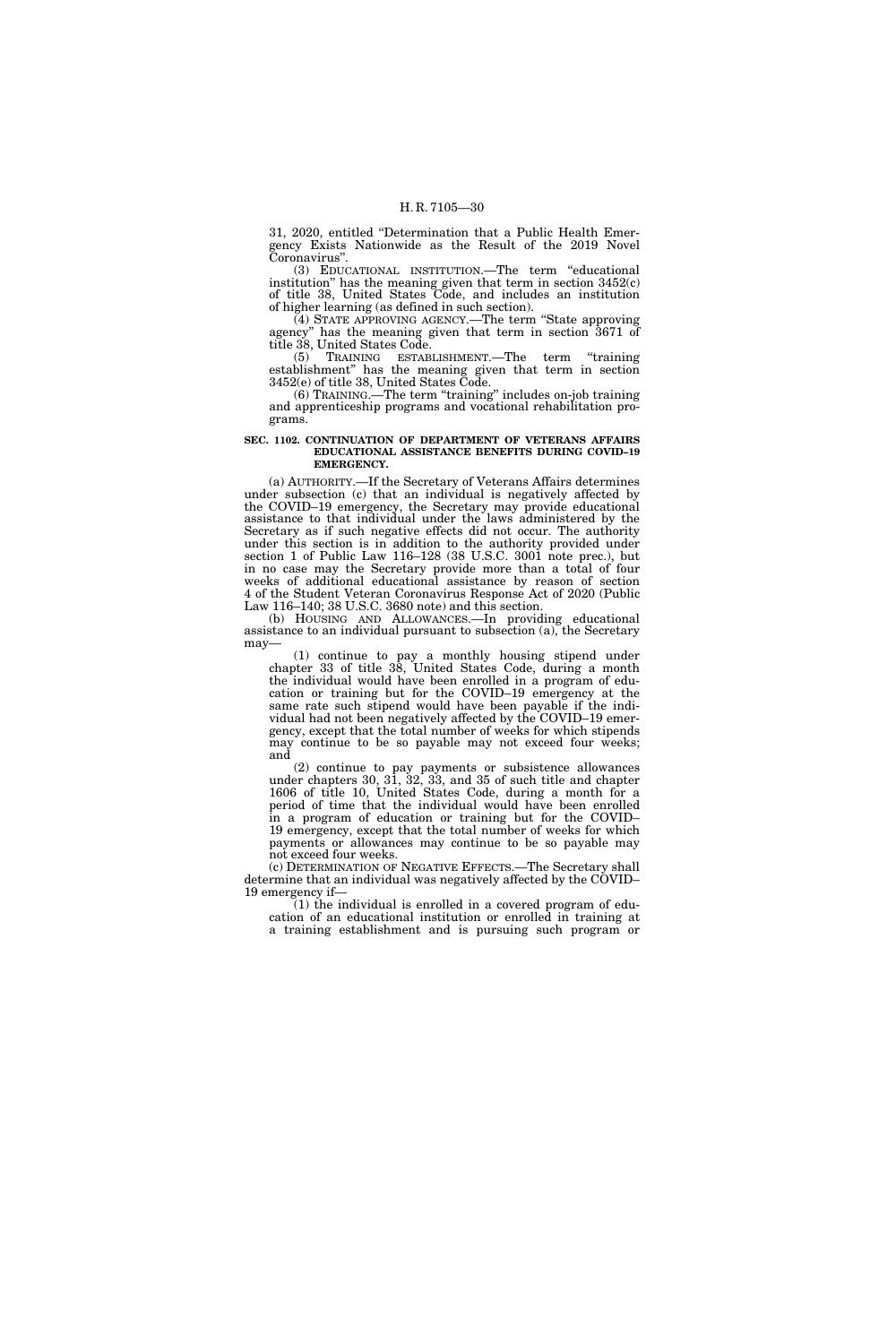training using educational assistance under the laws administered by the Secretary;

(2) the educational institution or training establishment certifies to the Secretary that such program or training is truncated, delayed, relocated, canceled, partially canceled, converted from being on-site to being offered by distance learning, or otherwise modified or made unavailable by reason of the COVID–19 emergency; and

(3) the Secretary determines that the modification to such program or training specified under paragraph (2) would reduce the amount of educational assistance (including with respect to monthly housing stipends, payments, or subsistence allowances) that would be payable to the individual but for the COVID–19 emergency.

(d) EFFECT ON ENTITLEMENT PERIOD.—If the Secretary determines that an individual who received assistance under this section did not make progress toward the completion of the program of education in which the individual is enrolled during the period for which the individual received such assistance, any assistance provided pursuant to this section shall not be counted for purposes of determining the total amount of an individual's entitlement to educational assistance, housing stipends, or payments or subsistence allowances under chapters 30, 31, 32, and 35 of such title and chapter 1606 of title 10, United States Code.

(e) APPLICABILITY PERIOD.—This section shall apply during the period beginning on March 1, 2020, and ending on December 21, 2021.

#### **SEC. 1103. EFFECTS OF CLOSURE OF EDUCATIONAL INSTITUTION AND MODIFICATION OF COURSES BY REASON OF COVID–19 EMERGENCY.**

(a) CLOSURE OR DISAPPROVAL.—Any payment of educational assistance described in subsection (b) shall not—

(1) be charged against any entitlement to educational assistance of the individual concerned; or

(2) be counted against the aggregate period for which section 3695 of title 38, United States Code, limits the receipt of educational assistance by such individual.

(b) EDUCATIONAL ASSISTANCE DESCRIBED.—Subject to subsection (d), the payment of educational assistance described in this subsection is the payment of such assistance to an individual for pursuit of a course or program of education at an educational institution under chapter 30, 31, 32, 33, or 35 of title 38, United States Code, or chapter 1606 of title 10, United States Code, if the Secretary determines that the individual—

(1) was unable to complete such course or program as a result of—

(A) the closure of the educational institution, or the full or partial cancellation of a course or program of education, by reason of the COVID–19 emergency; or

(B) the disapproval of the course or a course that is a necessary part of that program under chapter 36 of title 38, United States Code, because the course was modified by reason of such emergency; and

(2) did not receive credit or lost training time, toward completion of the program of education being so pursued.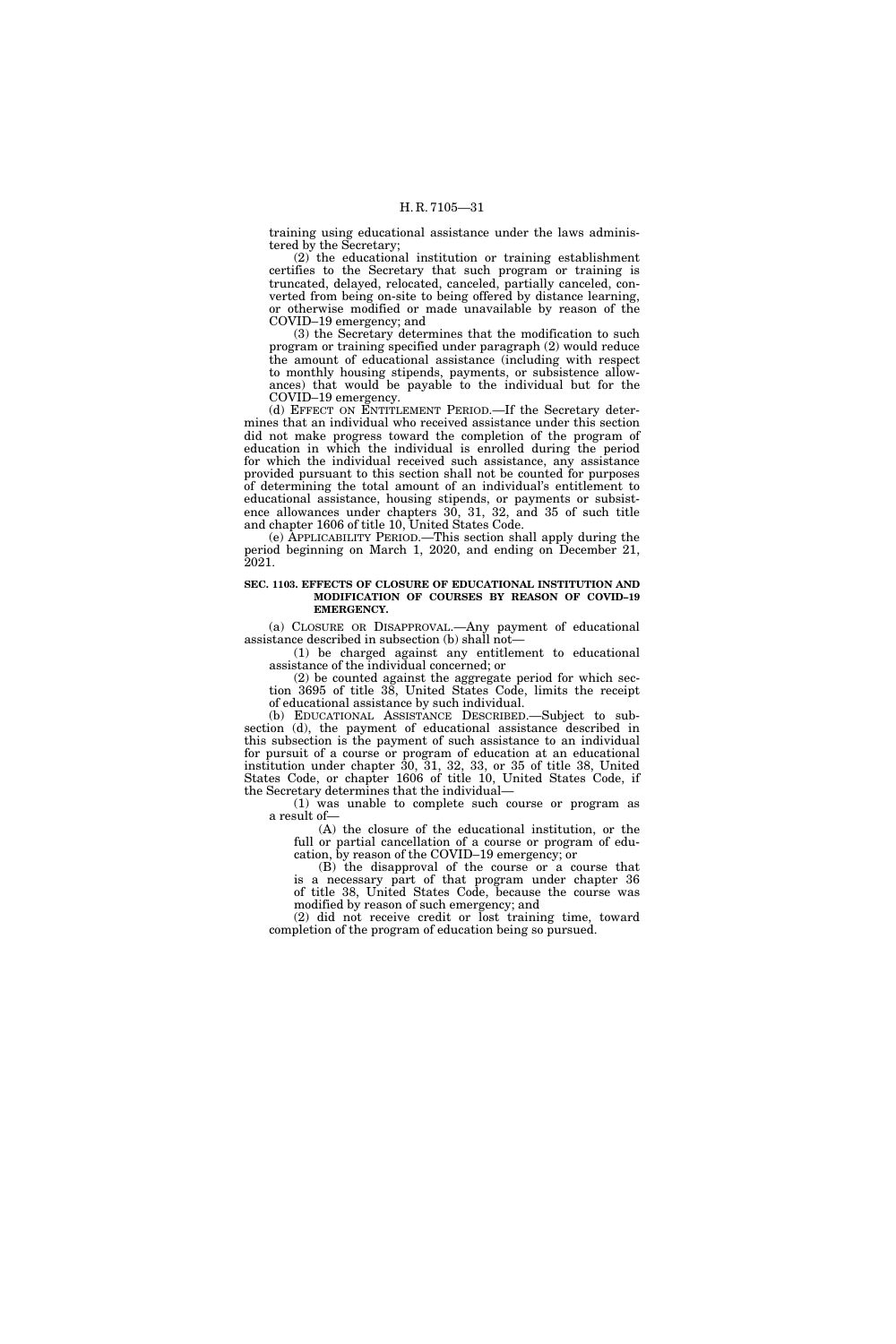(c) HOUSING ASSISTANCE.—In this section, educational assistance includes, as applicable—

(1) monthly housing stipends payable under chapter 33 of title 38, United States Code, for any month the individual would have been enrolled in a course or program of education; and

(2) payments or subsistence allowances under chapters 30, 31, 32, and 35 of such title and chapter 1606 of title 10, United States Code, during a month the individual would have been enrolled in a course or program of education.

(d) PERIOD NOT CHARGED.—The period for which, by reason of this subsection, educational assistance is not charged against entitlement or counted toward the applicable aggregate period under section 3695 of title 38, United States Code, shall not exceed the aggregate of—

(1) the portion of the period of enrollment in the course from which the individual did not receive credit or with respect to which the individual lost training time, as determined under subsection (b)(2); and

(2) the period by which a monthly stipend is extended under section 3680(a)(2)(B) of title 38, United States Code. (e) CONTINUING PURSUIT OF DISAPPROVED COURSES.—

(1) IN GENERAL.—The Secretary may treat a course of education that is disapproved under chapter 36 of title 38, United States Code, as being approved under such chapter with respect to an individual described in paragraph (2) if the Secretary determines, on a programmatic basis, that—

(A) such disapproval is the result of an action described in subsection  $(b)(1)(B)$ ; and

(B) continuing pursuing such course is in the best interest of the individual.

(2) INDIVIDUAL DESCRIBED.—An individual described in this paragraph is an individual who is pursuing a course of education at an educational institution under chapter 30, 31, 32, 33, or 35 of title 38, United States Code, or chapter 1606 of title 10, United States Code, as of the date on which the course is disapproved as described in subsection  $(b)(1)(B)$ .

(f) STATUS AS FULL-TIME STUDENT FOR PURPOSES OF HOUSING STIPEND CALCULATION.—In the case of an individual who, as of the first day of the COVID-19 emergency was enrolled on a fulltime basis in a program of education and was receiving educational assistance under chapter 33 of title 38, United States Code, or subsistence allowance under chapter 31 of such title, and for whom the Secretary makes a determination under subsection (b), the individual shall be treated as an individual enrolled in a program of education on a full-time basis for the purpose of calculating monthly housing stipends payable under chapter 33 of title 38, United States Code, or subsistence allowance payable under chapter 31 of such title, for any month the individual is enrolled in the program of education on a part-time basis to complete any course of education that was partially or fully canceled by reason of the COVID–19 emergency.

(g) NOTICE OF CLOSURES.—Not later than 5 business days after the date on which the Secretary receives notice that an educational institution will close or is closed by reason of the COVID– 19 emergency, the Secretary shall provide to each individual who is enrolled in a course or program of education at such educational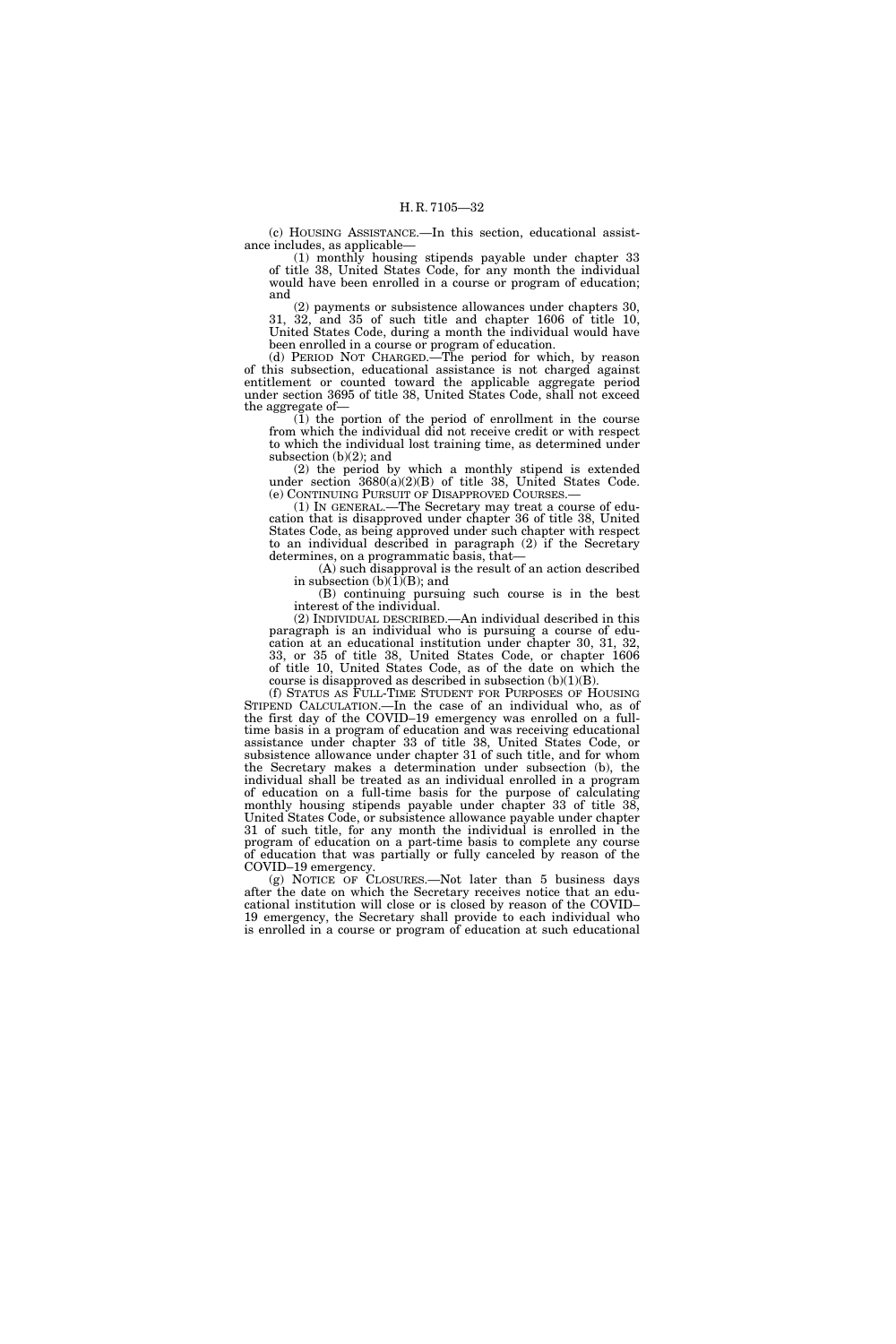institution using entitlement to educational assistance under chapter 30, 31, 32, 33, or 35 of title 38, United States Code, or chapter 1606 of title 10, United States Code, notice of—

(1) such closure and the date of such closure; and

(2) the effect of such closure on the individual's entitlement to educational assistance pursuant to this section.

(h) APPLICABILITY.—This section shall apply with respect to the closure of an educational institution, or the cancellation or modification of a course or program of education, that occurs during the period beginning on March 1, 2020, and ending on December 21, 2021.

#### **SEC. 1104. PAYMENT OF EDUCATIONAL ASSISTANCE IN CASES OF WITHDRAWAL.**

(a) IN GENERAL.—In the case of any individual who withdraws from a program of education or training, other than a program by correspondence, in an educational institution under chapter 31, 34, or 35 of title 38, United States Code, for a covered reason during the period beginning on March 1, 2020, and ending on December 21, 2021, the Secretary of Veterans Affairs shall find mitigating circumstances for purposes of section  $3680(a)(1)(C)(ii)$ of title 38, United States Code.

(b) COVERED REASON.—In this section, the term ''covered reason'' means any reason related to the COVID–19 emergency, including—

(1) illness, quarantine, or social distancing requirements; (2) issues associated with COVID–19 testing accessibility; (3) access or availability of childcare;

(4) providing care for a family member or cohabitants;

(5) change of location or residence due to COVID–19 or associated school closures;

(6) employment changes or financial hardship; and

(7) issues associated with changes in format or medium of instruction.

#### **SEC. 1105. MODIFICATION OF TIME LIMITATIONS ON USE OF ENTITLE-MENT.**

(a) MONTGOMERY GI BILL.—The subsection (i) temporarily added to section 3031 of title 38, United States Code, by subsection (a) of section 6 of the Student Veteran Coronavirus Response Act of 2020 (Public Law 116–140) is amended—

(1) in paragraph (1), by striking ''the period the individual is so prevented from pursuing such program'' and inserting "the period beginning on March 1, 2020, and ending on December 21, 2021''; and

(2) in paragraph (2), by striking ''the first day after the individual is able to resume pursuit of a program of education with educational assistance under this chapter" and inserting ''December 22, 2021''.

(b) VOCATIONAL REHABILITATION AND TRAINING.—The subsection (g) temporarily added to section 3103 of title 38, United States Code, by subsection (c) of such section 6 is amended—

(1) in paragraph (1), by striking ''the period the individual is so prevented from participating such program'' and inserting ''the period beginning on March 1, 2020, and ending on December 21, 2021''; and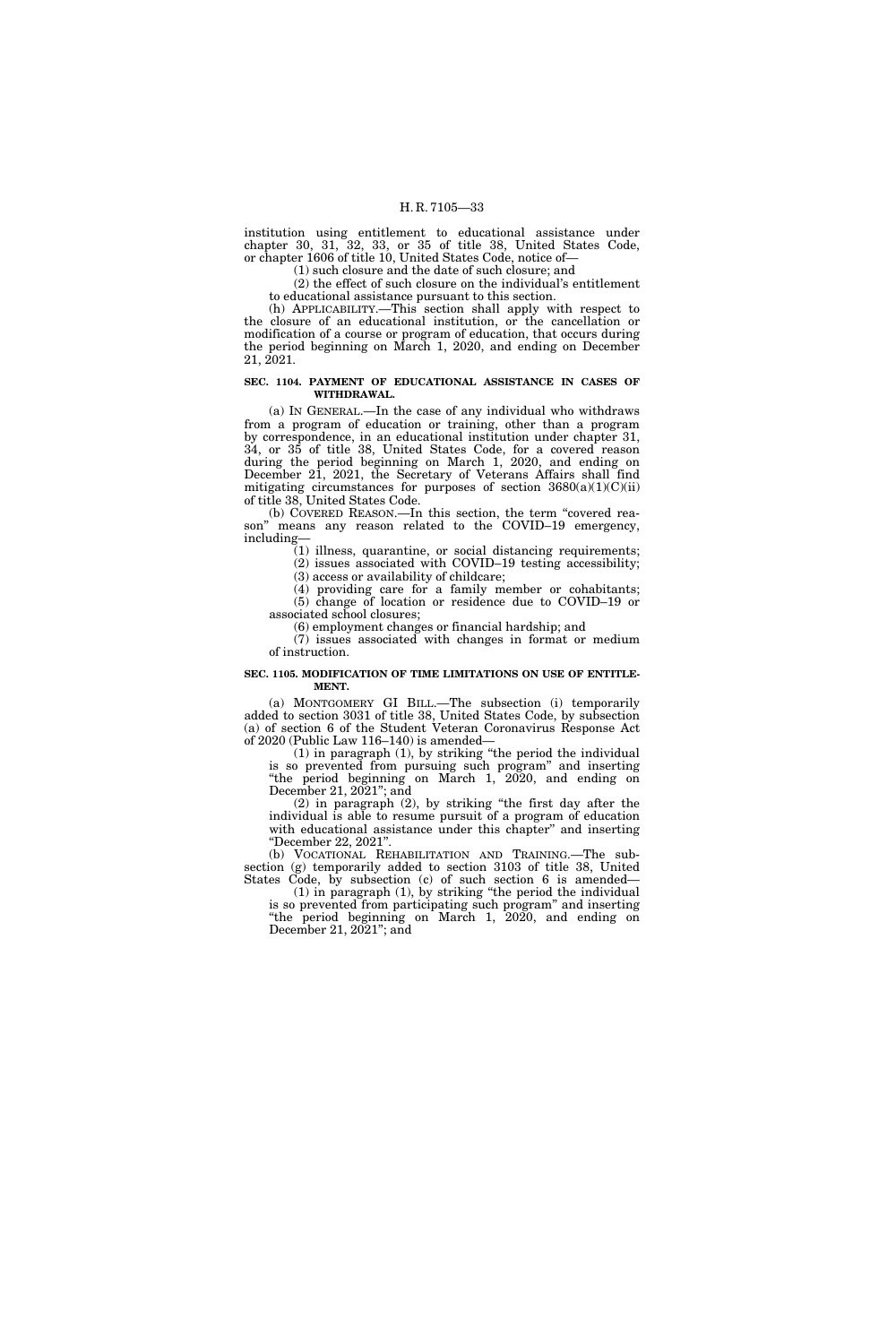(2) in paragraph (2), by striking ''the first day after the individual is able to resume participation in such program'' and inserting "December 22, 2021".

### **SEC. 1106. APPRENTICESHIP OR ON-JOB TRAINING REQUIREMENTS.**

(a) IN GENERAL.—During the period described in subsection (b), subsection (e) of section 3687 of title 38, United States Code, shall be applied by substituting the following for paragraph (2):  $'(2)$ (A) Subject to subparagraphs (B) and (C), for any month

in which an individual fails to complete 120 hours of training, the entitlement otherwise chargeable under paragraph (1) shall be reduced in the same proportion as the monthly training assistance allowance payable is reduced under subsection (b)(3).

''(B) In the case of an individual who is unemployed during any month, the 120-hour requirement under subparagraph  $(A)$ for that month shall be reduced proportionately to reflect the individual's period of unemployment, except that the amount of monthly training assistance otherwise payable to the individual under subsection (b)(3) shall not be reduced.

''(C) Any period during which an individual is unemployed shall not—

''(i) be charged against any entitlement to educational assistance of the individual; or

"(ii) be counted against the aggregate period for which section 3695 of this title limits the receipt of educational assistance by such individual.

''(D) Any amount by which the entitlement of an individual is reduced under subparagraph (A) shall not—

''(i) be charged against any entitlement to educational assistance of the individual; or

''(ii) be counted against the aggregate period for which section 3695 of this title limits the receipt of educational assistance by such individual.

" $(E)$  In the case of an individual who fails to complete 120 hours of training during a month, but who completed more than 120 hours of training during the preceding month, the individual may apply the number of hours in excess of 120 that the individual completed for that month to the month for which the individual failed to complete 120 hours. If the addition of such excess hours results in a total of 120 hours or more, the individual shall be treated as an individual who has completed 120 hours of training for that month. Any excess hours applied to a different month under this subparagraph may only be applied to one such month.

 $f(F)$  This paragraph applies to amounts described in section  $3313(g)(3)(B)(iv)$  and section  $3032(c)(2)$  of this title and section 16131(d)(2) of title 10.

''(G) In this paragraph:

"(i) The term 'unemployed' includes being furloughed or being scheduled to work zero hours.

"(ii) The term 'fails to complete 120 hours of training' means, with respect to an individual, that during any month, the individual completes at least one hour, but fewer than 120 hours, of training, including in a case in which the individual is unemployed for part of, but not the whole, month.''.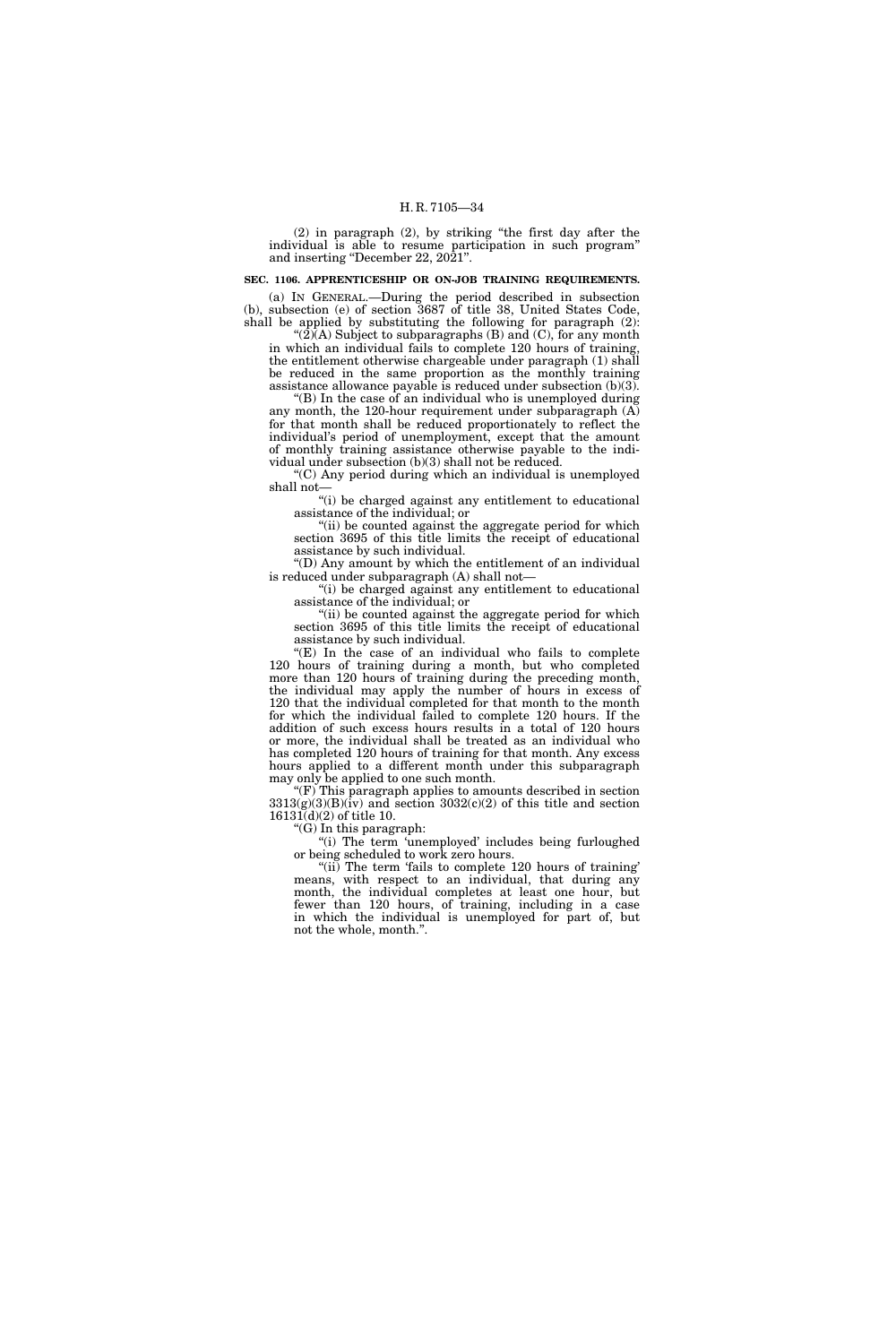(b) APPLICABILITY PERIOD.—The period described in this section is the period beginning on March 1, 2020, and ending on December 21, 2021.

#### **SEC. 1107. INCLUSION OF TRAINING ESTABLISHMENTS IN CERTAIN PROVISIONS RELATED TO COVID–19 EMERGENCY.**

(a) CONTINUATION OF BENEFITS.—Section 1 of Public Law 116– 128 is amended—

 $(1)$  in subsection  $(a)$ , by inserting "or a training establishment" after "an educational institution"; and

(2) in subsection (c), by adding at the end the following new paragraph:

 $\sqrt[4]{(4)}$  TRAINING ESTABLISHMENT.—The term 'training establishment' has the meaning given such term in section 3452(e) of title 38, United States Code.''.

(b) PAYMENT OF ALLOWANCES.—Section 4(a)(1) of the Student Veteran Coronavirus Response Act of 2020 (Public Law 116–140; 38 U.S.C. 3680 note) is amended by inserting "or a training establishment'' after ''educational institution''.

(c) PROHIBITION OF CHARGE TO ENTITLEMENT.—The subparagraph (C) temporarily added to section 3699(b)(1) of title 38, United States Code, by section 5 of the Student Veteran Coronavirus Response Act of 2020 (Public Law 116–140; 38 U.S.C. 3699 note) is amended by inserting "or training establishment" after "educational institution''.

(d) EXTENSION OF TIME LIMITATIONS.—

(1) MGIB.—The subsection (i) temporarily added to section 3031 of title 38, United States Code, by subsection (a) of section 6 of the Student Veteran Coronavirus Response Act of 2020 (Public Law 116–140), as amended by section 1105 of this title, is further amended by inserting "or training establishment'' after ''educational institution''.

(2) TRANSFER PERIOD.—The subparagraph (C) temporarily added to section  $3319(h)(5)$  of such title by section  $6$  of the Student Veteran Coronavirus Response Act of 2020 (Public Law 116–140) is amended by inserting "or training establishment" after "educational institution".

#### **SEC. 1108. TREATMENT OF PAYMENT OF ALLOWANCES UNDER STU-DENT VETERAN CORONAVIRUS RESPONSE ACT.**

Section 4 of the Student Veteran Coronavirus Response Act of 2020 (Public Law 116–140) is amended—

 $(1)$  in subsection  $(b)$ –

(A) by striking ''may not exceed four weeks.'' and inserting "may not exceed the shorter of the following:"; and

(B) by adding at the end the following new paragraphs: "(1) The period of time that the eligible veteran or eligible person would have been enrolled in a program of education or training but for the emergency situation.

" $(2)$  Four weeks."; and

(2) by adding at the end the following new subsection: "(e) ENTITLEMENT NOT CHARGED. Any payment of allowances under this section shall not—

 $*(1)$  be charged against any entitlement to educational assistance of the eligible veteran or eligible person concerned; or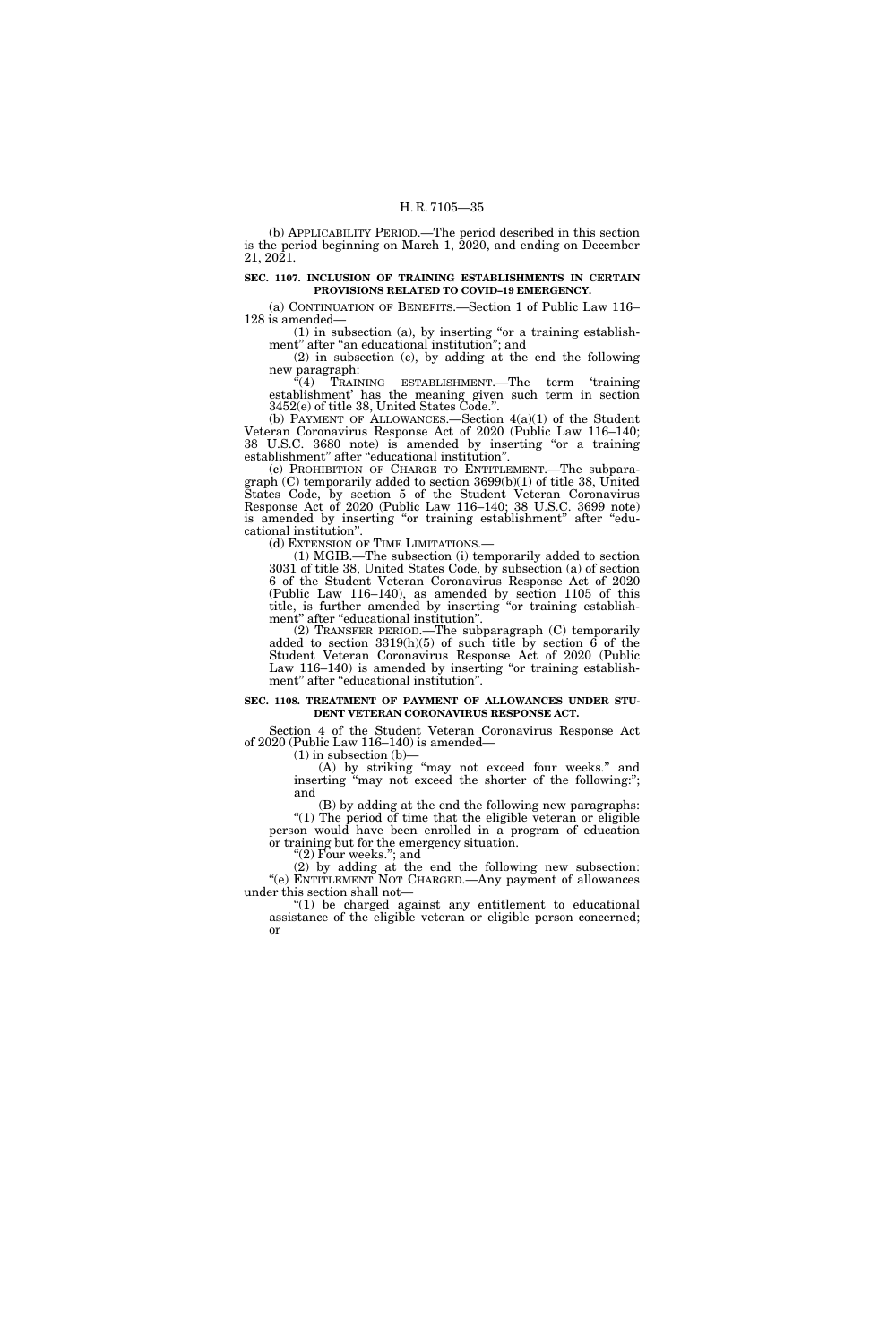" $(2)$  be counted against the aggregate period for which section 3695 of this title 38, United States Code, limits the receipt of educational assistance by such eligible veteran or eligible person.''.

# **TITLE II—BENEFITS**

# **Subtitle A—Benefits Generally**

#### **SEC. 2001. REVISION OF DEFINITION OF VIETNAM ERA FOR PURPOSES OF THE LAWS ADMINISTERED BY THE SECRETARY OF VETERANS AFFAIRS.**

Section 101(29)(A) of title 38, United States Code, is amended by striking ''February 28, 1961'' and inserting ''November 1, 1955''.

#### **SEC. 2002. MATTERS RELATING TO DEPARTMENT OF VETERANS AFFAIRS MEDICAL DISABILITY EXAMINATIONS.**

(a) TEMPORARY CLARIFICATION OF LICENSURE REQUIREMENTS FOR CONTRACTOR MEDICAL PROFESSIONALS TO PERFORM MEDICAL DISABILITY EXAMINATIONS FOR THE DEPARTMENT OF VETERANS AFFAIRS UNDER PILOT PROGRAM FOR USE OF CONTRACT PHYSICIANS FOR DISABILITY EXAMINATIONS.—

(1) IN GENERAL.—Subsection (c) of section 504 of the Veterans' Benefits Improvements Act of 1996 (Public Law 104– 275; 38 U.S.C. 5101 note) is amended to read as follows:

"(c) LICENSURE OF CONTRACT HEALTH CARE PROFESSIONALS.-''(1) IN GENERAL.—Notwithstanding any law regarding the licensure of health care professionals, a health care professional

described in paragraph  $(2)$  may conduct an examination pursuant to a contract entered into under subsection (a) at any location in any State, the District of Columbia, or a Commonwealth, territory, or possession of the United States, so long as the examination is within the scope of the authorized duties under such contract.

''(2) HEALTH CARE PROFESSIONAL DESCRIBED.—A health care professional described in this paragraph is a physician, physician assistant, nurse practitioner, audiologist, or psychologist, who—

''(A) has a current unrestricted license to practice the health care profession of the physician, physician assistant, nurse practitioner, audiologist, or psychologist, as the case may be;

''(B) is not barred from practicing such health care profession in any State, the District of Columbia, or a Commonwealth, territory, or possession of the United States; and

" $(\dot{C})$  is performing authorized duties for the Department of Veterans Affairs pursuant to a contract entered into under subsection (a).''.

(2) PURPOSE.—The purpose of the amendment made by paragraph (1) is to expand the license portability for physicians assistants, nurse practitioners, audiologists, and psychologists to supplement the capacity of employees of the Department to provide medical examinations described in subsection (b).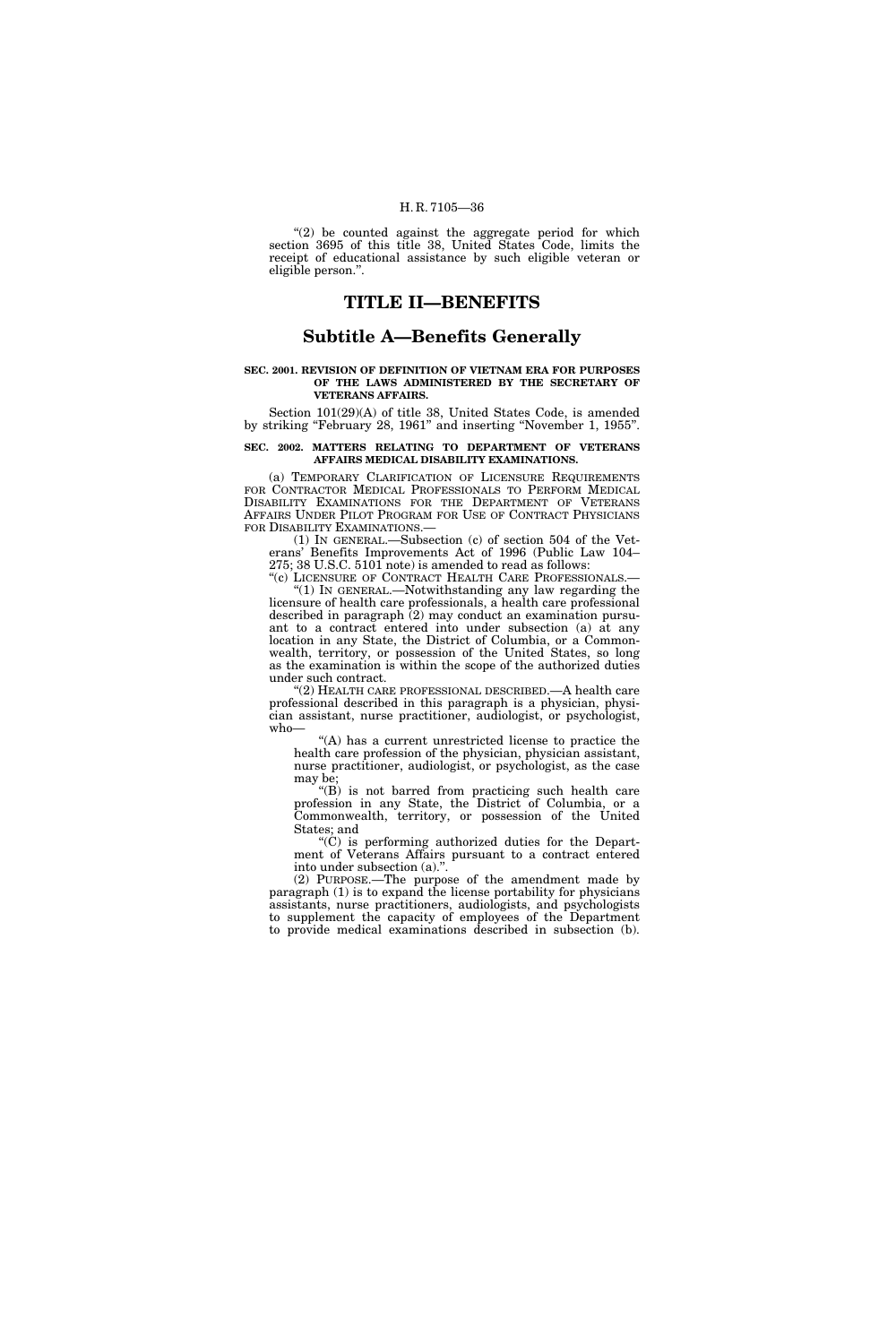(3) RULE OF CONSTRUCTION.—The amendment made by paragraph (1) shall not be construed to affect the license portability for physicians in effect under section  $504(c)$  of such Act as in effect on the day before the date of the enactment of this Act.

(4) SUNSET.—On the date that is three years after the date of the enactment of this Act, subsection (c) of such section shall read as it read on the day before the date of the enactment of this Act.

(b) TEMPORARY HALT ON ELIMINATION OF MEDICAL EXAMINER POSITIONS IN DEPARTMENT OF VETERANS AFFAIRS.—The Secretary of Veterans Affairs shall temporarily suspend the efforts of the Secretary in effect on the day before the date of the enactment of this Act to eliminate medical examiner positions in the Department of Veterans Affairs until the number of individuals awaiting a medical examination with respect to medical disability of the individuals for benefits under laws administered by the Secretary that are carried out through the Under Secretary for Benefits is equal to or less than the number of such individuals who were awaiting such a medical examination with respect to such purposes on March 1, 2020.

(c) REPORT ON PROVISION OF MEDICAL EXAMINATIONS.—

(1) IN GENERAL.—Not later than 180 days after the date of the enactment of this Act, the Secretary shall submit to the appropriate committees of Congress a report on the provision of medical examinations described in subsection (b) by the Department.

 $(2)$  CONTENTS.—The report submitted under paragraph  $(1)$ shall cover the following:

(A) How the Secretary will increase the capacity, efficiency, and timeliness of physician assistants, nurse practitioners, audiologists, and psychologists of the Veterans Health Administration with respect to completing medical examinations described in subsection (b).

(B) The total number of full-time equivalent employees among all physician assistants, nurse practitioners, audiologists, and psychologists needed for the increases described in subparagraph (A).

(C) An assessment regarding the importance of retaining a critical knowledge base within the Department for performing medical examinations for veterans filing claims for compensation under chapters 11 and 13 of title 38, United States Code, including with respect to military sexual trauma, post-traumatic stress disorder, traumatic brain injury, and toxic exposure.

(3) COLLABORATION.—The Secretary shall collaborate with the veterans community and stakeholders in the preparation of the report required by paragraph (1).

(4) APPROPRIATE COMMITTEES OF CONGRESS DEFINED.—In this subsection, the term ''appropriate committees of Congress'' means—

(A) the Committee on Veterans' Affairs and the Committee on Appropriations of the Senate; and

(B) the Committee on Veterans' Affairs and the Committee on Appropriations of the House of Representatives. (d) COMPTROLLER GENERAL OF THE UNITED STATES REVIEW.—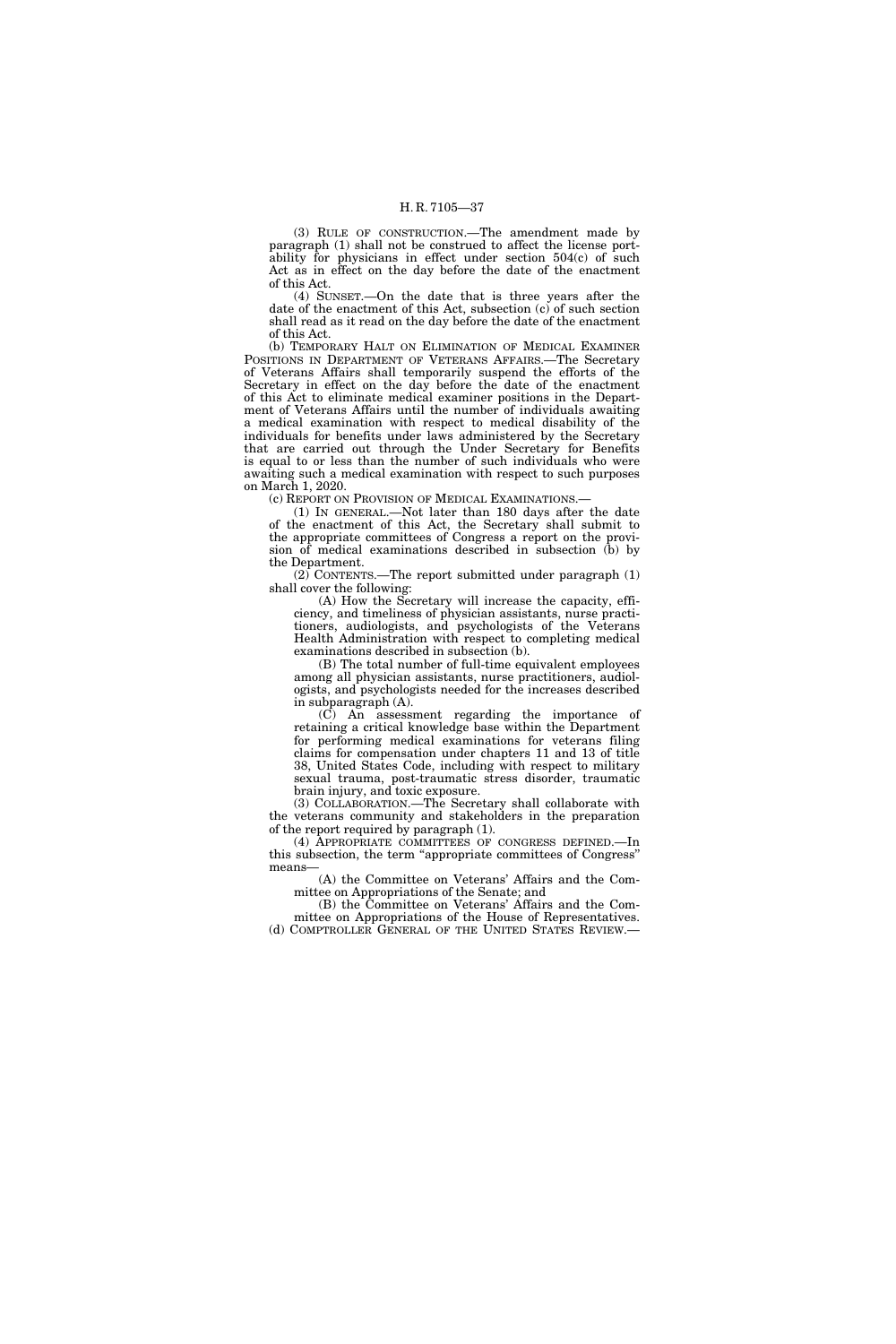(1) REVIEW REQUIRED.—Not later than 360 days after the date of the enactment of this Act, the Comptroller General of the United States shall commence a review of the implementation of the pilot program authorized under subsection (a) of section 504 of the Veterans' Benefits Improvements Act of 1996 (Public Law 104–275; 38 U.S.C. 5101 note). (2) ELEMENTS.—The review conducted under paragraph (1) shall include the following:

(A) An assessment of the use of subsection (c) of section 504 of such Act, as amended by subsection  $(a)(1)$  of this section.

(B) Efforts to retain and recruit medical examiners as employees of the Department.

(C) Use of telehealth for medical examinations described in subsection (b) that are administered by the Department.

(e) BRIEFING ON RECOMMENDATIONS OF COMPTROLLER GENERAL OF THE UNITED STATES.—Not later than 60 days after the date of the enactment of this Act, the Secretary shall provide to the Committee on Veterans' Affairs of the Senate and the Committee on Veterans' Affairs of the House of Representatives a briefing on how the Secretary will implement the recommendations of the Comptroller General of the United States regarding-

(1) the monitoring of the training of providers of examinations pursuant to contracts under section 504 of the Veterans' Benefits Improvements Act of 1996 (Public Law 104–275; 38 U.S.C. 5101 note); and

(2) ensuring such providers receive such training.

(f) HOLDING UNDERPERFORMING CONTRACT MEDICAL EXAM-INERS ACCOUNTABLE.—The Secretary shall take such actions as may be necessary to hold accountable the providers of medical examinations pursuant to contracts under section 504 of the Veterans' Benefits Improvements Act of 1996 (Public Law 104–275; 38 U.S.C. 5101 note) who are underperforming in the meeting of the needs of veterans through the performance of medical examinations pursuant to such contracts.

#### **SEC. 2003. MEDAL OF HONOR SPECIAL PENSION FOR SURVIVING SPOUSES.**

(a) CODIFICATION OF CURRENT RATE OF SPECIAL PENSION.— Subsection (a) of section 1562 of title 38, United States Code, is amended by striking ''\$1,000'' and inserting ''\$1,388.68''.

(b) SPECIAL PENSION FOR SURVIVING SPOUSES.—

(1) SURVIVING SPOUSE BENEFIT.—Such subsection is further amended—

(A) by inserting " $(1)$ " after " $(a)$ "; and

(B) by adding at the end the following new paragraph: " $(2)(A)$  Except as provided in subparagraphs  $(B)$  and  $(C)$ , the Secretary shall pay special pension under this section to the surviving spouse of a person whose name has been entered on the Army, Navy, Air Force, and Coast Guard Medal of Honor Roll and a copy of whose certificate has been delivered to the Secretary under section 1134a(d) of title 10.

''(B) No special pension shall be paid to a surviving spouse of a person under this section unless such surviving spouse was married to such person—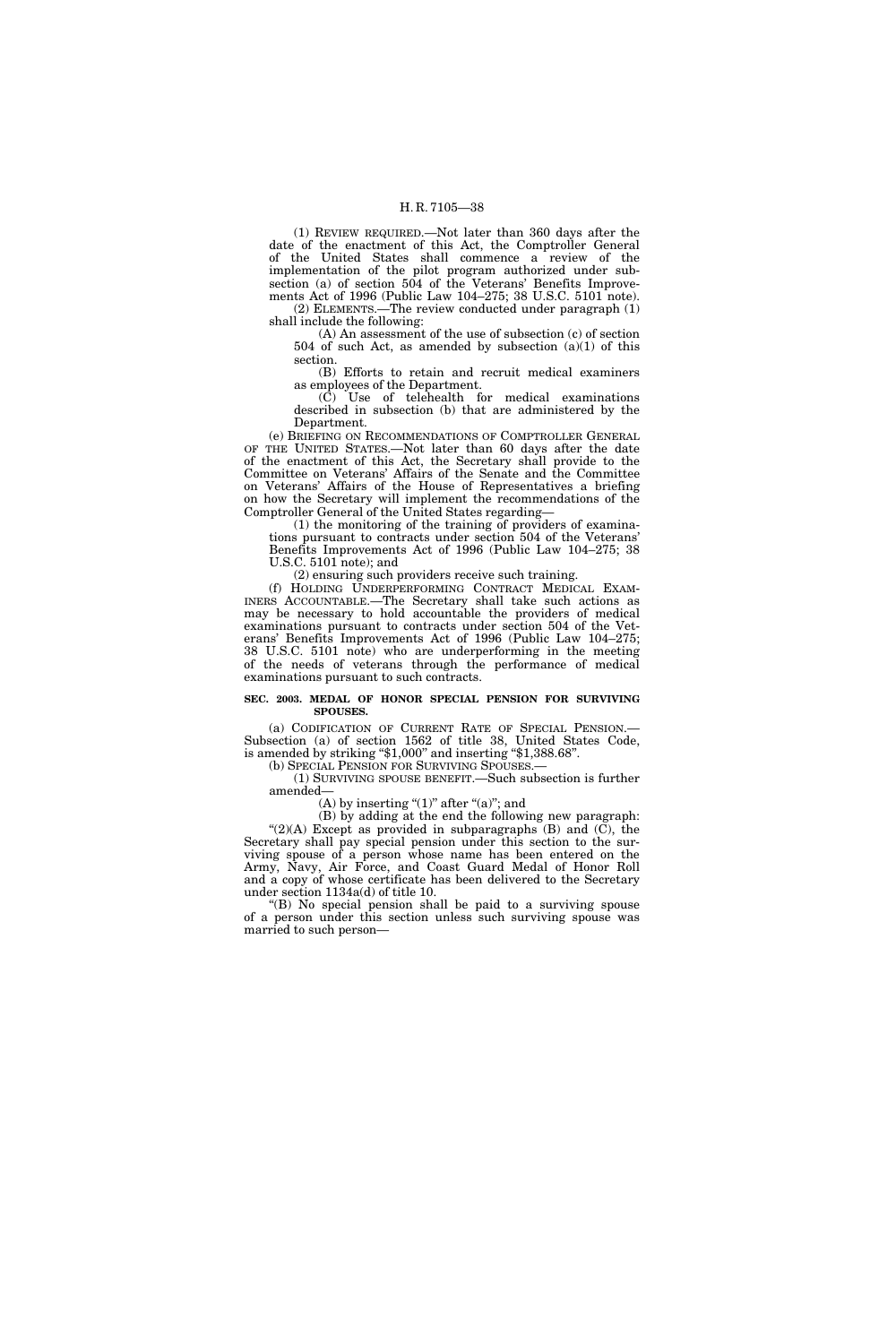"(i) for one year or more prior to the veteran's death; or

"(ii) for any period of time if a child was born of the marriage, or was born to them before the marriage.

''(C) No special pension shall be paid to a surviving spouse of a person under this section if such surviving spouse is receiving benefits under section 1311 or 1318 of this title."

(2) CONFORMING AMENDMENTS.— (A) IN GENERAL.—Such section is amended—

 $(i)$  in subsection  $(d)$ , by inserting "or married to more than one person who has been awarded a medal of honor,'' after ''honor,''; and

(ii) in subsection  $(f)(1)$ , by striking "this section" and inserting ''paragraph (1) of subsection (a), or under paragraph (2) of such subsection in the case of a posthumous entry on the Army, Navy, Air Force, and Coast Guard Medal of Honor Roll,''.

(B) SPECIAL PROVISIONS RELATING TO MARRIAGES.—Section 103(d)(5) of such title is amended by adding at the end the following new subparagraph:

"(E) Section  $1562(a)(2)$ , relating to Medal of Honor special pension."

(3) EFFECTIVE DATE.—The amendments made by this subsection shall apply with respect to payment of pension under section 1562 of title 38, United States Code, for months beginning after the date of the enactment of this Act.

### **SEC. 2004. MODERNIZATION OF SERVICE-DISABLED VETERANS INSUR-ANCE.**

(a) ESTABLISHMENT OF MODERNIZED PROGRAM.—

(1) IN GENERAL.—Chapter 19 of title 38, United States Code, is amended by inserting after section 1922A the following new section:

## **''§ 1922B. Service-disabled veterans insurance**

"(a) INSURANCE. $-(1)$  Beginning January 1, 2023, the Secretary shall carry out a service-disabled veterans insurance program under which a veteran is granted insurance by the United States against the death of such individual occurring while such insurance is in force.

"(2) The Secretary may only issue whole-life policies under the insurance program under paragraph (1).

''(3) The Secretary may not grant insurance to a veteran under paragraph (1) unless—

 $(A)$  the veteran submits the application for such insurance before the veteran attains 81 years of age; or

''(B) with respect to a veteran who has attained 81 years of age—

''(i) the veteran filed a claim for compensation under chapter 11 of this title before attaining such age;

''(ii) based on such claim, and after the veteran attained such age, the Secretary first determines that the veteran has a service-connected disability; and

''(iii) the veteran submits the application for such insurance during the two-year period following the date of such determination.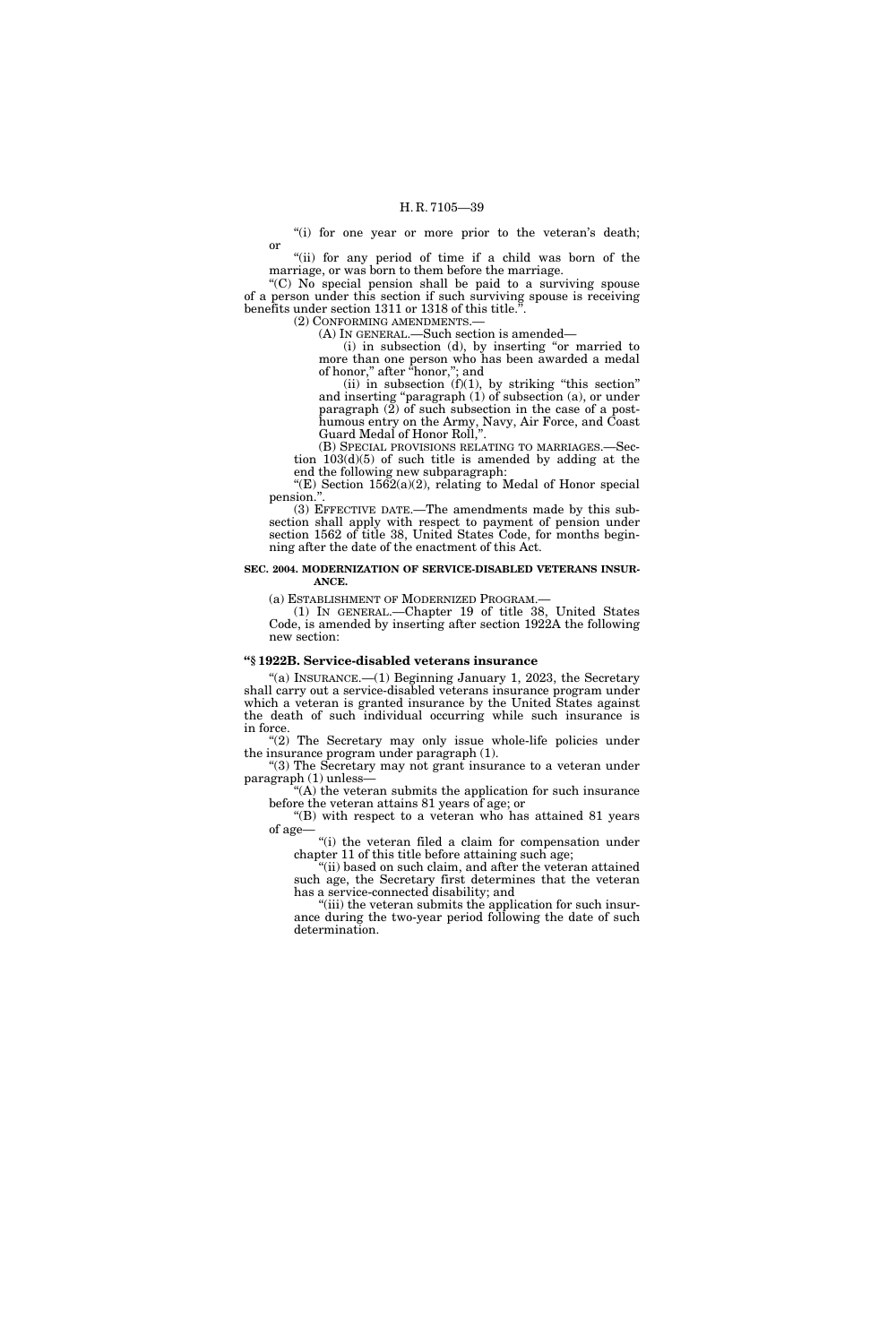"(4)(A) A veteran enrolled in the insurance program under paragraph (1) may elect to be insured in any of the following amounts:

"(i)  $$10,000$ .

"(ii) \$20,000.

"(iii) \$30,000.

 $\sqrt{\text{iv}}$  \$40,000.

"(v) In accordance with subparagraph  $(B)$ , a maximum amount greater than \$40,000.

''(B) The Secretary may establish a maximum amount to be insured under paragraph (1) that is greater than \$40,000 if the Secretary—

 $\ddot{H}$ <sup>"(i)</sup> determines that such maximum amount and the premiums for such amount—

''(I) are administratively and actuarially sound for the insurance program under paragraph (1); and

''(II) will not result in such program operating at a loss; and

"(ii) publishes in the Federal Register, and submits to the Committee on Veterans' Affairs of the Senate and the Committee on Veterans' Affairs of the House of Representatives, such maximum amount and determination.

 $\mathcal{L}(5)(A)(i)$  Insurance granted under this section shall be on a nonparticipating basis and all premiums and other collections therefor shall be credited directly to a revolving fund in the Treasury of the United States.

"(ii) Any payments on such insurance shall be made directly from such fund.

''(B)(i) The Secretary of the Treasury may invest in and sell and retire special interest-bearing obligations of the United States for the account of the revolving fund under subparagraph (A). "(ii) Such obligations issued for that purpose shall-

''(I) have maturities fixed with due regard for the needs of the fund; and

 $\mathcal{H}(II)$  bear interest at a rate equal to the average market yield (computed by the Secretary of the Treasury on the basis of market quotations as of the end of the calendar month preceding the date of issue) on all marketable interest-bearing obligations of the United States then forming a part of the public debt which are not due or callable until after the expiration of four years from the end of such calendar month; except that where such average market yield is not a multiple of one-eighth of one per centum, the rate of interest of such obligation shall be the multiple of one-eighth of one per centum nearest such market yield.

 $!(6)(A)$  Administrative support financed by the appropriations for 'General Operating Expenses, Department of Veterans Affairs' and 'Information Technology Systems, Department of Veterans Affairs' for the insurance program under paragraph (1) shall be paid from premiums credited to the fund under paragraph (5). ''(B) Such payment for administrative support shall be

reimbursed for that fiscal year from funds that are available on such insurance after claims have been paid. ''(b) ELIGIBILITY.—A veteran is eligible to enroll in the insurance

program under subsection (a)(1) if the veteran has a service-connected disability, without regard to—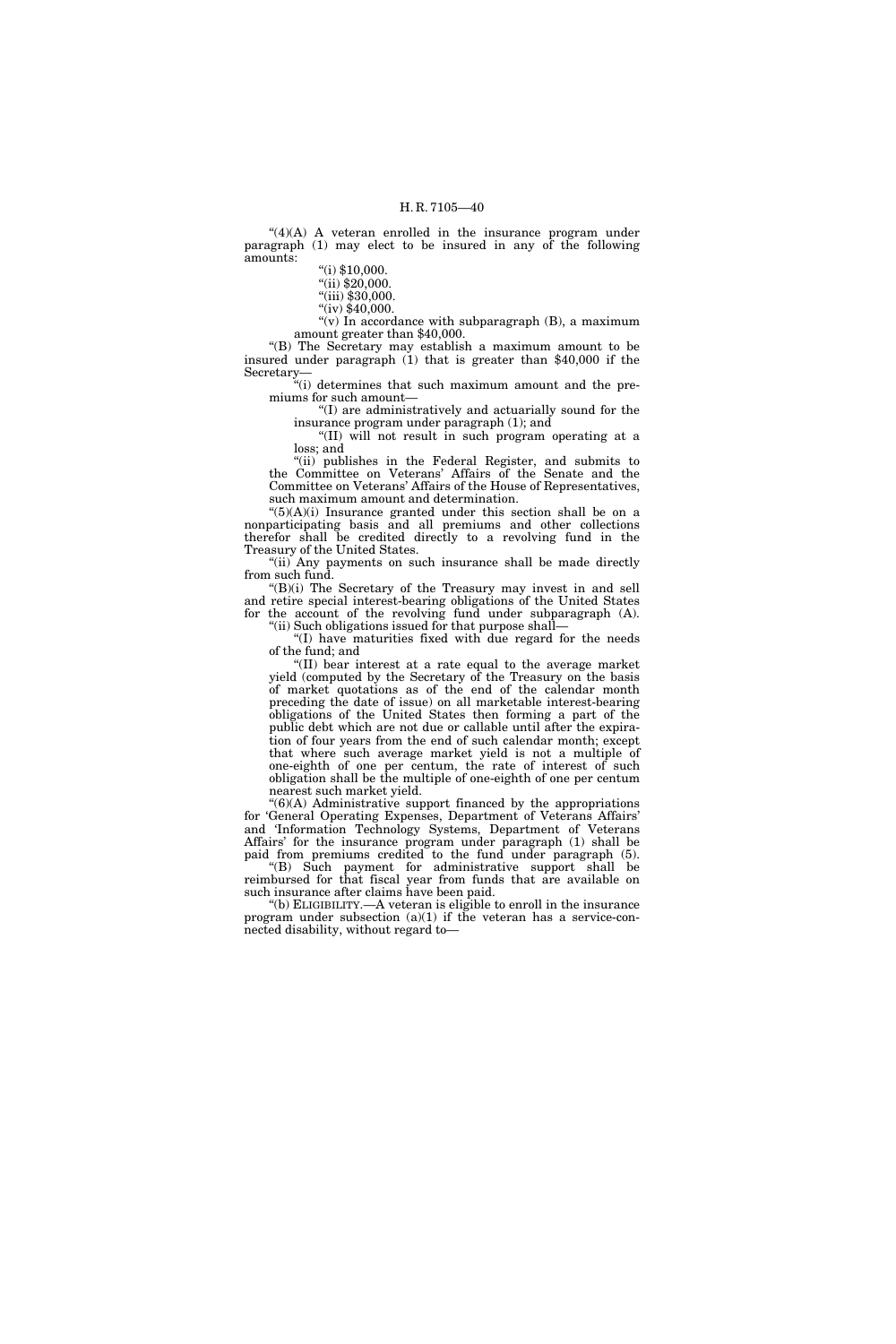''(1) whether such disability is compensable under chapter 11 of this title; or

" $(2)$  whether the veteran meets standards of good health required for other life insurance policies.

" $(c)$  ENROLLMENT AND WAITING PERIOD.— $(1)$  An eligible veteran may enroll in the insurance program under subsection  $(a)(1)$  at any time.

" $(2)$  The life insurance policy of a veteran who enrolls in the insurance program under subsection  $(a)(1)$  does not go into force unless—

"(A) a period of two years elapses following the date of such enrollment; and

"(B) the veteran pays the premiums required during such two-year period.

" $(3)(\overline{A})$  If a veteran dies during the two-year period described in paragraph (2), the Secretary shall pay to the beneficiary of the veteran the amount of premiums paid by the veteran under this section, plus interest.

''(B) The Secretary—

"(i) for the initial year of the insurance program under subsection (a)(1)-

(I) shall set such interest at a rate of one percent; and

''(II) may adjust such rate during such year based on program experience, except that the interest rate may not be less than zero percent;

"(ii) for the second and each subsequent year of the program, shall calculate such interest at an annual rate equal to the rate of return on the revolving fund under subsection  $(a)(5)$  for the calendar year preceding the year of the veteran's death, except that the interest rate may not be less than zero percent; and

 $\tilde{f}$ (iii) on an annual basis, shall publish on the internet website of the Department the average interest rate calculated under clause (ii) for the preceding calendar year.

''(d) PREMIUMS.—(1) The Secretary shall establish a schedule of basic premium rates by age per \$10,000 of insurance under subsection (a)(1) consistent with basic premium rates generally charged for guaranteed acceptance life insurance policies by private life insurance companies.

"(2) The Secretary may adjust such schedule after the first policy year in a manner consistent with the general practice of guaranteed acceptance life insurance policies issued by private life insurance companies.

''(3) Section 1912 of this title shall not apply to life insurance policies under subsection (a)(1), and the Secretary may not otherwise waive premiums for such insurance policies.

''(e) BENEFICIARIES.—(1) A veteran who enrolls in the insurance program under subsection (a)(1) may designate a beneficiary of the life insurance policy.

" $(2)$  If a veteran enrolled in the insurance program under subsection (a)(1) does not designate a beneficiary under paragraph (1) before the veteran dies, or if a designated beneficiary predeceases the veteran, the Secretary shall determine the beneficiary in the following order:

''(A) The surviving spouse of the veteran.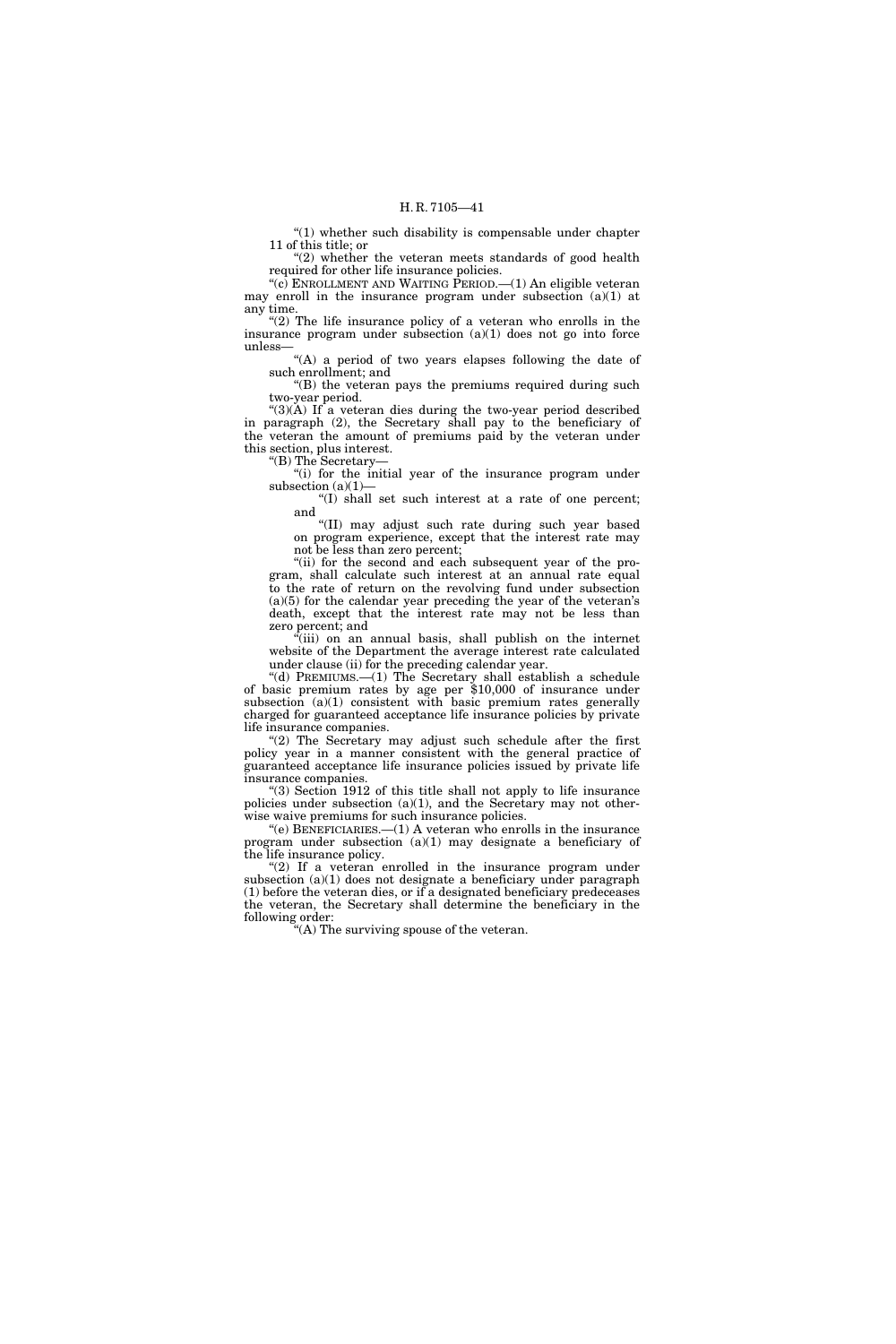''(B) The children of the veteran and descendants of deceased children by representation.

''(C) The parents of the veteran or the survivors of the parents.

''(D) The duly appointed executor or administrator of the estate of the veteran.

''(E) Other next of kin of the veteran entitled under the laws of domicile of the veteran at the time of the death of the veteran.

''(f) CLAIMS.—(1) If the deceased veteran designated a beneficiary under subsection  $(e)(1)$ 

"(A) the designated beneficiary is the only person who may file a claim for payment under subsection  $(g)$  during the one-year period beginning on the date of the death of the veteran; and

''(B) if the designated beneficiary does not file a claim for the payment during the period described in paragraph (1), or if payment to the designated beneficiary within that period is prohibited by Federal statute or regulation, a beneficiary described in subsection (e)(2) may file a claim for such payment during the one-year period following the period described in subparagraph (A) as if the designated beneficiary had predeceased the veteran.

"(2) If the deceased veteran did not designate a beneficiary under subsection (e)(1), or if the designated beneficiary predeceased the veteran, a beneficiary described in subsection  $(e)(2)$  may file a claim for payment under subsection (g) during the two-year period beginning on the date of the death of the veteran.

''(3) If, on the date that is two years after the date of the death of the veteran, no claim for payment has been filed by any beneficiary pursuant to paragraph  $(1)$  or  $(2)$ , and the Secretary has not received notice that any such claim will be so filed during the subsequent one-year period, the Secretary may make the payment to a claimant whom the Secretary determines to be equitably entitled to such payment.

"(g) PAYMENTS.— $(1)$  In a case described in subsection  $(f)$ — "(A) in paragraph (1)(A), the Secretary shall pay the designated beneficiary not later than 90 days after the designated beneficiary files a complete and valid claim for payment;

''(B) in paragraph (1)(B) or (2), the Secretary shall make any payment not later than one year after the end of the period described in the applicable such paragraph, if the Secretary receives a complete and valid claim for payment in accordance with the applicable such paragraph; or

"(C) in paragraph  $(3)$ , the Secretary shall make any payment not later than one year after the end of the period described in such paragraph, if the Secretary receives a complete and valid claim for payment.

 $\mathcal{E}(2)$  In a case where the Secretary has not made an insurance payment under this section during the applicable period specified in paragraph (1) by reason of a beneficiary not yet having filed a claim, or the Secretary not yet making a determination under subsection (f)(3), the Secretary may make the payment after such applicable period.

''(3) Notwithstanding section 1917 of this title, the Secretary shall make an insurance payment under this section in a lump sum.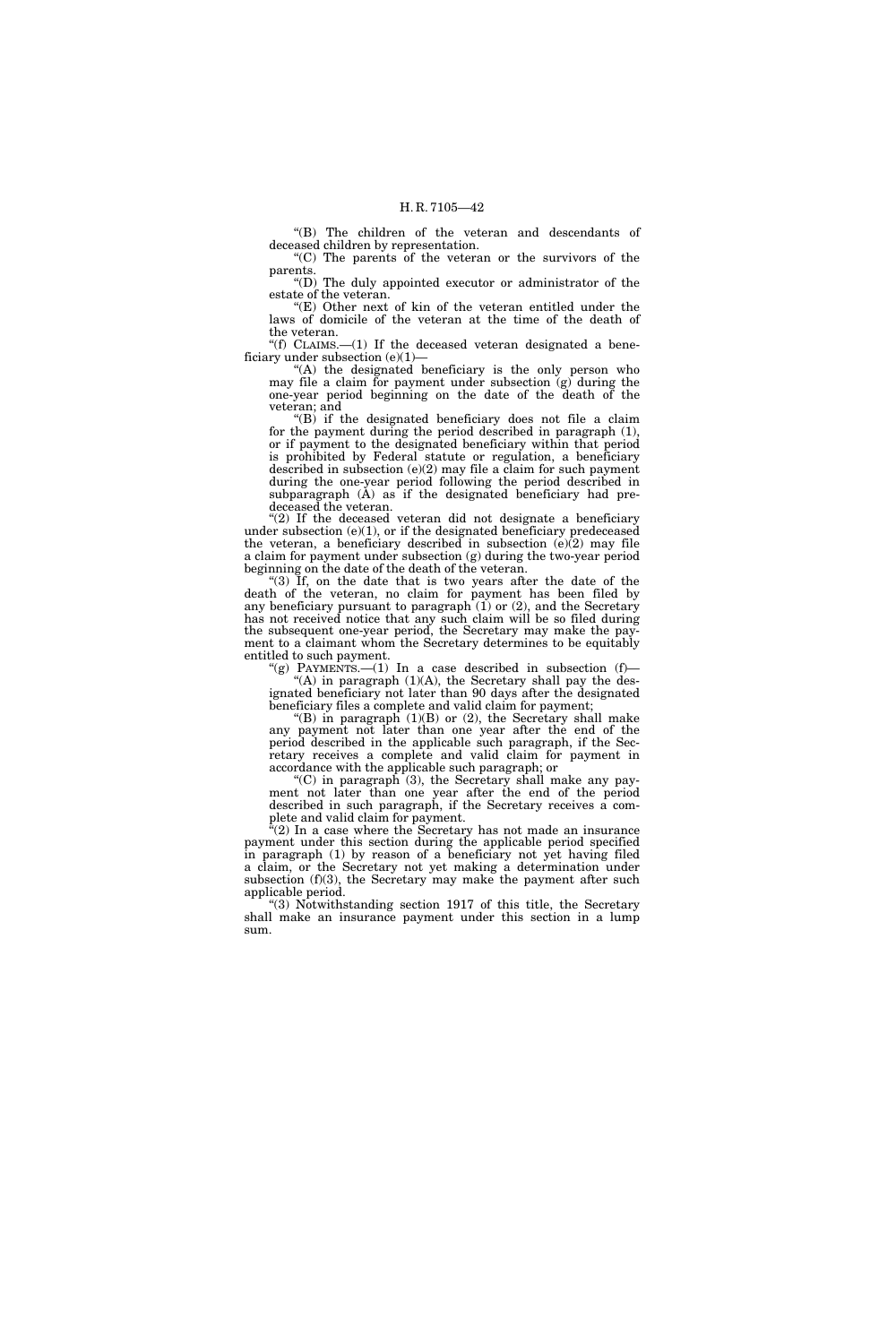"(4) The Secretary may not make an insurance payment under this section if such payment will escheat to a State.

''(5) Any payment under this subsection shall be a bar to recovery by any other person.''.

(2) CLERICAL AMENDMENT.—The table of sections at the beginning of such chapter is amended by inserting after the item relating to section 1922A the following new item:

''1922B. Service-disabled veterans insurance.''.

(b) SUNSET OF PREVIOUS PROGRAM AND TRANSITION.—

(1) S–DVI.—Section 1922 of such title is amended by adding at the end the following new subsection:

 $"(d)(1)$  The Secretary may not accept any application by a veteran to be insured under this section after December 31, 2022.

" $(2)(A)$  During the period beginning January 1, 2023, and ending December 31, 2025, a veteran who is insured under this section may elect to instead be insured under section 1922B of this title based on the age of the veteran at the time of such election.

" $(B)(i)$  A veteran who elects under subparagraph  $(A)$  to be insured under section 1922B of this title shall be subject to the two-year waiting period specified in subsection (c) of such section.

''(ii) If the veteran dies during such period, the Secretary shall pay the beneficiary under this section, and, if applicable, under section 1922A, plus the amount of premiums paid by the veteran under such section 1922B, plus interest.

"(3) Except as provided by paragraph  $(2)(B)$ , a veteran may not be insured under this section and section 1922B simultaneously.''.

(2) SUPPLEMENTAL S–DVI.—Section 1922A(b) of such title is amended by adding after the period at the end the following: ''The Secretary may not accept any such application after December 31, 2022. Except as provided by section 1922(d)(2)(B), a veteran may not have supplemental insurance under this section and be insured under section 1922B simultaneously.''. (c) CONFORMING AMENDMENTS.—Chapter 19 of such title is amended—

(1) in the section heading of section 1922, by striking ''**Service**'' and inserting ''**Legacy service**'';

(2) in the section heading of section 1922A, by striking ''**Supplemental**'' and inserting ''**Legacy supplemental**''; and  $(3)$  in the table of sections at the beginning of such chapter by striking the items relating to sections 1922 and 1922A and inserting the following new items:

"1922. Legacy service disabled veterans' insurance.

"1922A. Legacy supplemental service disabled veterans' insurance for totally disabled veterans.''.

## **SEC. 2005. DENIAL OF CLAIMS FOR TRAUMATIC INJURY PROTECTION UNDER SERVICEMEMBERS' GROUP LIFE INSURANCE.**

Section 1980A of title 38, United States Code, is amended by adding at the end the following new subsection:

 $''(l)(1)$  If a claim for benefits under this section is denied, the Secretary concerned shall provide to the member at the same time as the member is informed of such denial a description of the following: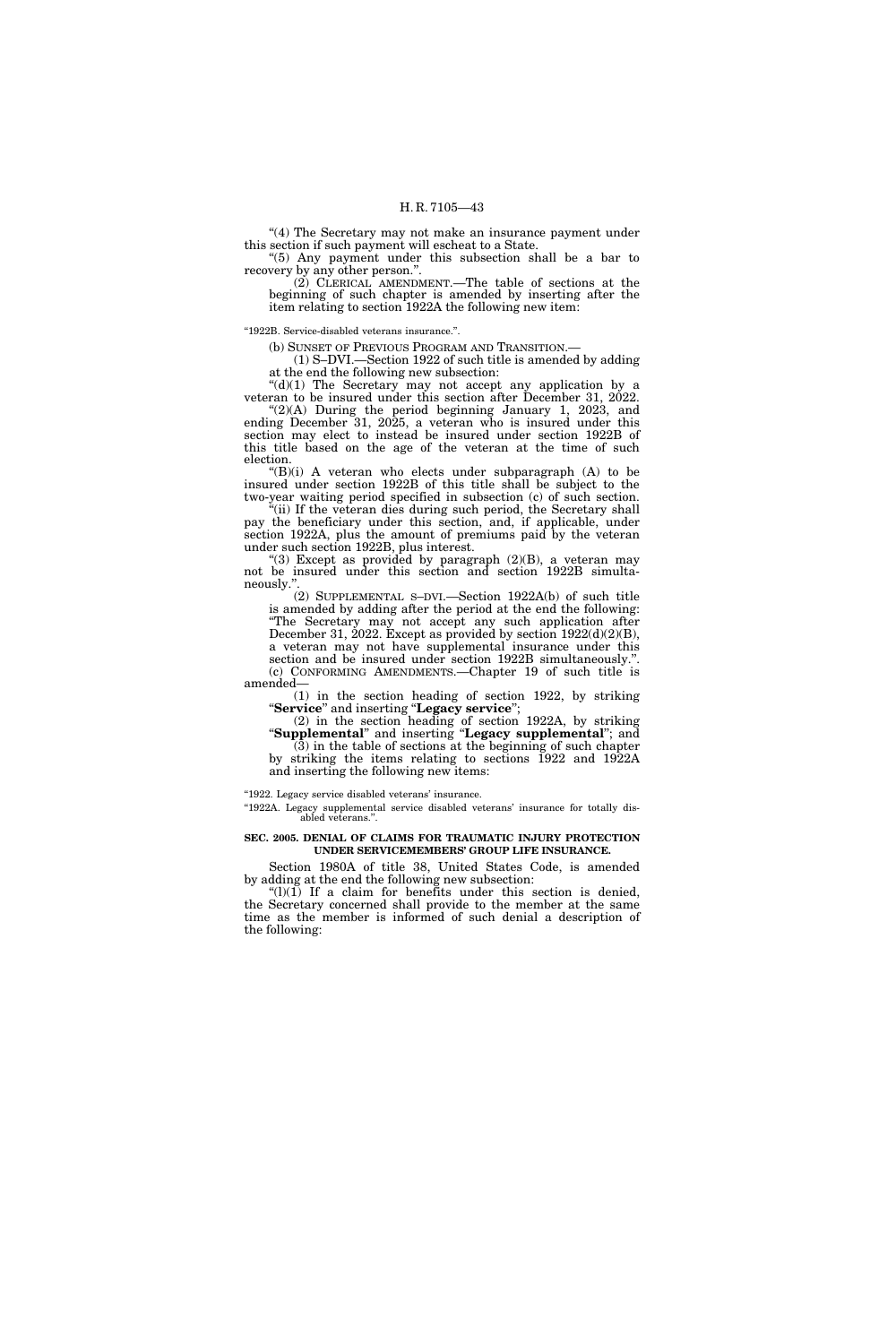''(A) Each reason for that denial, including a description of all the information upon which the denial is based and a description of the applicable laws, regulations, or policies, with appropriate citations, and an explanation of how such laws, regulations, or policies affected the denial.

''(B) Each finding that is favorable to the member.

''(2) Any finding favorable to the member as described in para $graph (1)(B)$  shall be binding on all subsequent reviews or appeals of the denial of the claim, unless clear and convincing evidence is shown to the contrary to rebut such favorable finding.''.

#### **SEC. 2006. PUBLICATION AND ACCEPTANCE OF DISABILITY BENEFIT QUESTIONNAIRE FORMS OF DEPARTMENT OF VETERANS AFFAIRS.**

(a) IN GENERAL.—Section 5101 of title 38, United States Code, is amended—

(1) by redesignating subsection (d) as subsection (e); and (2) by inserting after subsection (c) the following new subsection (d):

 $((d)(1)$  The Secretary shall publish in a central location on the internet website of the Department—

''(A) the disability benefit questionnaire forms of the Department for the submittal of evidence from non-Department medical providers regarding a disability of a claimant, including any form or process that replaces any such disability benefit questionnaire form; and

''(B) details about the process used by the Department for submittal of evidence described in subparagraph (A). "(2) Subject to section 6103 of this title, if the Secretary updates

a form described in paragraph  $(1)(A)$ , the Secretary shall-''(A) accept the previous version of the form filed by a

claimant if— "(i) the claimant provided to the non-Department med-

ical provider the previous version of the form before the date on which the updated version of the form was made available; and

''(ii) the claimant files the previous version of the form during the one-year period following the date the form was completed by the non-Department medical provider;

''(B) request from the claimant (or from a non-Department medical provider if the claimant has authorized the provider to share health information with the Secretary) any other information that the updated version of the form requires; and

 $C$ ) apply the laws and regulations required to adjudicate the claim as if the claimant filed the updated version of the form.

"(3) The Secretary may waive any interagency approval process required to approve a modification to a disability benefit questionnaire form if such requirement only applies by reason of the forms being made public.''.

(b) REPORTS BY INSPECTOR GENERAL OF THE DEPARTMENT OF VETERANS AFFAIRS.—Not less frequently than once each year through 2023, the Inspector General of the Department of Veterans Affairs shall submit to Congress a report on the findings of the Inspector General with respect to the use of the forms published under section  $5101(d)(1)$  of such title, as added by subsection (a).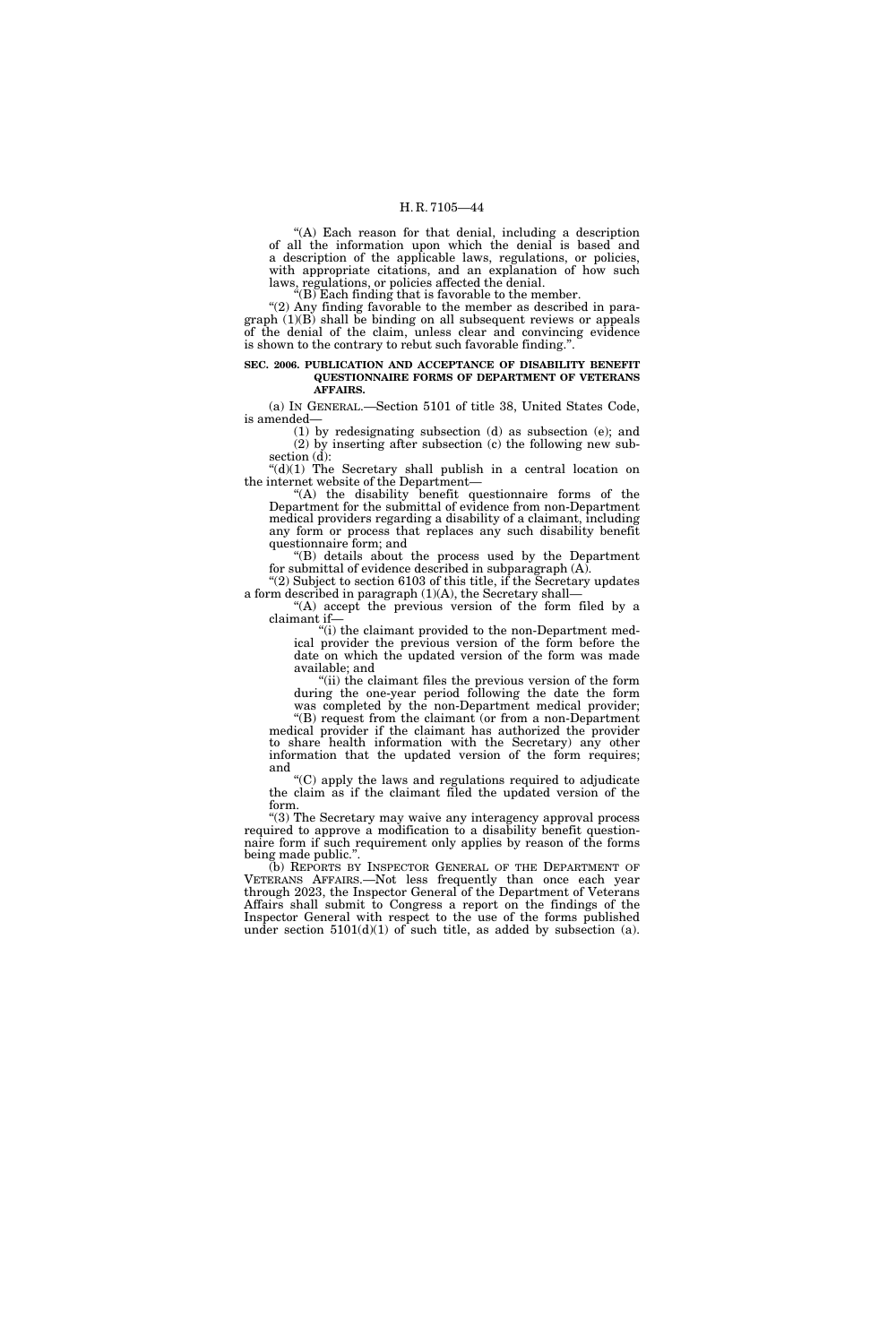(c) INITIAL FORM.—The Secretary of Veterans Affairs shall begin carrying out section  $5101(d)(1)$  of such title, as added by subsection (a), by publishing, as described in such section, the form described in such section that was in effect on January 1, 2020.

(d) ALTERNATE PROCESS.— (1) ASSESSMENT AND REPORT.—

(A) IN GENERAL.—Subject to paragraph (2), not later than 180 days after the date of the enactment of this act, the Secretary shall—

(i) assess the feasibility and advisability of replacing disability benefit questionnaire forms that are used by non-Department medical providers to submit to the Secretary evidence regarding a disability of a claimant for benefits under laws administered by the Secretary, with another consistent process that considers evidence equally, whether provided by a Department or a non-Department medical provider; and

(ii) submit to Congress—

(I) a report on the findings of the Secretary with respect to the assessment conducted under clause (i); and

(II) if the report submitted under subclause (I) of this clause includes a finding that replacing the disability benefit questionnaire forms described in clause (i) as described in such clause is feasible and advisable, a plan to replace such forms as described in such clause.

(B) COLLABORATION REQUIRED.—If, in carrying out the assessment required by clause (i) of subparagraph (A), the Secretary determines that replacing the disability benefit questionnaire forms described in such clause as described in such clause is feasible and advisable, the Secretary shall collaborate with, partner with, and consider the advice of veterans service organizations, and such other stakeholders as the Secretary considers appropriate, on the replacement forms and process for submitting such forms.

(2) REQUIREMENTS.—The Secretary may only determine under paragraph (1)(A) that replacing the forms described in such paragraph is feasible and advisable if the Secretary certifies that—

(A) it is in the best interest of veterans to do so; (B) the replacement process would include all the medical information needed to adjudicate a claim for benefits under laws administered by the Secretary; and

(C) the new process will ensure that all medical information provided will be considered equally, whether it is provided by a Department medical provider or a non-Department medical provider.<br>(3) IMPLEMENTATION.—

 $(A)$  In GENERAL.—Subject to subparagraph  $(B)$ , if the Secretary determines under paragraph (1)(A) that replacing the forms as described in such paragraph is feasible and advisable, the Secretary shall, not later than two years after the date on which the Secretary submits the report under paragraph  $(1)(B)(i)$ —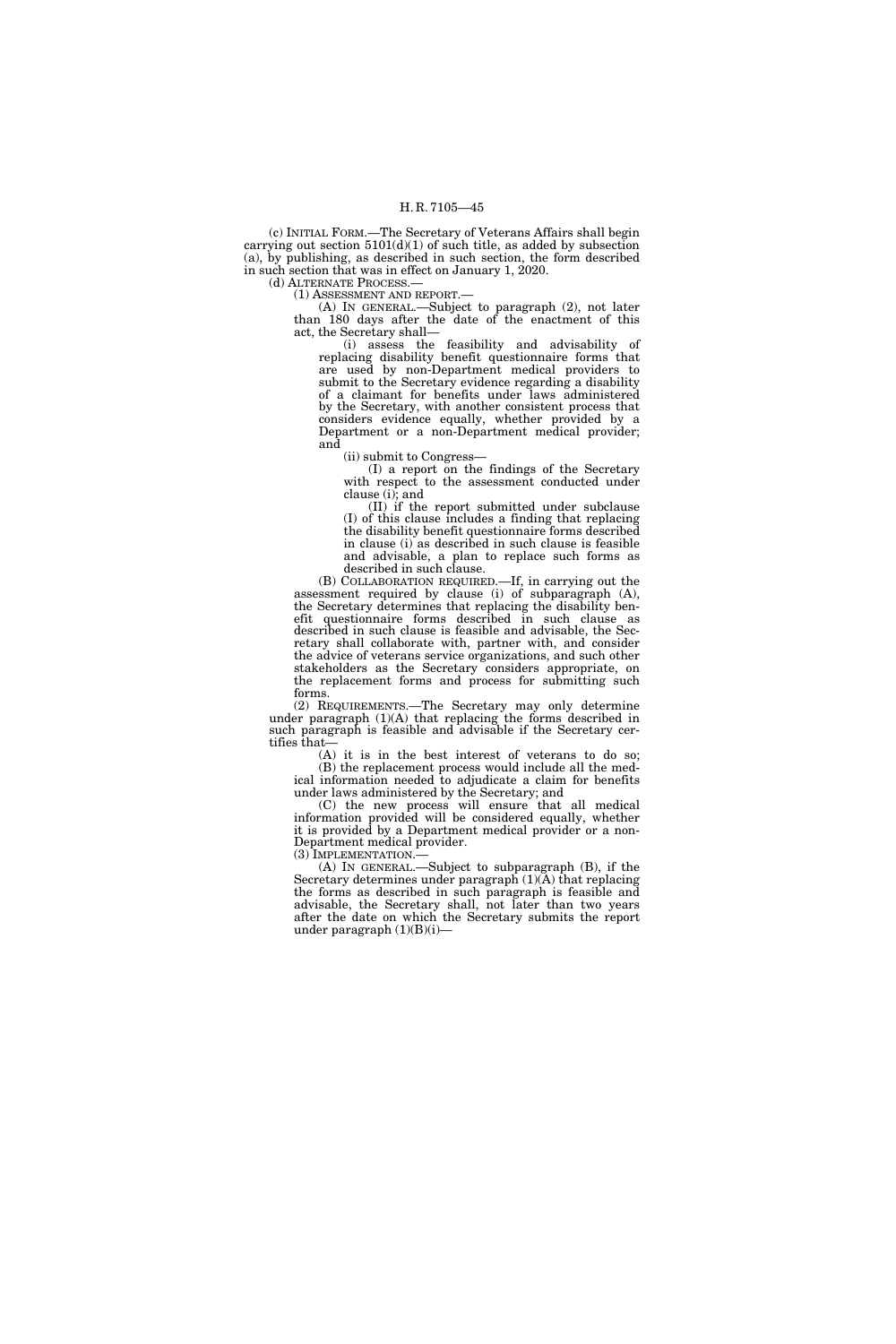(i) replace the forms as described in paragraph  $(1)(A);$ 

(ii) publish such replacement pursuant to subparagraph  $(\hat{A})$  of section 5101(d)(1), as added by subsection  $(a)(2)$ ; and

(iii) update the details under subparagraph (B) of such section.<br>
(B) REPORTS BY INSPECTOR GENERAL OF THE DEPART-

MENT OF VETERANS AFFAIRS.—If the Secretary replaces the forms under subparagraph (A), the Inspector General of the Department of Veterans Affairs shall, not later than one year after the date that the Secretary replaces such forms and not less frequently than once each year thereafter until the date that is three years after the date on which the Secretary replaces such forms, submit to Congress a report on the process that replaced such forms that ascertains whether the process properly protects veterans.

(4) LIMITATION.—The Secretary may not discontinue the use of the disability benefit questionnaire forms described in paragraph (1)(A) until a replacement form or process is implemented.

(e) RULE OF CONSTRUCTION.—Nothing in this section or section 5101(d) of such title, as added by subsection (a), may be construed to require the Secretary to develop any new information technology system or otherwise require the Secretary to make any significant changes to the internet website of the Department.

#### **SEC. 2007. THRESHOLD FOR REPORTING DEBTS TO CONSUMER REPORTING AGENCIES.**

(a) IN GENERAL.—Chapter 53 of title 38, United States Code, is amended by adding after section 5319 the following new section:

# **''§ 5320. Threshold for reporting debts to consumer reporting agencies**

''The Secretary shall prescribe regulations that establish the minimum amount of a claim or debt, arising from a benefit administered by the Under Secretary for Benefits or Under Secretary for Health, that the Secretary will report to a consumer reporting agency under section 3711 of title 31.''.

(b) CLERICAL AMENDMENT.—The table of sections at the beginning of such chapter is amended by adding after the item relating to section 5319 the following new item:

#### ''5320.Threshold for reporting debts to consumer reporting agencies.''.

(c) DEADLINE.—The Secretary of Veterans Affairs shall prescribe regulations under section 5320 of such title, as added by subsection (a), not later than 180 days after the date of the enactment of this Act.

## **SEC. 2008. REMOVAL OF DEPENDENTS FROM AWARD OF COMPENSA-TION OR PENSION.**

Beginning not later than 90 days after the date of the enactment of this Act, the Secretary of Veterans Affairs shall ensure that—

(1) the recipient of an award of compensation or pension may remove any dependent from an award of compensation or pension to the individual using the eBenefits system of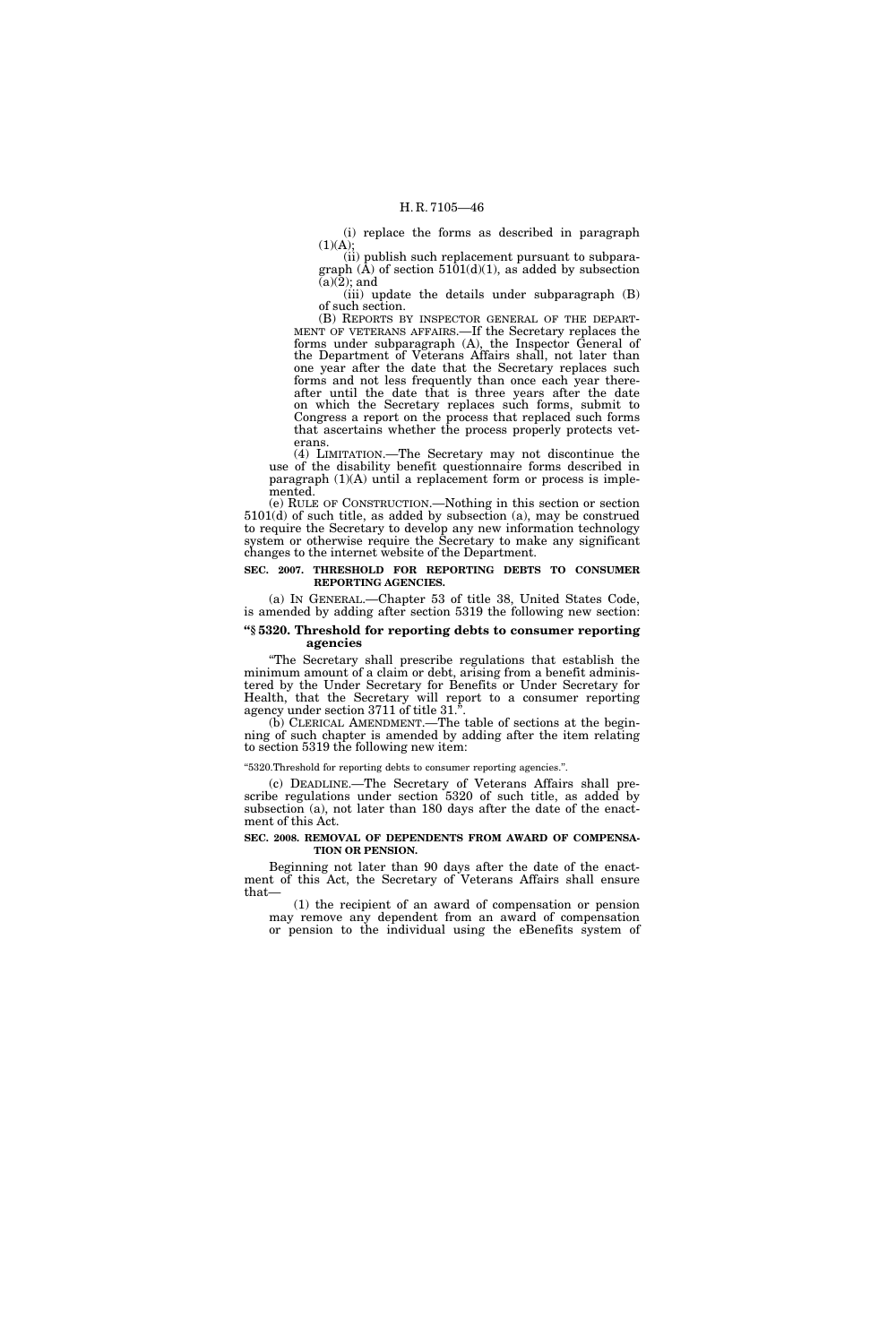the Department of Veterans Affairs, or a successor system; and

(2) such removal takes effect not later than 60 days after the date on which the recipient elects such removal.

# **SEC. 2009. ELIGIBILITY FOR DEPENDENCY AND INDEMNITY COM-PENSATION FOR SURVIVING SPOUSES WHO REMARRY AFTER AGE 55.**

Section 103(d)(2)(B) of title 38, United States Code, is amended in the second sentence by inserting "chapter 13 or" after "benefits under''.

#### **SEC. 2010. STUDY ON EXPOSURE BY MEMBERS OF THE ARMED FORCES TO TOXICANTS AT KARSHI-KHANABAD AIR BASE IN UZBEKISTAN.**

(a) AGREEMENT AND STUDY.—Not later than 60 days after the date of the enactment of this Act, the Secretary of Veterans Affairs shall enter into an agreement with the Administrator of the Agency for Toxic Substances and Disease Registry for the Administrator to complete, not later than 10 years after the date of the enactment of this Act, a study to identify—

(1) incidents of cancer and other diseases or illnesses experienced by individuals who served in the active military, naval, or air service (as defined in section 101 of title 38, United States Code) in the covered location set forth under subsection (b) during the corresponding period set forth under such subsection; and

(2) a list of toxic substances, chemicals, ionizing radiation, and airborne hazards such individuals may have been exposed to during such service.

(b) COVERED LOCATION AND CORRESPONDING PERIOD.—The covered location and corresponding period set forth under this subsection are Karshi-Khanabad (K2) Air Base in Uzbekistan and the period beginning on October 1, 2001, and ending on September 30, 2005.

(c) ELEMENTS.—The study conducted under subsection (a) shall include the following:

(1) An assessment regarding the conditions of the covered location set forth under subsection (b), including an identification of toxic substances, chemicals, ionizing radiation, and airborne hazards contaminating such covered location during such corresponding period.

(2) An epidemiological study of the health consequences of the service described in subsection (a) to the individuals described in such subsection.

(d) SUPPORT FOR STUDY.—<br>(1) IN GENERAL.—The Secretary shall provide the Administrator with assistance in carrying out the study required by subsection (a), including by gathering such information as the Administrator may consider useful in carrying out the study.<br>(2) OBTAINING INFORMATION CONCERNING EXPOSURE.—

Assistance under paragraph (1) provided by the Secretary of Veterans Affairs shall include compiling information on exposure described in subsection (a)(2) and the Secretary of Defense shall provide to the Secretary of Veterans Affairs such information concerning such exposure as the Secretary of Veterans Affairs considers appropriate for purposes of the study required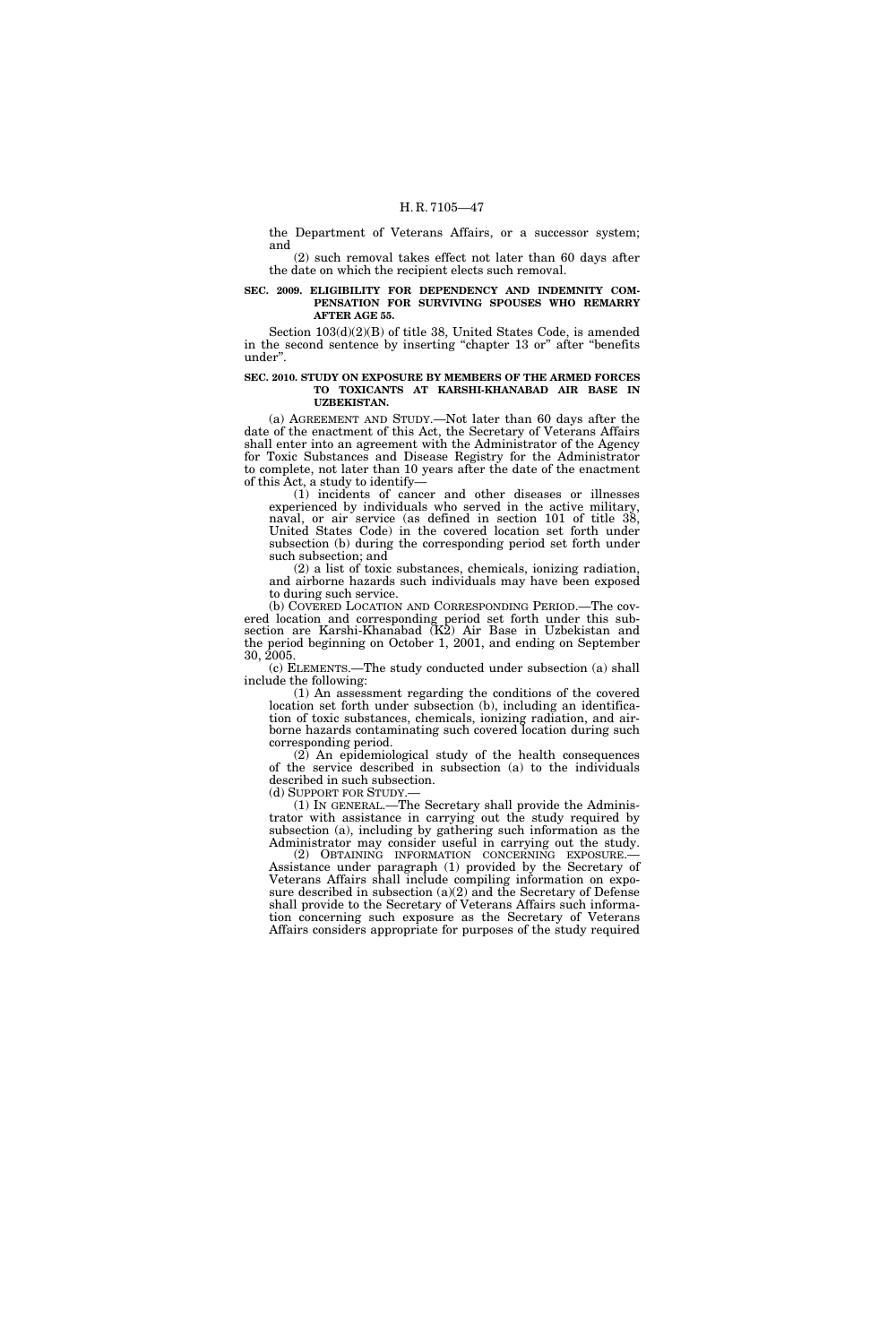by subsection (a), including environmental sampling data relative to any location covered by the study.

(e) BIENNIAL UPDATES.—No later than the date that is two years after the date of the enactment of this Act and not less frequently than once every two years thereafter until the date on which the study required by subsection (a) is completed, the Administrator shall submit to the appropriate committees of Congress updates on the status of the matters covered by such study, including any preliminary findings of the Administrator.

(f) FINAL REPORT.—Not later than 60 days after the date on which the study required by subsection (a) is completed, the Administrator shall submit to the appropriate committees of Congress a report on the findings of the Administrator with respect to such study.

(g) INCLUSION OF UZBEKISTAN IN CERTAIN REGISTRIES AND PRO-GRAMS.—Section 201(c)(2) of the Dignified Burial and Other Veterans' Benefits Improvement Act of 2012 (Public Law 112–260; 38 U.S.C. 527 note) is amended, in the matter preceding subparagraph (A), by striking ''Afghanistan or Iraq'' and inserting ''Afghanistan, Iraq, or Uzbekistan''.

(h) DEPLETED URANIUM FOLLOW-UP PROGRAMS.—The Secretary of Veterans Affairs shall ensure that any individual who deployed as a member of the Armed Forces to the covered location set forth in subsection (b) during the corresponding period set forth in such subsection is covered by the Depleted Uranium Followup Programs of the Department of Veterans Affairs.

(i) APPROPRIATE COMMITTEES OF CONGRESS DEFINED.—In this section, the term "appropriate committees of Congress" means-(1) the Committee on Veterans' Affairs and the Committee

on Armed Services of the Senate; and

(2) the Committee on Veterans' Affairs and the Committee on Armed Services of the House of Representatives.

## **SEC. 2011. COMPTROLLER GENERAL BRIEFING AND REPORT ON REPEALING MANIFESTATION PERIOD FOR PRESUMP-TIONS OF SERVICE CONNECTION FOR CERTAIN DISEASES ASSOCIATED WITH EXPOSURE TO CERTAIN HERBICIDE AGENTS.**

(a) IN GENERAL.—Not later than one year after the date of the enactment of this Act, the Comptroller General of the United States shall provide to the Committee on Veterans' Affairs of the Senate and the Committee on Veterans' Affairs of the House of Representatives a briefing on preliminary observations of the Comptroller General, and not later than 240 days after the date of such briefing, provide such committees a briefing and submit to such committees a final report, on the efforts of the Secretary of Veterans Affairs to provide benefits, including compensation and health care, to veterans—

(1) who during active military, naval, or air service, served in the Republic of Vietnam during the period beginning on January 9, 1962, and ending on May 7, 1975; and

(2) in whom chloracne, porphyria cutanea tarda, or acute or subacute peripheral neuropathy have manifested.

(b) ELEMENTS.—The report required by subsection (a) shall include the following: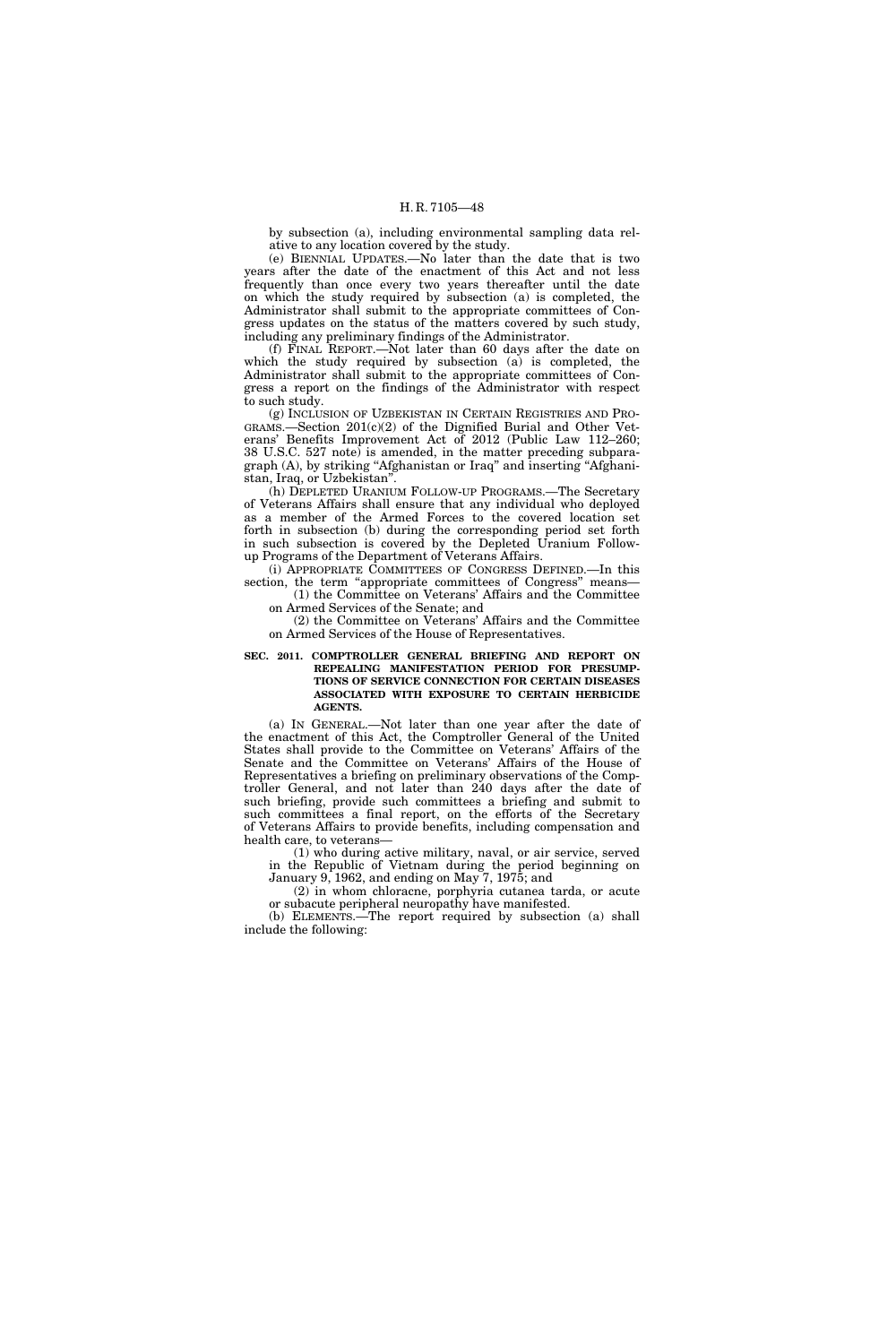(1) A description of how the Secretary establishes a service connection for a diseases described in paragraph (2) of subsection (a) manifesting in veterans, including the number of veterans described in paragraph (1) of such subsection who have filed a claim for a benefit associated with a disease described in paragraph (2) of such subsection.

(2) A description of how claims adjudicators of the Department of Veterans Affairs determine service connection for a disease described in subparagraph (C) or (E) of section 1116(a)(2) of title 38, United States Code, when documentation proving the presence of the disease during the manifestation period set forth in such subparagraphs for the disease is not available.

(3) A description of the expected effect of repealing the manifestation period from such subparagraphs, including the expected effect on the number of claims for benefits the Department will receive, an estimate of the cost to the Department of such repeal, and a review of the scientific evidence regarding such repeal.

(4) A review of all claims submitted to the Secretary for compensation under chapter 11 of such title that are associated with a disease described in subsection  $(a)(2)$ , including the type of proof presented to establish a service connection for the manifestation of the disease based on exposure to a herbicide agent.

(5) Recommendations on how the Department can better adjudicate claims for benefits, including compensation, submitted to the Department that are associated with a disease described in paragraph (2) of subsection (a) for veterans described in paragraph (1) of such subsection.

(6) An assessment of such other areas as the Comptroller General considers appropriate to study.

(c) ADMINISTRATIVE ACTION.—Not later than 120 days after the date on which the Comptroller General of the United States submits the report required under subsection (a), the Secretary shall commence carrying out the recommendations submitted under subsection (b)(5) to the degree that the Secretary is authorized to carry out the recommendations by a statute that was in effect on the day before the date of the enactment of this Act.

(d) HERBICIDE AGENT DEFINED.—In this section, the term ''herbicide agent'' has the meaning given such term in section 1116(a)(3) of title 38, United States Code.

## **SEC. 2012. EXTENSION OF AUTHORITY OF SECRETARY OF VETERANS AFFAIRS TO USE INCOME INFORMATION FROM OTHER AGENCIES.**

Section 5317(g) of title 38, United States Code, is amended by striking ''September 30, 2027'' and inserting ''September 30, 2030''.

#### **SEC. 2013. EXTENSION ON CERTAIN LIMITS ON PAYMENTS OF PENSION.**

Section 5503(d)(7) of title 38, United States Code, is amended by striking ''September 30, 2028'' and inserting ''October 30, 2028''.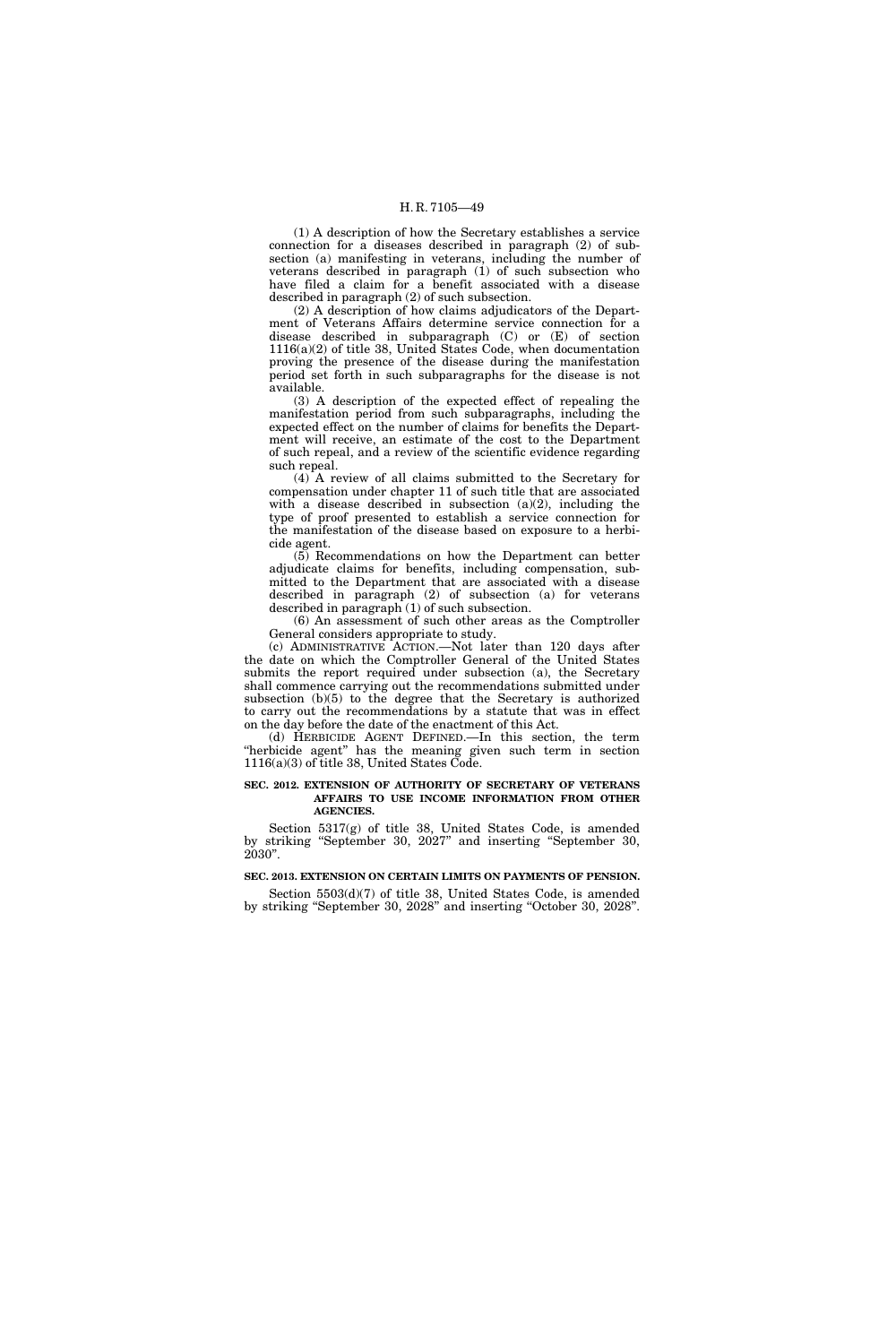# **Subtitle B—Housing**

## **SEC. 2101. ELIGIBILITY OF CERTAIN MEMBERS OF THE RESERVE COMPONENTS OF THE ARMED FORCES FOR HOME LOANS FROM THE SECRETARY OF VETERANS AFFAIRS.**

(a) EXPANSION OF DEFINITION OF VETERAN FOR PURPOSES OF HOME LOANS.—Section 3701(b) of title 38, United States Code, is amended by adding at the end the following new paragraph: "(7) The term 'veteran' also includes, for purposes of home loans, an individual who performed full-time National Guard duty (as that term is defined in section 101 of title 10) for

a period— ''(A) of not less than 90 cumulative days; and

"(B) that includes 30 consecutive days."

(b) EXPANSION OF ELIGIBILITY.—Section  $3702(a)(2)$  of such title is amended by adding at the end the following new subparagraph: "(G) Each individual described in section  $3701(b)(7)$  of this

title.''. (c) RETROACTIVE APPLICABILITY.—The amendments made by this section shall apply with respect to full-time National Guard duty (as defined in section 101 of title 10, United States Code) performed before, on, or after the date of the enactment of this Act.

# **SEC. 2102. REDUCING LOAN FEES FOR CERTAIN VETERANS AFFECTED BY MAJOR DISASTERS.**

Section 3729(b)(4) of title 38, United States Code, is amended— (1) by amending subparagraph (D) to read as follows:

 $'(D)(i)$  The term 'initial loan' means a loan to a veteran guaranteed under section 3710 or made under section 3711 of this title if the veteran has never obtained a loan guaranteed under section 3710 or made under section 3711 of this title.

''(ii) If a veteran has obtained a loan guaranteed under section 3710 or made under section 3711 of this title and the dwelling securing such loan was substantially damaged or destroyed by a major disaster declared by the President under section 401 of the Robert T. Stafford Disaster Relief and Emergency Assistance Act (42 U.S.C. 5170), the Secretary shall treat as an initial loan, as defined in clause (i), the next loan the Secretary guarantees or makes to such veteran under section 3710 or 3711, respectively, if—

''(I) such loan is guaranteed or made before the date that is three years after the date on which the dwelling was substantially damaged or destroyed; and

''(II) such loan is only for repairs or construction of the dwelling, as determined by the Secretary.''; and

 $(2)$  in subparagraph  $(E)$ , by striking "if the veteran has previously obtained a loan guaranteed under section 3710 or made under section 3711 of this title" and inserting "that is not an initial loan''.

## **SEC. 2103. EXTENSION OF CERTAIN HOUSING LOAN FEES.**

Section 3729(b)(2) of title 38, United States Code, is amended by striking ''October 1, 2029'' each place it appears and inserting ''October 1, 2030''.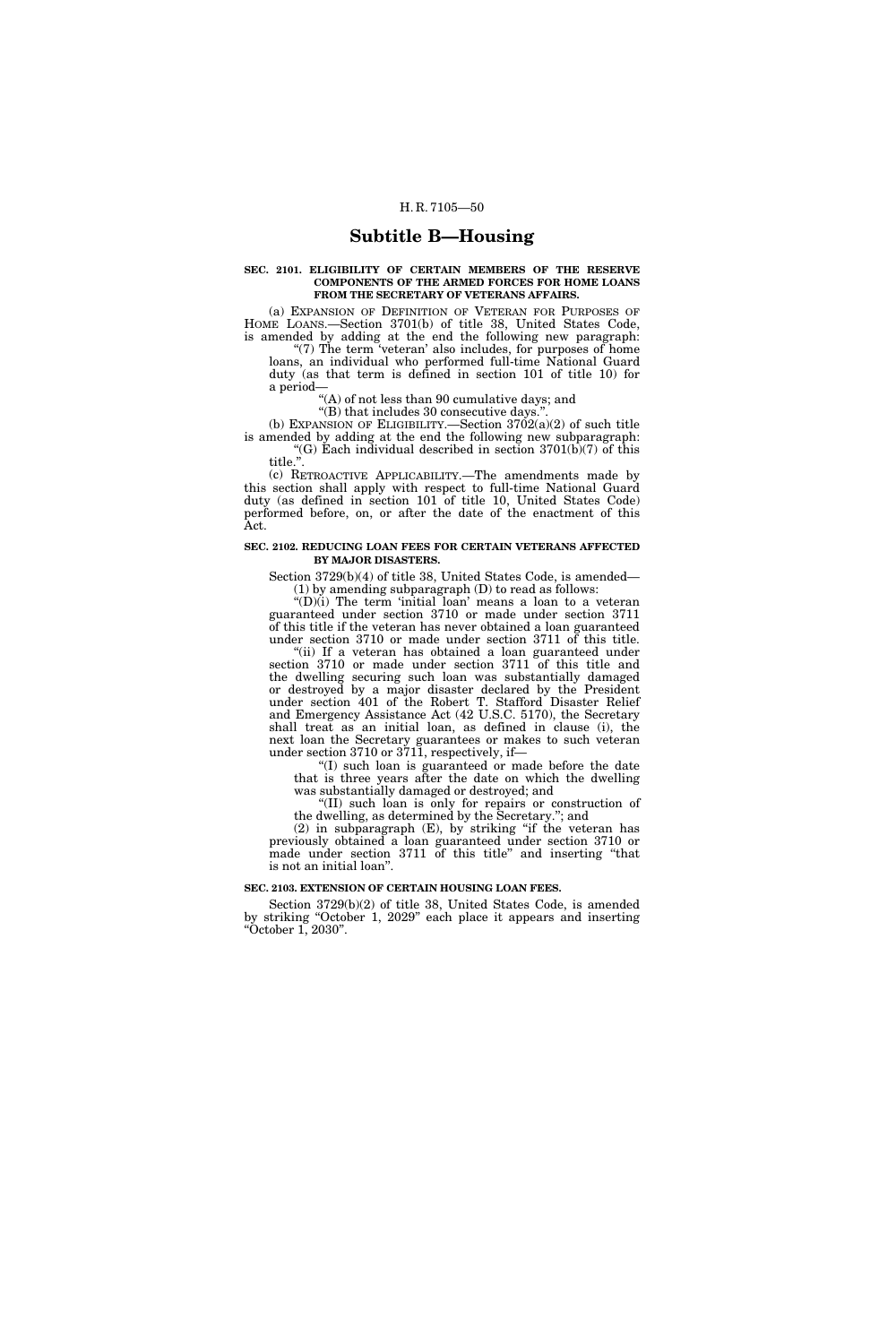# **SEC. 2104. COLLECTION OF OVERPAYMENTS OF SPECIALLY ADAPTED HOUSING ASSISTANCE.**

Section 2102 of title 38, United States Code, is amended by adding at the end the following new subsection:

" $(g)(1)$  Whenever the Secretary finds that an overpayment has been made to, or on behalf of, a person described in paragraph (2), the Secretary shall determine—

''(A) the amounts to recover, if any; and

''(B) who is liable to the United States for such overpayment.

" $(2)$  A person described in this paragraph is any of the following: ''(A) An individual who applied for assistance—

''(i) under this chapter; or

"(ii) under chapter 31 of this title who is pursuing a rehabilitation program under such chapter in acquiring adaptations to a residence.

''(B) An owner or seller of real estate used, or intended to be used, in connection with assistance under this chapter. "(C) A builder, contractor, supplier, tradesperson, corpora-

tion, trust, partnership, or other person, who provided services or goods relating to assistance under this chapter.

 $'(D)$  An attorney, escrow agent, or financial institution, that receives, or holds in escrow, funds relating to assistance under this chapter.

''(E) A surviving spouse, heir, assignee, or successor in interest of or to, any person described in this paragraph.

 $^{\prime\prime}(3)$ (A) Any overpayment referred to in this subsection may be recovered in the same manner as any other debt due the United States.

''(B) In recovering the overpayment, the Secretary may charge administrative costs, fees, and interest, as appropriate, in a manner similar to the authority under section 5315 of this title.

 $"(4)(A)$  The recovery of any overpayment referred to in this subsection may be waived by the Secretary.

''(B) Waiver of any such overpayment as to a person described in paragraph (2) shall in no way release any other person described in such paragraph from liability.

"(5) The Secretary shall waive recovery under this subsection of any overpayment to a person described in paragraph (2)(A), or a dependent or survivor of such person, that arises from administrative error described in paragraph (7)(A).

''(6) Nothing in this subsection shall be construed as precluding the imposition of any civil or criminal liability under this title or any other law.

 $\sqrt{\gamma}$ ) The Secretary shall prescribe in regulations what constitutes an overpayment for the purposes of this subsection, which, at a minimum, shall include—

to—

"(A) administrative error that results in an individual receiving assistance to which that individual is not entitled; "(B) the failure of any person described in paragraph  $(2)$ 

''(i) perform or allow to be performed any act relating to assistance under this chapter; or

"(ii) compensate any party performing services or supplying goods relating to assistance under this chapter; and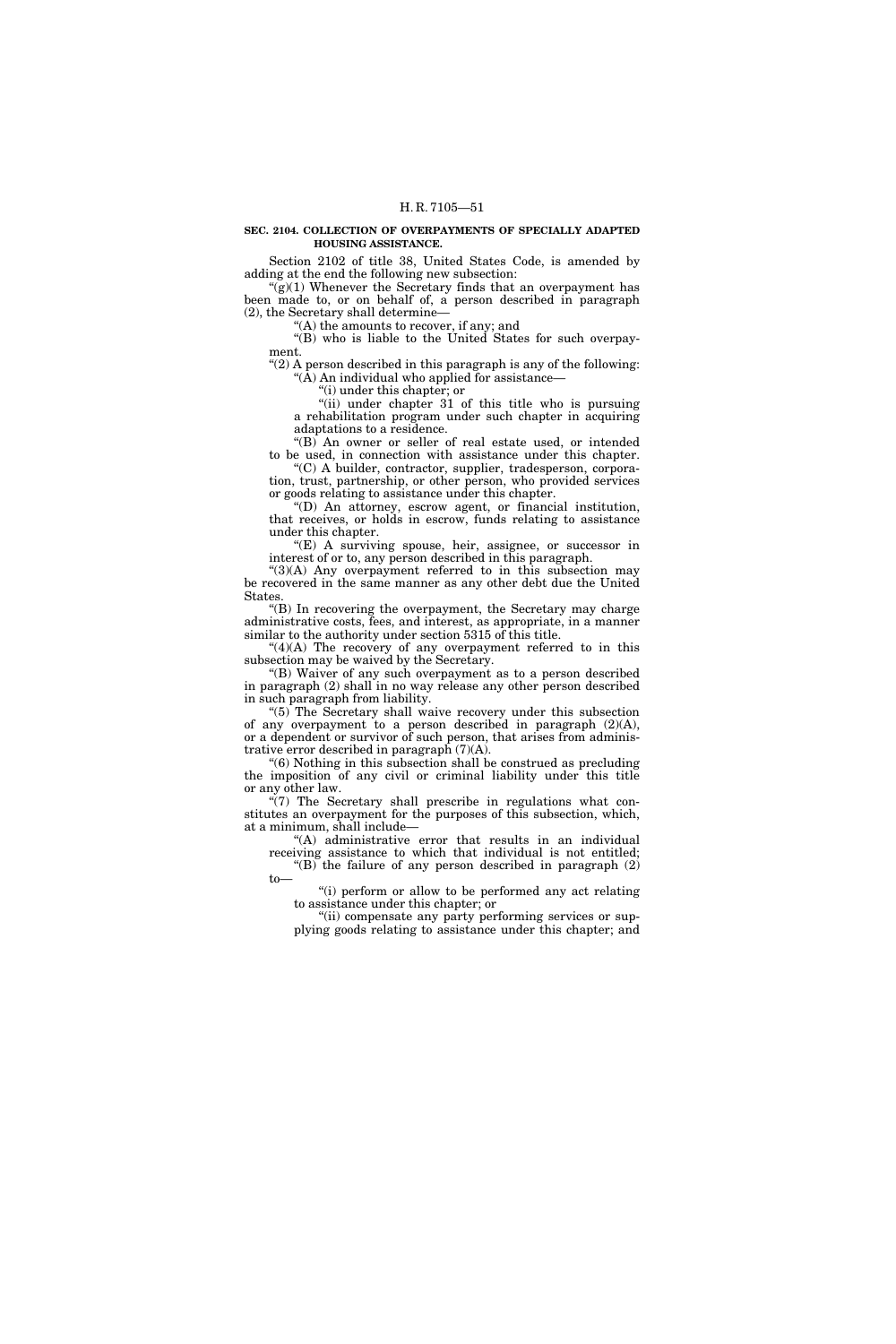''(C) any disbursement of funds relating to assistance under this chapter, that, in the sole discretion of the Secretary, constitutes a misuse of such assistance.

"(8) Prior to collecting an overpayment under this subsection, the Secretary shall provide to the person whom the Secretary has determined liable for such overpayment—

"(A) notice of the finding by the Secretary of such overpayment;

''(B) a reasonable opportunity for such person to remedy the circumstances that effectuated the overpayment; and

''(C) a reasonable opportunity for such person to present evidence to the Secretary that an overpayment was not made. "(9) For the purposes of section  $511$  of this title, a decision to collect an overpayment from a person other than a person described in paragraph (2)(A), or a dependent or survivor of such person, may not be treated as a decision that affects the provision of benefits.''.

# **Subtitle C—Burial Matters**

# **SEC. 2201. TRANSPORTATION OF DECEASED VETERANS TO VETERANS' CEMETERIES.**

(a) IN GENERAL.—Subsection (a) of section 2308 of title 38, United States Code, is amended by striking ''in a national cemetery'' and inserting ''in a national cemetery or a covered veterans' cemetery''.

(b) COVERED VETERANS' CEMETERY DEFINED.—Section 2308 of such title is amended by adding at the end the following new subsection:

''(c) COVERED VETERANS' CEMETERY DEFINED.—In this section, the term 'covered veterans' cemetery' means a veterans' cemetery—

"(1) in which a deceased veteran described in subsection (b) is eligible to be buried; " $(2)$  that-

''(A) is owned by a State; or

''(B) is on trust land owned by, or held in trust for,

a tribal organization; and

''(3) for which the Secretary has made a grant under section 2408 of this title.''.

(c) CONFORMING AMENDMENT.—Section 2308 of such title is amended in the section heading by adding at the end the following: ''**or a covered veterans' cemetery**''.

(d) CLERICAL AMENDMENT.—The table of sections at the beginning of chapter 23 of such title is amended by striking the item relating to section 2308 and inserting the following new item:

#### "2308. Transportation of deceased veteran to a national cemetery or a covered veterans' cemetery.''.

(e) EFFECTIVE DATE.—The amendments made by this section shall take effect on the date that is two years after the date of the enactment of this Act.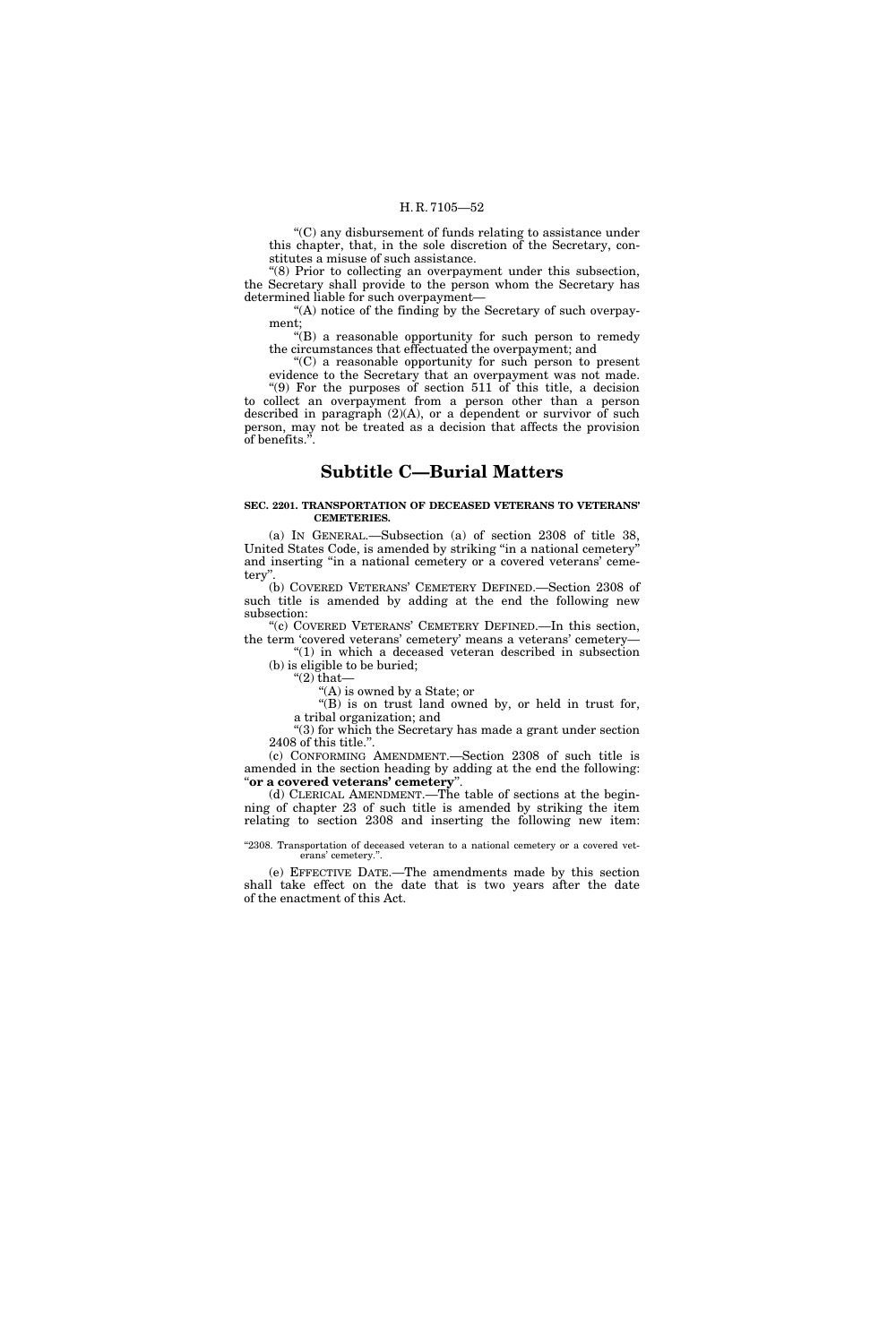#### **SEC. 2202. INCREASE IN CERTAIN FUNERAL BENEFITS UNDER LAWS ADMINISTERED BY THE SECRETARY OF VETERANS AFFAIRS.**

(a) FUNERAL EXPENSES FOR NON-SERVICE-CONNECTED DISABIL-ITIES.—Chapter 23 of title 38, United States Code, is amended as follows:

(1) By transferring subsection (b) of section 2302 to the end of section 2303 and redesignating such subsection as subsection (d).

(2) By striking section 2302.

(3) In section 2303—

(A) in the section heading, by striking ''**Death in Department facility**'' and inserting ''**Death from nonservice-connected disability**''; and

(B) in subsection (a)—

(i) in paragraph (1), by striking ''a veteran dies in a facility described in paragraph (2)'' and inserting ''a veteran described in paragraph (2) dies'';

(ii) by striking paragraph (2) and inserting the following new paragraph (2):

"(2) A veteran described in this paragraph is a deceased veteran who is not covered by section 2307 of this title and who meets any of the following criteria:

''(A) The deceased veteran dies in—

''(i) a facility of the Department (as defined in section 1701(3) of this title) to which the deceased veteran was properly admitted for hospital, nursing home, or domiciliary care under section 1710 or 1711(a) of this title; or

"(ii) an institution at which the deceased veteran was, at the time of death, receiving—

''(I) hospital care in accordance with sections 1703A, 8111, and 8153 of this title;

"(II) nursing home care under section 1720 of this title; or

''(III) nursing home care for which payments are made under section 1741 of this title.

''(B) At the time of death, the deceased veteran (including a person who died during a period deemed to be active military, naval, or air service under section 106(c) of this title) is in receipt of compensation under chapter 11 of this title (or but for the receipt of retirement pay would have been entitled to such compensation) or was in receipt of pension under chapter 15 of this title.

''(C) The Secretary determines—

''(i) the deceased veteran (including a person who died during a period deemed to be active military, naval, or air service under section 106(c) of this title) has no next of kin or other person claiming the body of the deceased veteran; and

''(ii) that there are not available sufficient resources to cover burial and funeral expenses.'';

 $(iii)$  in subsection  $(b)$ –

(I) in the matter preceding paragraph (1), by striking ''section 2302 of this title and''; and

(II) in paragraph (2), by striking ''under section 2302 of this title or''; and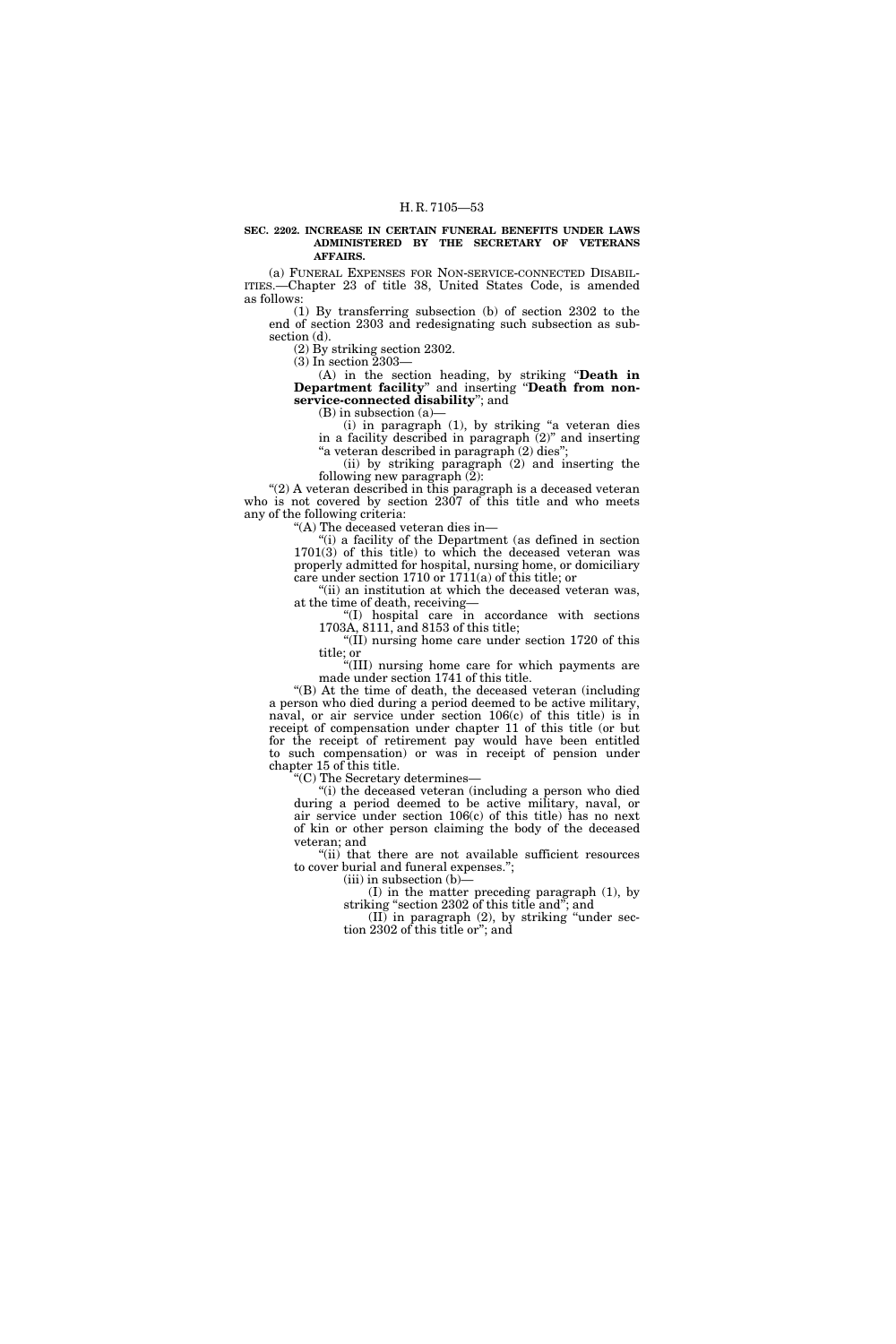(iv) in subsection (d), as added by paragraph (1) of this subsection, by striking ''Except as'' and inserting ''With respect to a deceased veteran described in subparagraph  $(B)$  or  $(C)$  of subsection  $(a)(2)$ , except as''.

(b) CONFORMING AMENDMENTS.—

(1) TITLE 38.—Such title is amended as follows:

(A) In section 2304, by striking ''Applications for payments under section 2302 of this title'' and inserting ''Applications for payments under section 2303 of this title regarding veterans described in subparagraph (B) or (C) of subsection  $(a)(2)$  of such section".

(B) In section 2307, by striking ''sections 2302 and  $2303(a)(1)$  and  $(b)(2)$  of this title" and inserting "subsections  $(a)(1)$  and  $(b)(2)$  of section 2303 of this title".

(C) In section 2308—

(i) in subsection (a), by striking ''pursuant to section 2302 or 2307 of this title,'' and inserting ''pursuant to section 2303 of this title regarding veterans described in subparagraph  $(B)$  or  $(C)$  of subsection (a)(2) of such section, or pursuant to section 2307 of this title,''; and

 $(ii)$  in subsection  $(b)(3)$ —

(I) by striking ''section 2302'' and inserting "section 2303"; and

(II) by striking "subsection  $(a)(2)(A)$ " and inserting "subsection  $(a)(2)(C)$ ".

(D) In section  $113(c)(1)$ , by striking "2302,".

(E) In section  $5101(a)(1)(B)(i)$ , by striking "2302" and inserting "2303".

(2) EMERGENCY MEDICAL CARE.—Section 11 of the Military Selective Service Act (50 U.S.C. 3810) is amended by striking ''section 2302(a) of title 38'' and inserting ''section 2303 of title 38, United States Code, regarding veterans described in subparagraph  $(B)$  or  $(C)$  of subsection  $(a)(2)$  of such section".

(c) CLERICAL AMENDMENT.—The table of sections at the beginning of chapter 23 of such title is amended by striking the items relating to sections  $2302$  and  $2303$  and inserting the following new item:

''2303. Death from non-service-connected disability; plot allowance.''.

(d) EFFECTIVE DATE.—The amendments made by this section shall apply to deaths that occur on or after the date that is two years after the date of the enactment of this Act.

**SEC. 2203. OUTER BURIAL RECEPTACLES FOR EACH NEW GRAVE IN CEMETERIES THAT ARE THE SUBJECTS OF CERTAIN GRANTS MADE BY THE SECRETARY OF VETERANS AFFAIRS.** 

(a) IN GENERAL.—Section 2306(e) of title 38, United States Code, is amended—

 $(1)$  in paragraph  $(1)$ —

 $(A)$  in subparagraph  $(A)$ — (i) by striking ''shall'' and inserting ''may''; and (ii) by inserting '', or in a cemetery that is the subject of a grant to a State or a tribal organization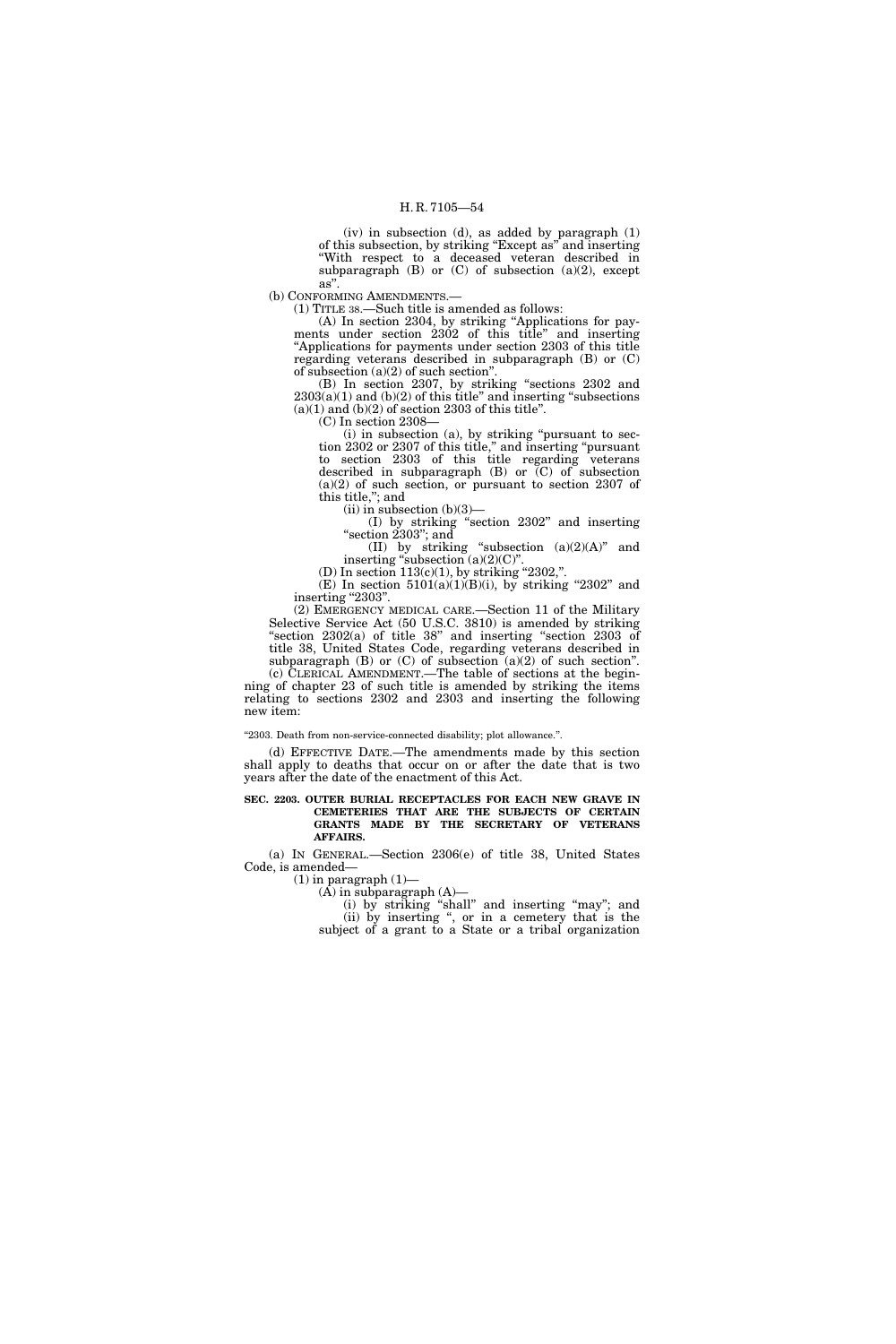under section 2408 of this title," after "National Cemetery Administration''; and

(B) in subparagraph (C), by striking ''shall'' and inserting "may"; and

(2) by striking paragraph (2) and inserting the following new paragraph (2):

" $(2)(\hat{A})$  The use of outer burial receptacles in a cemetery under the control of the National Cemetery Administration or in a cemetery that is the subject of a grant to a State or a tribal organization under section 2408 of this title shall be in accordance with regulations or procedures approved by the Secretary of Veterans Affairs.

"(B) The use of outer burial receptacles in Arlington National Cemetery shall be in accordance with regulations or procedures approved by the Secretary of the Army.

''(C) The use of outer burial receptacles in a national cemetery administered by the National Park Service shall be in accordance with regulations or procedures approved by the Secretary of the Interior.''.

(b) EFFECTIVE DATE.—The amendments made by this section shall take effect on the date that is two years after the date of the enactment of this Act.

## **SEC. 2204. PROVISION OF INSCRIPTIONS FOR SPOUSES AND CHILDREN ON CERTAIN HEADSTONES AND MARKERS FURNISHED BY THE SECRETARY OF VETERANS AFFAIRS.**

(a) IN GENERAL.—Section 2306 of title 38, United States Code, is amended—

(1) by redesignating subsection (i) as subsection (j); and (2) by inserting after subsection (h) the following new subsection (i):

 $f'(i)(1)$  In addition to any other authority under this section, in the case of an individual whose grave is not in a covered cemetery (as that term is defined in subsection  $(f)(2)$ ) and for whom the Secretary has furnished a headstone or marker under subsection (a) or (d), the Secretary, if feasible and upon request, may replace the headstone or marker to add an inscription for the surviving spouse or eligible dependent child of such individual following the death of the surviving spouse or eligible dependent child.

"(2) If the spouse or eligible dependent child of an individual referred to in paragraph (1) predeceases the individual, the Secretary may, if feasible and upon request, include an inscription for the spouse or dependent child on the headstone or marker furnished for the individual under subsection  $(a)$  or  $(d)$ ."

(b) APPLICATION.—Subsection (i) of section 2306 of title 38, United States Code, as added by subsection (a), shall apply with respect to an individual who dies on or after October 1, 2019.

# **SEC. 2205. AID TO COUNTIES FOR ESTABLISHMENT, EXPANSION, AND IMPROVEMENT OF VETERANS' CEMETERIES.**

(a) IN GENERAL.—Section 2408 of title 38, United States Code, is amended—

(1) by inserting ''or county'' after ''State'' each place it appears;

 $(2)$  in subsection  $(a)(1)$ , in the matter preceding subparagraph (A), by striking "subsection (b)" and inserting "subsections (b), (c), (d), and (g)";

(3) by adding at the end the following new subsection: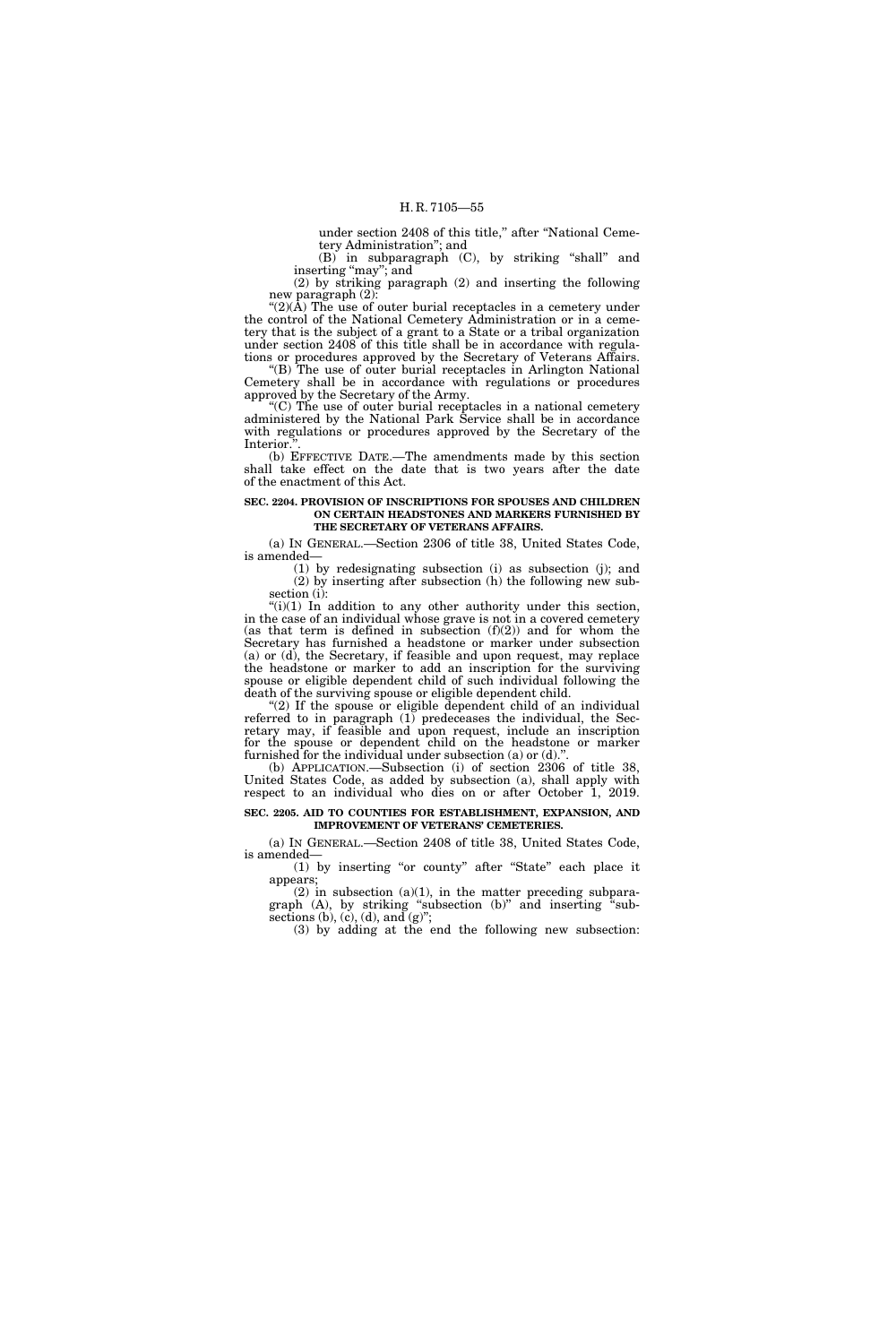$''(g)(1)$  The Secretary may make a grant to a county under this section only if—

"(A)(i) the State in which the county is located does not have a veterans' cemetery owned by the State;

"(ii) the State is not in receipt of a grant under this section for the construction of a new veterans' cemetery to be owned by the State;

"(iii) the State did not apply for a grant under this section during the previous year;

" $(iv)$  no tribal organization from the State in which the county is located has a veterans' cemetery on trust land owned by, or held in trust for, the tribal organization;

" $(v)$  no such tribal organization is in receipt of a grant under this section for the construction of a new veterans' cemetery to be located on such land; and

"(vi) no such tribal organization applied for a grant under this section during the previous year; and

''(B) the county demonstrates in the application under subsection  $(a)(2)$ , to the satisfaction of the Secretary, that the county has the resources necessary to operate and maintain the veterans' cemetery owned by the county.

" $(2)$  $(A)$  If a county and the State in which the county is located both apply for a grant under this section for the same year, the Secretary shall give priority to the State.

"(B) If a county and a tribal organization from the State in which the county is located both apply for a grant under this section for the same year, the Secretary shall give priority to the tribal organization.

"(3) The Secretary shall prescribe regulations to carry out this subsection.''; and

 $(4)$  in subsection  $(f)$ —

(A) by redesignating paragraph (3) as subsection (h); (B) by moving such subsection, as so redesignated, to the location after subsection (g), as added by paragraph (3);

(C) in subsection (h), as so redesignated and moved, by redesignating subparagraphs (A) and (B) as paragraphs (1) and (2), respectively; and

(D) in the matter preceding paragraph (1), as so redesignated, by striking ''this subsection'' and inserting ''this section''.

(b) CLERICAL AMENDMENTS.—

(1) SECTION HEADING.—The heading of such section is amended by inserting ''**, counties, and tribal organizations**'' after ''**States**''.

(2) TABLE OF SECTIONS.—The table of sections at the beginning of chapter 24 of such title is amended by striking the item relating to section 2408 and inserting the following new item:

"2408. Aid to States, counties, and tribal organizations for establishment, expansion, and improvement of veterans' cemeteries."

(c) EFFECTIVE DATE.—The amendments made by this section shall take on effect on the date that is two years after the date of the enactment of this Act.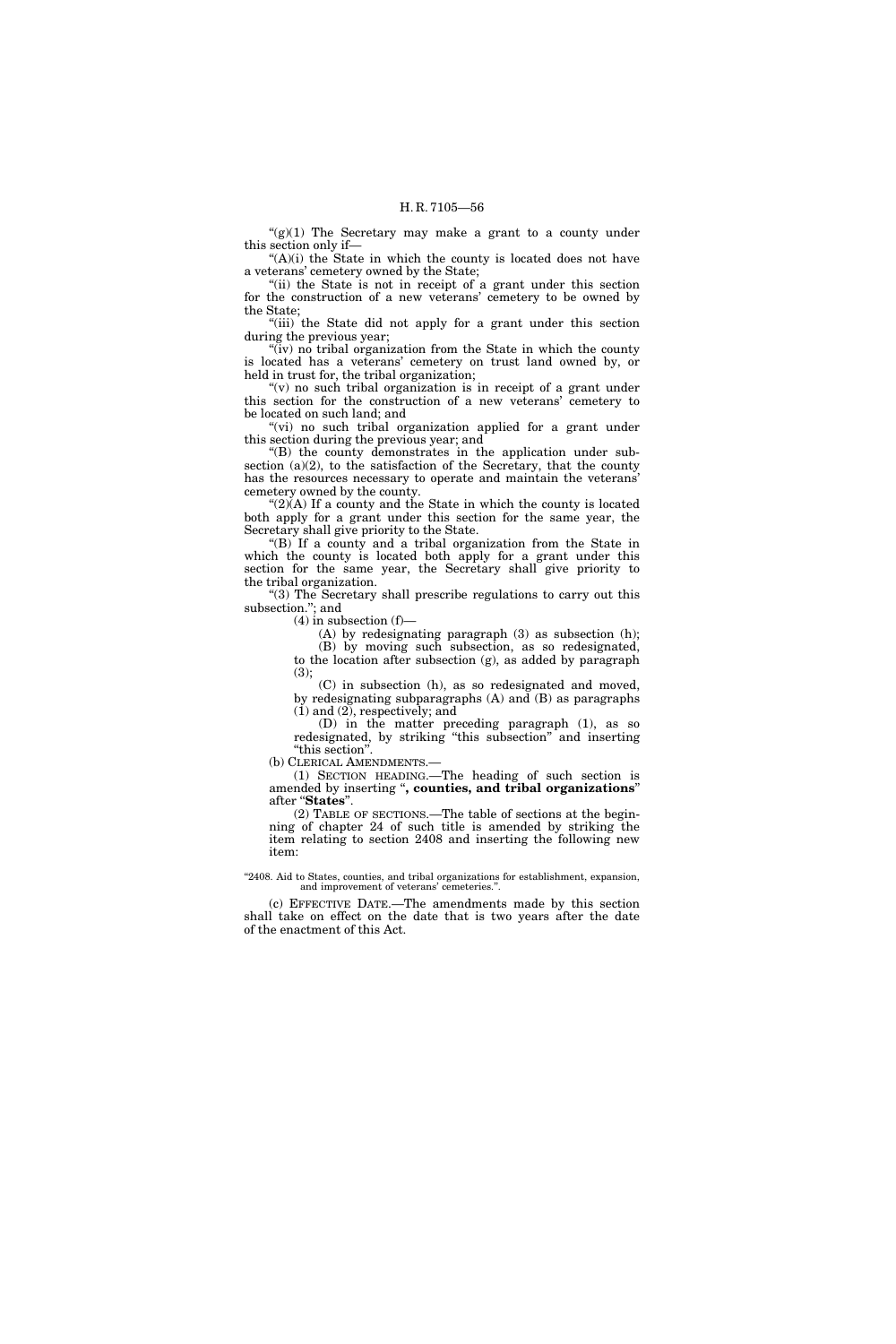#### **SEC. 2206. INCREASE IN MAXIMUM AMOUNT OF GRANTS TO STATES, COUNTIES, AND TRIBAL ORGANIZATIONS FOR OPERATING AND MAINTAINING VETERANS' CEMETERIES.**

Section 2408(e)(2) of title 38, United States Code, is amended by striking ''\$5,000,000'' and inserting ''\$10,000,000''.

# **SEC. 2207. PROVISION OF URNS AND COMMEMORATIVE PLAQUES FOR REMAINS OF CERTAIN VETERANS WHOSE CREMATED REMAINS ARE NOT INTERRED IN CERTAIN CEMETERIES.**

(a) IN GENERAL.—Section 2306 of title 38, United States Code, as amended by section 2204 of this title, is further amended— (1) by redesignating subsections (h), (i), and (j) as subsections (i), (j), and (k), respectively; and

(2) by inserting after subsection (g) the following new subsection (h):

" $(h)(1)$  In lieu of furnishing a headstone or marker under this section for a deceased individual described in paragraph (3), the Secretary shall furnish, upon request and at the expense of the United States—

"(A) an urn made of any material to signify the individual's status as a veteran, in which the remains of such individual may be placed at private expense; or

 $(G)$  a commemorative plaque signifying the individual's status as a veteran.

"(2) If the Secretary furnishes an urn or commemorative plaque for an individual under paragraph (1), the Secretary may not provide for such individual—

''(A) a headstone or marker under this section; or

''(B) any burial benefit under section 2402 of this title. ''(3) A deceased individual described in this paragraph is an individual—

''(A) who served in the Armed Forces on or after April 6, 1917;

''(B) who is eligible for a headstone or marker furnished under subsection  $(d)$  (or would be so eligible but for the date of the death of the individual); and

''(C) whose remains were cremated and not interred in a national cemetery, a State veterans' cemetery, a tribal cemetery, a county cemetery, or a private cemetery.

"(4)(A) Any urn or commemorative plaque furnished under this subsection shall be the personal property of the next of kin or such other individual as the Secretary considers appropriate.

''(B) The Federal Government shall not be liable for any damage to an urn or commemorative plaque furnished under this subsection that occurs after the date on which the urn or commemorative plaque is so furnished.

''(5) The Secretary shall prescribe regulations to carry out this subsection.''.

(b) EFFECTIVE DATE.—The amendments made by this section shall take on effect on the date that is two years after the date of the enactment of this Act.

## **SEC. 2208. TRAINING OF STATE AND TRIBAL VETERANS' CEMETERY PERSONNEL BY NATIONAL CEMETERY ADMINISTRATION.**

(a) IN GENERAL.—Section 2408 of title 38, United States Code, as amended by sections 2205 and 2206 of this title, is further amended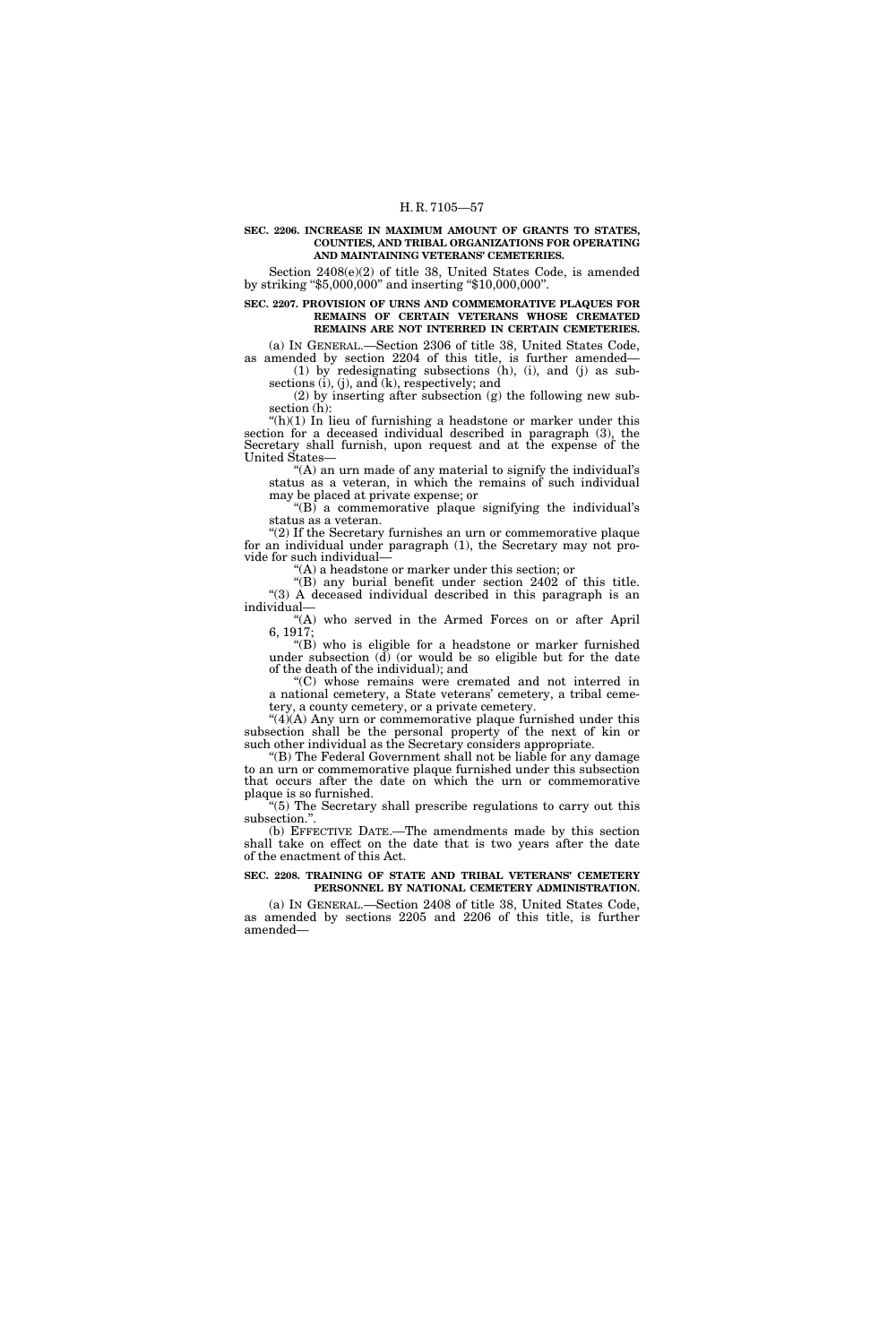$(1)$  in subsection  $(b)(1)$ —

 $(A)$  in subparagraph  $(A)$ —

(i) by striking ''and (ii) the cost'' and inserting "(ii) the cost"; and

(ii) by inserting ''; and (iii) training costs described in subsection (c)(1)'' before the semicolon; and

 $(B)$  in subparagraph  $(B)$ -

(i) by striking ''and (ii) the cost'' and inserting "(ii) the cost"; and

(ii) by inserting ''; and (iii) training costs described in subsection  $(c)(1)^{\overline{v}}$  before the period;

(2) by redesignating subsections (c) through (h) as subsections (d) through (i), respectively; and

(3) by inserting after subsection (b) the following new subsection (c):

" $(c)(1)$  A grant under this section for a purpose described in subparagraph  $(A)$  or  $(B)$  of subsection  $(a)(1)$  may be used, solely or in part, for training costs, including travel expenses and up to four weeks of lodging expenses, associated with attendance by employees of a veterans' cemetery owned by a State or on trust land owned by, or held in trust for, a tribal organization at training provided by the National Cemetery Administration.

" $(2)$  Any employee described in paragraph  $(1)$  who participates in training described in such paragraph shall fulfill a service requirement as determined by the Secretary.

''(3) The Secretary may by regulation prescribe such additional terms and conditions for grants used for training costs under this subsection as the Secretary considers appropriate.".

(b) REPORTS.—

(1) IN GENERAL.—Not later than each of two years and five years after the date of the enactment of this Act, the Secretary of Veterans Affairs shall submit to the Committee on Veterans' Affairs of the Senate and the Committee on Veterans' Affairs of the House of Representatives a report on training provided by the National Cemetery Administration under subsection (c) of section 2408 of title 38, United States Code, as added by subsection (a).

(2) ELEMENTS.—The report required by paragraph (1) shall include the following:

(A) The attrition rate with respect to individuals who participate in the training described in paragraph (1).

(B) A description of how State and tribal veterans' cemeteries that used grants awarded under section 2408 of title 38, United States Code, for training costs under subsection (c) of such section, as added by subsection (a), have improved as a result of the training, according to the administrators of such cemeteries.

(C) An identification of how many State and tribal veterans' cemeteries used the authority provided by subsection (c) of section 2408 of title 38, United States Code, as added by subsection (a), in order to train individuals.

(D) The amount obligated or expended as a result of the authority described in subparagraph (C).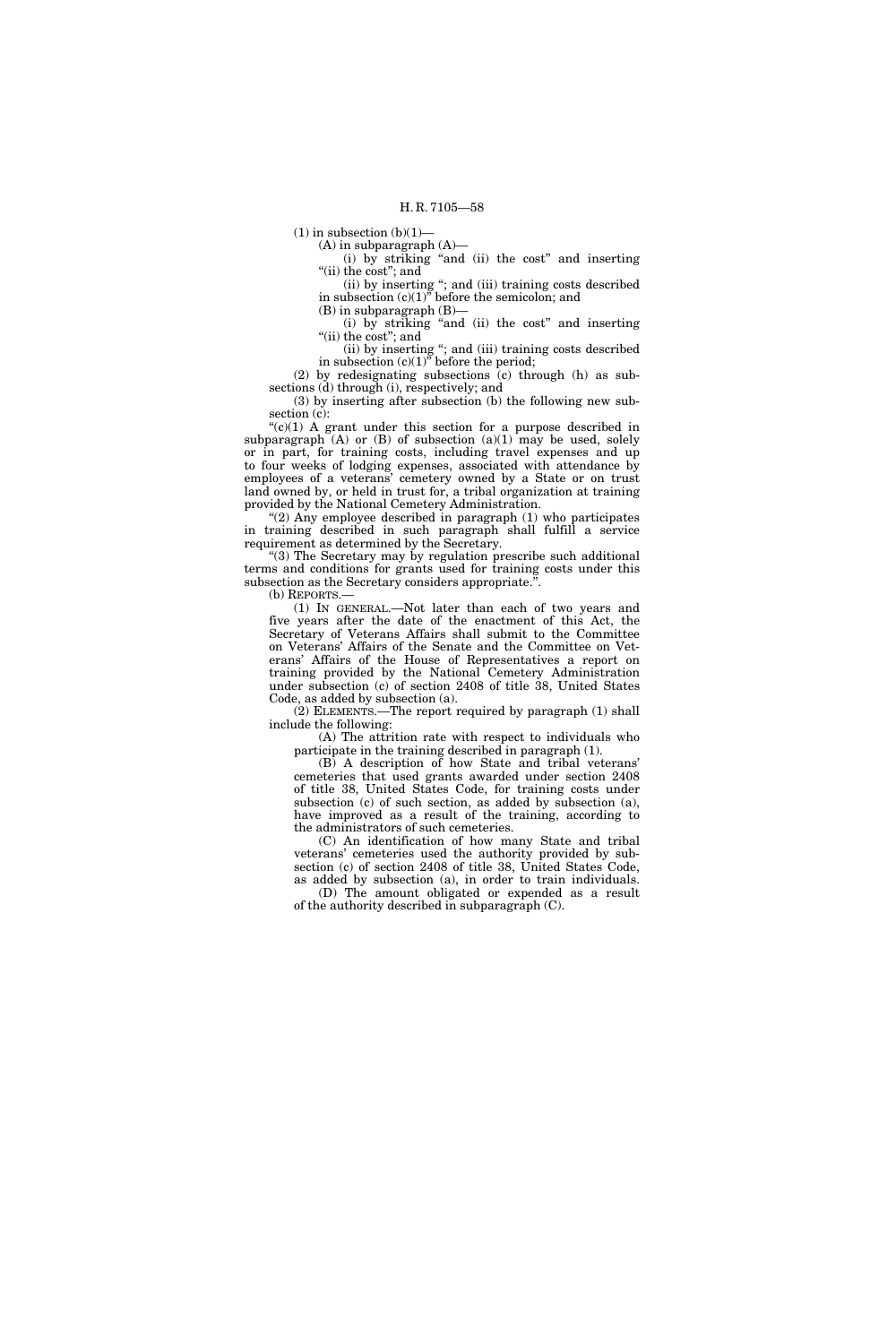# **TITLE III—HEALTH CARE**

# **Subtitle A—Health Care Generally**

# **SEC. 3001. EXPANSION OF MODIFICATIONS TO VETERAN DIRECTED CARE PROGRAM.**

Section 20006 of the Coronavirus Aid, Relief, and Economic Security Act (Public Law 116–136) is amended—

(1) by striking ''During a public health emergency'' each place it appears and inserting 'During the period specified in subsection  $(f)$ "

(2) in subsection (a)—

(A) in the matter preceding paragraph (1), by striking ''during a public health emergency'' and inserting ''during the period specified in subsection (f)''; and

(B) in paragraph (1), by striking ''an area agency on aging" and inserting "a covered provider"; and

(3) by striking subsection (e) and inserting the following new subsections:

"(e) TRANSFER OF CERTAIN VETERANS TO THE PROGRAM.-During the period specified in subsection (f), the Secretary shall allow a veteran residing in an area covered by the Program to be transferred to the Program for the duration of such period if—

''(1) the veteran had been receiving extended care services paid for by the Department, such as adult day services or homemaker or home health aide services, immediately preceding such period; and

 $\sqrt{2}$ ) those services are no longer available due to a public health emergency.

''(f) PERIOD SPECIFIED.—The period specified in this subsection is the period beginning on the date on which a public health emergency was first declared and ending on the date that is 60 days after the date on which a public health emergency is no longer in effect.

''(g) COVERED PROVIDER DEFINED.—In this section, the term 'covered provider' means a provider participating in the Program, including—

"(1) an Aging and Disability Resource Center, an area agency on aging, or a State agency (as those terms are defined agency on aging, or a State agency (as those terms are defined in section 102 of the Older Americans Act of 1965 (42 U.S.C. 3002)); or

" $(2)$  a center for independent living (as defined in section 702 of the Rehabilitation Act of 1973 (29 U.S.C. 796a)).''.

#### **SEC. 3002. PROHIBITION ON COLLECTION OF A HEALTH CARE COPAYMENT BY THE SECRETARY OF VETERANS AFFAIRS FROM A VETERAN WHO IS A MEMBER OF AN INDIAN TRIBE.**

(a) IN GENERAL.—Section 1730A of title 38, United States Code, is amended—

(1) in the heading, by striking ''**catastrophically disabled**'' and inserting ''**certain**'';

(2) by inserting ''(a) PROHIBITION.—'' before ''Notwithstanding'';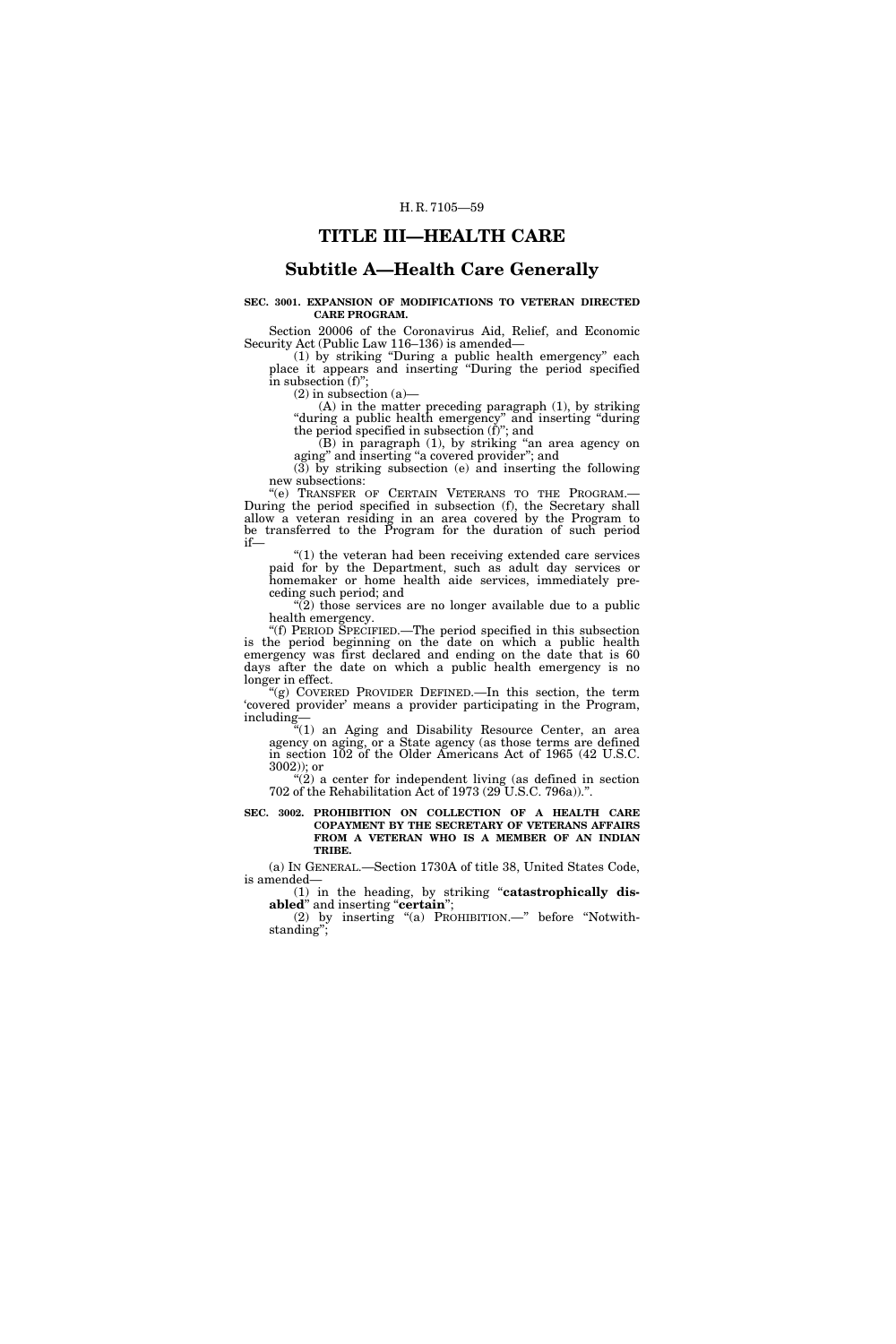(3) by striking ''a veteran who is catastrophically disabled, as defined by the Secretary,'' and inserting ''a covered veteran''; and

(4) by adding at the end the following new subsection: ''(b) COVERED VETERAN DEFINED.—In this section, the term 'covered veteran' means a veteran who—

''(1) is catastrophically disabled, as defined by the Secretary; or

 $'(2)$  is an Indian or urban Indian (as those terms are defined in section 4 of the Indian Health Care Improvement Act (25 U.S.C. 1603)).''.

(b) TECHNICAL AMENDMENT.—The table of sections at the beginning of chapter 17 of such title is amended by striking the item relating to section 1730A and inserting the following:

''1730A. Prohibition on collection of copayments from certain veterans.''.

(c) EFFECTIVE DATE.—The amendments made by this section shall take effect on the day that is one year after the date of the enactment of this Act.

#### **SEC. 3003. OVERSIGHT FOR STATE HOMES REGARDING COVID–19 INFECTIONS, RESPONSE CAPACITY, AND STAFFING LEVELS.**

(a) REPORTING.—

(1) IN GENERAL.—During a covered public health emergency, each State home shall submit weekly to the Secretary of Veterans Affairs and the National Healthcare Safety Network of the Centers for Disease Control and Prevention, through an electronic medium and in a standardized format specified by the Secretary, a report on the emergency.

(2) ELEMENTS.—Each report required by paragraph (1) for a State home shall include the following:

(A) The number of suspected and confirmed COVID– 19 infections among residents and staff, including residents previously treated for COVID–19, disaggregated by—

(i) veteran, spouse of a veteran, staff, and other;

(ii) race and ethnicity;

(iii) gender; and (iv) age.

(B) The number of total deaths and COVID–19 deaths among residents and staff, disaggregated by—

(i) veteran, spouse of a veteran, staff, and other; (ii) race and ethnicity;

(iii) gender; and (iv) age.

(C) An assessment of the supply of personal protective equipment and hand hygiene supplies.

(D) An assessment of ventilator capacity and supplies. (E) The number of resident beds and the occupancy rate, disaggregated by veteran, spouse of a veteran, and other.

(F) An assessment of the access of residents to testing for COVID–19.

(G) An assessment of staffing shortages, if any. (H) Such other information as the Secretary may specify.

(b) PUBLICATION OF TOTAL INFECTIONS AND DEATHS.—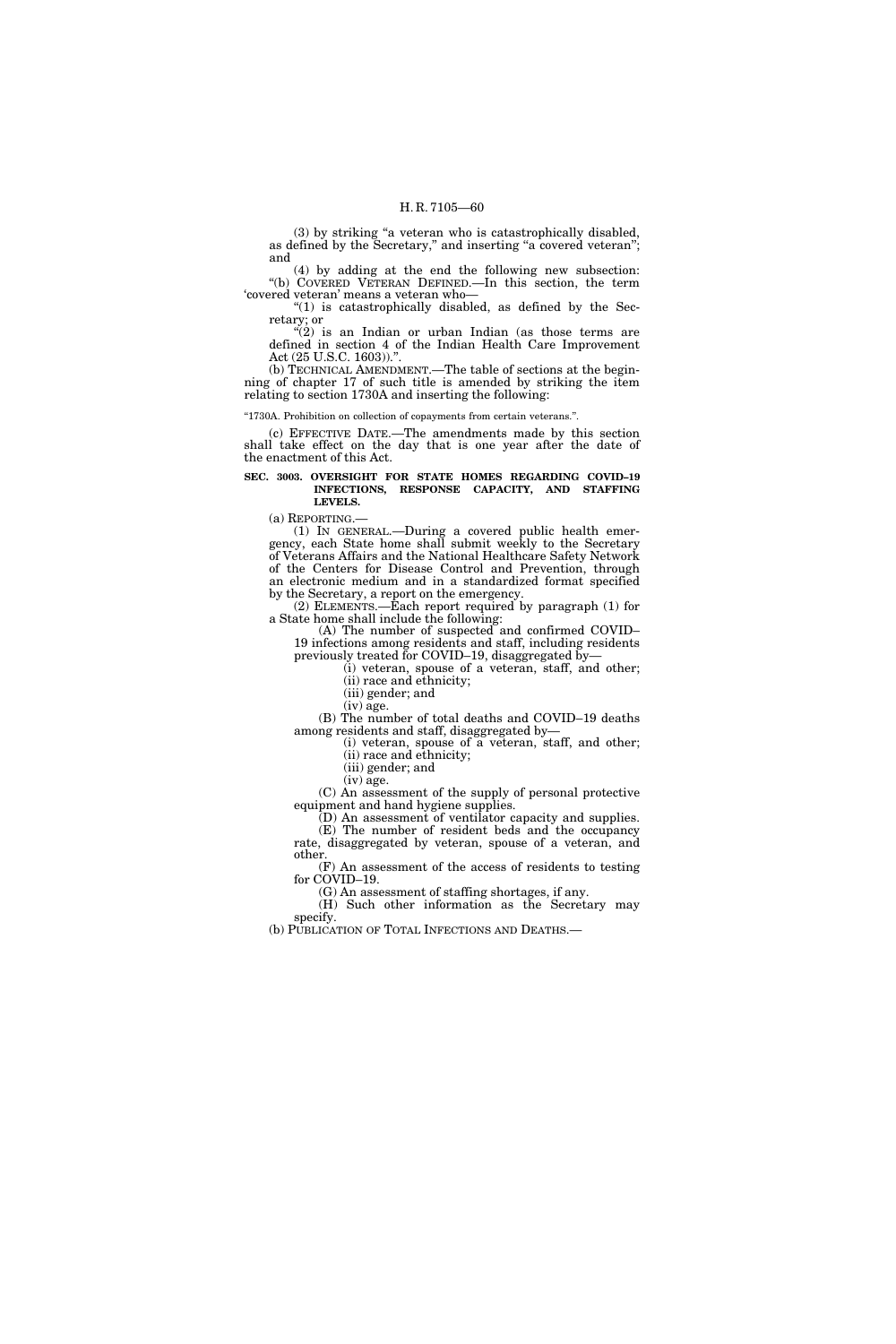(1) IN GENERAL.—Not later than 30 days after the date of the enactment of this Act, and not less frequently than weekly thereafter, the Secretary shall post on a publicly available website of the Department of Veterans Affairs—

(A) the total number of residents and staff of State homes who are infected with COVID–19; and

(B) the total number of such residents and staff who have died from COVID–19.

(2) INFORMATION ON RESIDENTS AND STAFF.—The Secretary shall disaggregate information on residents and staff published under paragraph (1) by veteran, staff, and other.

(c) DEFINITIONS.—In this section:

(1) COVERED PUBLIC HEALTH EMERGENCY.—The term ''covered public health emergency'' means an emergency with respect to COVID–19 declared by a Federal, State, or local authority.

(2) STATE HOME.—The term ''State home'' has the meaning given that term in section 101(19) of title 38, United States Code.

### **SEC. 3004. GRANTS FOR STATE HOMES LOCATED ON TRIBAL LANDS.**

(a) STATE HOME DEFINED.—Section 101(19) of title 38, United States Code, is amended by inserting "or Indian tribe (as defined in section 4 of the Indian Self-Determination and Education Assistance Act (25 U.S.C. 5304))" after "(other than a possession)"

(b) PAYMENTS TO STATE HOMES.—Section 1741 of title 38, United States Code, is amended by adding at the end the following new subsection:

"(g) In this subchapter, the term 'State' means each of the several States and each Indian tribe (as defined in section 4 of the Indian Self-Determination and Education Assistance Act (25 U.S.C. 5304))."

(c) STATE HOME CONSTRUCTION.—

(1) IN GENERAL.—Section 8131(2) of title 38, United States Code, is amended by inserting ''includes each Indian tribe (as defined in section 4 of the Indian Self-Determination and Education Assistance Act (25 U.S.C. 5304)) but'' before ''does not''.

(2) CONFORMING AMENDMENT.—Section 8132 of such title is amended by striking "several".

(d) ADDITIONAL LEGISLATIVE OR ADMINISTRATIVE ACTION.— (1) CONSULTATION WITH INDIAN TRIBES.—Not later than 180 days after the date of the enactment of this Act, the Secretary of Veterans Affairs shall consult with Indian tribes to determine if any legislative or administrative action is necessary to modify the State home program to function efficiently in support of State homes operated by Indian tribes pursuant to the amendments made by this section.

(2) REPORT TO CONGRESS.—Not later than 90 days after completing consultations under paragraph (1), the Secretary shall submit to the appropriate committees of Congress a report recommending legislative action that the Secretary considers appropriate to modify the State home program described in such paragraph in light of those consultations.

(3) MODIFICATIONS.—Not later than 180 days after completing consultations under paragraph (1), the Secretary shall make any modifications to regulations implementing the State home program, for which legislative action is not necessary,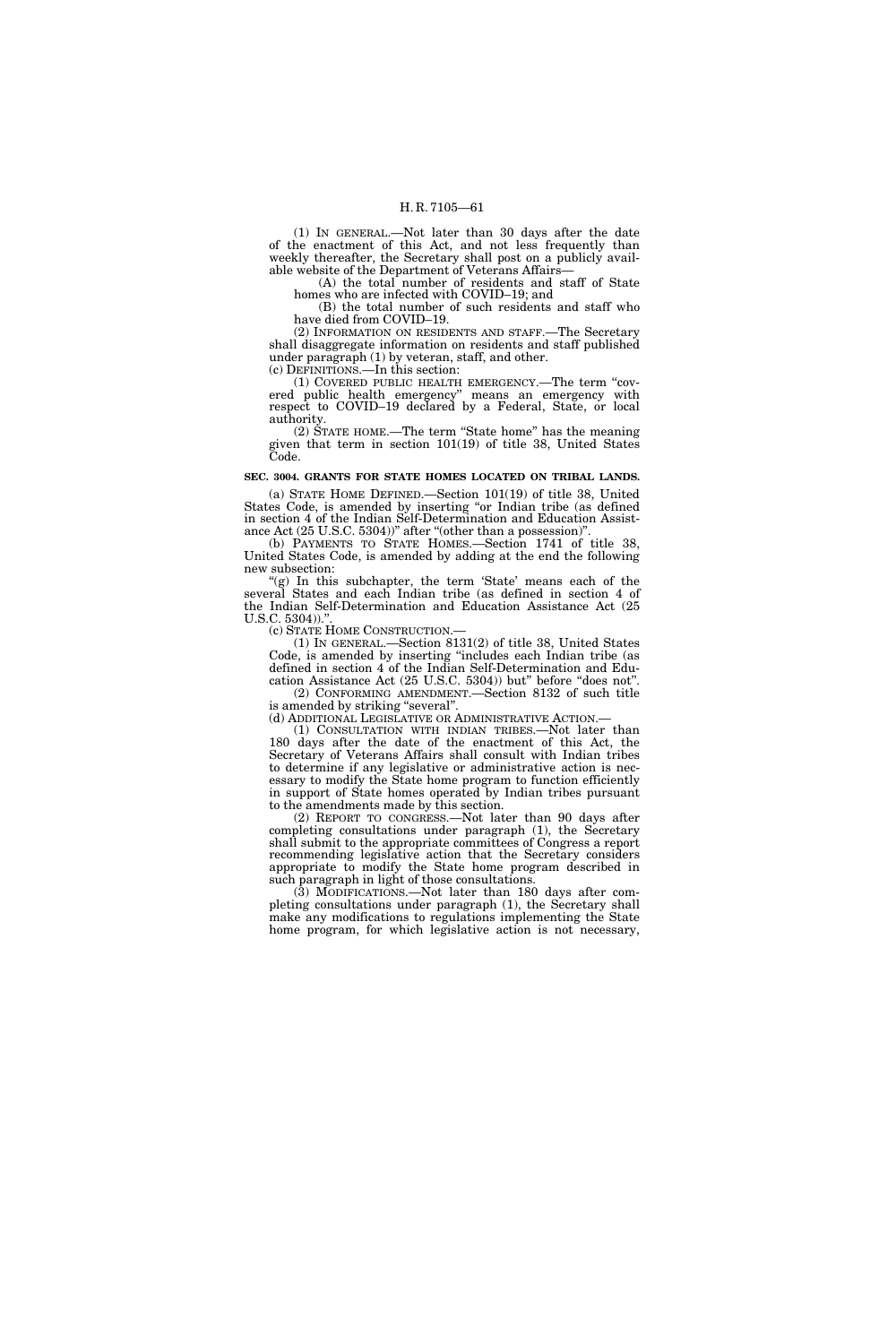as the Secretary considers appropriate in light of those consultations.

(e) TECHNICAL SUPPORT AND ASSISTANCE.—The Secretary of Veterans Affairs shall provide technical support and assistance to Indian tribes in carrying out the State home program at State homes operated by Indian tribes pursuant to the amendments made by this section.

(f) DEFINITIONS.—In this section:

(1) APPROPRIATE COMMITTEES OF CONGRESS.—The term ''appropriate committees of Congress'' means—

(A) the Committee on Veterans' Affairs and the Committee on Indian Affairs of the Senate; and

(B) the Committee on Veterans' Affairs and the Subcommittee for Indigenous Peoples of the United States of the Committee on Natural Resources of the House of Representatives.

(2) INDIAN TRIBE.—The term ''Indian tribe'' has the meaning given that term in section 4 of the Indian Self-Determination and Education Assistance Act (25 U.S.C. 5304).

(3) STATE HOME.—The term ''State home'' has the meaning given that term in section 101(19) of title 38, United States Code.

(4) STATE HOME PROGRAM.—The term ''State home program'' means the program of the Department of Veterans Affairs for which payments are made under subchapter V of chapter 17 of title 38, United States Code, and assistance is provided under subchapter III of chapter 81 of such title.

# **SEC. 3005. CONTINUATION OF WOMEN'S HEALTH TRANSITION TRAINING PROGRAM OF DEPARTMENT OF VETERANS AFFAIRS.**

(a) DURATION.—The Secretary of Veterans Affairs shall carry out the Women's Health Transition Training program of the Department of Veterans Affairs (in this section referred to as the ''Program'') until at least one year after the date of the enactment of this Act.

(b) REPORT.—Not later than one year and ten days after the date of the enactment of this Act, the Secretary of Defense and the Secretary of Veterans Affairs shall jointly submit to the appropriate congressional committees a report on the Program that includes the following:

(1) The number of women members of the Armed Forces, disaggregated by military department (with respect to the Department of the Navy, disaggregated by the Navy and Marine Corps), who participated in the Program.

(2) The number of courses held under the Program.

(3) The locations at which such courses were held, the number of seats available for such courses, and the number of participants at each such location.

(4) With respect to the number of members of the Armed Forces who participated in the Program as specified under paragraph (1)—

(A) the number who enrolled in the health care system of the Department of Veterans Affairs under section 1705(a) of title 38, United States Code; and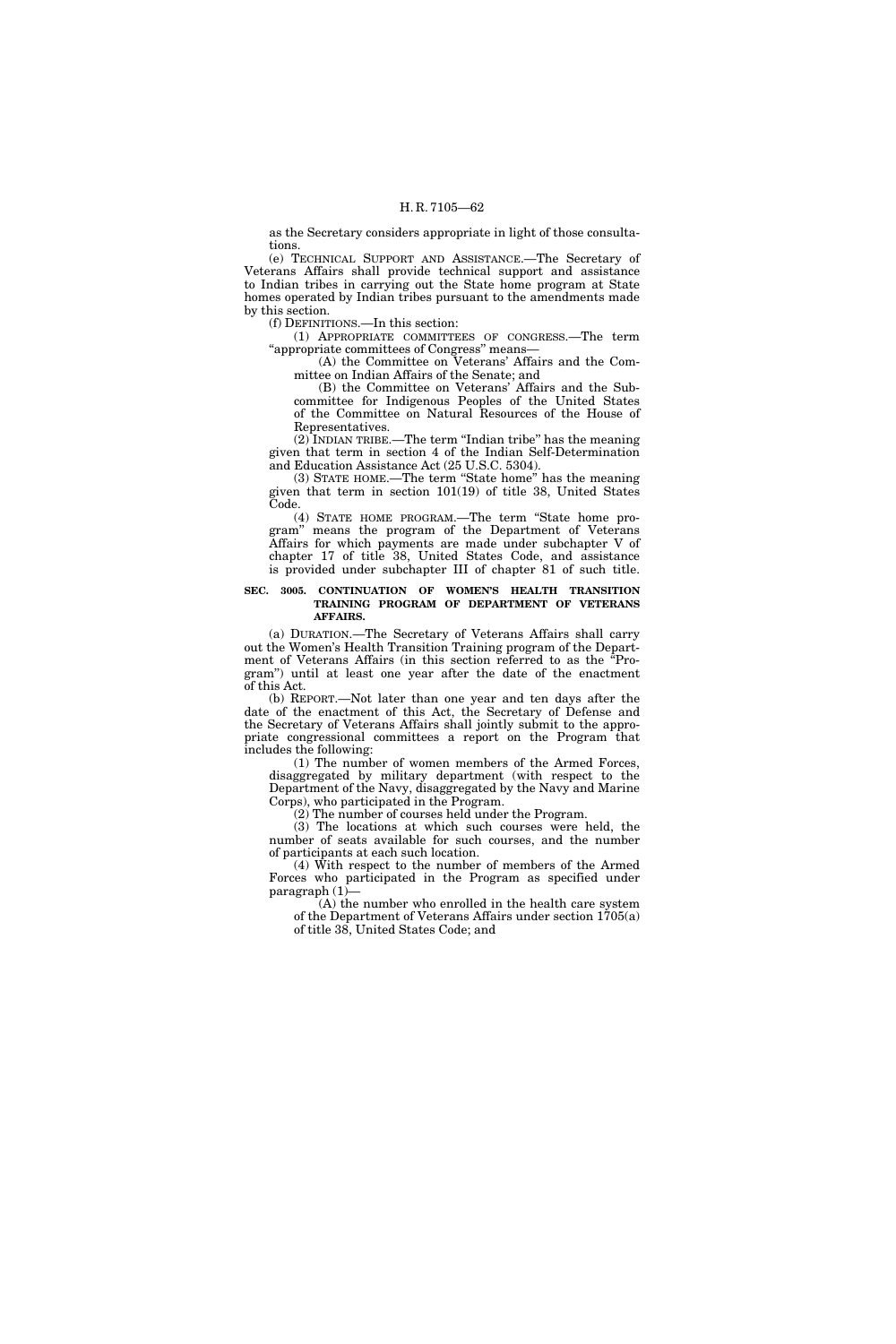(B) the number who attended at least one health care appointment at a medical facility of the Department of Veterans Affairs.

(5) Data relating to— (A) satisfaction with courses held under the Program;

(B) improved awareness of health care services administered by the Secretary of Veterans Affairs; and (C) any other available statistics regarding the Pro-

gram.

(6) A discussion of regulatory, legal, or resource barriers to—

(A) making the Program permanent to enable access to services provided under the Program by a greater number of women members of the Armed Forces at locations throughout the United States;

(B) offering the Program online for women members of the Armed Forces who are unable to attend courses held under the Program in person; and

(C) the feasability of automatically enrolling Program participants in the health care system of the Department of Veterans Affairs under section 1705(a) of title 38, United States Code.

(c) APPROPRIATE CONGRESSIONAL COMMITTEES DEFINED.—In this section, the term ''appropriate congressional committees'' means—

(1) the Committee on Armed Services and the Committee on Veterans' Affairs of the Senate; and

(2) the Committee on Armed Services and the Committee on Veterans' Affairs of the House of Representatives.

#### **SEC. 3006. AUTHORITY FOR SECRETARY OF VETERANS AFFAIRS TO FURNISH MEDICALLY NECESSARY TRANSPORTATION FOR NEWBORN CHILDREN OF CERTAIN WOMEN VETERANS.**

(a) IN GENERAL.—Section 1786 of title 38, United States Code, as amended by section 9102 of the William M. (Mac) Thornberry National Defense Authorization Act for Fiscal Year 2021, is further amended—

 $(1)$  in subsection  $(a)$ —

(A) in the matter before paragraph (1), by inserting "and transportation necessary to receive such services" after "described in subsection (b)";

 $(B)$  in paragraph  $(1)$ , by striking "or";

(C) in paragraph (2), by striking the period at the end and inserting ''; or''; and

(D) by adding at the end the following new paragraph: ''(3) another location, including a health care facility, if the veteran delivers the child before arriving at a facility described in paragraph (1) or (2).'';

(2) in subsection (b), by inserting before the period at the end the following: '', including necessary health care services provided by a facility other than the facility where the newborn child was delivered (including a specialty pediatric hospital) that accepts transfer of the newborn child and responsibility for treatment of the newborn child''; and

(3) by adding at the end the following new subsections: ''(d) TRANSPORTATION.—(1) Transportation furnished under subsection (a) to, from, or between care settings to meet the needs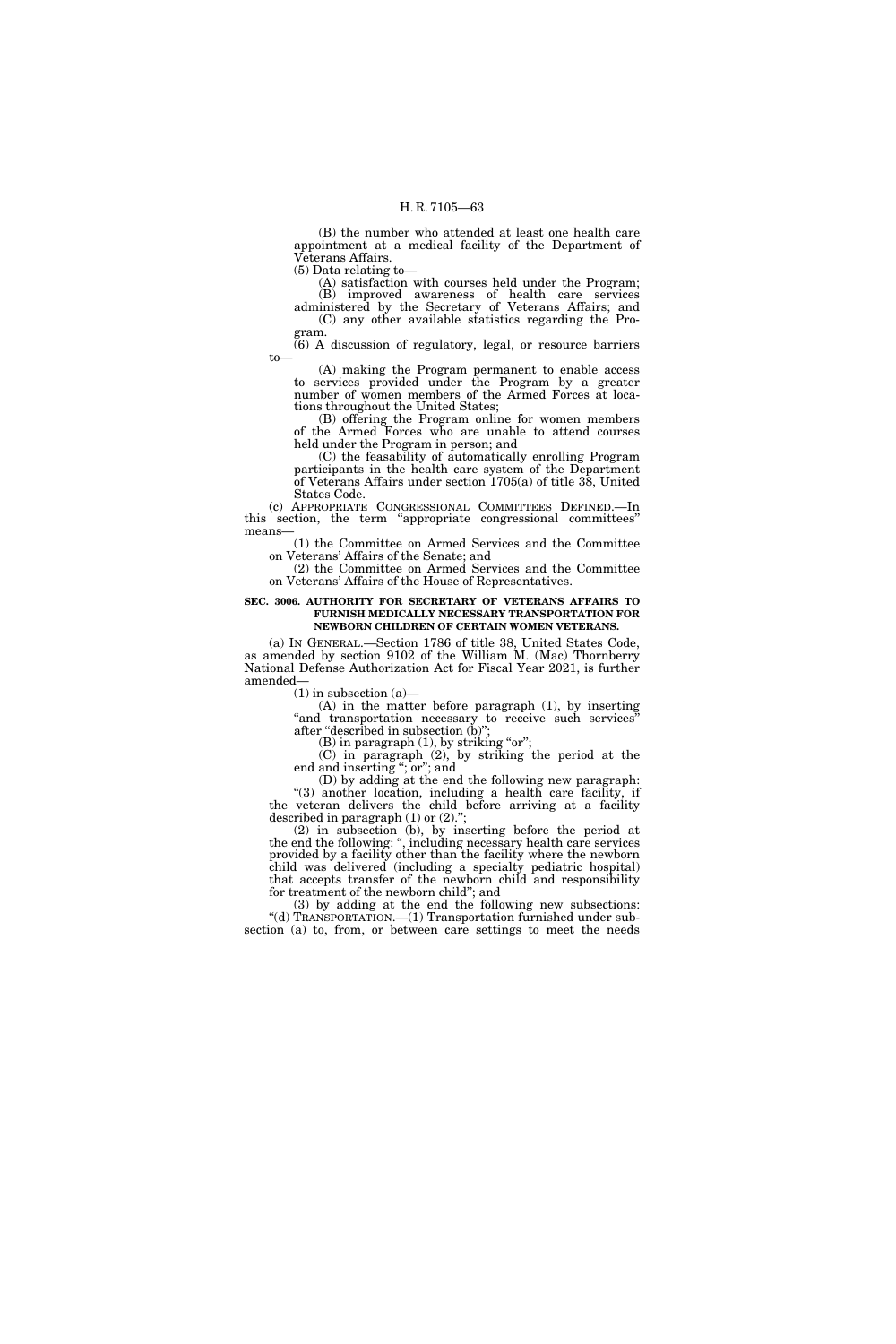of a newborn child includes costs for either or both the newborn child and parents.

''(2) Transportation furnished under subsection (a) includes transportation by ambulance, including air ambulance, or other appropriate medically staffed modes of transportation—

''(A) to another health care facility (including a specialty pediatric hospital) that accepts transfer of the newborn child or otherwise provides post-delivery care services when the treating facility is not capable of furnishing the care or services required; or

''(B) to a health care facility in a medical emergency of such nature that a prudent layperson reasonably expects that delay in seeking immediate medical attention would be hazardous to life or health.

''(3) Amounts paid by the Department for transportation under this section shall be derived from the Medical Services appropriations account of the Department.

''(e) REIMBURSEMENT OR PAYMENT FOR HEALTH CARE SERVICES OR TRANSPORTATION.—(1) Pursuant to regulations the Secretary shall prescribe to establish rates of reimbursement and any limitations thereto under this section, the Secretary shall directly reimburse a covered entity for health care services or transportation services provided under this section, unless the cost of the services or transportation is covered by an established agreement or contract. If such an agreement or contract exists, its negotiated payment terms shall apply.

 $C(2)(A)$  Reimbursement or payment by the Secretary under this section on behalf of an individual to a covered entity shall, unless rejected and refunded by the covered entity within 30 days of receipt, extinguish any liability on the part of the individual for the health care services or transportation covered by such payment.

''(B) Neither the absence of a contract or agreement between the Secretary and a covered entity nor any provision of a contract, agreement, or assignment to the contrary shall operate to modify, limit, or negate the requirements of subparagraph (A).

 $(3)$  In this subsection, the term covered entity means any individual, transportation carrier, organization, or other entity that furnished or paid for health care services or transportation under this section.''.

(b) TREATMENT OF CERTAIN EXPENSES ALREADY INCURRED.— (1) IN GENERAL.—Pursuant to such regulations as the Sec-

retary of Veterans Affairs shall prescribe, with respect to transportation furnished in order for a newborn child of a veteran to receive health care services under section 1786 of title 38, United States Code, during the period specified in paragraph (2), the Secretary may—

(A) waive a debt owed by the veteran to the Department of Veterans Affairs or reimburse expenses already paid by the veteran to the Department for such transportation;

(B) reimburse the veteran for expenses already paid by the veteran to a covered entity for such transportation; or

(C) reimburse a covered entity for the costs of such transportation.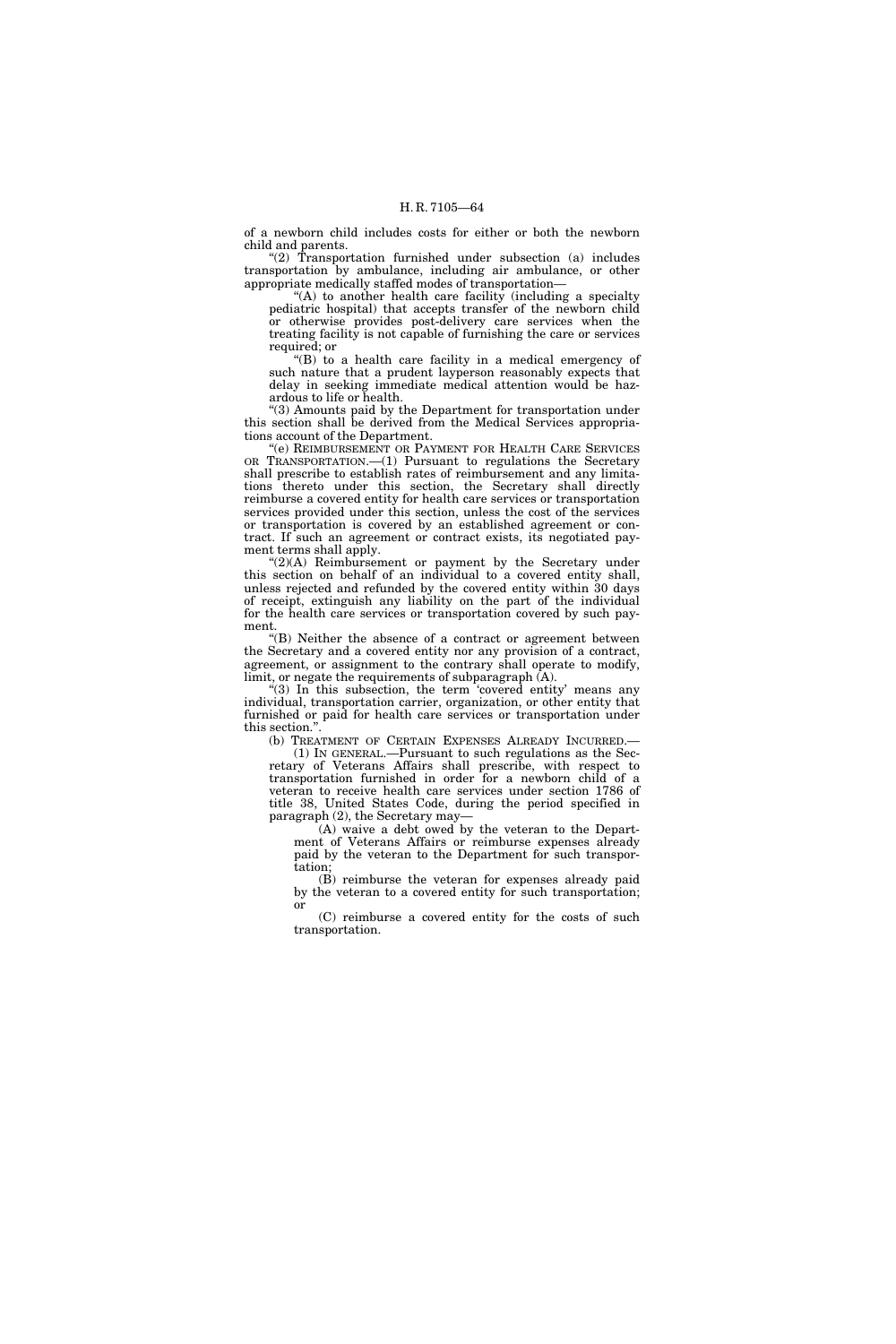(2) PERIOD SPECIFIED.—The period specified in this paragraph is the period beginning on May 5, 2010, and ending on the date of the enactment of this Act.

(3) COVERED ENTITY DEFINED.—In this subsection, the term "covered entity" has the meaning given that term in section  $1786(e)(3)$  of title 38, United States Code, as added by subsection (a).

## **SEC. 3007. WAIVER OF REQUIREMENTS OF DEPARTMENT OF VETERANS AFFAIRS FOR RECEIPT OF PER DIEM PAYMENTS FOR DOMICILIARY CARE AT STATE HOMES AND MODIFICA-TION OF ELIGIBILITY FOR SUCH PAYMENTS.**

(a) WAIVER OF REQUIREMENTS.—Notwithstanding section 1741 of title 38, United States Code (as amended by subsection (b)), the Secretary of Veterans Affairs shall modify section 51.51(b) of title 38, Code of Federal Regulations (or successor regulations), to provide the Secretary the authority to waive the requirements under such section 51.51(b) for a veteran to be eligible for per diem payments for domiciliary care at a State home if—

(1) the veteran has met not fewer than four of the requirements set forth in such section; or

(2) such waiver would be in the best interest of the veteran. (b) MODIFICATION OF ELIGIBILITY.—Section 1741(a)(1) of title 38, United States Code, is amended, in the flush text following subparagraph (B), by striking "in a Department facility" and inserting ''under the laws administered by the Secretary''.

(c) STATE HOME DEFINED.—In this section, the term ''State home'' has the meaning given that term in section 101(19) of title 38, United States Code.

## **SEC. 3008. EXPANSION OF QUARTERLY UPDATE OF INFORMATION ON STAFFING AND VACANCIES AT FACILITIES OF THE DEPARTMENT OF VETERANS AFFAIRS TO INCLUDE INFORMATION ON DURATION OF HIRING PROCESS.**

(a) QUARTERLY UPDATE.—Subsection  $(a)(1)$  of section 505 of the VA MISSION Act of 2018 (Public Law 115–182; 38 U.S.C. 301 note) is amended by adding at the end the following new subparagraph:

''(E) Beginning with any update under paragraph (3) on or after the date of the enactment of the Johnny Isakson and David P. Roe, M.D. Veterans Health Care and Benefits Improvement Act of 2020, the following:

"(i) For employees appointed under paragraphs (1) and (3) of section 7401 of title 38, United States Code, the number of employees for which the duration of the process from validation of vacancy to receipt of official offer and notification of actual start date exceeds the metrics laid out in the Time to Hire Model of the Veterans Health Administration, or successor model.

''(ii) The percentage of employees who are described in clause (i) compared to all employees appointed under paragraphs  $(1)$  and  $(3)$  of section 7401 of such title during the same period.

''(iii) The average number of days potential hires or new hires appointed under paragraphs (1) and (3) of section 7401 of such title spent in each phase of the Time to Hire Model, or successor model.''.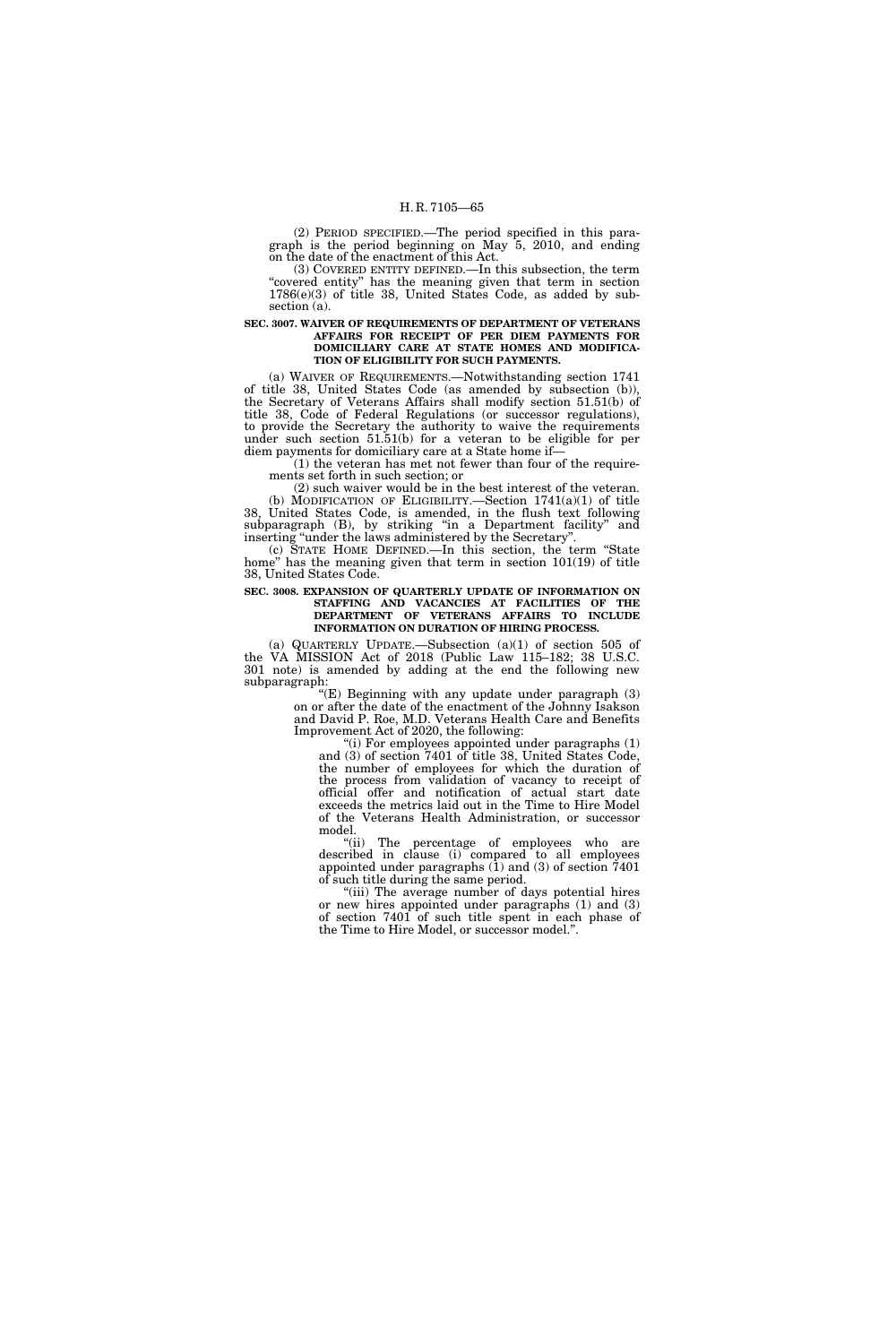(b) ANNUAL REPORT.—Subsection (b) of such section is amended, in the first sentence, by adding before the period at the end the following: "and to improve the onboard timeline for facilities for which the duration of the onboarding process exceeds the metrics laid out in the Time to Hire Model of the Veterans Health Administration, or successor model''.

# **SEC. 3009. REQUIREMENT FOR CERTAIN DEPARTMENT OF VETERANS AFFAIRS MEDICAL FACILITIES TO HAVE PHYSICAL LOCA-**

# **TION FOR THE DISPOSAL OF CONTROLLED SUBSTANCES MEDICATIONS.**

(a) IN GENERAL.—The Secretary of Veterans Affairs shall ensure that each covered Department medical facility has a physical location where patients may dispose of controlled substances medications.

(b) COVERED DEPARTMENT MEDICAL FACILITY.—In this section, the term "covered Department medical facility" means a medical facility of the Department of Veterans Affairs with an onsite pharmacy or a physical location dedicated for law enforcement purposes.

(c) EFFECTIVE DATE.—This section shall take effect on January 1, 2022.

# **SEC. 3010. DEPARTMENT OF VETERANS AFFAIRS PILOT PROGRAM FOR CLINICAL OBSERVATION BY UNDERGRADUATE STU-DENTS.**

(a) ESTABLISHMENT.—The Secretary of Veterans Affairs shall carry out a pilot program for a one-year period, beginning not later than August 15, 2021, to provide certain students described in subsection (d) a clinical observation experience at medical centers of the Department of Veterans Affairs.

(b) MEDICAL CENTER SELECTION.—The Secretary shall carry out the pilot program under this section at not fewer than five medical centers of the Department. In selecting such medical centers, the Secretary shall ensure regional diversity among such selected medical centers.<br>(c) CLINICAL OBSERVATION SESSIONS.

(1) FREQUENCY AND DURATION.—In carrying out the pilot program, the Secretary shall—

(A) provide at least one and not more than three clinical observation sessions at each medical center selected during each calendar year;

(B) ensure that each clinical observation session—

(i) lasts between four and six months; and

(ii) to the extent practicable, begins and ends concurrently with one or more academic terms of an institution of higher education (as defined in section 101 of the Higher Education Act of 1965 (20 U.S.C. 1001)); and

(C) ensure that the clinical observation sessions provided at a medical center have minimal overlap.

(2) SESSIONS.—The Secretary shall ensure that the pilot program consists of clinical observation sessions as follows: (A) Each session shall allow for not fewer than five

students nor greater than 15 students to participate in the session.

(B) Each session shall consist of not fewer than 20 observational hours nor greater than 40 observational hours.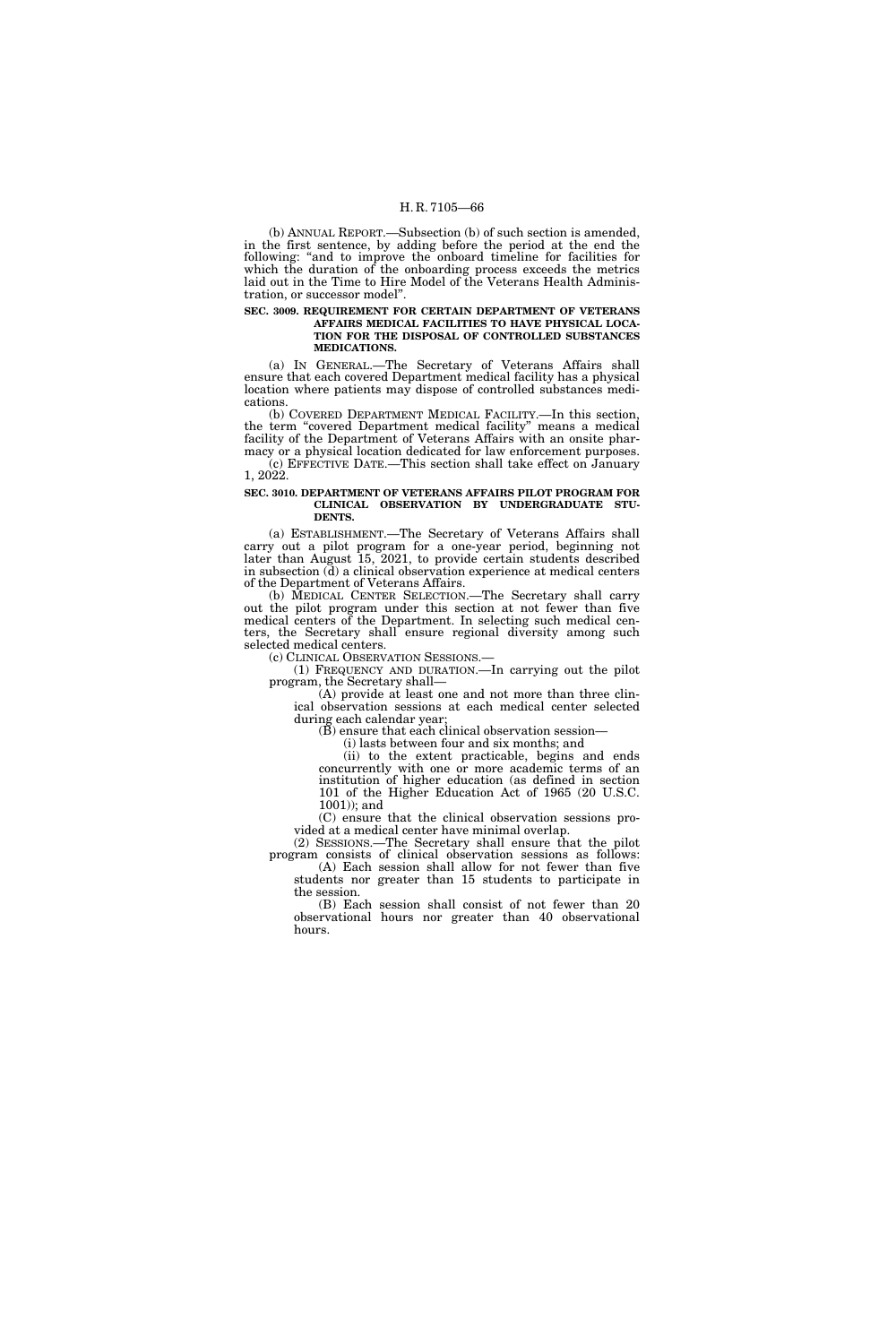(C) A majority of the observational hours shall be spent observing a health professional. The other observational hours shall be spent in a manner that ensures a robust, well rounded experience that exposes the students to a variety of aspects of medical care and health care administration.

(D) Each session shall provide a diverse clinical observation experience. (d) STUDENTS.—

(1) SELECTION.—The Secretary shall select to participate in the pilot program under subsection (a) students who are— (A) nationals of the United States;

(B) enrolled in an accredited program of study at an institution of higher education; and

(C) referred by their institution of higher education following an internal application process.

(2) PRIORITY.—In making such selection, the Secretary shall give priority to each of the following five categories of students: (A) Students who, at the time of the completion of

their secondary education, resided in a health professional shortage area (as defined in section 332 of the Public Health Service Act (42 U.S.C. 254e)).

(B) First generation college students (as defined in section  $402A(h)(3)$  of the Higher Education Act of 1965 (20 U.S.C. 1067q(a))).

(C) Students who have been referred by minorityserving institutions (as defined in section 371(a) of the Higher Education Act of 1965 (20 U.S.C. 1067q(a))).

(D) Veterans (as defined in section 101 of title 38, United States Code).

(E) Students who indicate an intention to specialize in a health professional occupation identified by the Inspector General of the Department under section 7412 of title 38, United States Code, as having a staffing shortage.

(3) ASSIGNMENT TO MEDICAL CENTERS.—The Secretary shall assign students selected under paragraph (1) to medical centers selected under subsection (b) without regard for whether such medical centers have staffing shortages in any health professional occupation pursuant to section 7412 of title 38, United States Code.

(e) OTHER MATTERS.—In carrying out the pilot program under this section, the Secretary shall—

(1) establish a formal status to facilitate the access to medical centers of the Department by student observers participating in the pilot program;

 $(2)$  establish standardized legal, privacy, and ethical requirements for the student observers, including with respect to—

(A) ensuring that no student observer provides any care to patients while participating as an observer; and

(B) ensuring the suitability of a student to participate in the pilot program to ensure that the student poses no risk to patients;

(3) develop and implement a partnership strategy with minority-serving institutions to encourage referrals;

(4) create standardized procedures for student observers;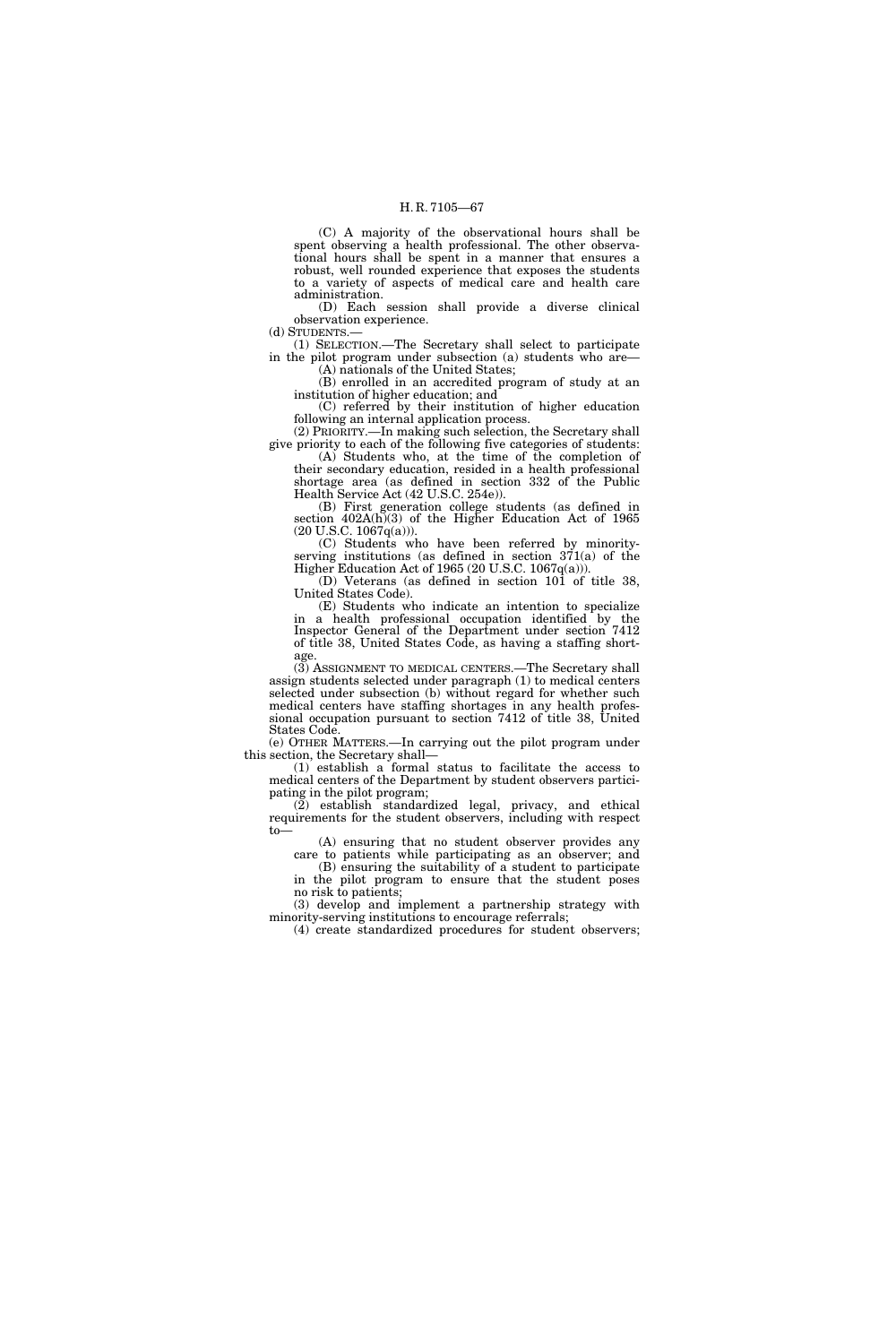(5) create an online information page about the pilot program on the internet website of the Department;

(6) publish on the online information page created under paragraph (5) the locations of such centers, and other information on the pilot program, not later than 180 days before the date on which applications are required to be submitted by potential student observers;

(7) identify medical centers and specific health professionals participating in the pilot program; and

(8) notify the Committees on Veterans' Affairs of the House of Representatives and the Senate of the medical centers selected under subsection (c) within 30 days of selection, to facilitate program awareness.

(f) REPORT.—Not later than 180 days after the completion of the pilot program under subsection (a), the Secretary shall submit to the Committees on Veterans' Affairs of the House of Representatives and the Senate a report on the results of the pilot program, including—

(1) the number and demographics of all applicants, those accepted to participate in the pilot program, and those who completed the pilot program; and

(2) if participating institutions of higher education choose to administer satisfaction surveys that assess the experience of those who completed the pilot program, the results of any such satisfaction surveys, provided at the discretion of the institution of higher education.

(g) SENSE OF CONGRESS REGARDING DEPARTMENT OF VETERANS AFFAIRS PILOT PROGRAM FOR CLINICAL OBSERVATION BY UNDER-GRADUATE STUDENTS.—It is the sense of Congress that the pilot program described in subsection (a) should be designed to—

(1) increase the awareness, knowledge, and empathy of future health professionals toward the health conditions common to veterans;

(2) increase the diversity of the recruitment pool of future physicians of the Department; and

(3) expand clinical observation opportunities for all students by encouraging students of all backgrounds to consider a career in the health professions.

(h) NO ADDITIONAL FUNDS AUTHORIZED.—No additional funds are authorized to be appropriated to carry out the requirements of this section. Such requirements shall be carried out using amounts otherwise authorized to be appropriated.

# **Subtitle B—Scheduling and Consult Management**

#### **SEC. 3101. PROCESS AND REQUIREMENTS FOR SCHEDULING APPOINT-MENTS FOR HEALTH CARE FROM DEPARTMENT OF VET-ERANS AFFAIRS AND NON-DEPARTMENT HEALTH CARE.**

(a) PROCESS AND REQUIREMENTS.—

(1) IN GENERAL.—Not later than 60 days after the date of the enactment of this Act, the Secretary of Veterans Affairs shall—

(A) establish a process and requirements for scheduling appointments for—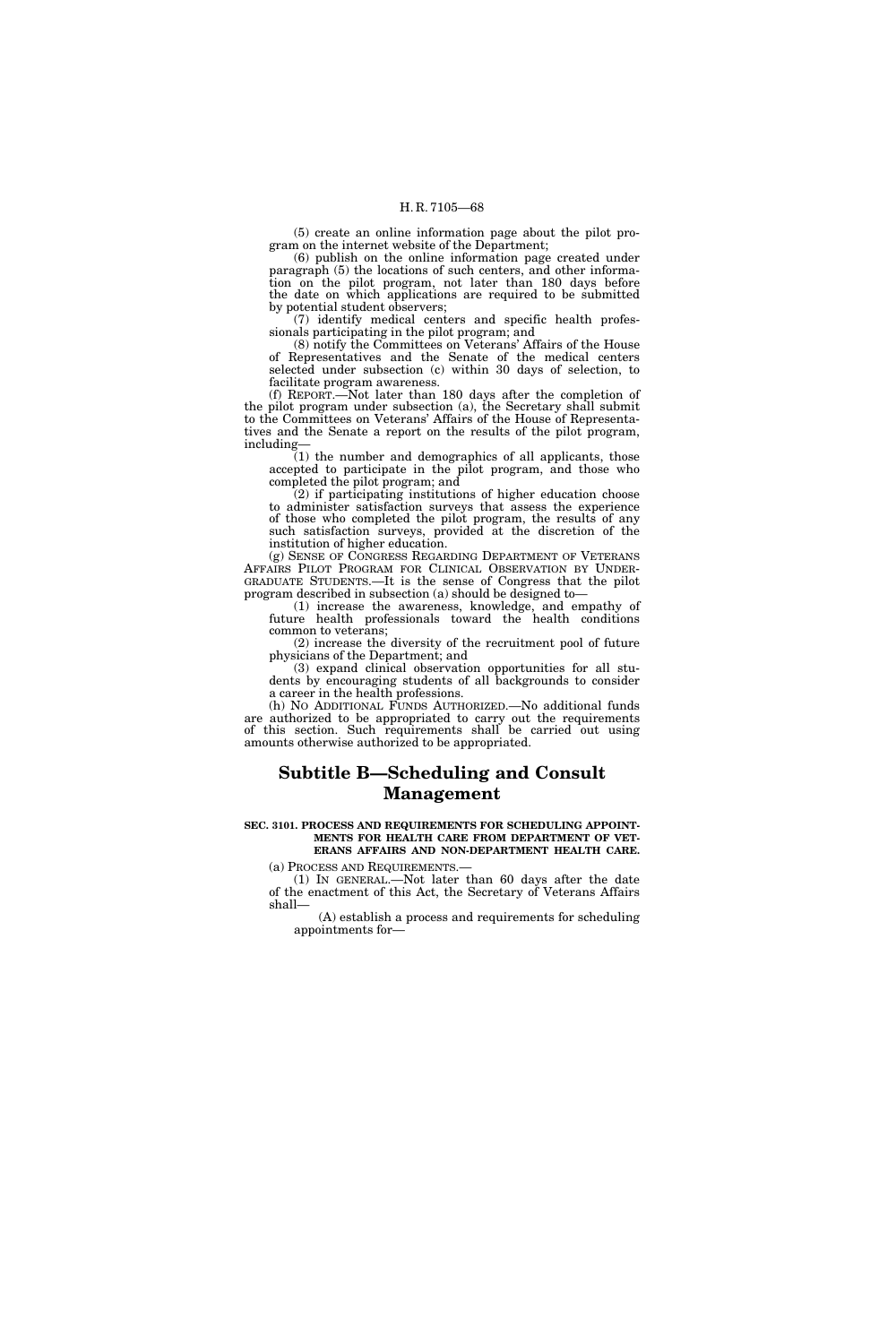(i) health care from the Department of Veterans Affairs; and

(ii) health care furnished through the Veterans Community Care Program under section 1703 of title 38, United States Code, by a non-Department health care provider; and

(B) submit to the Committee on Veterans' Affairs of the Senate and the Committee on Veterans' Affairs of the House of Representatives a description of such process and requirements.

(2) ELEMENTS OF DESCRIPTION.—The description of the process and requirements for scheduling appointments for health care required to be submitted under paragraph  $(1)(B)$ shall include—

(A) information on how such process and requirements take into account the access standards established under section 1703B of title 38, United States Code; and

(B) the maximum number of days allowed to complete each step of such process.

(3) PERIODIC REVISION.—

(A) IN GENERAL.—The Secretary may revise the process and requirements required under paragraph (1) as the Secretary considers necessary.

(B) SUBMITTAL TO CONGRESS.—Not later than 30 days before revising the process and requirements under subparagraph (A), the Secretary shall submit to the Committee on Veterans' Affairs of the Senate and the Committee on Veterans' Affairs of the House of Representatives a description of such revised process and requirements, including a description of any modifications to the certification and training under subsection (b).

(b) CERTIFICATION AND TRAINING ON PROCESS AND REQUIRE-**MENTS** 

(1) CERTIFICATION.—Not later than one year after the date of the enactment of this Act, the Secretary shall require each individual involved in the scheduling of appointments for health care from the Department or health care described in subsection (a)(1)(A)(ii), including schedulers, clinical coordinators, and supervisors, to certify to the Secretary that the individual understands the process and requirements established under subsection (a), including the maximum number of days allowed to complete each step of such process.

(2) NEW EMPLOYEES.—The Secretary shall require each employee hired by the Department on or after the date of the enactment of this Act who is to be involved in the scheduling of appointments for health care from the Department or health care described in subsection  $(a)(1)(A)(ii)$ 

(A) to undergo training on the process and requirements established under subsection (a) as part of training for the position for which the employee has been hired; and

(B) to make the certification to the Secretary required under paragraph (1).<br>(c) METHOD TO MONITOR COMPLIANCE.—

(c) METHOD TO MONITOR COMPLIANCE.— (1) IN GENERAL.—Not later than 180 days after the date of the enactment of this Act, the Secretary shall establish or maintain a method or tool—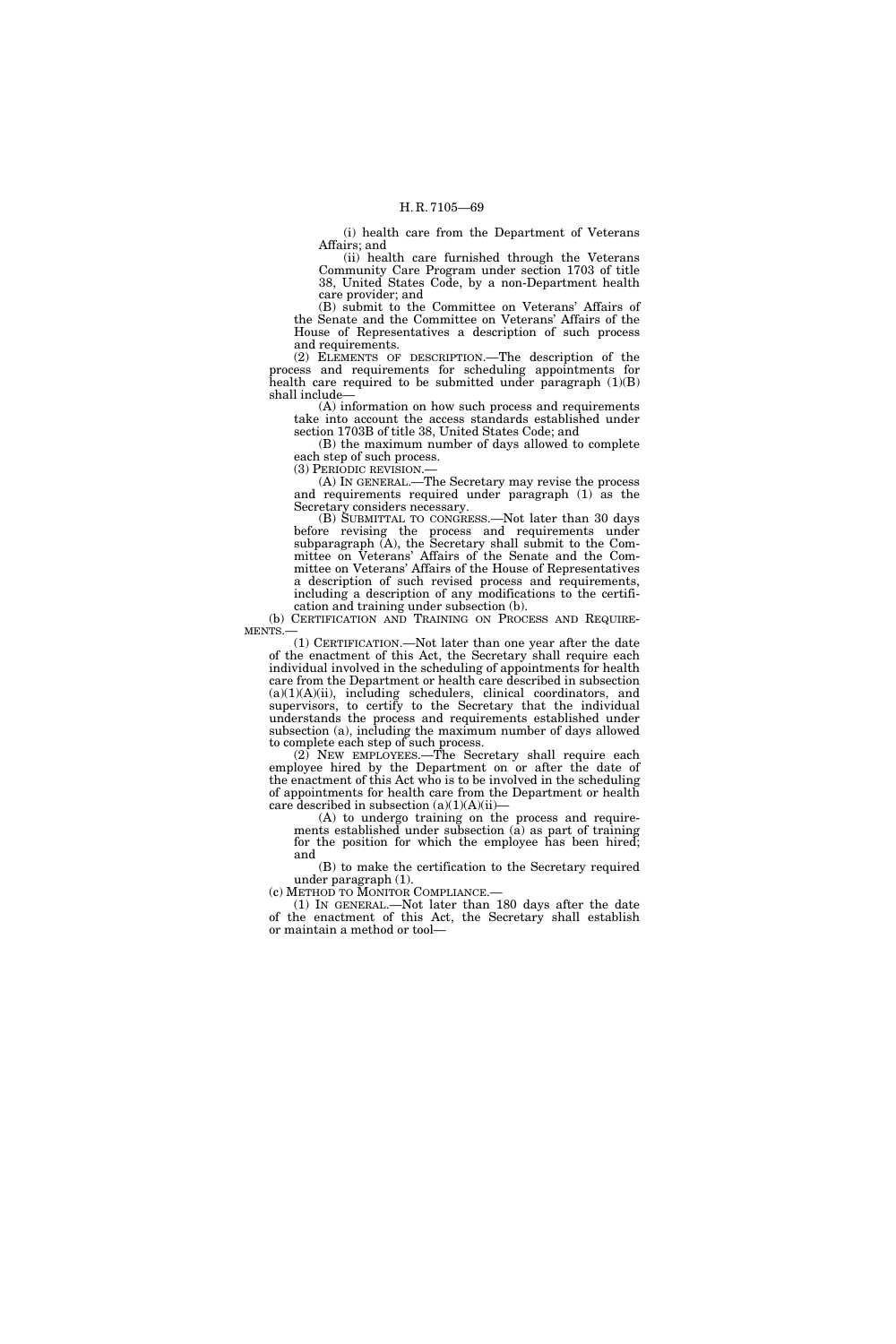(A) to enable monitoring of the compliance of the Department with the process and requirements established under subsection (a), including compliance with policies of the Department relating to the maximum number of days allowed to complete each step of such process; and

(B) to ensure that each medical facility of the Department complies with such process and requirements. (2) USE THROUGHOUT DEPARTMENT.—

(A) IN GENERAL.—The Secretary shall require each

medical facility of the Department to use the method or tool described in paragraph (1).

(B) REPORT.—Not later than one year after the date of the enactment of this Act, the Secretary shall submit to the Committee on Veterans' Affairs of the Senate and the Committee on Veterans' Affairs of the House of Representatives a report indicating whether each medical facility of the Department is using the method or tool described in paragraph (1).

(d) COMPTROLLER GENERAL REPORT.—Not later than two years after the date of the enactment of this Act, the Comptroller General of the United States shall submit to the Committee on Veterans' Affairs of the Senate and the Committee on Veterans' Affairs of the House of Representatives a report on the compliance of the Secretary with the requirements of this section.

### **SEC. 3102. AUDITS REGARDING SCHEDULING OF APPOINTMENTS AND MANAGEMENT OF CONSULTATIONS FOR HEALTH CARE FROM DEPARTMENT OF VETERANS AFFAIRS AND NON-DEPARTMENT HEALTH CARE.**

(a) IN GENERAL.—Not later than each of one year and two years after the date of the enactment of this Act, the Secretary of Veterans Affairs shall provide for the conduct of a facility-level audit of the scheduling of appointments and the management of consultations for health care under the laws administered by the Secretary.

(b) APPLICATION.—

(1) FIRST AUDIT.—The first audit required under subsection (a) shall apply to each medical facility of the Department of Veterans Affairs.

(2) SECOND AUDIT.—The second audit required under subsection (a) shall apply to only those medical facilities of the Department that are in need of corrective action based on the first audit, as determined by the Secretary.

(c) ELEMENTS.—Each audit conducted under subsection (a) shall include the following:

(1) With respect to each medical center of the Department covered by the audit, an assessment of any scheduling or consultation management issues at that medical center, including the following:

(A) An assessment of noncompliance with policies of the Veterans Health Administration relating to scheduling

appointments and managing consultations. (B) An assessment of the extent to which appointments or consultations are not timely processed.

(C) A description of any backlogs in appointments or consultations that are awaiting action.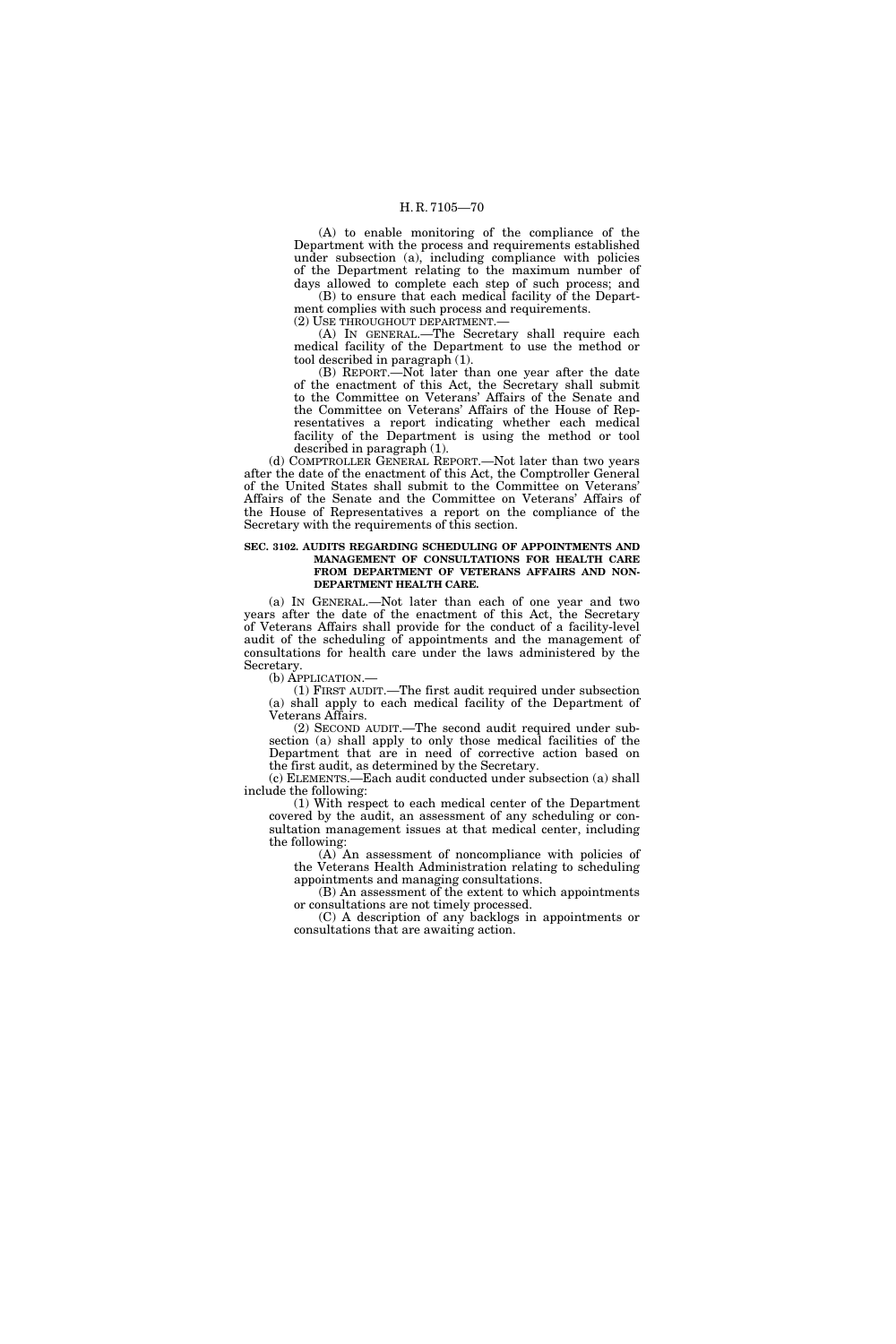(D) An assessment of whether consultations are appropriately processed.

(E) Data with respect to consultations as follows: (i) Consultations that were scheduled within the request window.

(ii) Duplicate consultation requests.

(iii) Consultations that were discontinued.

(iv) Delays in consultations.

(v) Consultations that were not properly closed or discontinued, including a description of remediation attempts.

(F) A review for accuracy with respect to consultation management as follows:

(i) A review of the accuracy of the type of service, either administrative or clinical, that is inputted in the electronic health record.

(ii) A review of the accuracy of the type of consultation setting, either impatient or outpatient, that is inputted in the electronic health record.

(iii) A review of the appropriateness of the level of urgency of the consultation that is inputted in the electronic health record.

(iv) A review of any delayed or unresolved consultations.

(2) An identification of such recommendations for corrective action as the Secretary considers necessary, including additional training, increased personnel, and other resources.

(3) A certification that the director of each medical center of the Department covered by the audit is in compliance with the process and requirements established under section 3101(a) and such other requirements relating to the scheduling of appointments and management of consultations as the Secretary considers appropriate.

(4) With respect to referrals for health care between health care providers or facilities of the Department, a measurement of, for each medical facility of the Department covered by the audit—

(A) the period of time between—

(i) the date that a clinician of the Department determines that a veteran requires care from another health care provider or facility and the date that the referral for care is sent to the other health care provider or facility;

(ii) the date that the referral for care is sent to the other health care provider or facility and the date that the other health care provider or facility accepts the referral;

(iii) the date that the other health care provider or facility accepts the referral and the date that the appointment with the other health care provider or at the other facility is made; and

(iv) the date that the appointment with the other health care provider or at the other facility is made and the date of the appointment with the other health care provider or at the other facility; and

(B) any other period of time that the Secretary determines necessary to measure.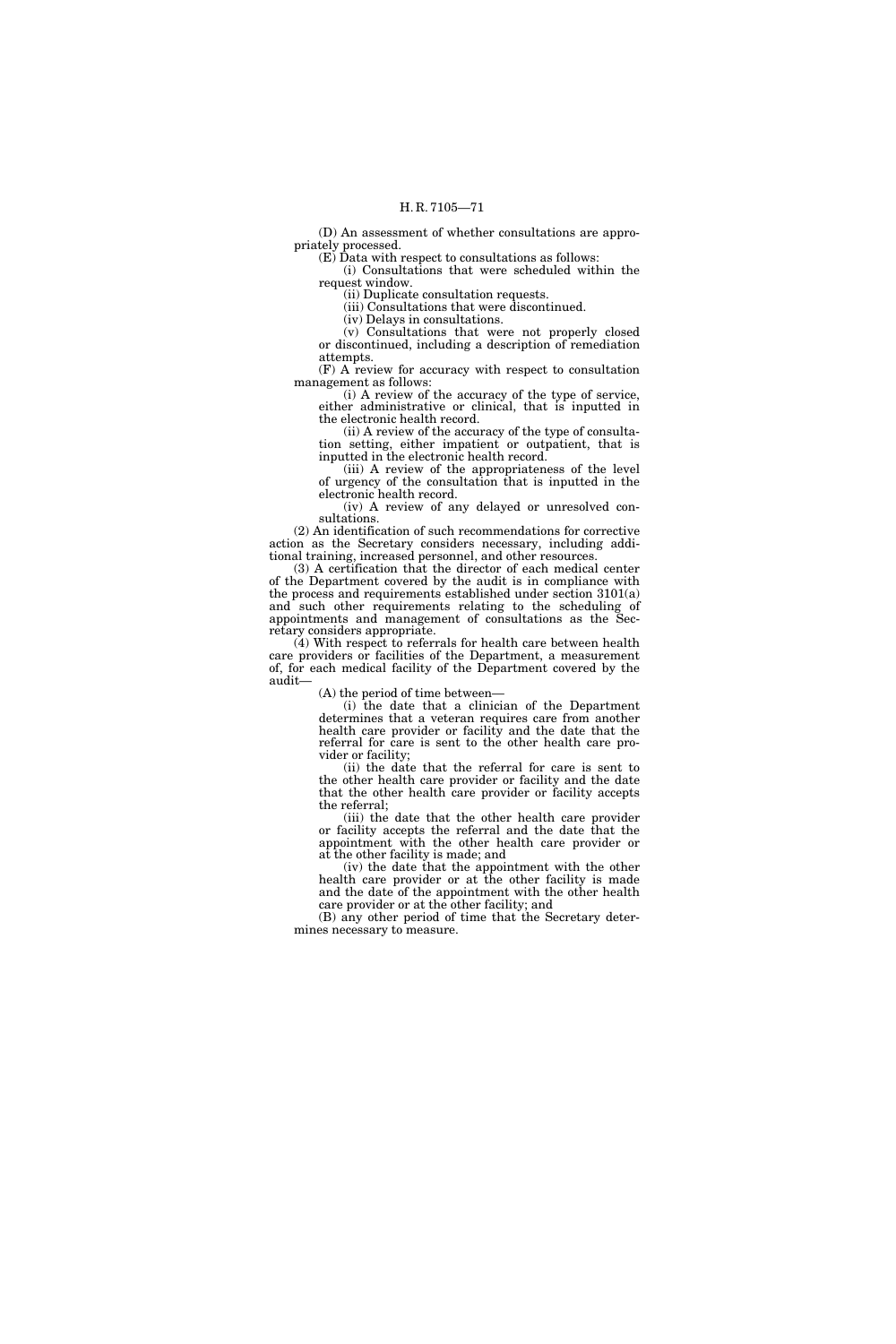(5) With respect to referrals for non-Department health care originating from medical facilities of the Department, a measurement of, for each such facility covered by the audit— (A) the period of time between—

(i) the date that a clinician of the Department determines that a veteran requires care, or a veteran presents to the Department requesting care, and the date that the referral for care is sent to a non-Department health care provider;

(ii) the date that the referral for care is sent to a non-Department health care provider and the date that a non-Department health care provider accepts the referral;

(iii) the date that a non-Department health care provider accepts the referral and the date that the referral to a non-Department health care provider is completed;

(iv) the date that the referral to a non-Department health care provider is completed and the date that an appointment with a non-Department health care provider is made; and

(v) the date that an appointment with a non-Department health care provider is made and the date that an appointment with a non-Department health care provider occurs; and

(B) any other period of time that the Secretary determines necessary to measure.

(d) CONDUCT OF AUDIT BY THIRD PARTY.—Each audit conducted under subsection (a) with respect to a medical facility of the Department shall be conducted by an individual or entity that is not affiliated with the facility.

(e) TRANSMITTAL TO VHA.—Each audit conducted under subsection (a) shall be transmitted to the Under Secretary for Health of the Department so that the Under Secretary can—

(1) strengthen oversight of the scheduling of appointments and management of consultations throughout the Department; (2) monitor national policy on such scheduling and management; and

(3) develop a remediation plan to address issues uncovered by those audits.

(f) ANNUAL REPORT.—

(1) IN GENERAL.—Not later than December 31 of each year in which an audit is conducted under subsection (a), the Secretary shall submit to the Committee on Veterans' Affairs of the Senate and the Committee on Veterans' Affairs of the House of Representatives a report on the audit conducted during that year.

(2) ELEMENTS.—The Secretary shall include in each report required by paragraph (1)—

(A) the nationwide results of the audit conducted under subsection (a);

(B) the results of such audit with respect to each medical facility of the Department covered by such audit;

(C) an assessment of how the Department strengthened oversight of the scheduling of appointments and management of consultations at each such facility as a result of the audit;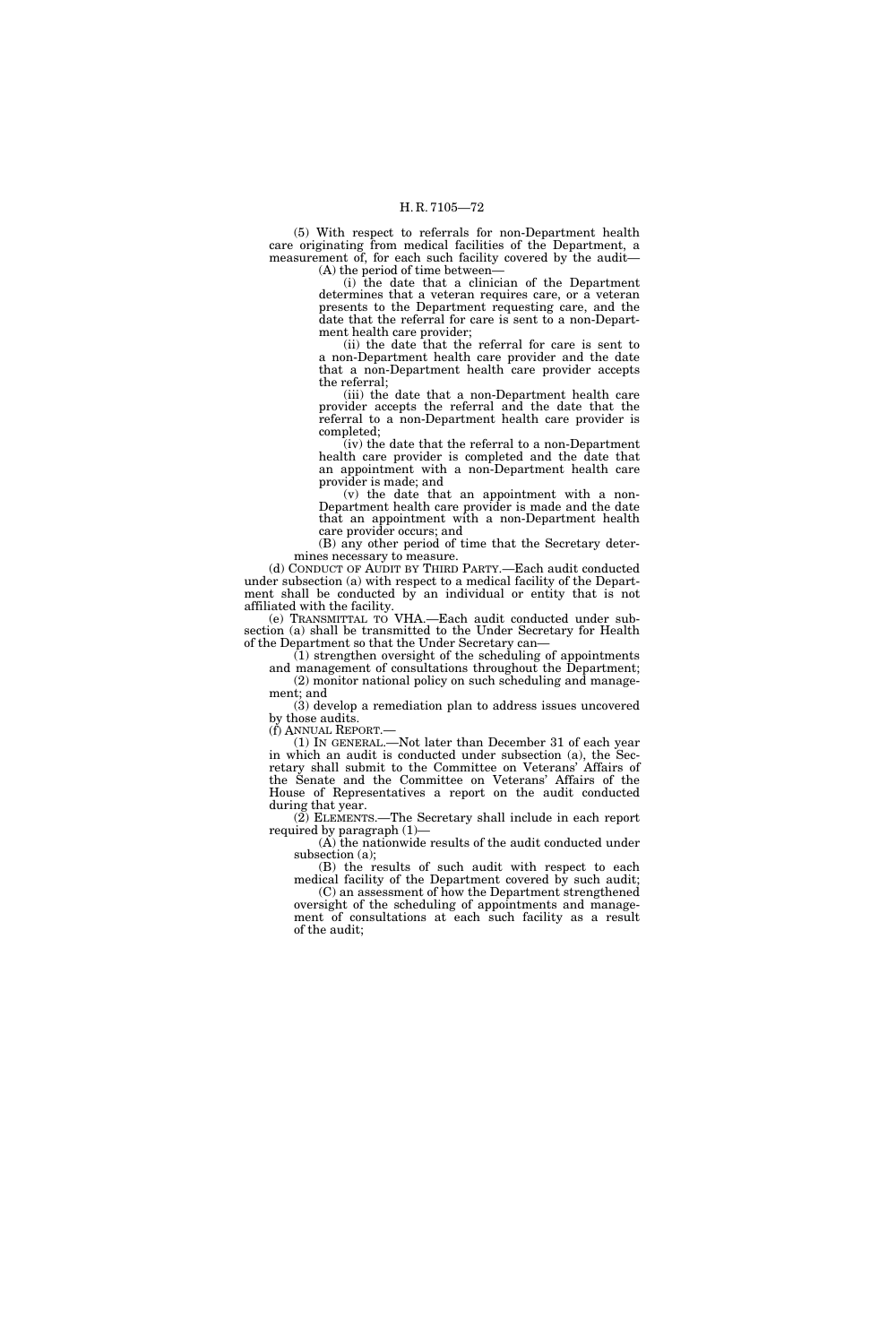(D) an assessment of how the audit informed the national policy of the Department with respect to the scheduling of appointments and management of consultations; and

(E) a description of any remediation plans to address issues raised by the audit that was completed.

# **SEC. 3103. ADMINISTRATION OF NON-DEPARTMENT OF VETERANS AFFAIRS HEALTH CARE.**

(a) CERTIFICATION OF PROPER ADMINISTRATION OF NON-DEPART-MENT CARE.—

 $(1)$  REVIEW.

(A) IN GENERAL.—The Secretary of Veterans Affairs shall conduct a review of the staffing, training, and other requirements necessary to administer section 1703 of title 38, United States Code.

(B) ELEMENTS.—The review conducted under subparagraph (A) shall include, with respect to each medical facility of the Department of Veterans Affairs—

 $(i)$  an assessment of the type of positions required to be staffed at the medical facility;

(ii) the number of such positions authorized;

(iii) the number of such positions funded;

(iv) the number of such positions filled; and (v) the number of additional such positions

required to be authorized. (2) SUBMITTAL TO CONGRESS.—Not later than 180 days after the date of the enactment of this Act, and every 180 days thereafter, the Secretary shall submit to the Committee on Veterans' Affairs of the Senate and the Committee on Veterans' Affairs of the House of Representatives—

(A) the results of the review conducted under paragraph (1); and

(B) a certification that the Secretary has established all staffing, training, and other requirements required to be reviewed under such paragraph.

(b) SCHEDULING OF APPOINTMENTS.—

(1) MEASUREMENT OF TIMELINESS FOR EACH FACILITY.— Not later than 120 days after the date of the enactment of this Act, the Secretary shall measure, with respect to referrals for non-Department health care originating from medical facilities of the Department, for each such facility—

(A) the period of time between—

(i) the date that a clinician of the Department determines that a veteran requires care, or a veteran presents to the Department requesting care, and the date that the referral for care is sent to a non-Department health care provider;

(ii) the date that the referral for care is sent to a non-Department health care provider and the date that a non-Department health care provider accepts the referral;

(iii) the date that a non-Department health care provider accepts the referral and the date that the referral to a non-Department health care provider is completed;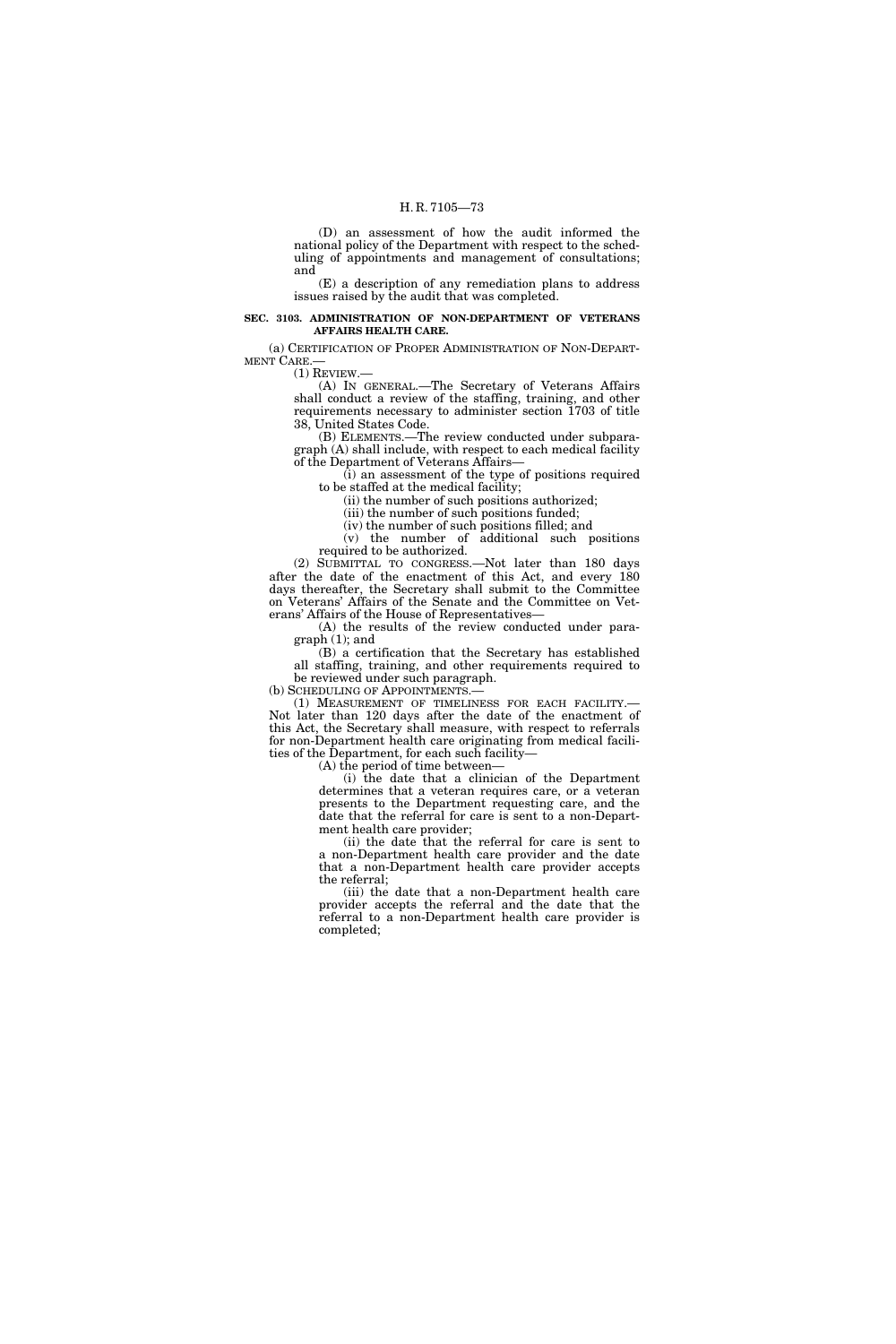(iv) the date that the referral to a non-Department health care provider is completed and the date that an appointment with a non-Department health care provider is made; and

(v) the date that an appointment with a non-Department health care provider is made and the date that an appointment with a non-Department health care provider occurs; and

(B) any other period of time that the Secretary determines necessary to measure.

(2) SUBMISSIONS TO CONGRESS.—

(A) IN GENERAL.—Not later than one year after the date of the enactment of this Act, the Secretary shall submit to the Committee on Veterans' Affairs of the Senate and the Committee on Veterans' Affairs of the House of Representatives the data measured under paragraph (1), disaggregated by medical facility.

(B) UPDATE.—Not less frequently than biweekly, the Secretary shall update the data submitted under subparagraph (A).

(c) COMPTROLLER GENERAL REPORT.—

(1) REVIEW.—Beginning not later than one year after the date of the enactment of this Act, the Comptroller General of the United States shall review compliance by the Secretary with the requirements of this section, including a review of the validity and reliability of data submitted by the Secretary under subsection (b)(2).

(2) REPORT.—Not later than three years after the date of the enactment of this Act, the Comptroller General shall submit to the Committee on Veterans' Affairs of the Senate and the Committee on Veterans' Affairs of the House of Representatives the results of the review conducted under paragraph (1).

### **SEC. 3104. EXAMINATION OF HEALTH CARE CONSULTATION AND SCHEDULING POSITIONS OF DEPARTMENT OF VETERANS AFFAIRS.**

(a) PROPER GRADING OF CONSULTATION AND SCHEDULING POSI-TIONS.—

(1) IN GENERAL.—The Secretary of Veterans Affairs shall conduct an examination of health care positions of the Department of Veterans Affairs to determine whether health care positions involved in the consultation and scheduling processes are appropriately graded.

 $(2)$  CONSULTATION.—In conducting the examination under paragraph (1), the Secretary shall consult with health care staffing experts in the Federal Government and the private sector.

(3) SUBMITTAL TO CONGRESS.—Not later than 120 days after the date of the enactment of this Act, the Secretary shall submit to the appropriate committees of Congress the results of the examination conducted under paragraph (1).

(b) REVIEW OF ONBOARDING PROCESS.—Not later than 180 days after the date of the enactment of this Act, the Secretary shall submit to the appropriate committees of Congress—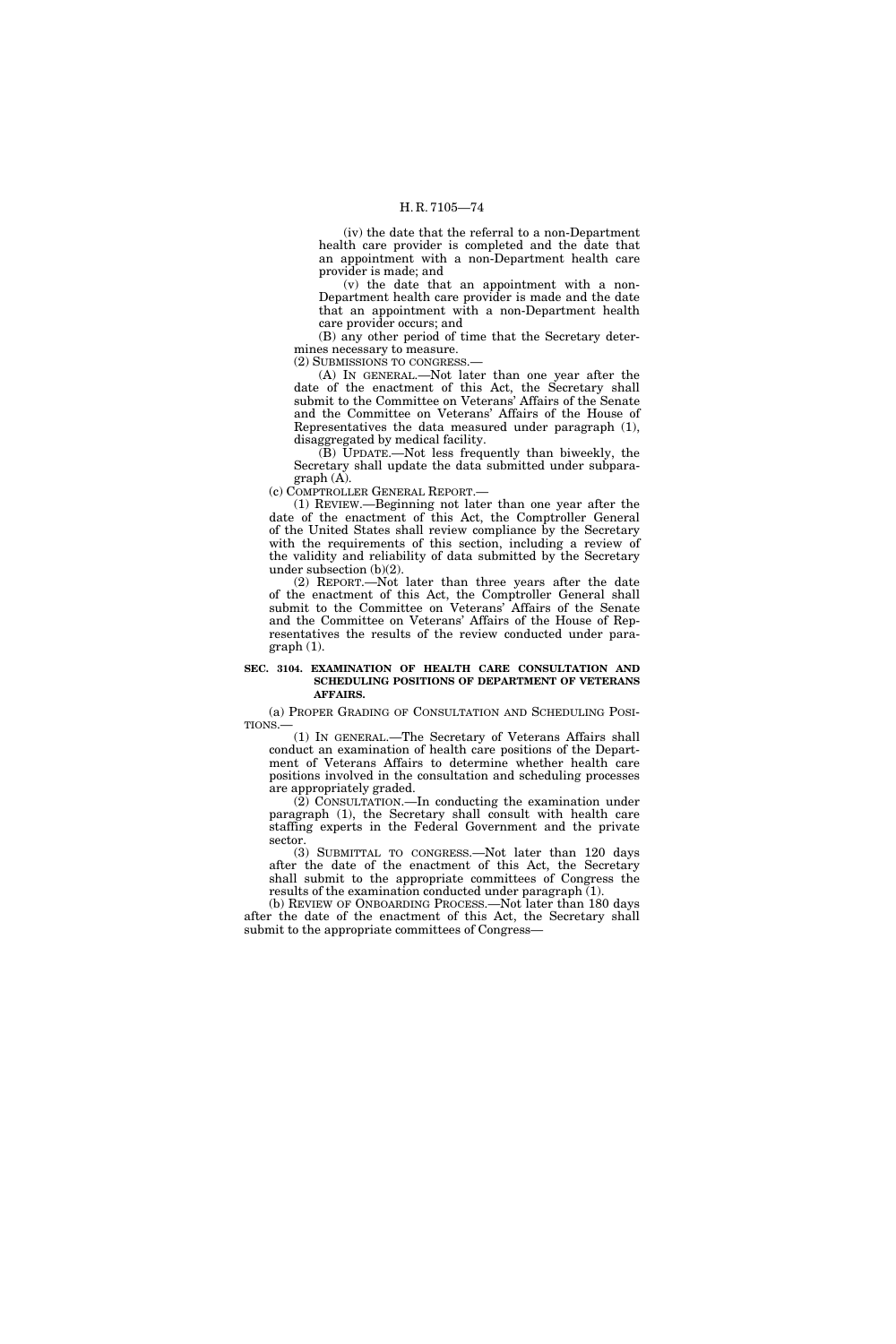(1) a review of the onboarding process of individuals in health care positions described in subsection (a), including how long it takes to hire those individuals; and

(2) a description of any changes that the Secretary has made or plans to make to improve that process.

(c) APPROPRIATE COMMITTEES OF CONGRESS DEFINED.—In this section, the term "appropriate committees of Congress" means— (1) the Committee on Veterans' Affairs and the Committee

on Appropriations of the Senate; and (2) the Committee on Veterans' Affairs and the Committee on Appropriations of the House of Representatives.

# **TITLE IV—NAVY SEAL BILL MULDER**

### **SEC. 4001. SHORT TITLE.**

This title may be cited as the ''Navy SEAL Bill Mulder Act of 2020''.

# **Subtitle A—Service-connection and COVID–19**

### **SEC. 4101. PRESUMPTIONS OF SERVICE-CONNECTION FOR MEMBERS OF ARMED FORCES WHO CONTRACT CORONAVIRUS DIS-EASE 2019 UNDER CERTAIN CIRCUMSTANCES.**

(a) IN GENERAL.—Subchapter VI of chapter 11 of title 38, United States Code, is amended by adding at the end the following new section:

### **''§ 1164. Presumptions of service-connection for Coronavirus Disease 2019**

"(a) PRESUMPTIONS GENERALLY. $-(1)$  For purposes of laws administered by the Secretary and subject to section 1113 of this title, if symptoms of Coronavirus Disease 2019 (in this section referred to as 'COVID–19') described in subsection (d) manifest within one of the manifestation periods described in paragraph (2) in an individual who served in a qualifying period of duty described in subsection (b)—

"(A) infection with severe acute respiratory syndrome coronavirus 2 (in this section referred to as 'SARS–CoV–2') shall be presumed to have occurred during the qualifying period of duty;

''(B) COVID–19 shall be presumed to have been incurred during the qualifying period of duty; and

''(C) if the individual becomes disabled or dies as a result of COVID–19, it shall be presumed that the individual became disabled or died during the qualifying period of duty for purposes of establishing that the individual served in the active military, naval, or air service.

" $(2)(A)$  The manifestation periods described in this paragraph are the following:

''(i) During a qualifying period of duty described in subsection (b), if that period of duty was more than 48 continuous hours in duration.

"(ii) Within 14 days after the individual's completion of a qualifying period of duty described in subsection (b).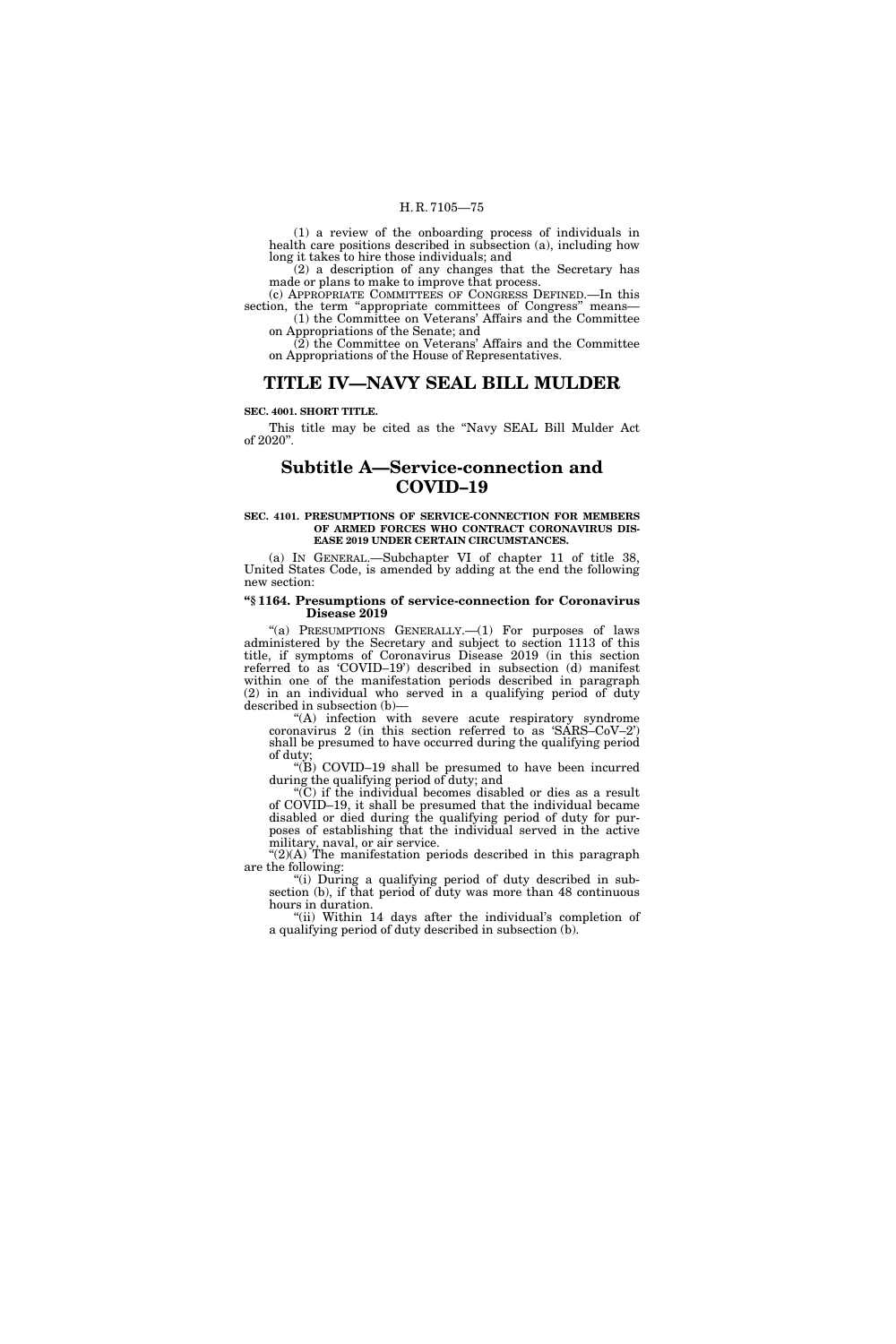"(iii) An additional period prescribed under subparagraph (B).

 $'(B)(i)$  If the Secretary determines that a manifestation period of more than 14 days after completion of a qualifying period of service is appropriate for the presumptions under paragraph (1), the Secretary may prescribe that additional period by regulation.

"(ii) A determination under clause (i) shall be made in consultation with the Director of the Centers for Disease Control and Prevention.

''(b) QUALIFYING PERIOD OF DUTY DESCRIBED.—A qualifying period of duty described in this subsection is—

''(1) a period of active duty performed—

" $(A)$  during the national emergency declared by the President under the National Emergencies Act (50 U.S.C. 1601 et seq.); and

''(B) before the date that is three years after the date of the enactment of the Johnny Isakson and David P. Roe, M.D. Veterans Health Care and Benefits Improvement Act of 2020; or

''(2) training duty under title 10 or full-time National Guard duty (as defined in section 101 of title 10), performed under orders issued on or after March 13, 2020—

"(A) during the national emergency declared by the President under the National Emergencies Act (50 U.S.C. 1601 et seq.); and

''(B) before the date that is three years after the date of the enactment of the Johnny Isakson and David P. Roe, M.D. Veterans Health Care and Benefits Improvement Act of 2020.

"(c) APPLICATION OF PRESUMPTIONS FOR TRAINING DUTY.-When, pursuant to subsection (a), COVID–19 is presumed to have been incurred during a qualifying period of duty described in subsection  $(b)(2)$ –

 $''(1)$  COVID-19 shall be deemed to have been incurred in the line of duty during a period of active military, naval, or air service; and

 $''(2)$  where entitlement to benefits under this title is predicated on the individual who was disabled or died being a veteran, benefits for disability or death resulting from COVID– 19 as described in subsection (a) shall be paid or furnished as if the individual was a veteran, without regard to whether the period of duty would constitute active military, naval, or air service under section 101 of this title.

''(d) SYMPTOMS OF COVID–19.—For purposes of subsection (a), symptoms of COVID–19 are those symptoms that competent medical evidence demonstrates are experienced by an individual affected and directly related to COVID–19.

"(e) MEDICAL EXAMINATIONS AND OPINIONS.—If there is a question of whether the symptoms experienced by an individual described in paragraph (1) of subsection (a) during a manifestation period described in paragraph (2) of such subsection are attributable to COVID–19 resulting from infection with SARS–CoV–2 during the qualifying period of duty, in determining whether a medical examination or medical opinion is necessary to make a decision on the claim within the meaning of section 5103A(d) of this title, a qualifying period of duty described in subsection (b) of this section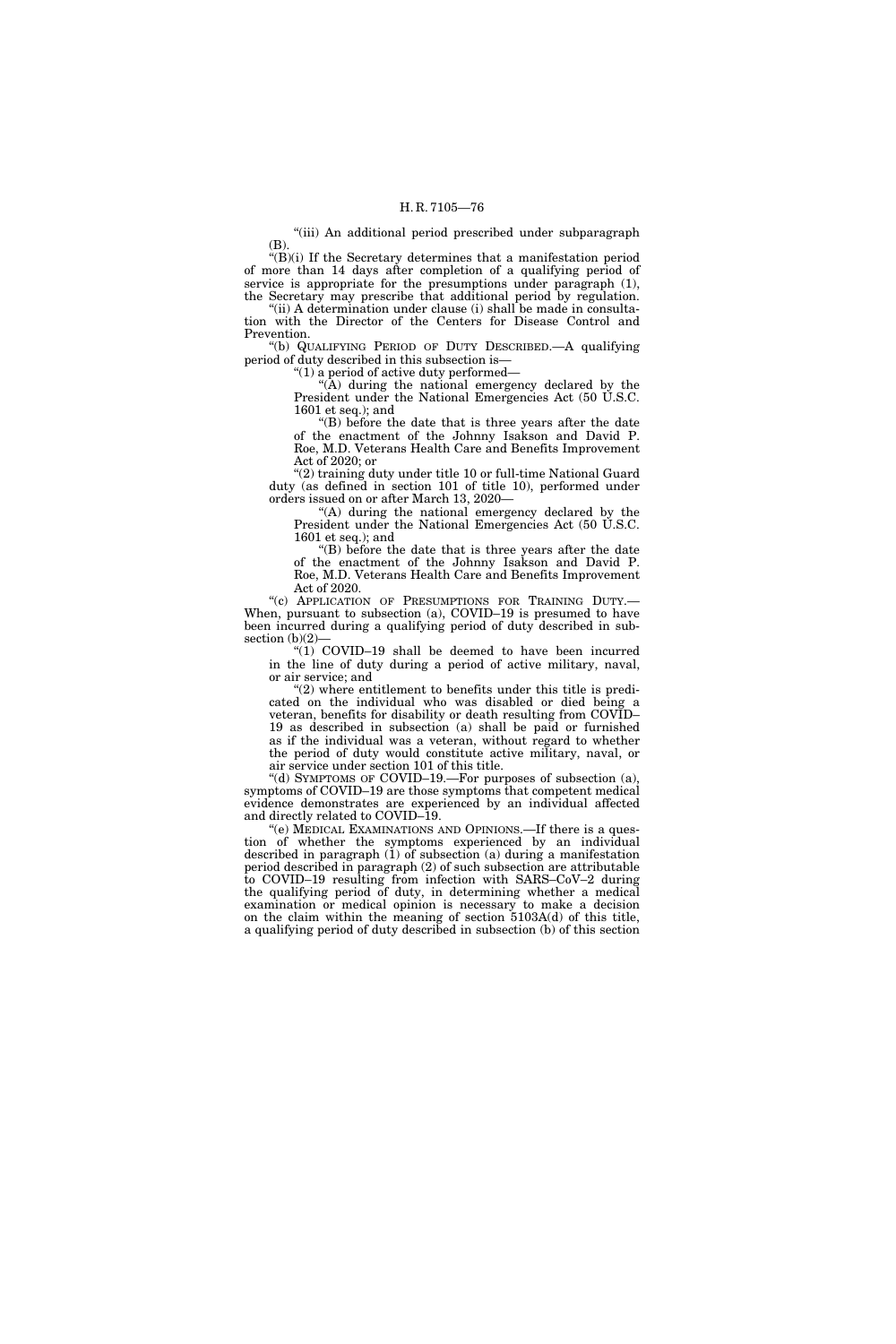shall be treated as if it were active military, naval, or air service for purposes of section  $5103A(d)(2)(B)$  of this title."

(b) CLERICAL AMENDMENT.—The table of sections at the beginning of such subchapter is amended by adding at the end the following new item:

''1164. Presumptions of service-connection for Coronavirus Disease 2019.''.

# **Subtitle B—Assistance for Homeless Veterans**

### **SEC. 4201. FLEXIBILITY FOR THE SECRETARY OF VETERANS AFFAIRS IN CARING FOR HOMELESS VETERANS DURING A COV-ERED PUBLIC HEALTH EMERGENCY.**

(a) GENERAL SUPPORT.—

(1) USE OF FUNDS.—During a covered public health emergency, the Secretary of Veterans Affairs may use amounts appropriated or otherwise made available to the Department of Veterans Affairs to carry out sections 2011, 2012, 2031, and 2061 of title 38, United States Code, to provide to homeless veterans and veterans participating in the program carried out under section 8(o)(19) of the United States Housing Act of 1937 (42 U.S.C. 1437f( $o(19)$ ) (commonly referred to as "HUD-VASH''), as the Secretary determines is needed, the following:

(A) Assistance required for safety and survival (such as food, shelter, clothing, blankets, and hygiene items).

(B) Transportation required to support stability and health (such as for appointments with service providers, conducting housing searches, and obtaining food and supplies).

(C) Communications equipment and services (such as tablets, smartphones, disposable phones, and related service plans) required to support stability and health (such as maintaining contact with service providers, prospective landlords, and family).

(D) Such other assistance as the Secretary determines is needed.

(2) HOMELESS VETERANS ON LAND OF THE DEPARTMENT.— (A) COLLABORATION.—During a covered public health emergency, to the extent possible, the Secretary may collaborate with one or more organizations to manage use of land of the Department for homeless veterans for living and sleeping.

(B) ELEMENTS.—Collaboration under subparagraph (A) may include the provision by either the Secretary or the organization of food services and security for property, buildings, and other facilities owned or controlled by the Department.

(b) GRANT AND PER DIEM PROGRAM.—

(1) LIMITS ON RATES FOR PER DIEM PAYMENTS.—Section 20013(b) of the Coronavirus Aid, Relief, and Economic Security Act (38 U.S.C. 2011 note; Public Law 116–136) is amended—

(A) by redesignating paragraphs (1) and (2) as subparagraphs  $(A)$  and  $(B)$ , respectively;

(B) in the matter preceding subparagraph (A), as so redesignated, by inserting " $(1)$ " before "In the case"; and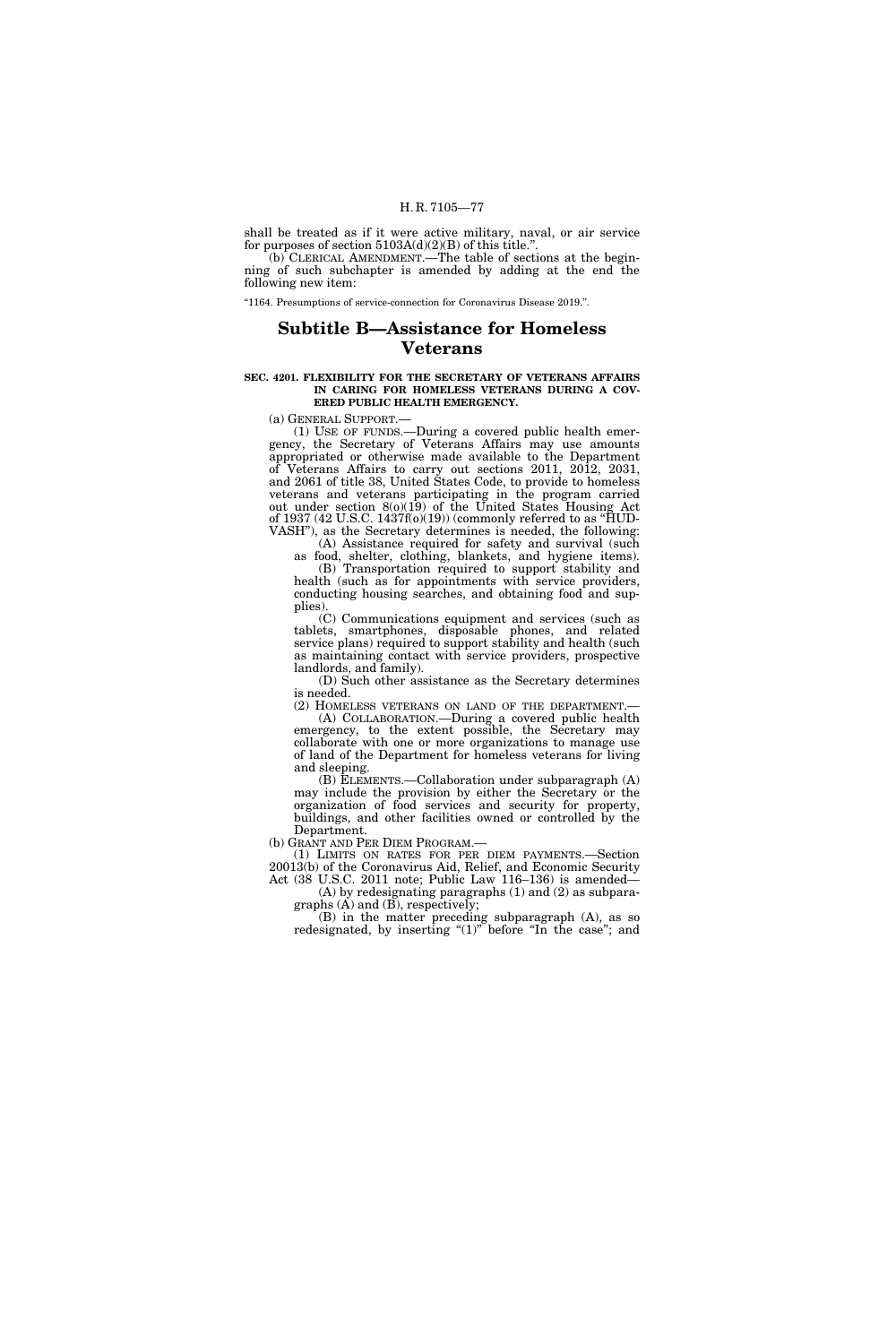# (C) by adding at the end the following:

"(2) If the Secretary waives any limit on grant amounts or rates for per diem payments under paragraph (1), notwithstanding section  $2012(a)(2)(B)$  of such title, the maximum rate for per diem payments described in paragraph  $(1)(B)$  shall be three times the rate authorized for State homes for domiciliary care under section 1741 of such title.''.

(2) MODIFICATION OF FUNDING LIMITS FOR GRANTS.—Subsection (c)(2) of section 2011 of title 38, United States Code, shall not apply to any grant awarded during a covered public health emergency under such section for a project described in subsection (b)(1) of such section.

(3) USE OF PER DIEM PAYMENTS.—During a covered public health emergency, a recipient of a grant or an eligible entity under the grant and per diem program of the Department (in this subsection referred to as the ''program'') may use per diem payments under sections 2012 and 2061 of title 38, United States Code, to provide assistance required for safety and survival (such as food, shelter, clothing, blankets, and hygiene items) for—

(A) homeless veterans; and

(B) formerly homeless veterans residing in a facility operated wholly or in part by such a recipient or eligible entity receiving per diem payments under section 2012 of such title.

(4) ADDITIONAL TRANSITIONAL HOUSING.—

(A) IN GENERAL.—During a covered public health emergency, under the program, the Secretary may provide amounts for additional transitional housing beds to facilitate access to housing and services provided to homeless veterans.

(B) NOTICE; COMPETITION; PERIOD OF PERFORMANCE.— The Secretary may provide amounts under subparagraph  $(A)$ —

(i) without notice or competition; and

(ii) for a period of performance determined by the Secretary.

(5) INSPECTIONS AND LIFE SAFETY CODE REQUIREMENTS.— (A) IN GENERAL.—During a covered public health emer-

gency, the Secretary may waive any requirement under subsection (b) or (c) of section 2012 of title 38, United States Code, in order to allow the recipient of a grant or an eligible entity under the program—

(i) to quickly identify temporary alternate sites of care for homeless veterans that are suitable for habitation;

(ii) to facilitate social distancing or isolation needs; or

(iii) to facilitate activation or continuation of a program for which a grant has been awarded.

(B) LIMITATION.—The Secretary may waive a requirement pursuant to the authority provided by subparagraph (A) with respect to a facility of a recipient of a grant or an eligible entity under the program only if the facility meets applicable local safety requirements, including fire safety requirements.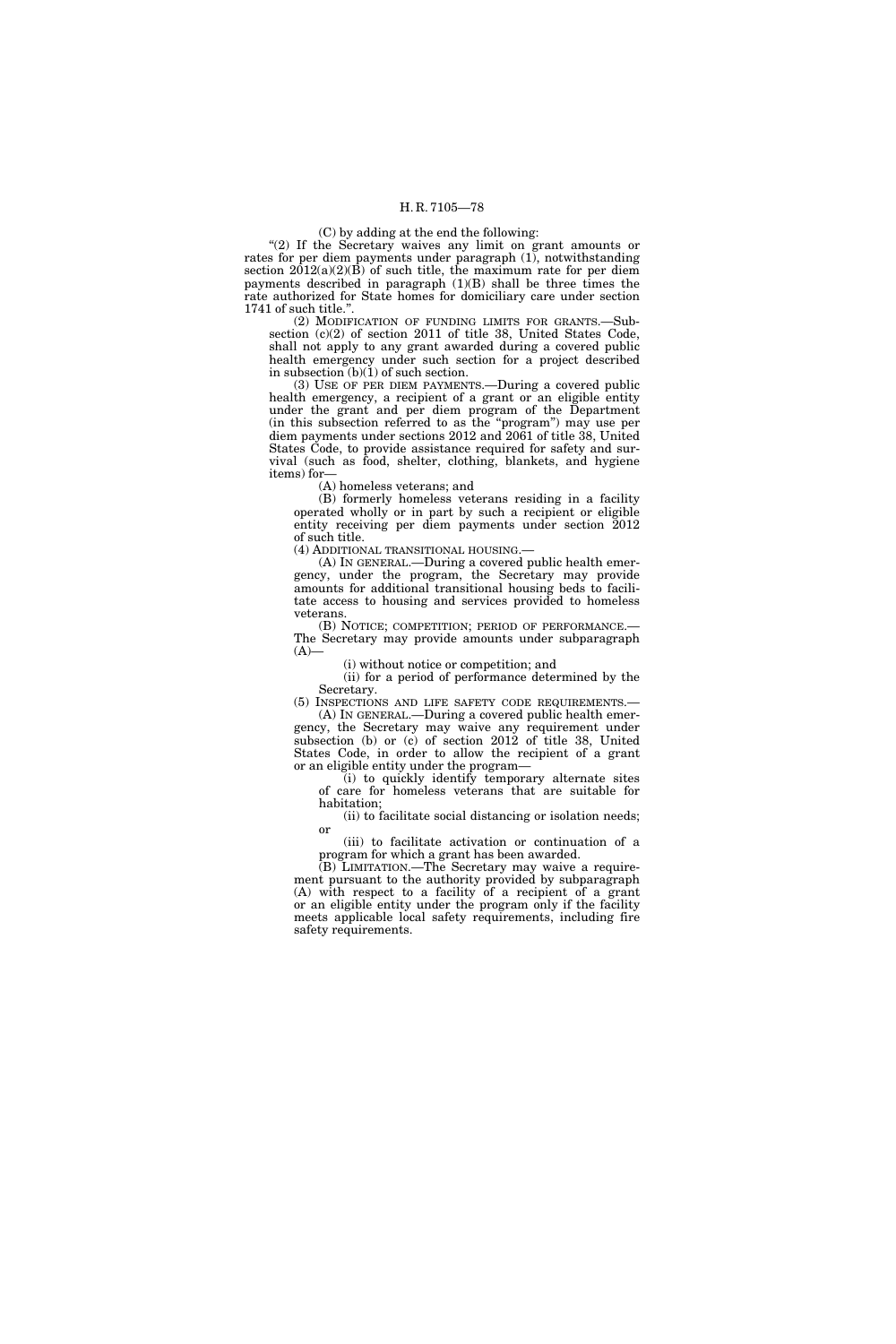(6) DISPOSITION OF PROPERTY RELATING TO GRANTS.— During a covered public health emergency, if the recipient of a grant awarded before or during such emergency under section 2011 of title 38, United States Code, for a project described in subsection  $(b)(1)$  of such section is no longer providing services in accordance with the terms of the grant, the recipient shall not be subject during such emergency to any property disposition requirements relating to the grant under subsection (c) or (f) of section 61.67 of title 38, Code of Federal Regulations, section 200.311(c) of title 2, Code of Federal Regulations, or successor regulations.

(c) INSPECTION AND LIFE SAFETY CODE REQUIREMENTS FOR THERAPEUTIC HOUSING.—

(1) IN GENERAL.—During a covered public health emergency, the Secretary may waive any inspection or life safety code requirement under subsection (c) of section 2032 of title 38, United States Code—

(A) to allow quick identification of temporary alternate sites of care for homeless veterans that are suitable for habitation;

(B) to facilitate social distancing or isolation needs; or

(C) to facilitate the operation of housing under such section.

(2) LIMITATION.—The Secretary may waive a requirement pursuant to the authority provided by paragraph (1) with respect to a residence or facility referred to in such section 2032 only if the residence or facility, as the case may be, meets applicable local safety requirements, including fire safety requirements.

(d) ACCESS TO DEPARTMENT OF VETERANS AFFAIRS TELEHEALTH SERVICES.—To the extent practicable, during a covered public health emergency, the Secretary shall ensure that veterans participating in or receiving services from a program under chapter 20 of title 38, United States Code, have access to telehealth services to which such veterans are eligible under the laws administered by the Secretary, including by ensuring that telehealth capabilities are available to—

(1) such veterans;

(2) case managers of the Department of programs for homeless veterans authorized under such chapter; and

(3) community-based service providers for homeless veterans receiving funds from the Department through grants or contracts.

(e) DEFINITIONS.—In this section:

(1) COVERED PUBLIC HEALTH EMERGENCY.—The term ''covered public health emergency'' means an emergency with respect to COVID–19 declared by a Federal, State, or local authority.

(2) HOMELESS VETERAN; VETERAN.—The terms ''homeless veteran'' and ''veteran'' have the meanings given those terms in section 2002 of title 38, United States Code.

(3) TELEHEALTH.—

(A) IN GENERAL.—The term ''telehealth'' means the use of electronic information and telecommunications technologies to support and promote long-distance clinical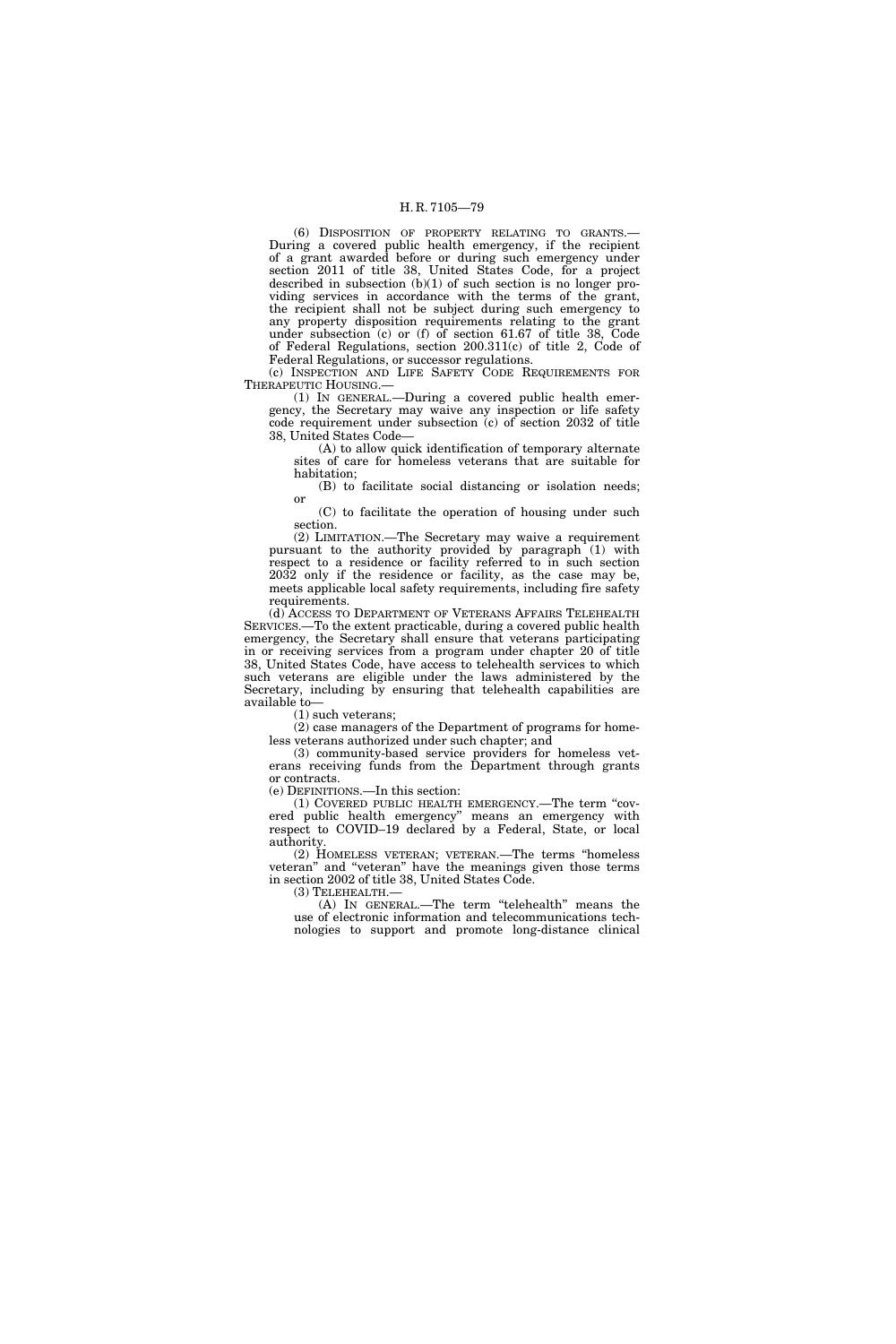health care, patient and professional health-related education, public health, and health administration.

(B) TECHNOLOGIES.—For purposes of subparagraph (A), ''telecommunications technologies'' include video conferencing, the internet, streaming media, and terrestrial and wireless communications.

# **SEC. 4202. LEGAL SERVICES FOR HOMELESS VETERANS AND VET-ERANS AT RISK FOR HOMELESSNESS.**

(a) IN GENERAL.—Subchapter III of chapter 20 of title 38, United States Code, is amended by inserting after section 2022 the following new section:

### **''§ 2022A. Legal services for homeless veterans and veterans at risk for homelessness**

''(a) GRANTS.—Subject to the availability of appropriations provided for such purpose, the Secretary shall award grants to eligible entities that provide legal services to homeless veterans and veterans at risk for homelessness.

''(b) CRITERIA.—(1) The Secretary shall—

"(A) establish criteria and requirements for grants under this section, including criteria for entities eligible to receive such grants; and

 $\tilde{H}(B)$  publish such criteria and requirements in the Federal Register.

" $(2)$  In establishing criteria and requirements under paragraph (1), the Secretary shall—

''(A) take into consideration any criteria and requirements needed with respect to carrying out this section in rural communities, on trust lands, and in the territories and possessions of the United States; and

''(B) consult with organizations that have experience in providing services to homeless veterans, including—

''(i) veterans service organizations;

"(ii) the Equal Justice Works AmeriCorps Veterans Legal Corps; and

"(iii) such other organizations as the Secretary determines appropriate.

"(c) ELIGIBLE ENTITIES.—The Secretary may award a grant under this section to an entity applying for such a grant only if the applicant for the grant—

 $f''(1)$  is a public or nonprofit private entity with the capacity (as determined by the Secretary) to effectively administer a grant under this section;

"(2) demonstrates that adequate financial support will be available to carry out the services for which the grant is sought consistent with the application;

''(3) agrees to meet the applicable criteria and requirements established under subsection (b)(1); and

"(4) has, as determined by the Secretary, demonstrated the capacity to meet such criteria and requirements.

"(d) USE OF FUNDS.—Grants under this section shall be used to provide homeless veterans and veterans at risk for homelessness the following legal services:

''(1) Legal services relating to housing, including eviction defense, representation in landlord-tenant cases, and representation in foreclosure cases.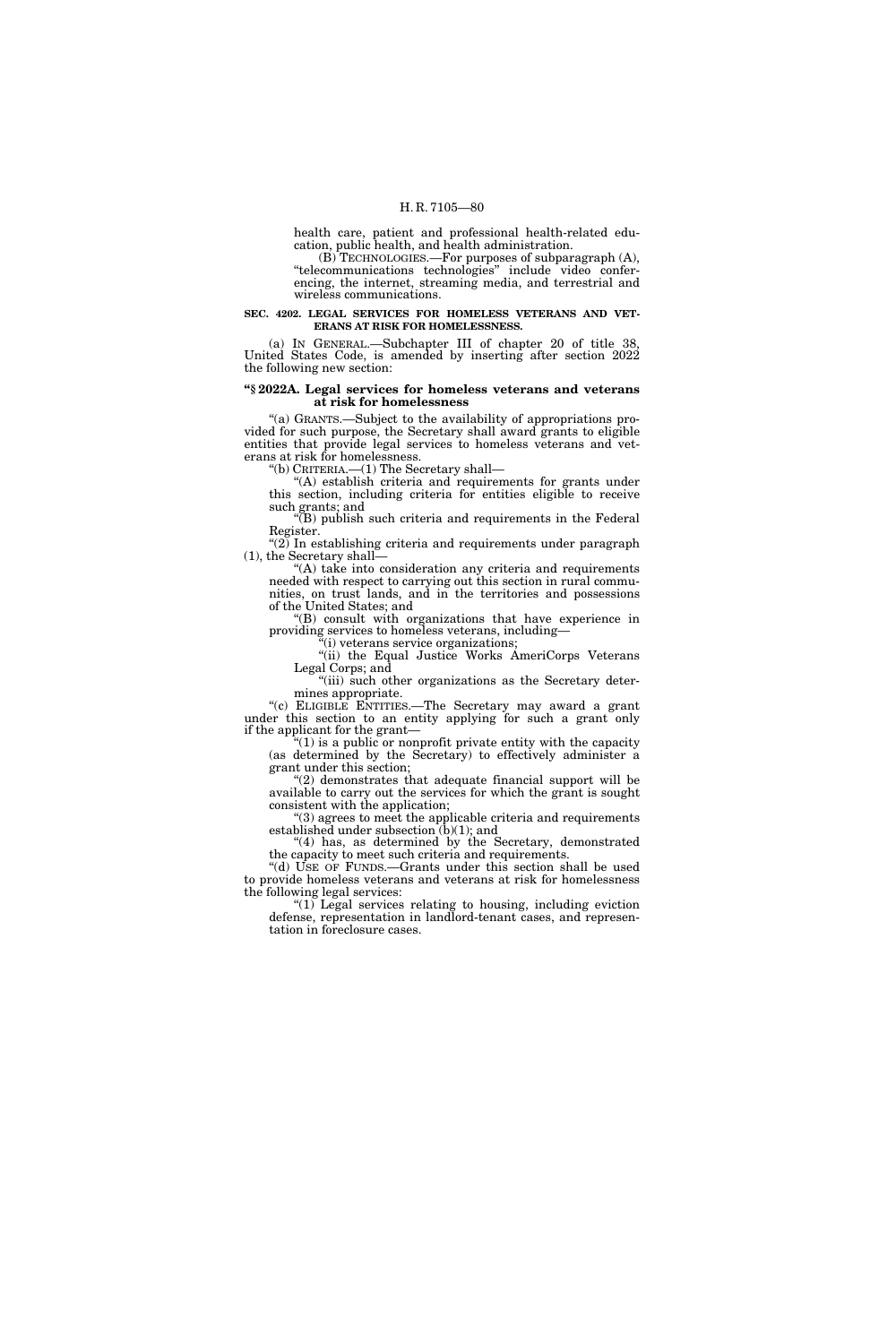" $(2)$  Legal services relating to family law, including assistance in court proceedings for child support, divorce, estate planning, and family reconciliation.

''(3) Legal services relating to income support, including assistance in obtaining public benefits.

"(4) Legal services relating to criminal defense, including defense in matters symptomatic of homelessness, such as outstanding warrants, fines, and driver's license revocation, to reduce recidivism and facilitate the overcoming of reentry obstacles in employment or housing.

''(5) Legal services relating to requests to upgrade the characterization of a discharge or dismissal of a former member of the Armed Forces under section 1553 of title 10.

''(6) Such other legal services as the Secretary determines appropriate.

''(e) FUNDS FOR WOMEN VETERANS.—For any fiscal year, not less than 10 percent of the amount authorized to be appropriated for grants under this section shall be used to provide legal services described in subsection (d) to women veterans.

''(f) LOCATIONS.—To the extent practicable, the Secretary shall award grants under this section to eligible entities in a manner that is equitably distributed across the geographic regions of the United States, including with respect to—

''(1) rural communities;

"(2) trust lands (as defined in section 3765 of this title); ''(3) Native Americans; and

 $''(4)$  tribal organizations (as defined in section 4 of the Indian Self-Determination and Education Assistance Act (25 U.S.C. 5304)).

"(g) BIENNIAL REPORTS. $-(1)$  Not less frequently than once every two years, the Secretary shall submit to the Committee on Veterans' Affairs of the Senate and the Committee on Veterans' Affairs of the House of Representatives a report on grants awarded under this section.

" $(2)$  To the extent feasible, each report required by paragraph (1) shall include the following with respect to the period covered by the report:

''(A) The number of homeless veterans and veterans at risk for homelessness assisted.

''(B) A description of the legal services provided.

 $\mathcal{C}(C)$  A description of the legal matters addressed.

''(D) An analysis by the Secretary with respect to the operational effectiveness and cost-effectiveness of the services provided.''.

(b) CLERICAL AMENDMENT.—The table of sections at the beginning of chapter 20 of such title is amended by inserting after the item relating to section 2022 the following new item:

"2022A. Legal services for homeless veterans and veterans at risk for homelessness.'

(c) CRITERIA.—Not later than 180 days after the date of the enactment of this Act, the Secretary of Veterans Affairs shall establish and publish in the Federal Register the criteria and requirements pursuant to subsection (b)(1) of section 2022A of title 38, United States Code, as added by subsection (a).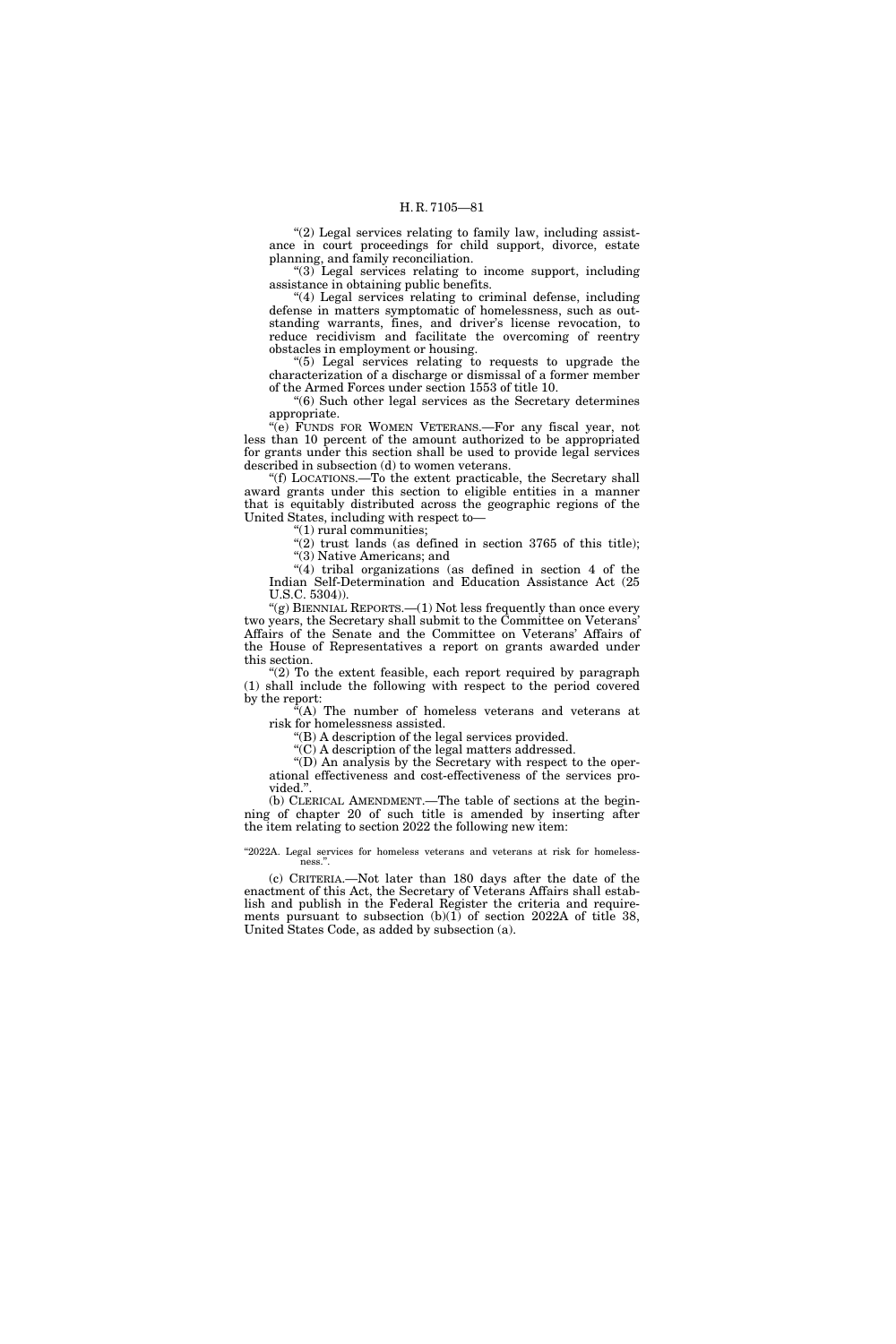#### **SEC. 4203. GAP ANALYSIS OF DEPARTMENT OF VETERANS AFFAIRS PROGRAMS THAT PROVIDE ASSISTANCE TO WOMEN VET-ERANS WHO ARE HOMELESS.**

(a) IN GENERAL.—The Secretary of Veterans Affairs shall complete an analysis of programs of the Department of Veterans Affairs that provide assistance to women veterans who are homeless or precariously housed to identify the areas in which such programs are failing to meet the needs of such women.

(b) REPORT.—Not later than 270 days after the date of the enactment of this Act, the Secretary shall submit to the Committee on Veterans' Affairs of the Senate and the Committee on Veterans' Affairs of the House of Representatives a report on the analysis completed under subsection (a).

### **SEC. 4204. IMPROVEMENTS TO GRANTS AWARDED BY THE SECRETARY OF VETERANS AFFAIRS TO ENTITIES THAT PROVIDE SERVICES TO HOMELESS VETERANS.**

(a) INCREASE IN PER DIEM PAYMENTS.—Paragraph (2) of subsection (a) of section 2012 of title 38, United States Code, is amended to read as follows:

" $(2)(A)(i)$  Except as otherwise provided in subparagraph  $(B)$ , the rate for such per diem payments shall be the daily cost of care estimated by the grant recipient or eligible entity adjusted by the Secretary under clause (ii).

"(ii)(I) The Secretary shall adjust the rate estimated by the grant recipient or eligible entity under clause (i) to exclude other sources of income described in subclause (III) that the grant recipient or eligible entity certifies to be correct.

(II) Each grant recipient or eligible entity shall provide to the Secretary such information with respect to other sources of income as the Secretary may require to make the adjustment under subclause (I).

''(III) The other sources of income referred to in subclauses (I) and (II) are payments to the grant recipient or eligible entity for furnishing services to homeless veterans under programs other than under this subchapter, including payments and grants from other departments and agencies of the United States, from departments or agencies of State or local government, and from private entities or organizations.

"(iii) For purposes of calculating the rate for per diem payments under clause (i), in the case of a homeless veteran who has care of a minor dependent while receiving services from the grant recipient or eligible entity, the daily cost of care of the homeless veteran shall be the sum of the daily cost of care of the homeless veteran determined under clause (i) plus, for each such minor dependent, an amount that equals 50 percent of such daily cost of care.

 $H(B)(i)(I)$  Except as provided in clause (ii), and subject to the availability of appropriations, the Secretary may adjust the rate for per diem payments under this paragraph, as the Secretary considers appropriate.

''(II) Any adjustment made under this clause—

 $\lq$ (aa) may not result in a rate that–

"(AA) is lower than the rate in effect under this paragraph as in effect immediately preceding the date of the enactment of the Navy SEAL Bill Mulder Act of 2020; or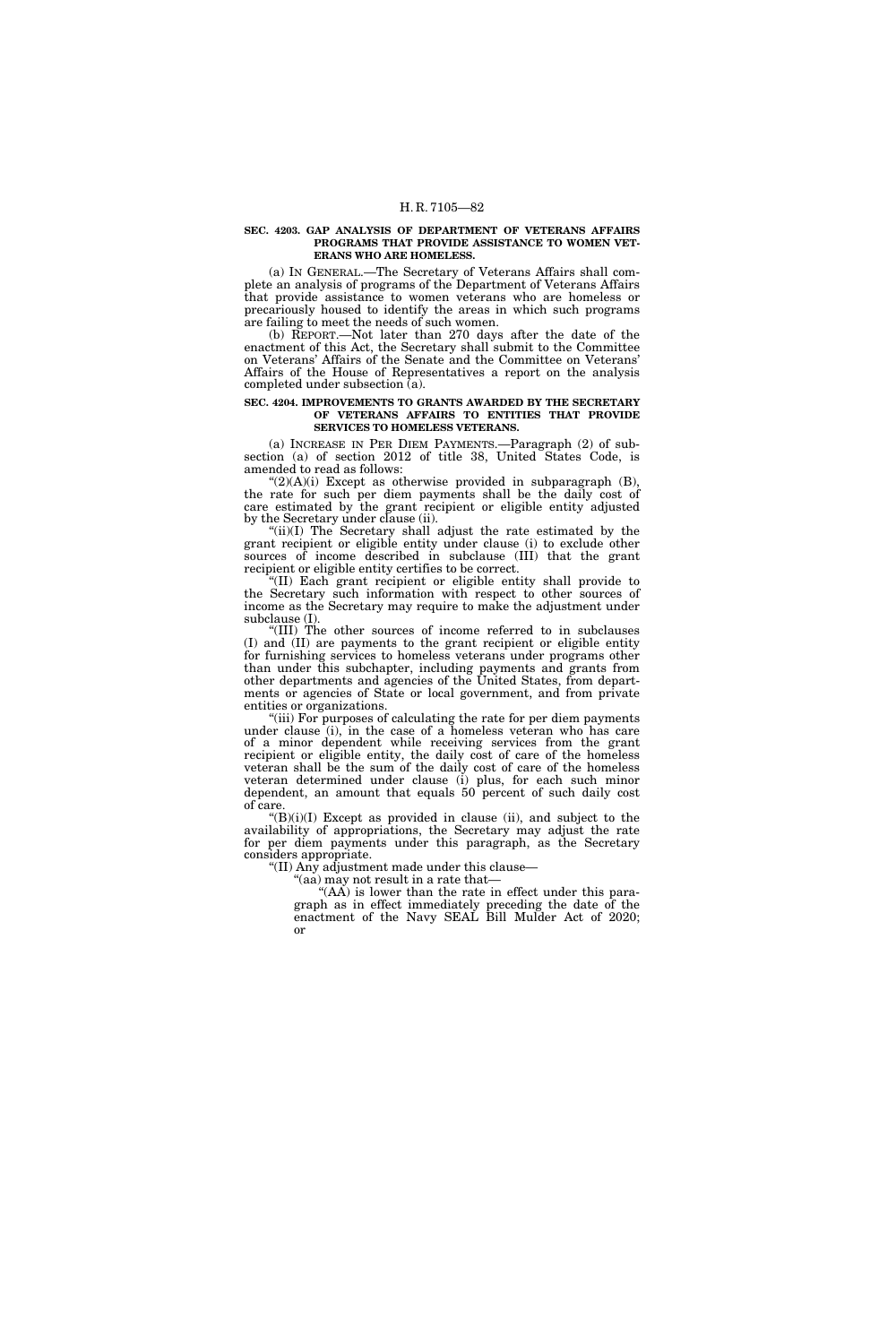''(BB) exceeds the rate that is 115 percent of the rate authorized for State homes for domiciliary care under subsection  $(a)(1)(A)$  of section 1741 of this title, as the Secretary may increase from time to time under subsection (c) of that section; and

"(bb) may be determined on the basis of locality.

"(ii) In the case of services furnished to a homeless veteran who is placed in housing that will become permanent housing for the veteran upon termination of the furnishing of such services to such veteran, the maximum rate of per diem authorized under this section is 150 percent of the rate authorized for State homes for domiciliary care under subsection  $(a)(1)(A)$  of section 1741 of this title, as the Secretary may increase from time to time under subsection (c) of that section.''.

(b) REIMBURSEMENT OF CERTAIN FEES.—Such section is further amended by adding at the end the following new subsection:

''(e) REIMBURSEMENT OF ENTITIES FOR CERTAIN FEES.—The Secretary may reimburse a recipient of a grant under section 2011, 2013, or 2061 of this title or a recipient of per diem payments under this section for fees charged to that grant or per diem payment recipient for the use of the homeless management information system described in section 402(f) of the McKinney-Vento Homeless Assistance Act (42 U.S.C. 11360a(f))—

''(1) in amounts the Secretary determines to be reasonable; and

"(2) if the Secretary determines that the grant or per diem payment recipient is unable to obtain information contained in such system through other means and at no cost to the grant or per diem payment recipient.''.

### **SEC. 4205. REPEAL OF SUNSET ON AUTHORITY TO CARRY OUT PRO-GRAM OF REFERRAL AND COUNSELING SERVICES FOR VETERANS AT RISK FOR HOMELESSNESS WHO ARE TRANSITIONING FROM CERTAIN INSTITUTIONS.**

(a) IN GENERAL.—Section 2023 of title 38, United States Code, is amended—

(1) by striking subsection (d); and

(2) by redesignating subsection (e) as subsection (d).

(b) CONFORMING AMENDMENT.—Section 2021(a)(4) of such title is amended by striking ''section 2023(e)'' and inserting ''section  $2023(d)$ ".

# **SEC. 4206. COORDINATION OF CASE MANAGEMENT SERVICES FOR VET-ERANS RECEIVING HOUSING VOUCHERS UNDER TRIBAL HOUSING AND URBAN DEVELOPMENT-VETERANS AFFAIRS SUPPORTIVE HOUSING PROGRAM.**

Section 2003 of title 38, United States Code, is amended by adding at the end the following new subsection:

"(c) MEMORANDUM OF UNDERSTANDING ON ASSISTANCE FROM INDIAN HEALTH SERVICE.—The Secretary may enter into a memorandum of understanding with the Secretary of Health and Human Services under which case managers of the Indian Health Service may provide case management assistance to veterans who receive housing vouchers under the Tribal Housing and Urban Development-Veterans Affairs Supportive Housing (Tribal HUD-VASH) program of the Department of Housing and Urban Development.''.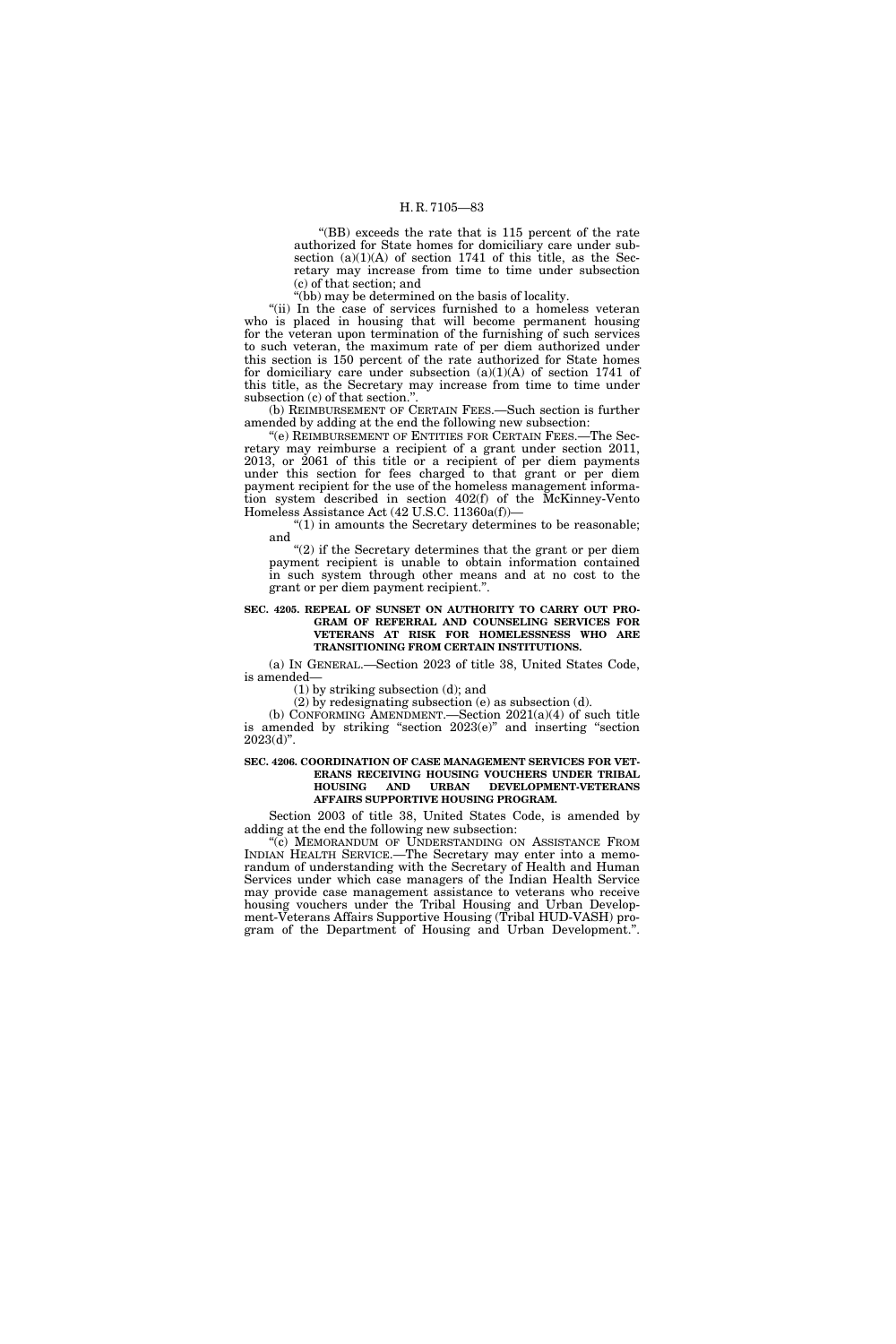### **SEC. 4207. CONTRACTS RELATING TO CASE MANAGERS FOR HOMELESS VETERANS IN SUPPORTED HOUSING PROGRAM.**

(a) IN GENERAL.—Section 304 of the Honoring America's Veterans and Caring for Camp Lejeune Families Act of 2012 (Public Law 112–154; 38 U.S.C. 2041 note) is amended—

 $(1)$  in subsection  $(a)$ 

(A) by inserting " $(1)$ " before "The Secretary";

(B) by adding at the end the following new paragraphs:

 $''(2)(A)$  The director of each covered medical center shall seek to enter into one or more contracts or agreements described in paragraph (1).

" $(B)$  Any contract or agreement under subparagraph  $(A)$  may require that each case manager employed by an eligible entity who performs services under the contract or agreement has credentials equivalent to the credentials required for a case manager of the Department.

''(C)(i) The Secretary may waive the requirement under subparagraph (A) with respect to a covered medical center if the Secretary determines that fulfilling such requirement is infeasible.

"(ii) If the Secretary grants a waiver under clause (i), the Secretary shall, not later than 90 days after granting such waiver, submit to the Committee on Veterans' Affairs of the Senate and the Committee on Veterans' Affairs of the House of Representatives a report containing—

''(I) an explanation of the determination made under clause (i);

''(II) a plan to increase the number of case managers of the Department; and

''(III) a plan for the covered medical center to increase use of housing vouchers allocated to that medical center under the program described in paragraph (1).

''(D) In this paragraph, the term 'covered medical center' means a medical center of the Department with respect to which the Secretary determines that—

''(i) more than 15 percent of all housing vouchers allocated to that medical center under the program described in paragraph (1) during the fiscal year preceding the fiscal year in which such determination was made were unused due to a lack of case management services provided by the Secretary; and

''(ii) one or more case manager positions have been vacant for at least nine consecutive months immediately preceding the date of such determination.''; and

 $(2)$  in subsection  $(b)(2)$ –

(A) in the matter before subparagraph (A), by striking '', including because—'' and inserting a period; and

(B) by striking subparagraphs  $(\overline{A})$ ,  $(\overline{B})$ , and  $(\overline{C})$ .

(b) EFFECTIVE DATE.—The amendments made by this section shall take effect on the first day of the first fiscal year that begins after the date of the enactment of this Act.

### **SEC. 4208. REPORT ON STAFFING OF DEPARTMENT OF HOUSING AND URBAN DEVELOPMENT-DEPARTMENT OF VETERANS AFFAIRS SUPPORTED HOUSING PROGRAM.**

Not later than 180 days after the date of the enactment of this Act, and every three years thereafter, the Secretary of Veterans Affairs shall submit to the Committee on Veterans' Affairs of the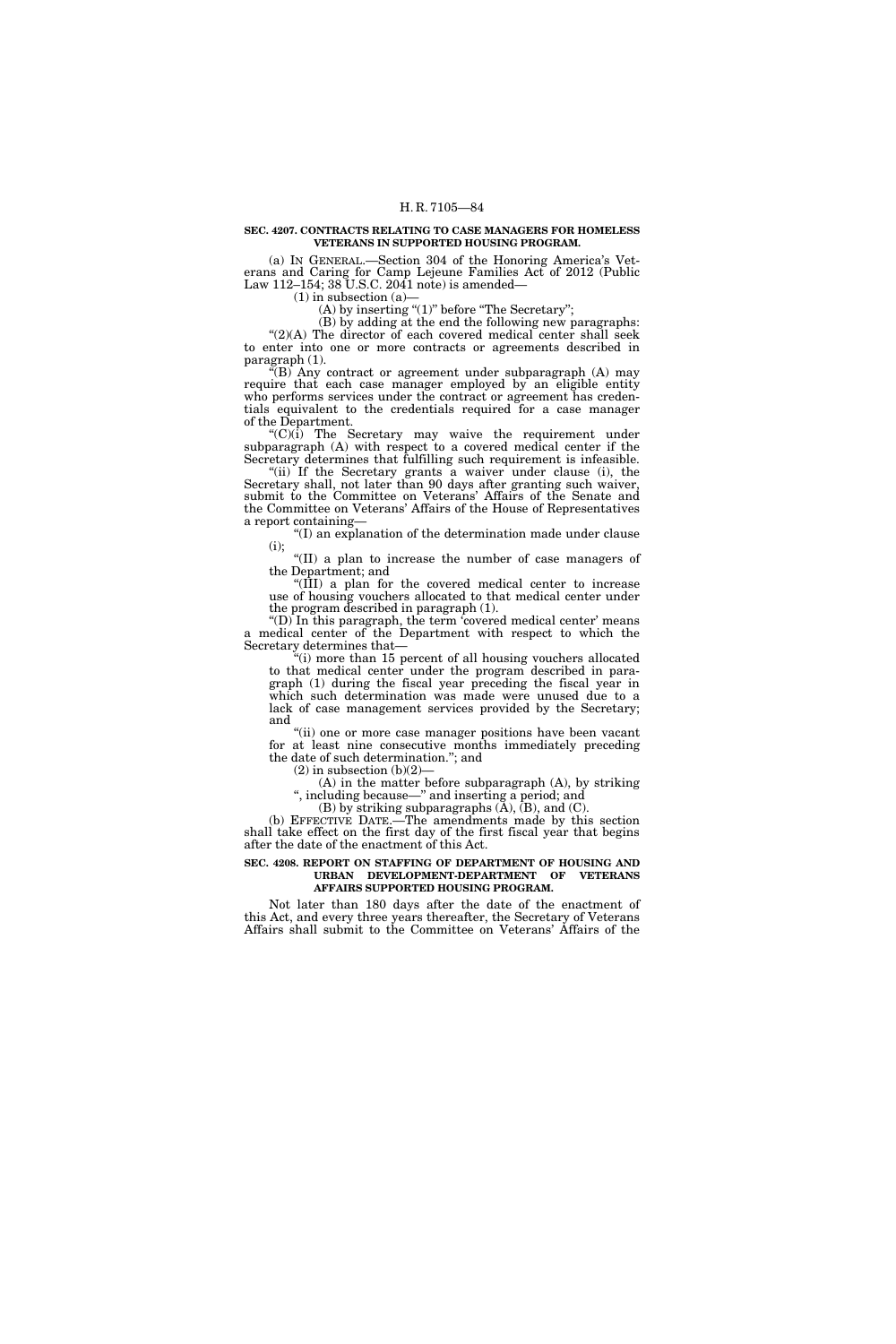Senate and the Committee on Veterans' Affairs of the House of Representatives a report that includes the following:

(1) An assessment of the hiring needs of the program carried out under section 8(o)(19) of the United States Housing Act of 1937 (42 U.S.C. 1437f(o)(19)) (in this section referred to as the "HUD-VASH program"), including-

(A) an identification of the number of case managers of the HUD-VASH program as of the date of the report including—

(i) the total number of vacancies; and

(ii) the vacancies at each medical center of the Department of Veterans Affairs;

(B) the number of case managers of the HUD-VASH program that the Secretary of Veterans Affairs and the Secretary of Housing and Urban Development jointly determine necessary to meet the needs of the Department and the program; and

(C) the amount of turnover among case managers of the HUD-VASH program and whether the turnover was planned or unexpected.

(2) An assessment of how compensation, including recruitment and retention incentives, for case managers of the HUD-VASH program affects turnover, and what percentage of retention compensation is provided to such case managers at each medical center of the Department of Veterans Affairs (compared to other positions).

(3) A comparison of compensation described in paragraph (2) with the compensation provided to State, local, and nongovernmental housing employees at comparable training and experience levels.

(4) Examples of how the Department of Veterans Affairs and the Department of Housing and Urban Development have worked with non-Federal partners (such as local governments, nongovernmental organizations, veterans service organizations, and employee unions) to meet the staffing needs of the HUD-VASH program.

(5) Examples of how medical centers of the Department of Veterans Affairs with high retention rates for case managers of the HUD-VASH program have been able to maintain staffing levels.

# **Subtitle C—Retraining Assistance for Veterans**

# **SEC. 4301. ACCESS FOR THE SECRETARIES OF LABOR AND VETERANS AFFAIRS TO THE FEDERAL DIRECTORY OF NEW HIRES.**

Section 453A(h) of the Social Security Act (42 U.S.C. 653a(h)) is amended by adding at the end the following new paragraph:

"(4) VETERAN EMPLOYMENT.—The Secretaries of Labor and of Veterans Affairs shall have access to information reported by employers pursuant to subsection (b) of this section for purposes of tracking employment of veterans.''.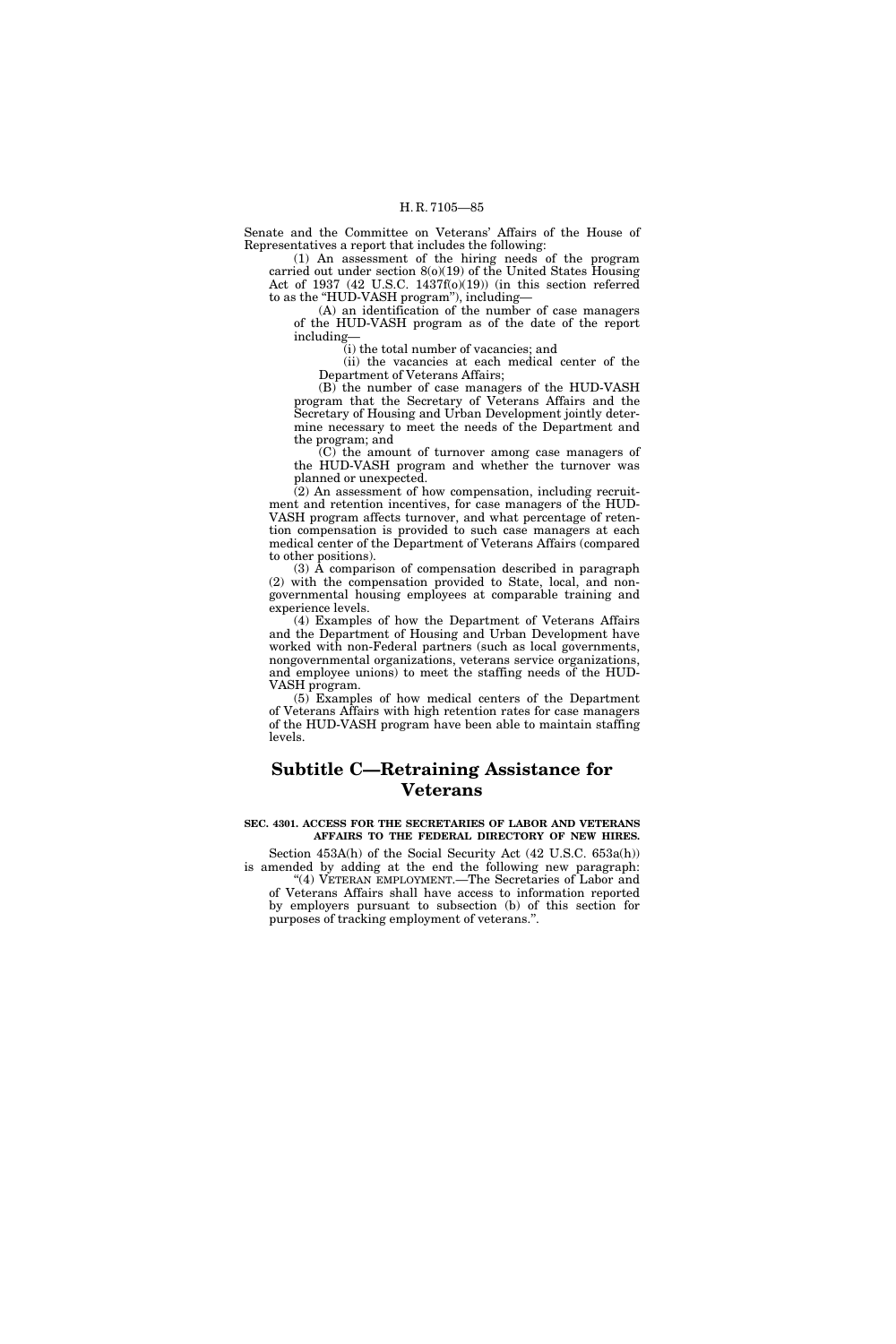#### **SEC. 4302. EXPANSION OF ELIGIBLE CLASS OF PROVIDERS OF HIGH TECHNOLOGY PROGRAMS OF EDUCATION FOR VET-ERANS.**

Section 116 of the Harry W. Colmery Veterans Educational Assistance Act of 2017 (Public Law 115–48; 38 U.S.C. 3001 note) is amended—

(1) in subsection (b), by adding at the end the following: ''The Secretary shall treat an individual as an eligible veteran if the Secretary determines that the individual shall become an eligible veteran fewer than 180 days after the date of such determination. If an individual treated as an eligible veteran by reason of the preceding sentence does anything to make the veteran ineligible during the 180-day period referred to in such sentence, the Secretary may require the veteran to repay any benefits received by such veteran by reason of such sentence.";

 $(2)$  in subsection  $(c)$ —

(A) in paragraph (3)(A), by striking ''has been operational for at least 2 years'' and inserting ''employs instructors whom the Secretary determines are experts in their respective fields in accordance with paragraph  $(6)$ "; and

(B) by adding at the end the following new paragraph: ''(6) EXPERTS.—The Secretary shall determine whether instructors are experts under paragraph (3)(A) based on evidence furnished to the Secretary by the provider regarding the ability of the instructors to—

''(A) identify professions in need of new employees to hire, tailor the programs to meet market needs, and identify the employers likely to hire graduates;

''(B) effectively teach the skills offered to eligible veterans;

''(C) provide relevant industry experience in the fields of programs offered to incoming eligible veterans; and

 $\widetilde{P}(D)$  demonstrate relevant industry experience in such fields of programs."

(3) in subsection (d), in the matter preceding paragraph  $(1)$ 

(A) by inserting ''(not including an individual described in the second sentence of subsection (b))" after "each eligible veteran''; and

(B) by inserting "or part-time" after "full-time";

 $(4)$  in subsection  $(g)$ , by striking "\$15,000,000" and inserting ''\$45,000,000''; and

(5) by adding at the end the following new subsection (i):

"(i) PROHIBITION ON CERTAIN ACCOUNTING OF ASSISTANCE.— The Secretary may not consider enrollment in a high technology program of education under this section to be assistance under a provision of law referred to in section 3695 of title 38, United States Code.''.

# **SEC. 4303. PILOT PROGRAM FOR OFF-BASE TRANSITION TRAINING FOR VETERANS AND SPOUSES.**

(a) EXTENSION OF PILOT PROGRAM.—Subsection (a) of section 301 of the Dignified Burial and Other Veterans' Benefits Improvement Act of 2012 (Public Law 112–260; 10 U.S.C. 1144 note) is amended—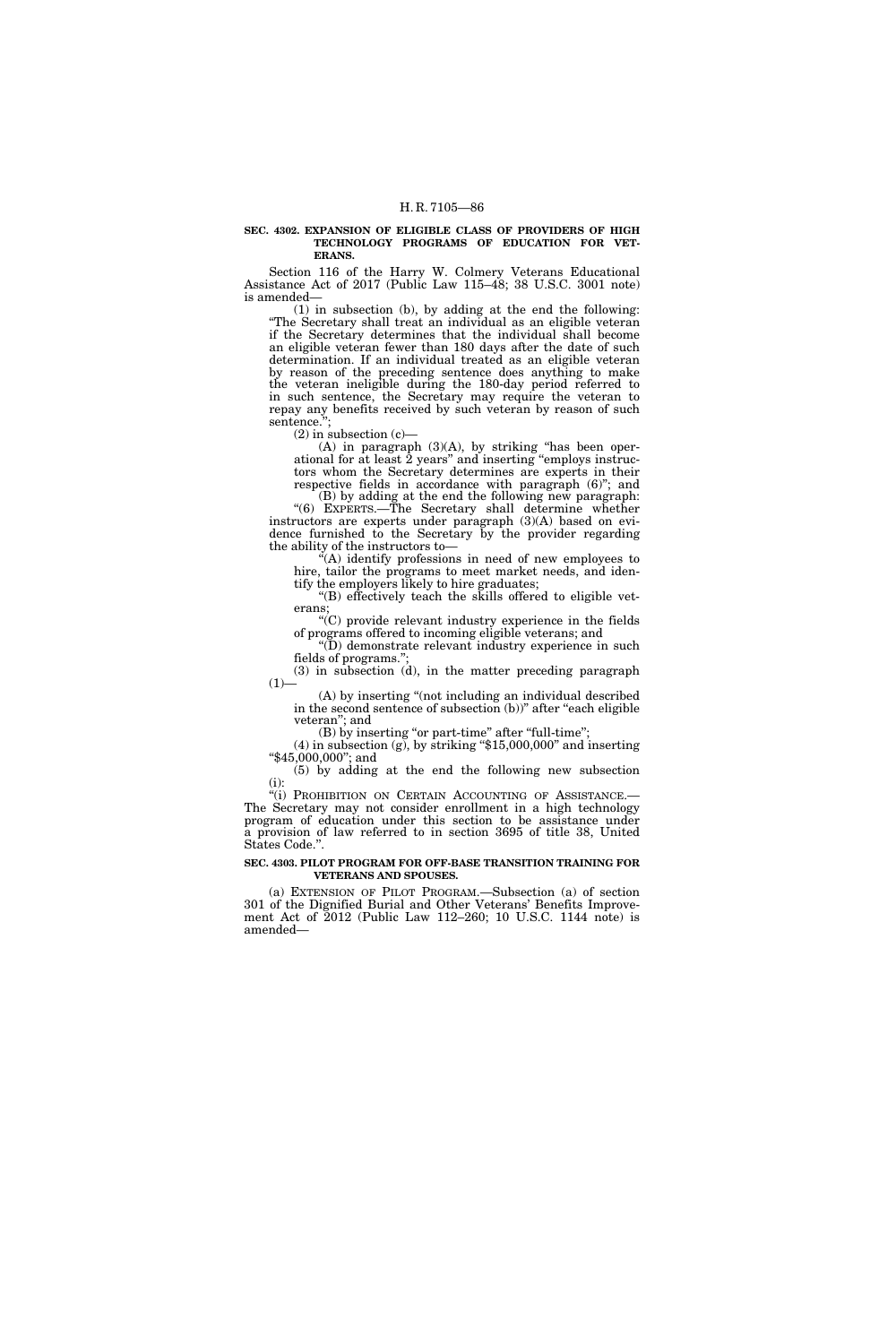(1) by striking ''During the two-year period beginning on the date of the enactment of this Act'' and inserting ''During the five-year period beginning on the date of the enactment of the Navy SEAL Bill Mulder Act of 2020''; and

(2) by striking ''to assess the feasibility and advisability of providing such program to eligible individuals at locations other than military installations''.

(b) LOCATIONS.— $\ddot{\text{Subsection}}$  (c) of such section is amended—  $(1)$  in paragraph  $(1)$ —

(A) in the paragraph heading, by striking ''STATES'' and inserting ''LOCATIONS''; and

(B) by striking ''not less than three and not more than five States'' and inserting ''not fewer than 50 locations in States (as defined in section 101 of title 38, United States Code)'';

 $(2)$  in paragraph  $(2)$ , by striking "at least two" and inserting "at least 20"; and

(3) by adding at the end the following new paragraphs: ''(5) PREFERENCES.—In selecting States for participation in the pilot program, the Secretary shall provide a preference for any State with—

''(A) a high rate of usage of unemployment benefits for recently separated members of the Armed Forces; or

''(B) a labor force or economy that has been significantly impacted by a covered public health emergency. ''(6) COVERED PUBLIC HEALTH EMERGENCY DEFINED.—In this

subsection, the term 'covered public health emergency' means— "(A) the public health emergency declared by the Sec-

retary of Health and Human Services under section 319 of the Public Health Service Act (42 U.S.C. 247d) on January 31, 2020, with respect to Coronavirus Disease 2019 (COVID–19); or

''(B) a domestic emergency declared, based on an outbreak of Coronavirus Disease 2019 (COVID–19), by the President, the Secretary of Homeland Security, or a State or local authority."

(c) ANNUAL REPORT.—Subsection (e) of such section is amended by adding at the end the following new sentence: ''Each such report shall include information about the employment outcomes of the eligible individuals who received such training during the year covered by the report.''.

(d) CONFORMING REPEAL.—Subsection (f) of such section is repealed.

### **SEC. 4304. GRANTS FOR PROVISION OF TRANSITION ASSISTANCE TO MEMBERS OF THE ARMED FORCES AFTER SEPARATION, RETIREMENT, OR DISCHARGE.**

(a) IN GENERAL.—The Secretary of Veterans Affairs shall make grants to eligible organizations for the provision of transition assistance to members of the Armed Forces who are separated, retired, or discharged from the Armed Forces, and spouses of such members.

(b) USE OF FUNDS.—The recipient of a grant under this section shall use the grant to provide to members of the Armed Forces and spouses described in subsection (a) resume assistance, interview training, job recruitment training, and related services leading directly to successful transition, as determined by the Secretary.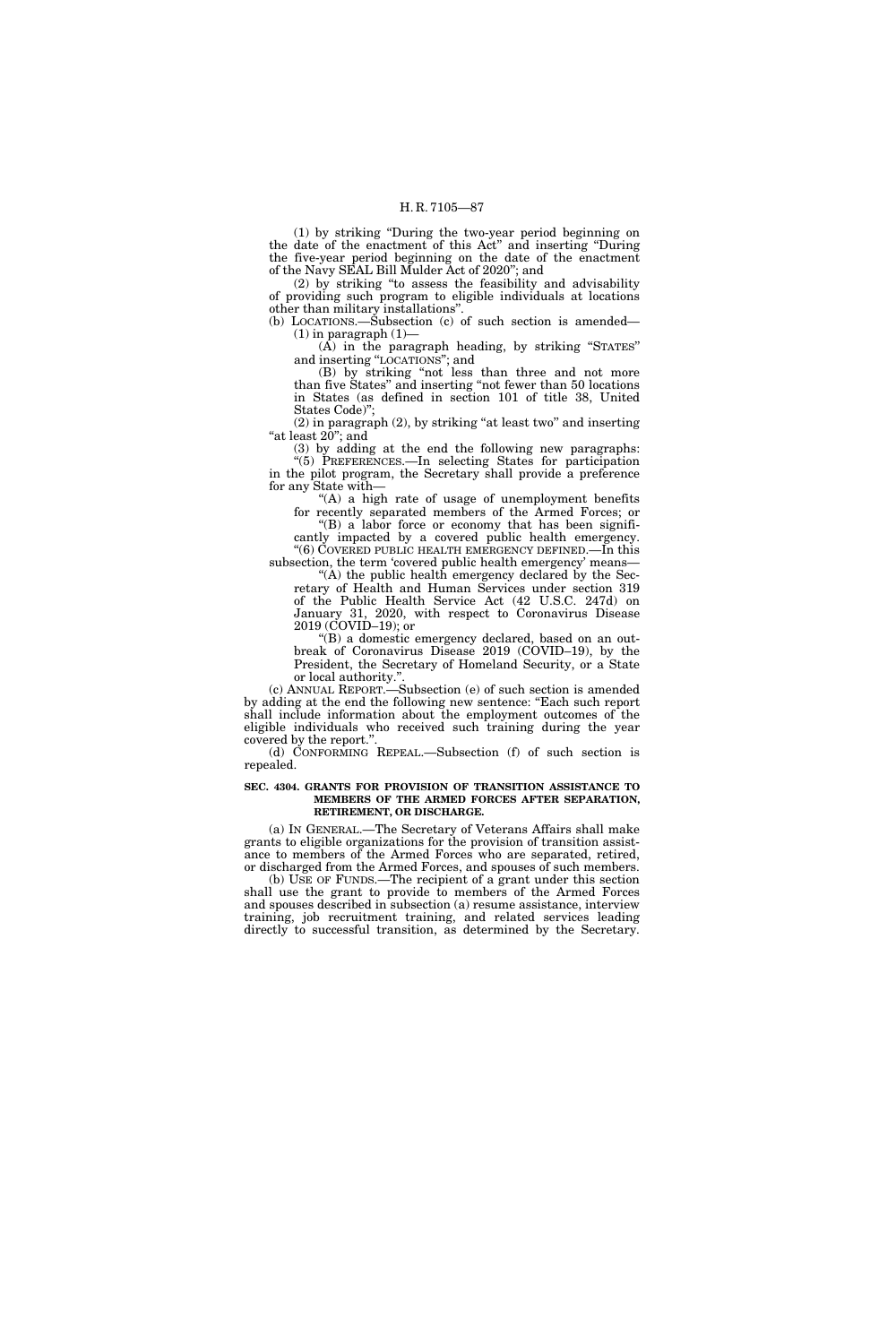(c) ELIGIBLE ORGANIZATIONS.—To be eligible for a grant under this section, an organization shall submit to the Secretary an application containing such information and assurances as the Secretary, in consultation with the Secretary of Labor, may require. (d) PRIORITY.—In making grants under this section, the Sec-

retary shall give priority to an organization that— (1) provides multiple forms of services described in subsection (b); or

(2) is located in a State with—

(A) a high rate of unemployment among veterans;

(B) a high rate of usage of unemployment benefits

for recently separated members of the Armed Forces; or (C) a labor force or economy that has been significantly impacted by a covered public health emergency (as such

term is defined in section  $131(n)$ ).

(e) AMOUNT OF GRANT.—A grant under this section shall be in an amount that does not exceed 50 percent of the amount required by the organization to provide the services described in subsection (b).

(f) DEADLINE.—The Secretary shall carry out this section not later than 180 days after the date of the enactment of this Act.

(g) TERMINATION.—The authority to provide a grant under this section shall terminate on the date that is five years after the date on which the Secretary implements the grant program under this section.

# **SEC. 4305. ONE-YEAR INDEPENDENT ASSESSMENT OF THE EFFECTIVE-NESS OF TRANSITION ASSISTANCE PROGRAM.**

(a) INDEPENDENT ASSESSMENT.—Not later than 90 days after the date of the enactment of this Act, the Secretary of Veterans Affairs, in consultation with the covered officials, shall enter into an agreement with an appropriate entity with experience in adult education to carry out a one-year independent assessment of the Transition Assistance Program under sections 1142 and 1144 of title 10, United States Code (TAP), including—

(1) the effectiveness of the Transition Assistance Program for members of each military department during the entire military life cycle;

(2) the appropriateness of the career readiness standards of the Transition Assistance Program;

(3) a review of information that is provided to the Department of Veterans Affairs under the Transition Assistance Program, including mental health data;

(4) whether the Transition Assistance Program effectively addresses the challenges veterans face entering the civilian workforce and in translating experience and skills from military service to the job market;

(5) whether the Transition Assistance Program effectively addresses the challenges faced by the families of veterans making the transition to civilian life;

(6) appropriate metrics regarding outcomes of the Transition Assistance Program for members of the Armed Forces one year after separation, retirement, or discharge from the Armed Forces;

(7) what the Secretary, in consultation with the covered officials and veterans service organizations, determine to be successful outcomes for the Transition Assistance Program;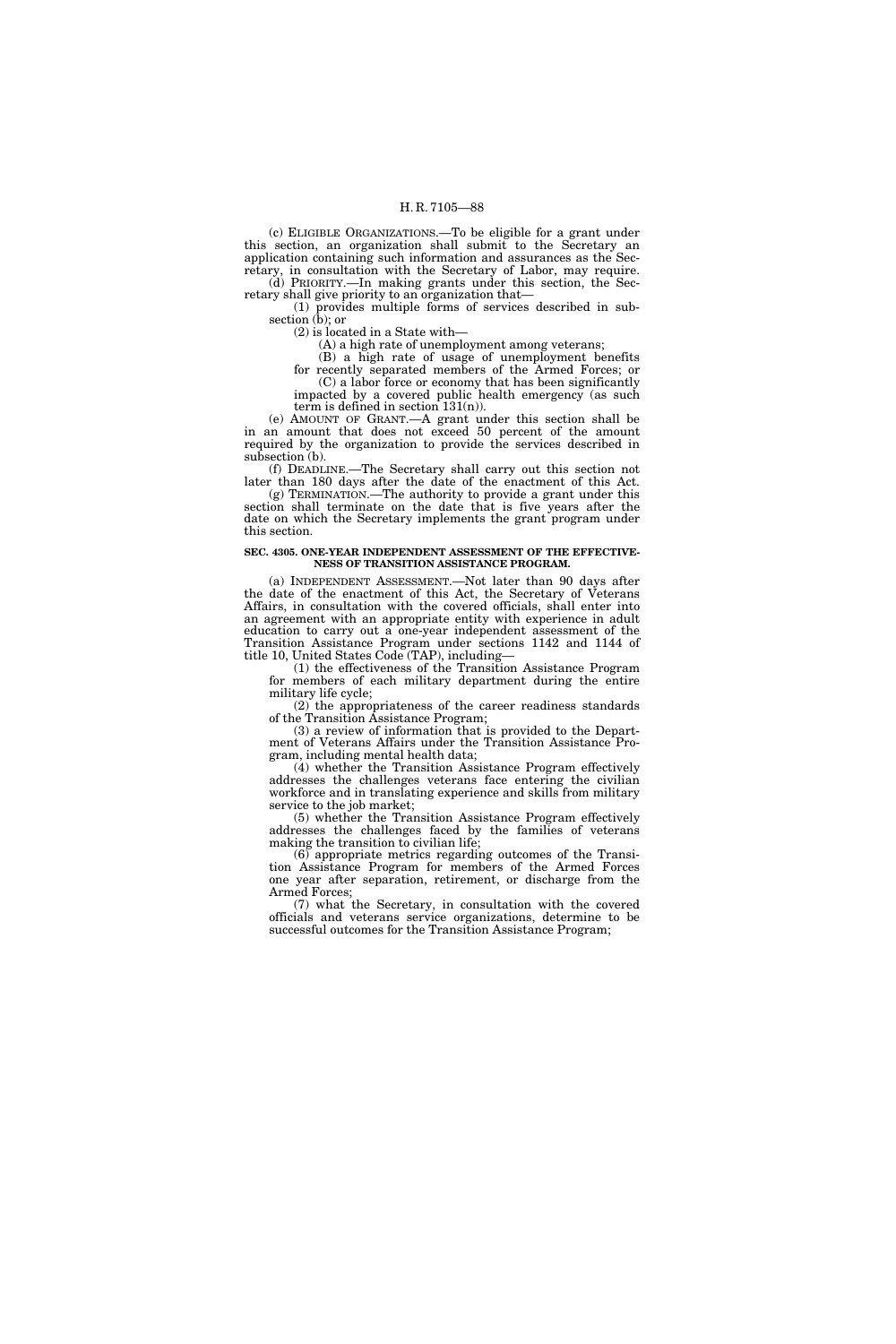(8) whether members of the Armed Forces achieve successful outcomes for the Transition Assistance Program, as determined under paragraph (7);

(9) how the Secretary and the covered officials provide feedback to each other regarding such outcomes;

(10) recommendations for the Secretaries of the military departments regarding how to improve outcomes for members of the Armed Forces after separation, retirement, and discharge; and

(11) other topics the Secretary and the covered officials determine would aid members of the Armed Forces as they transition to civilian life.

(b) REPORT.—Not later than 90 days after the completion of the independent assessment under subsection (a), the Secretary and the covered officials shall jointly submit to the appropriate committees of Congress—

(1) the findings and recommendations (including recommended legislation) of the independent assessment prepared by the entity described in subsection (a); and

(2) responses of the Secretary and the covered officials to the findings and recommendations described in paragraph (1).

(c) DEFINITIONS.—In this section:

(1) APPROPRIATE COMMITTEES OF CONGRESS.—The term ''appropriate committees of Congress'' means—

(A) the Committee on Veterans' Affairs and the Committee on Armed Services of the Senate; and

(B) the Committee on Veterans' Affairs and the Committee on Armed Services of the House of Representatives. (2) COVERED OFFICIALS.—The term ''covered officials'' means—

(A) the Secretary of Defense;

(B) the Secretary of Labor;

(C) the Administrator of the Small Business Administration; and

(D) the Secretaries of the military departments.

(3) MILITARY DEPARTMENT.—The term ''military department'' has the meaning given that term in section 101 of title 10, United States Code.

### **SEC. 4306. LONGITUDINAL STUDY ON CHANGES TO TRANSITION ASSISTANCE PROGRAM.**

(a) STUDY.—Not later than 90 days after the date of the enactment of this Act, the Secretary of Veterans Affairs, in consultation with the Secretary of Defense, the Secretary of Labor, and the Administrator of the Small Business Administration, shall conduct a five-year longitudinal study regarding the Transition Assistance Program under sections 1142 and 1144 of title 10, United States Code (TAP), on three separate cohorts of members of the Armed Forces who have separated from the Armed Forces, including—

(1) a cohort that has attended counseling under the Transition Assistance Program as implemented on the date of the enactment of this Act;

(2) a cohort that attends counseling under the Transition Assistance Program after the Secretary of Defense and the Secretary of Labor implement changes recommended in the report under section 136(b); and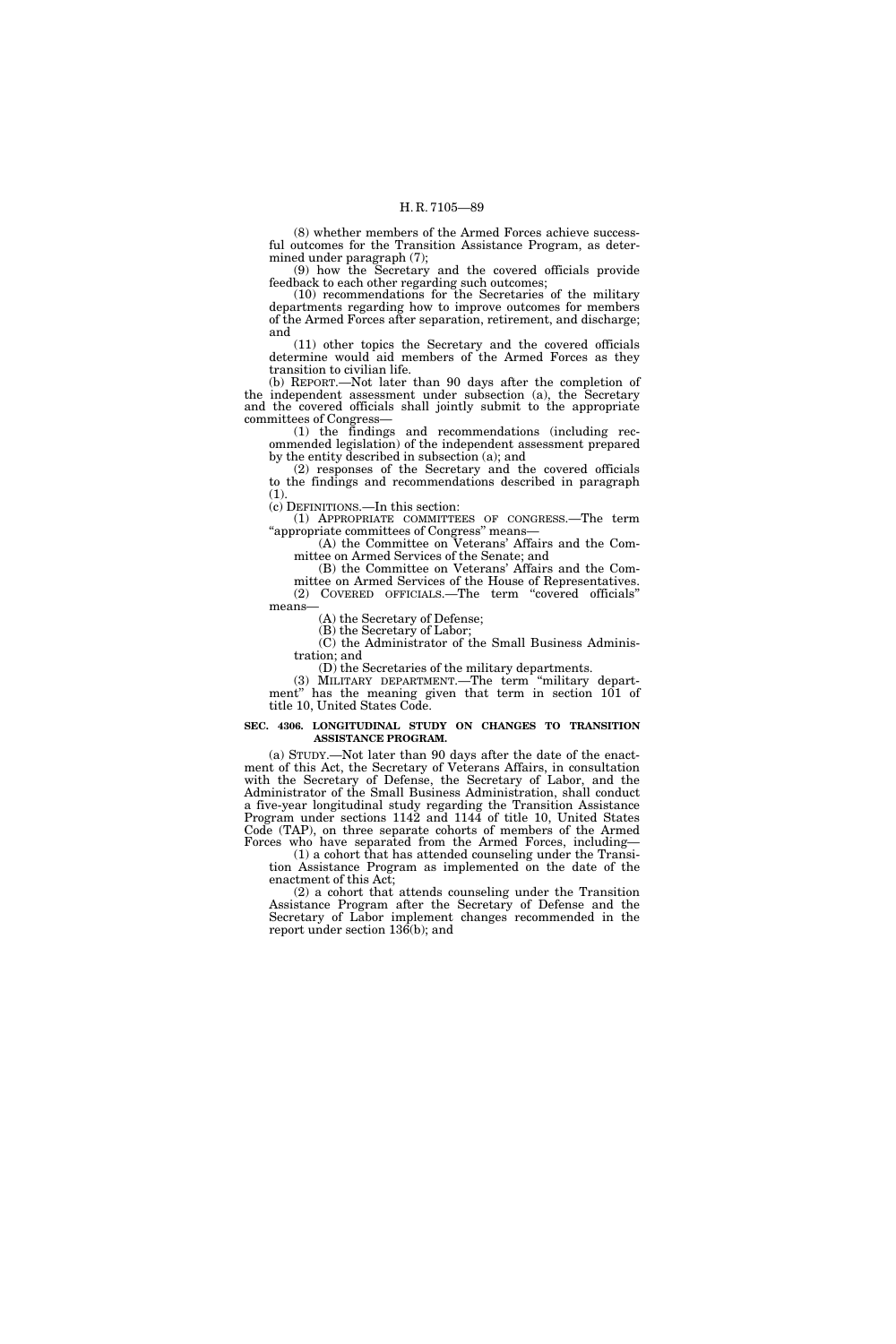(3) a cohort that has not attended counseling under the Transition Assistance Program.

(b) PROGRESS REPORTS.—Not later than 90 days after the date that is one year after the date of the initiation of the study under subsection (a), and annually thereafter for the three subsequent years, the Secretary of Veterans Affairs, the Secretary of Defense, the Secretary of Labor, and the Administrator of the Small Business Administration shall jointly submit to the appropriate committees of Congress a progress report of activities under the study during the immediately preceding year.

(c) FINAL REPORT.—

(1) IN GENERAL.—Not later than 180 days after the completion of the study under subsection (a), the Secretary of Veterans Affairs, the Secretary of Defense, the Secretary of Labor, and the Administrator of the Small Business Administration shall jointly submit to the appropriate committees of Congress a report of final findings and recommendations based on the study.

 $(2)$  ELEMENTS.—The final report under paragraph  $(1)$  shall include information regarding the following:

(A) The percentage of each cohort that received unemployment benefits during the study under subsection (a).

(B) The numbers of months members of each cohort were employed during the study.

(C) Annual starting and ending salaries of members of each cohort who were employed during the study.

(D) How many members of each cohort enrolled in an institution of higher learning, as that term is defined in section 3452(f) of title 38, United States Code.

(E) The academic credit hours, degrees, and certificates obtained by members of each cohort during the study.

(F) The annual income of members of each cohort. (G) The total household income of members of each cohort.

(H) How many members of each cohort own their principal residences.

(I) How many dependents members of each cohort have.

(J) The percentage of each cohort that achieves a successful outcome for the Transition Assistance Program, as determined under section 136(a)(7).

(K) Other criteria the Secretaries and the Administrator of the Small Business Administration determine appropriate.

(d) APPROPRIATE COMMITTEES OF CONGRESS DEFINED.—In this section, the term "appropriate committees of Congress" means-(1) the Committee on Veterans' Affairs and the Committee

on Armed Services of the Senate; and

(2) the Committee on Veterans' Affairs and the Committee on Armed Services of the House of Representatives.

# **TITLE V—DEBORAH SAMPSON**

# **SEC. 5001. SHORT TITLE.**

This title may be cited as the "Deborah Sampson Act of 2020".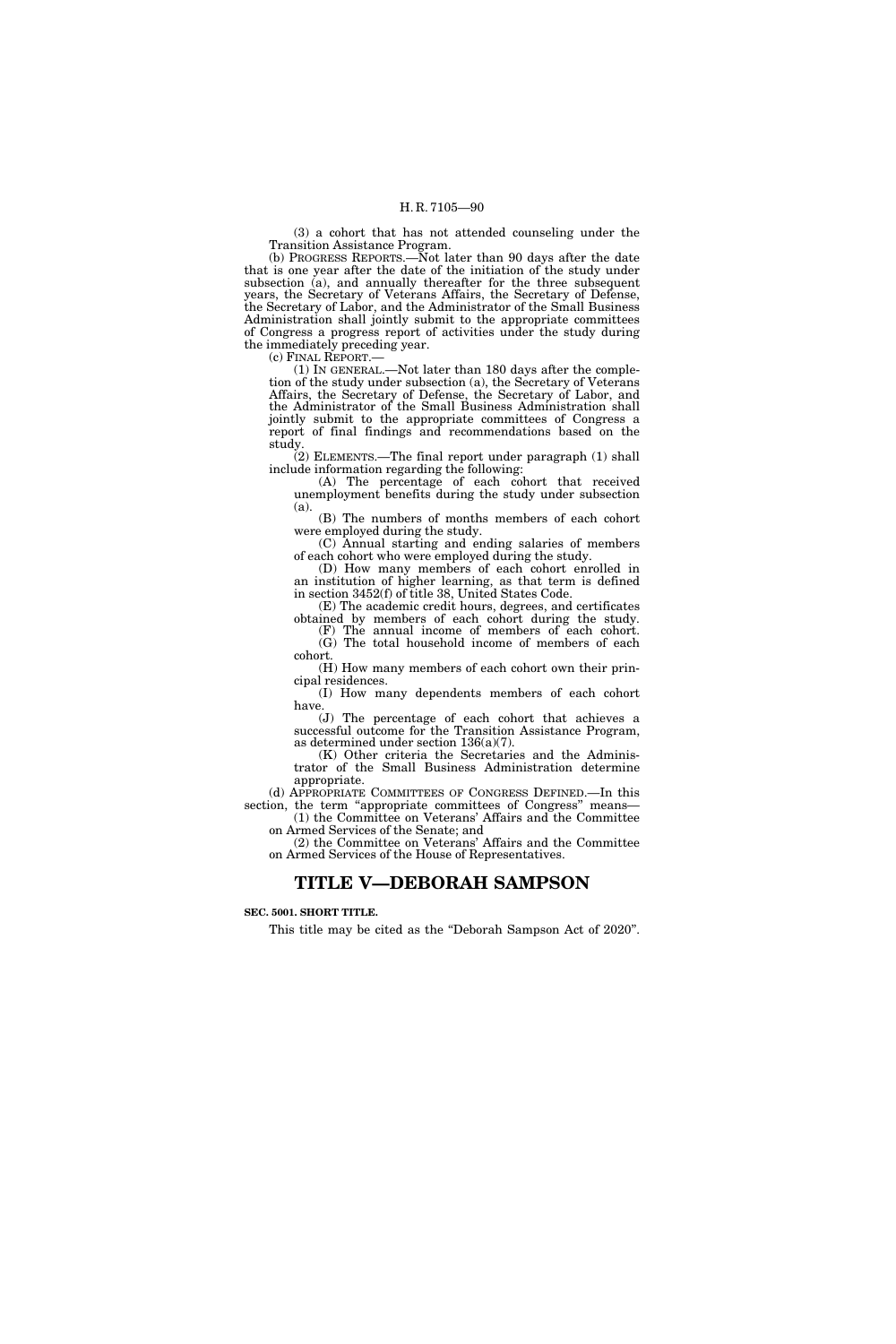# **Subtitle A—Improving Access for Women Veterans to the Department of Veterans Affairs**

# **SEC. 5101. OFFICE OF WOMEN'S HEALTH IN DEPARTMENT OF VET-ERANS AFFAIRS.**

(a) CHIEF OFFICER OF WOMEN'S HEALTH.—Subsection (a) of section 7306 of title 38, United States Code, is amended—

(1) by redesignating paragraph (10) as paragraph (11); and

(2) by inserting after paragraph (9) the following new paragraph (10):

''(10) The Chief Officer of Women's Health.''.

(b) ORGANIZATION OF OFFICE AND ANNUAL REPORTS.— (1) IN GENERAL.—Subchapter I of chapter 73 of title 38,

United States Code, is amended by adding at the end of the following new sections:

# **''§ 7310. Office of Women's Health**

"(a) ESTABLISHMENT.—(1) The Under Secretary for Health shall establish and operate in the Veterans Health Administration the Office of Women's Health (in this section referred to as the 'Office'). ''(2) The Office shall be located at the Central Office of the

Department of Veterans Affairs. ''(3)(A) The head of the Office is the Chief Officer of Women's

Health (in this section referred to as the 'Chief Officer'). ''(B) The Chief Officer shall report to the Under Secretary

for Health. "(4) The Under Secretary for Health shall provide the Office

with such staff and other support as may be necessary for the Office to carry out effectively the functions of the Office under this section.

''(5) The Under Secretary for Health may reorganize existing offices within the Veterans Health Administration as of the date of the enactment of this section in order to avoid duplication with the functions of the Office.

''(b) FUNCTIONS.—The functions of the Office include the following:

''(1) To provide a central office for monitoring and encouraging the activities of the Veterans Health Administration with respect to the provision, evaluation, and improvement of health care services provided to women veterans by the Department.

"(2) To develop and implement standards of care for the provision of health care for women veterans by the Department.

''(3) To monitor and identify deficiencies in standards of care for the provision of health care for women veterans by the Department, to provide technical assistance to medical facilities of the Department to address and remedy deficiencies, and to perform oversight of implementation of such standards of care.

''(4) To monitor and identify deficiencies in standards of care for the provision of health care for women veterans provided through the community pursuant to this title and to provide recommendations to the appropriate office to address and remedy any deficiencies.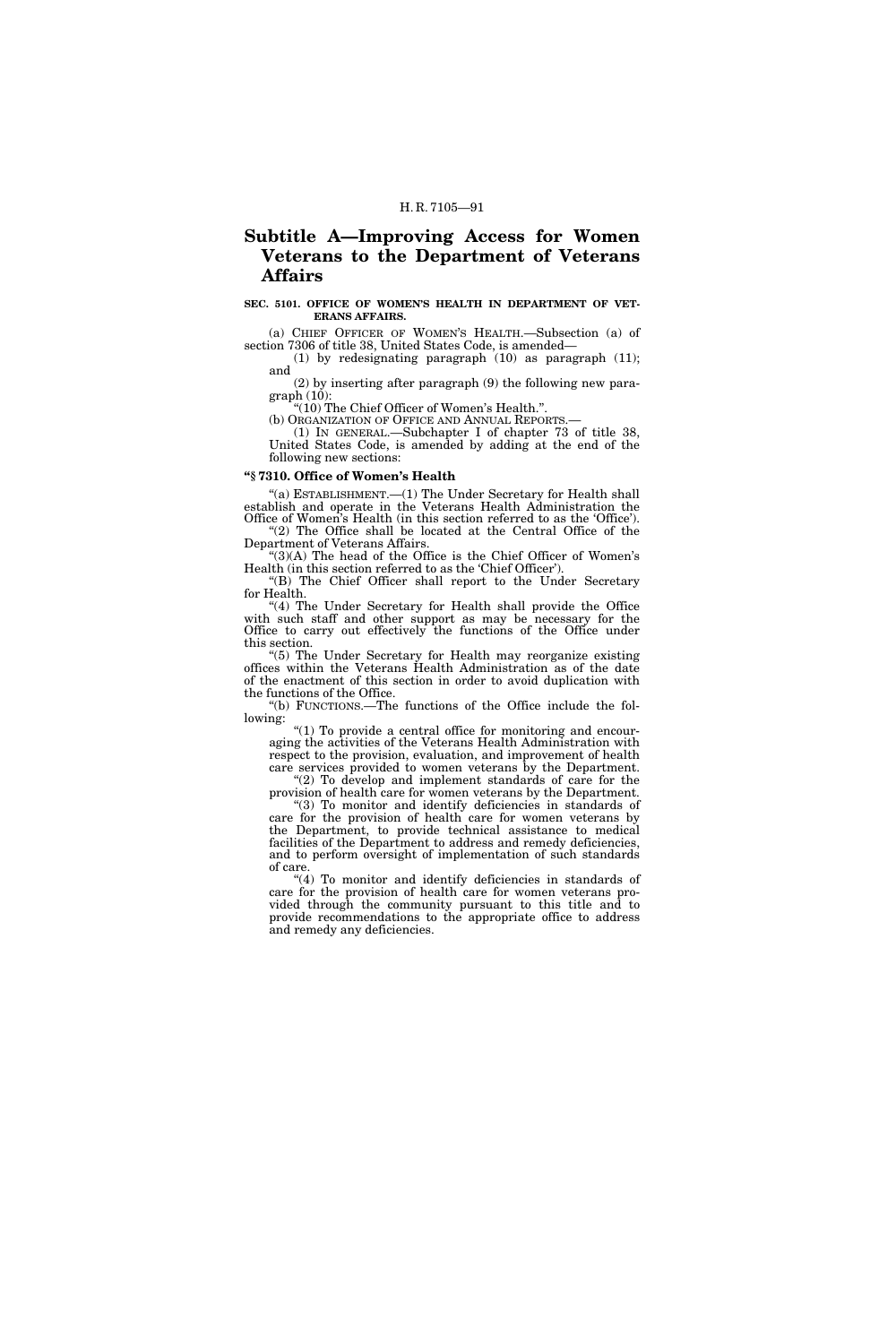''(5) To oversee distribution of resources and information related to health programming for women veterans under this title.

''(6) To promote the expansion and improvement of clinical, research, and educational activities of the Veterans Health Administration with respect to the health care of women veterans.

"(7) To provide, as part of the annual budgeting process, recommendations with respect to the amounts to be requested for furnishing hospital care and medical services to women veterans pursuant to chapter 17 of this title, including, at a minimum, recommendations that ensure that such amounts either reflect or exceed the proportion of veterans enrolled in the system of patient enrollment of the Department established and operated under section 1705(a) of this title who are women.

''(8) To provide recommendations to the Under Secretary for Health with respect to modifying the Veterans Equitable Resource Allocation system, or successor system, to ensure that resource allocations under such system, or successor system, reflect the health care needs of women veterans.

''(9) To carry out such other duties as the Under Secretary for Health may require.

''(c) RECOMMENDATIONS.—(1) If the Under Secretary for Health determines not to implement any recommendation made by the Chief Officer with respect to the allocation of resources to address the health care needs of women veterans, the Secretary shall notify the appropriate congressional committees of such determination by not later than 30 days after the date on which the Under Secretary for Health receives the recommendation.

"(2) Each notification under paragraph  $(1)$  relating to a determination with respect to a recommendation shall include the following:

''(A) The reasoning of the Under Secretary for Health in making the determination.

" $(B)$  An alternative, if one is selected, to the recommendation that the Under Secretary for Health will carry out to fulfill the health care needs of women veterans.

''(d) STANDARDS OF CARE.—For purposes of carrying out the functions of the Office under this section, the standards of care for the provision of health care for women veterans from the Department shall include, at a minimum, the following:

" $(1)$  A requirement for-

"(A) at least one designated women's health primary care provider at each medical center of the Department whose duties include, to the extent practicable, providing training to other health care providers of the Department with respect to the needs of women veterans; and

"(B) at least one designated women's health primary care provider at each community-based outpatient clinic of the Department who may serve women patients as a percentage of the total duties of the provider.

 $\mathcal{E}(2)$  Other requirements as determined by the Under Secretary for Health.

''(e) OUTREACH.—The Chief Officer shall ensure that—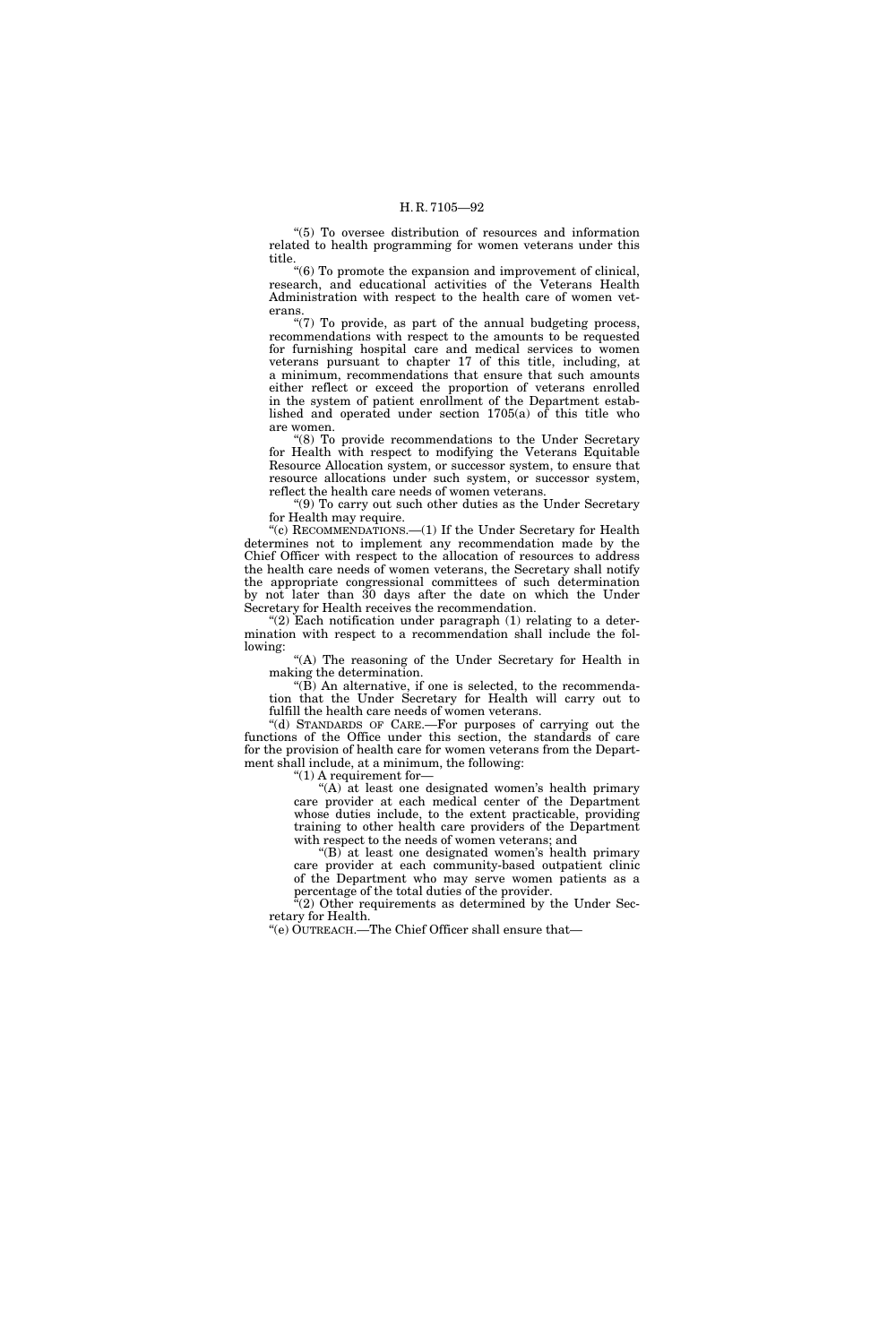''(1) not less frequently than biannually, each medical facility of the Department holds a public forum for women veterans that occurs outside of regular business hours; and

" $(2)$  not less frequently than quarterly, each medical facility of the Department convenes a focus group of women veterans that includes a discussion of harassment occurring at such facility.

''(f) DEFINITIONS.—In this section:

''(1) The term 'appropriate congressional committees' has the meaning given that term in section 7310A(h) of this title. "(2) The term 'facility of the Department' has the meaning given the term 'facilities of the Department' in section 1701(3) of this title.

"(3) The term 'Veterans Equitable Resource Allocation system' means the resource allocation system established pursuant to section 429 of the Departments of Veterans Affairs and Housing and Urban Development, and Independent Agencies Appropriations Act, 1997 (Public Law 104–204; 110 Stat. 2929).

## **''§ 7310A. Annual reports on women's health**

"(a) ANNUAL REPORTS.--Not later than December 1 of each year, the Chief Officer of Women's Health shall submit to the appropriate congressional committees a report containing the matters under subsections (b) through (g).

"(b) OFFICE OF WOMEN'S HEALTH.-Each report under subsection (a) shall include a description of—

"(1) actions taken by the Office of Women's Health established under section 7310 of this title in the preceding fiscal year to improve the provision of health care by the Department to women veterans;

''(2) any identified deficiencies related to the provision of health care by the Department to women veterans and the standards of care established in such section and the plan of the Department to address such deficiencies;

 $(3)$  the funding and personnel provided to the Office and whether additional funding or personnel are needed to meet the requirements of such section; and

"(4) other information that would be of interest to the appropriate congressional committees with respect to oversight of the provision of health care by the Department to women veterans.

''(c) ACCESS TO GENDER-SPECIFIC SERVICES.—(1) Each report under subsection (a) shall include an analysis of the access of women veterans to gender-specific services under contracts, agreements, or other arrangements with non-Department medical providers entered into by the Secretary for the provision of hospital care or medical services to veterans.

 $(2)$  The analysis under paragraph  $(1)$  shall include data and performance measures for the availability of gender-specific services described in such paragraph, including—

"(A) the average wait time between the preferred appointment date of the veteran and the date on which the appointment is completed;

 $f(B)$  the average driving time required for veterans to attend appointments; and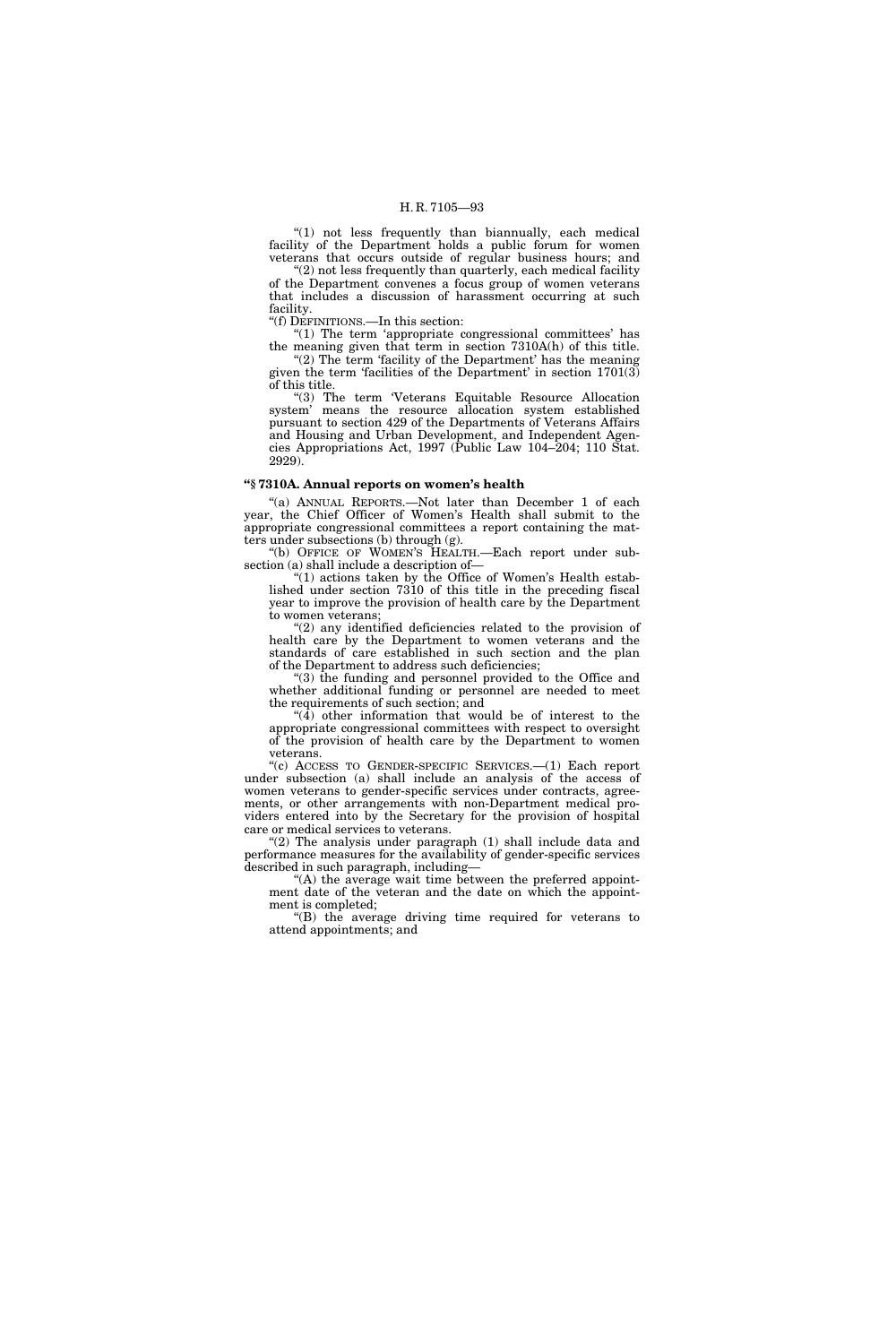''(C) reasons why appointments could not be scheduled with non-Department medical providers.

"(d) MODELS OF CARE.— $(1)$  Each report under subsection  $(a)$ shall include an analysis of the use by the Department of general primary care clinics, separate but shared spaces, and women's health centers as delivery of care models for women veterans. "(2) The analysis under paragraph (1) shall include the following:

''(A) The number of facilities of the Department that fall into each delivery of care model described in such paragraph, disaggregated by Veterans Integrated Service Network and State.

''(B) A description of the criteria used by the Department to determine which such model is most appropriate for each facility of the Department.

''(C) An assessment of how the Department decides to make investments to modify facilities to a different model. ''(D) A description of what, if any, plans the Department

has to modify facilities from general primary care clinics to another model.

 $E(E)$  An assessment of whether any facilities could be modified to a separate but shared space for a women's health center within planned investments under the strategic capital investment planning process of the Department.

 $\mathcal{F}(F)$  An assessment of whether any facilities could be modified to a separate or shared space or a women's health center with minor modifications to existing plans under the strategic capital investment planning process of the Department.

''(G) An assessment of whether the Department has a goal for how many facilities should fall into each such model.

''(e) STAFFING.—Each report under subsection (a) shall include an analysis of the staffing of the Department relating to the treatment of women, including the following, disaggregated by Veterans Integrated Service Network and State (except with respect to para $graph (4)$ :

" $(1)$  The number of women's health centers.

"(2) The number of patient aligned care teams of the Department relating to women's health.

''(3) The number of full- and part-time gynecologists of the Department.

" $(4)$  The number of designated women's health care providers of the Department, disaggregated by facility of the Department.

 $(5)$  The number of health care providers of the Department who have completed a mini-residency for women's health care through the Women Veterans Health Care Mini-Residency Program of the Department during the one-year period preceding the submittal of the report and the number of mini-residency training slots for such program that are available during the one-year period following such date.

''(6) The number of designated women's health care providers of the Department who have sufficient women patient loads or case complexities to retain their competencies and proficiencies.

''(f) ACCESSIBILITY AND TREATMENT OPTIONS.—Each report under subsection (a) shall include an analysis of the accessibility and treatment options for women veterans, including the following: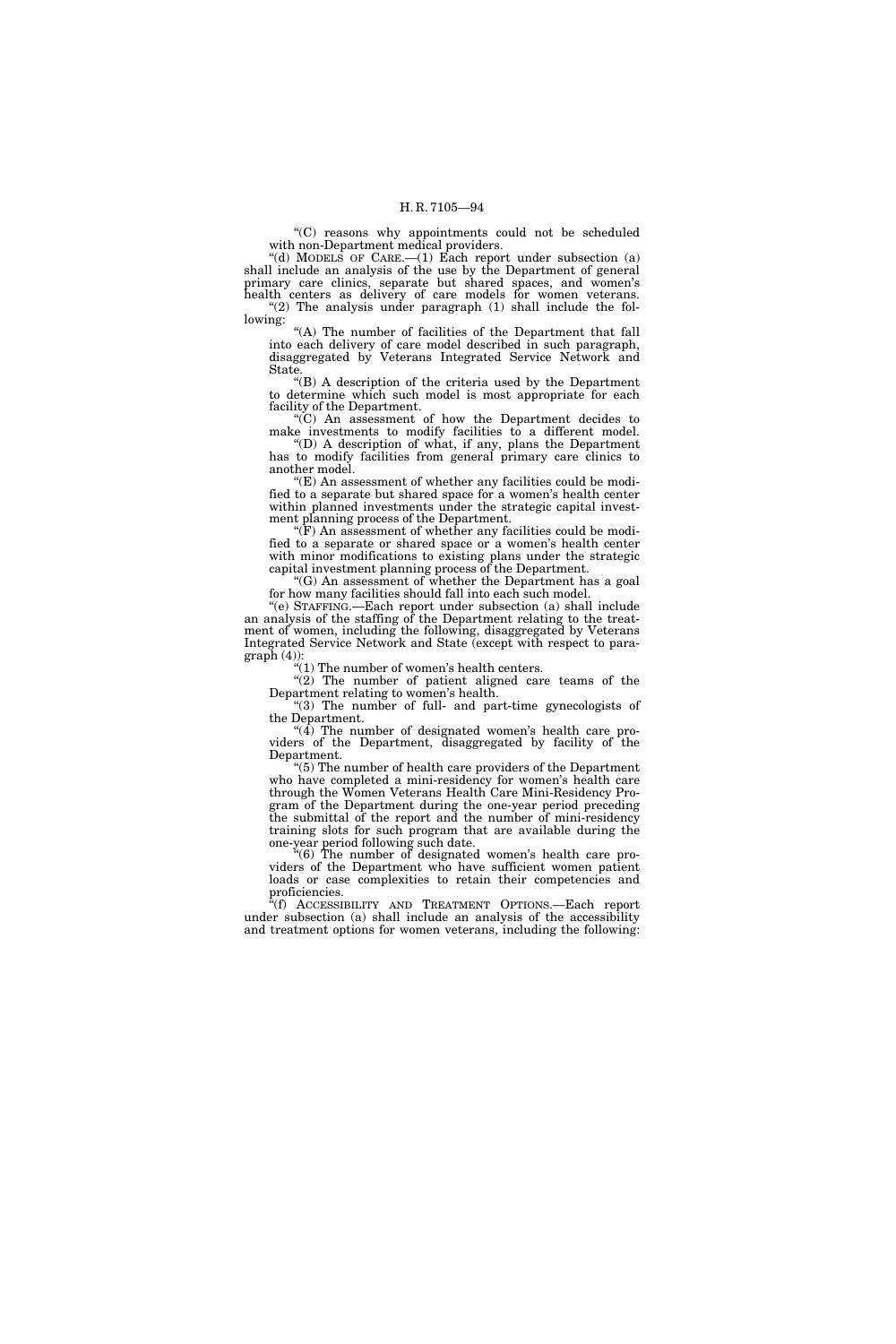" $(1)$  An assessment of wheelchair accessibility of women's health centers of the Department, including, with respect to each such center, an assessment of accessibility for each kind of treatment provided at the center, including with respect to radiology and mammography, that addresses all relevant factors, including door sizes, hoists, and equipment.

 $(2)$  The options for women veterans to access mental health providers and primary care providers who are women.

"(3) The options for women veterans at medical facilities of the Department with respect to clothing sizes, including for gowns, drawstring pants, and pajamas.

"(g) DEFINITIONS.—In this section:

''(1) The term 'appropriate congressional committees' means—

''(A) the Committee on Appropriations and the Committee on Veterans' Affairs of the Senate; and

''(B) the Committee on Appropriations and the Committee on Veterans' Affairs of the House of Representatives. "(2) The term 'gender-specific services' means mammog-

raphy, obstetric care, gynecological care, and such other services as the Secretary determines appropriate.''.

(2) REFERENCES TO HEALTH CARE AND SERVICES.—The references to health care and the references to services in sections 7310 and 7310A of title 38, United States Code, as added by paragraph (1), are references to the health care and services included in the medical benefits package provided by the Department as in effect on the day before the date of the enactment of this Act.

(3) CLERICAL AMENDMENT.—The table of sections for such chapter is amended by inserting after the item relating to section 7309A the following new items:

"7310. Office of Women's Health.

''7310A. Annual reports on women's health.''.

(c) INITIAL REPORT.—The Chief Officer of Women's Health of the Department of Veterans Affairs shall submit the initial report under section 7310A of title 38, United States Code, as added by subsection (b), by not later than one year after the date of the enactment of this Act.

### **SEC. 5102. WOMEN VETERANS RETROFIT INITIATIVE.**

(a) IN GENERAL.—The Secretary of Veterans Affairs shall prioritize the retrofitting of existing medical facilities of the Department of Veterans Affairs with fixtures, materials, and other outfitting measures to support the provision of care to women veterans at such facilities.

 $(b)$  PLAN.

(1) IN GENERAL.—Not later than one year after the date of the enactment of this Act, the Secretary shall submit to Congress, the Committee on Veterans' Affairs of the Senate, and the Committee on Veterans' Affairs of the House of Representatives a plan to address deficiencies in environment of care for women veterans at medical facilities of the Department. (2) ELEMENTS.—The plan required by paragraph (1) shall

include the following: (A) An explanation of the specific environment of care deficiencies that need correcting.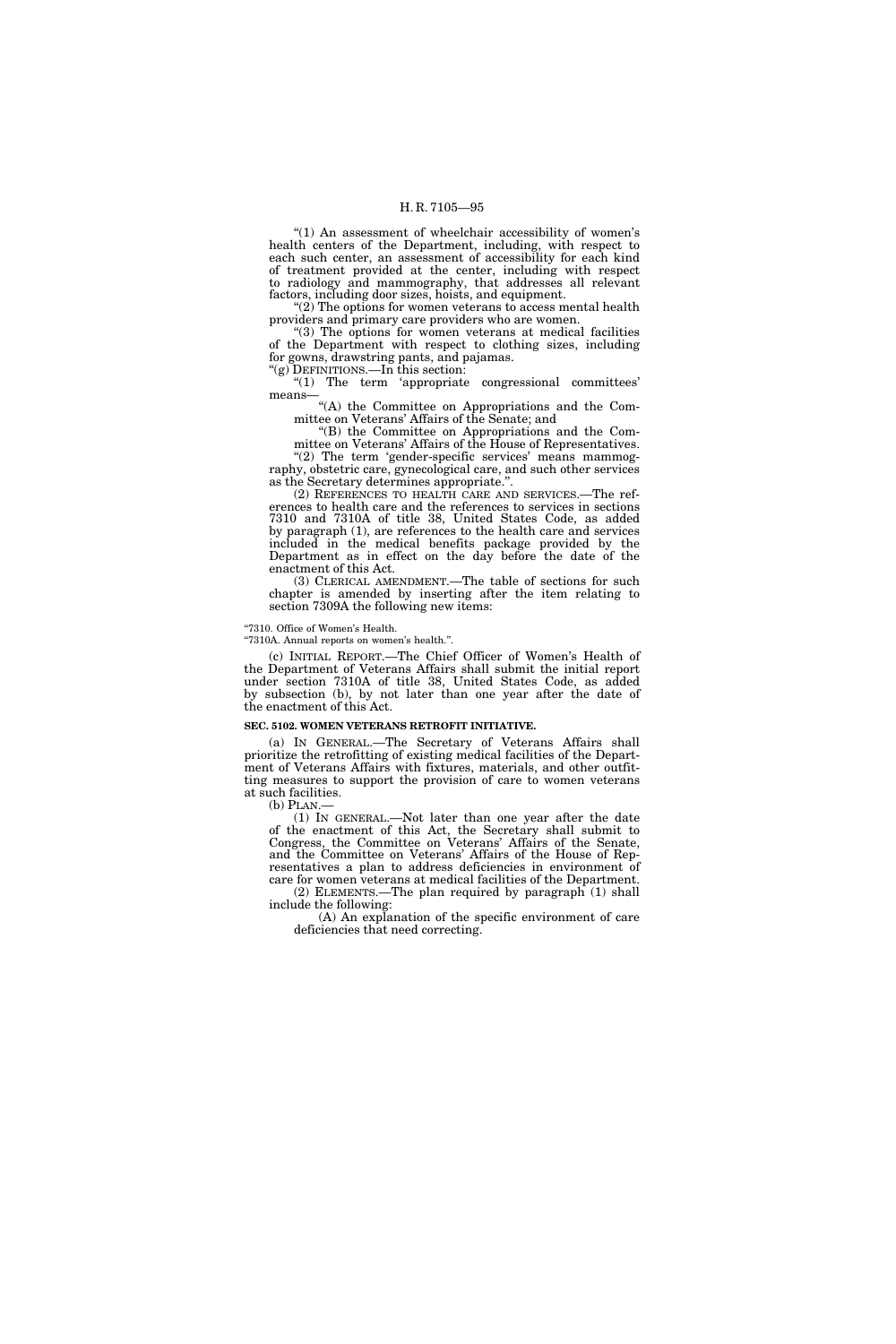(B) An assessment of how the Secretary prioritizes retrofitting existing medical facilities to support provision of care to women veterans in comparison to other requirements.

(C) A five-year strategic plan and cost projection for retrofitting medical facilities of the Department to support the provision of care to women veterans as required under subsection (a).

(c) AUTHORIZATION OF APPROPRIATIONS.—Subject to appropriations and the plan under (b), there is authorized to be appropriated to the Secretary \$20,000,000 to carry out subsection (a) in addition to amounts otherwise made available to the Secretary for the purposes set forth in such subsection.

### **SEC. 5103. ESTABLISHMENT OF ENVIRONMENT OF CARE STANDARDS AND INSPECTIONS AT DEPARTMENT OF VETERANS AFFAIRS MEDICAL CENTERS.**

(a) IN GENERAL.—The Secretary of Veterans Affairs shall establish a policy under which the environment of care standards and inspections at medical centers of the Department of Veterans Affairs include—

(1) an alignment of the requirements for such standards and inspections with the women's health handbook of the Veterans Health Administration;

(2) a requirement for the frequency of such inspections; (3) delineation of the roles and responsibilities of staff

at each medical center who are responsible for compliance; (4) the requirement that each medical center submit to the Secretary and make publicly available a report on the compliance of the medical center with the standards; and

(5) a remediation plan.

(b) REPORT.—Not later than 180 days after the date of the enactment of this Act, the Secretary shall submit to the Committee on Veterans' Affairs of the Senate and the Committee on Veterans' Affairs of the House of Representatives a report certifying in writing that the policy required by subsection (a) has been finalized and disseminated to all medical centers of the Department.

# **SEC. 5104. PROVISION OF REINTEGRATION AND READJUSTMENT SERV-ICES TO VETERANS AND FAMILY MEMBERS IN GROUP RETREAT SETTINGS.**

(a) IN GENERAL.—Section 1712A of title 38, United States Code, is amended—

 $(1)$  in subsection  $(a)(1)(B)$ —

(A) in clause (ii), by redesignating subclauses (I) and (II) as items (aa) and (bb);

(B) by redesignating clauses (i) and (ii) as subclauses  $(I)$  and  $(II)$ ;

(C) in the matter preceding subclause (I), as redesignated by subparagraph (B), by striking "Counseling" and inserting ''(i) Counseling''; and

(D) by adding at the end the following new clause: "(ii)(I) Except as provided in subclauses (IV) and  $(V)$ , counseling furnished to an individual under subparagraph (A) may include reintegration and readjustment services described in subclause (II) furnished in group retreat settings.

(II) Reintegration and readjustment services described in this subclause are the following: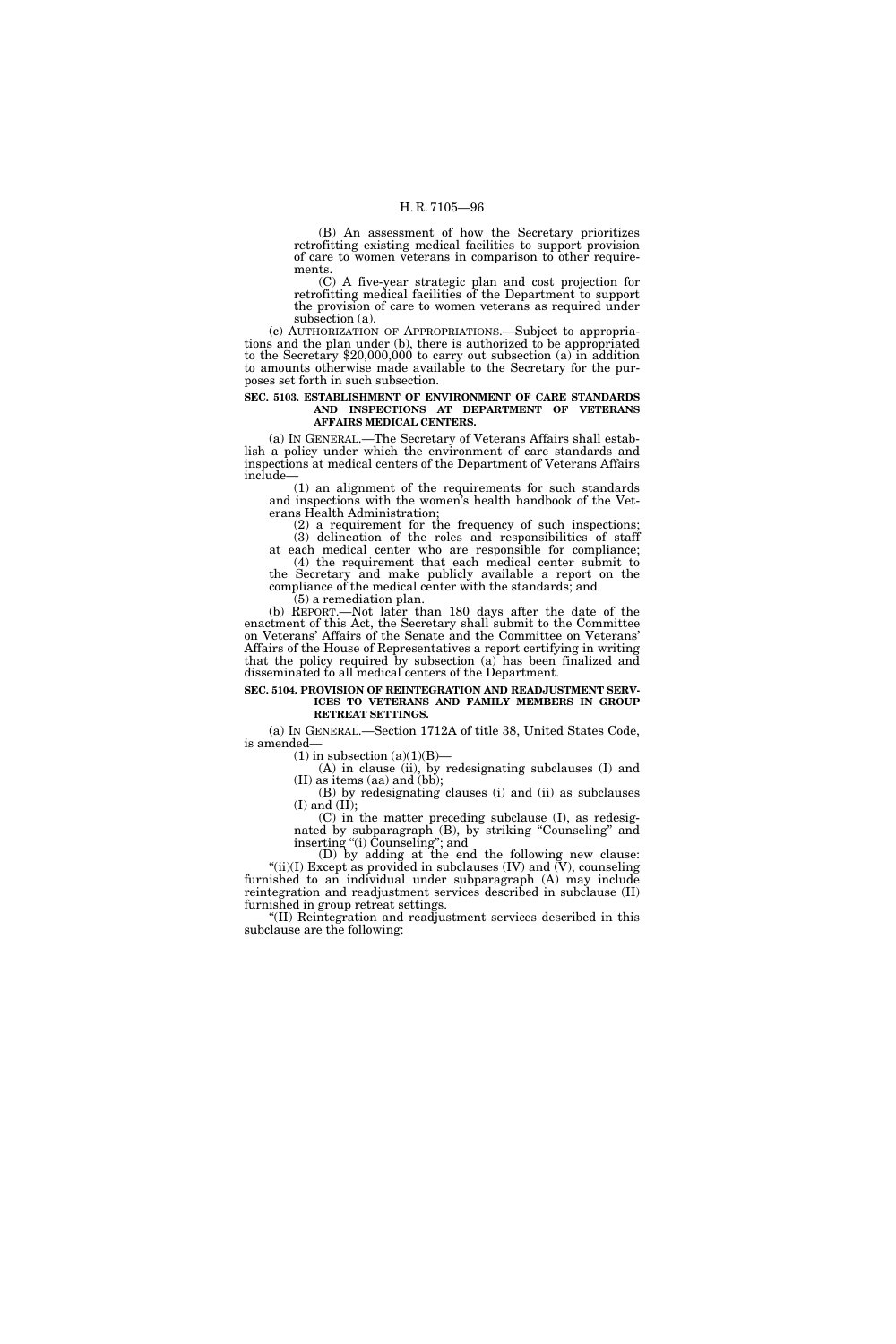"(aa) Information on reintegration of the individual into family, employment, and community.

''(bb) Financial counseling. ''(cc) Occupational counseling.

''(dd) Information and counseling on stress reduction.

''(ee) Information and counseling on conflict resolution.

''(ff) Such other information and counseling as the Secretary considers appropriate to assist the individual in reintegration into family, employment, and community.

''(III) In furnishing reintegration and readjustment services under subclause (I), the Secretary shall offer women the opportunity to receive such services in group retreat settings in which the only participants are women.

"(IV) An individual described in subparagraph  $(C)(v)$  may receive reintegration and readjustment services under subclause (I) of this clause only if the individual receives such services with a family member described in subclause (I) or (II) of such subparagraph.

"(V) In each of fiscal years  $2021$  through  $2025$ , the maximum number of individuals to whom integration and readjustment services may be furnished in group retreat settings under this subclause  $(I)$  shall not exceed 1,200 individuals."

(b) REQUEST FOR SERVICES.—Subsection (a)(2) of such section is amended—

(1) by striking ''Upon'' and inserting ''(A) Upon'';

 $(2)$  by striking "paragraph  $(1)(B)$ " and inserting "paragraph  $(1)(B)(i)$ "; and

(3) by adding at the end the following new subparagraph: "(B) Upon the request of an individual described in paragraph (1)(C), the Secretary shall furnish the individual reintegration and readjustment services in group retreat settings under paragraph  $(1)(\overrightarrow{B})(ii)$  if the Secretary determines the experience will be therapeutically appropriate.''.

# **SEC. 5105. PROVISION OF LEGAL SERVICES FOR WOMEN VETERANS.**

(a) AGREEMENT REQUIRED.—The Secretary of Veterans Affairs shall enter into one or more agreements with public or private entities to provide legal services to women veterans.

(b) FOCUS.—The focus of an agreement entered into under subsection (a) shall be to address the following unmet needs of women veterans as set forth in the most recently completed Community Homelessness Assessment, Local Education and Networking Groups for Veterans (CHALENG for Veterans) survey:

(1) Child support.

(2) Prevention of eviction and foreclosure.

(3) Discharge upgrades.

(4) Financial guardianship.

(5) Credit counseling. (6) Family reconciliation assistance.

**SEC. 5106. COMPTROLLER GENERAL SURVEYS AND REPORT ON SUP-PORTIVE SERVICES PROVIDED FOR VERY LOW-INCOME WOMEN VETERANS.** 

(a) SURVEYS.—

(1) SURVEY OF WOMEN VETERANS.—The Comptroller General of the United States shall survey women veterans who have received or are receiving supportive services provided under section 2044 of title 38, United States Code, to determine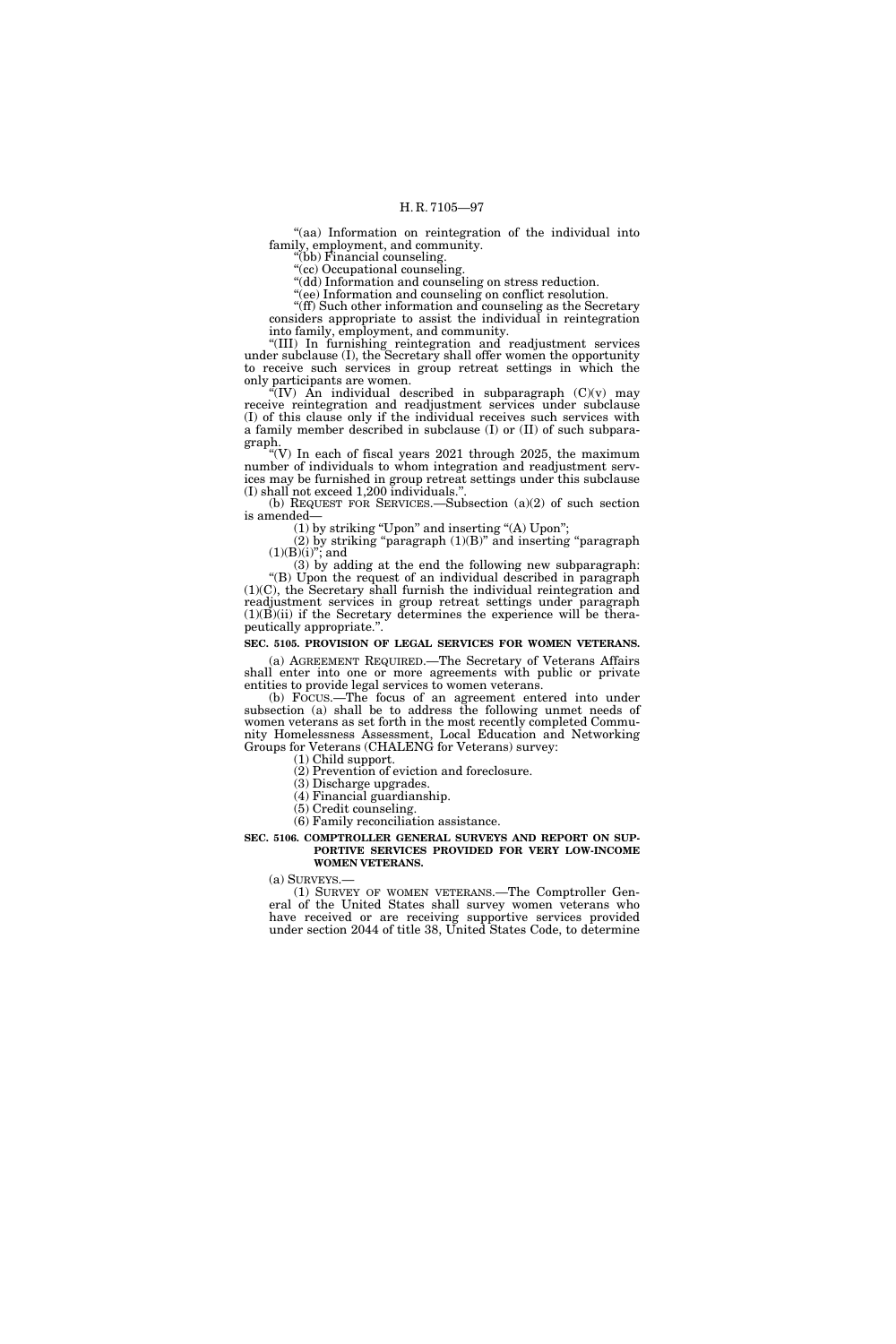satisfaction with the ability of such services to meet the specific needs of such veterans.

(2) SURVEY OF ELIGIBLE ENTITIES.—The Comptroller General shall survey eligible entities receiving financial assistance under such section and other partners of the Department of Veterans Affairs, including veterans service organizations and the National Coalition of Homeless Veterans, on the view of such entities and partners regarding—

(A) whether the Department is meeting the needs of women veterans through the provision of supportive services under such section; and

(B) any additional supportive services that may be required to meet such needs.

(b) REPORT.

(1) IN GENERAL.—Not later than 18 months after the date of the enactment of this Act, the Comptroller General of the United States shall submit to the Committee on Veterans' Affairs of the Senate and the Committee on Veterans' Affairs of the House of Representatives a report on the efforts of the Department of Veterans Affairs to provide supportive services to women veterans under section 2044 of title 38, United States.

(2) ELEMENTS.—The report required by paragraph (1) shall include the following:

(A) A review of how the Department determines which categories of supportive services would be beneficial to women veterans who receive services under such section.

(B) A description of the challenges women veterans who have children face in accessing supportive services under such section, including with respect to accessing—

(i) homeless shelters with their children; (ii) homeless shelters that have restrictions on

male children; and

(iii) affordable child care.

(C) A description of how the Department identifies eligible entities under such section that can provide supportive services to meet the needs of women veterans, including eligible entities with experience in—

(i) intimate partner violence;

(ii) legal matters pertaining especially to women veterans, including temporary restraining orders and child care orders;

(iii) supportive services for children; and

(iv) the evaluation of which categories of services would be beneficial to women veterans who receive such services under such section.

(D) A description of how much the Department spends, from funds appropriated to carry out such section and funds provided under the Coronavirus Aid, Relief, and Economic Security Act (Public Law 116–136), on supportive services specifically for women veterans, and in particular, on the services described in subparagraph (A).

(E) The results of the surveys conducted under subsection (a).

(F) A review of the resources and programming offered to woman veterans under such section.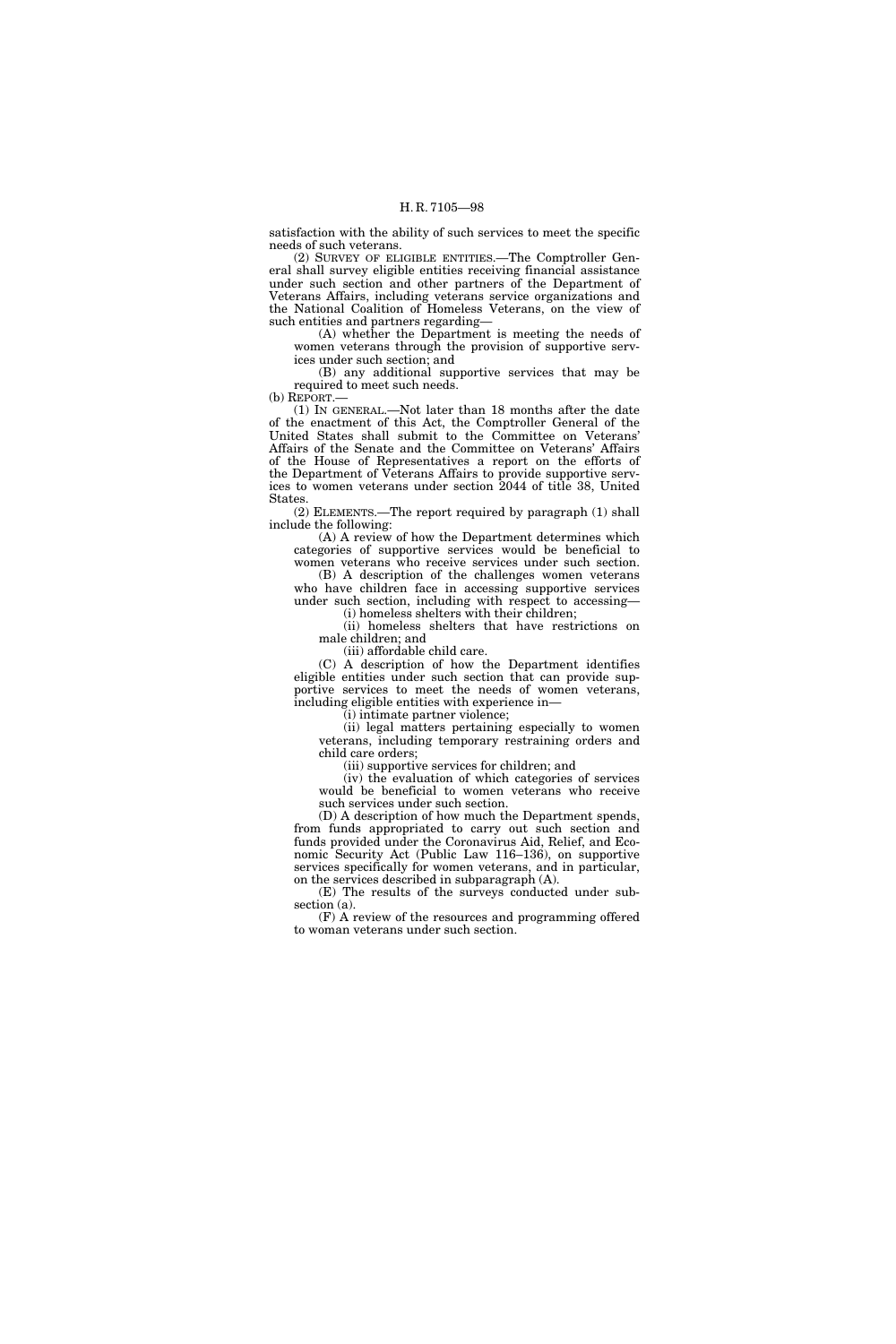(G) An assessment of such other areas as the Comptroller General considers appropriate.

### **SEC. 5107. PROGRAMS ON ASSISTANCE FOR CHILD CARE FOR CERTAIN VETERANS.**

(a) ASSISTANCE FOR CHILD CARE FOR CERTAIN VETERANS RECEIVING HEALTH CARE.—

(1) IN GENERAL.—Subchapter I of chapter 17 of title 38, United States Code, is amended by adding at the end the following new section:

# **''§ 1709C. Assistance for child care for certain veterans receiving health care**

''(a) PROGRAM REQUIRED.—The Secretary shall carry out a program to provide, subject to subsection (b), assistance to qualified veterans described in subsection (c) to obtain child care so that such veterans can receive health care services described in subsection  $(c)(2)$ .

''(b) LIMITATION ON PERIOD OF PAYMENTS.—Assistance may be provided to a qualified veteran under this section for receipt of child care only during the period that the qualified veteran—

''(1) receives the types of health care services described in subsection (c)(2) at a facility of the Department; and

"(2) requires travel to and return from such facility for the receipt of such health care services.

''(c) QUALIFIED VETERANS.—For purposes of this section, a qualified veteran is a veteran who—

" $(1)$  is the primary caretaker of a child or children; and  $\sqrt{\frac{2}{A}}$  receives from the Department-

''(i) regular mental health care services;

''(ii) intensive mental health care services; or

''(iii) such other intensive health care services that the Secretary determines that provision of assistance to the veteran to obtain child care would improve access to such health care services by the veteran; or

''(B) is in need of regular or intensive mental health care services from the Department, and but for lack of child care services, would receive such health care services from the Department.

''(d) LOCATIONS.—Not later than five years after the date of the enactment of the Deborah Sampson Act of 2020, the Secretary shall carry out the program at each medical center of the Department.

''(e) FORMS OF CHILD CARE ASSISTANCE.—(1) Child care assistance under this section may include the following:

''(A) Stipends for the payment of child care offered by a licensed child care center (either directly or through a voucher program) that shall be, to the extent practicable, modeled after the Department of Veterans Affairs Child Care Subsidy Program established pursuant to section 630 of the Treasury and General Government Appropriations Act, 2002 (Public Law 107–67; 115 Stat. 552).

''(B) Direct provision of child care at an on-site facility of the Department.

''(C) Payments to private child care agencies.

"(D) Collaboration with facilities or programs of other Federal agencies.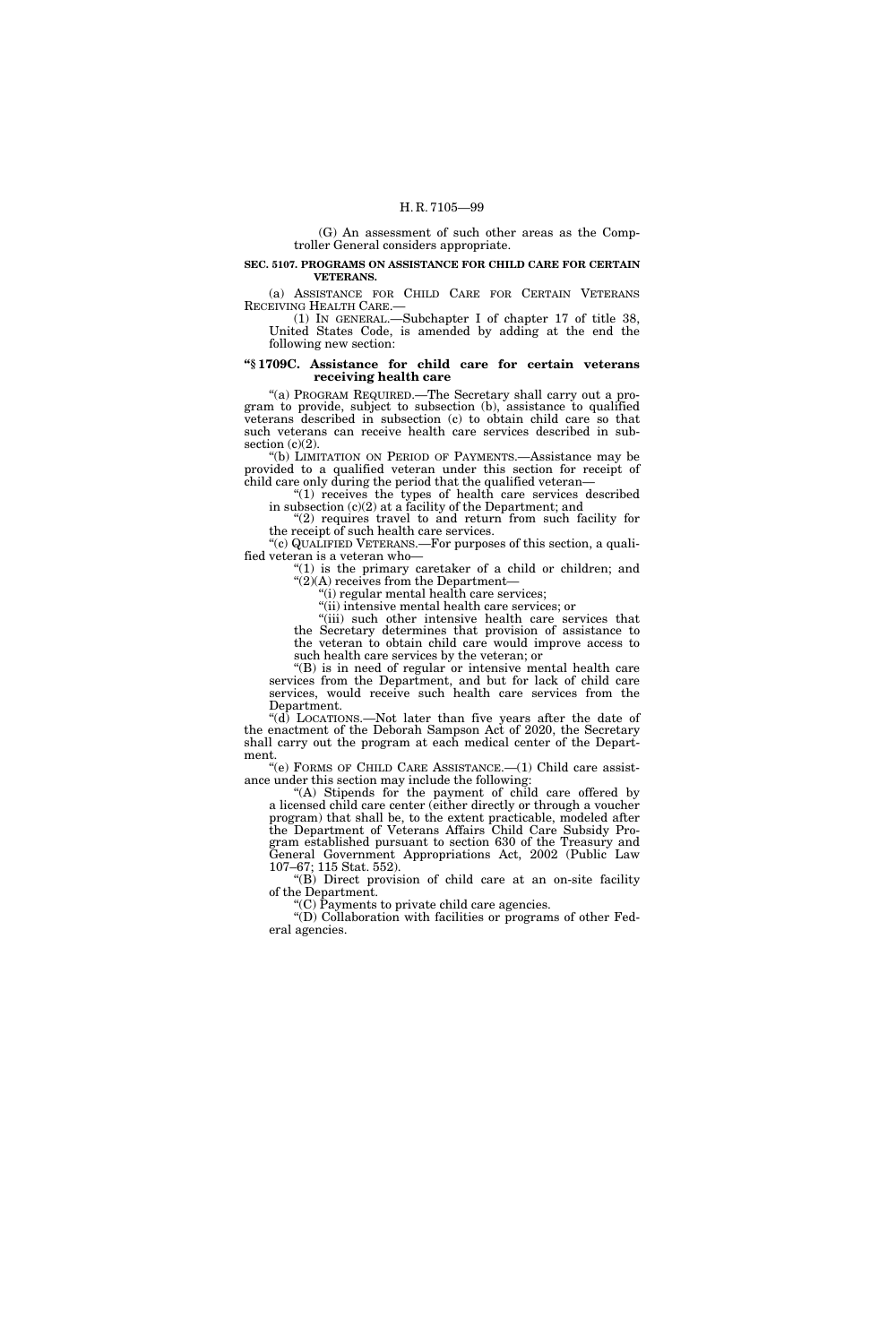''(E) Such other forms of assistance as the Secretary considers appropriate.

"(2) In providing child care assistance under this section, the child care needs of the local area shall be considered and the head of each medical center may select the type of care that is most appropriate or feasible for such medical center.

"(3) In the case that child care assistance under this section is provided as a stipend under paragraph (1)(A), such stipend shall cover the full cost of such child care.''.

(2) CONFORMING AMENDMENT.—Section 205(e) of the Caregivers and Veterans Omnibus Health Services Act of 2010 (Public Law 111–163; 38 U.S.C. 1710 note) is amended by striking ''September 30, 2020'' and inserting ''the date of the enactment of the Deborah Sampson Act of 2020''.

(3) CLERICAL AMENDMENT.—The table of sections at the beginning of chapter 17 of such title is amended by inserting after the item relating to section 1709B the following new item:

''1709C. Assistance for child care for certain veterans receiving health care,''.

(b) PILOT PROGRAM ON ASSISTANCE FOR CHILD CARE FOR CER-TAIN VETERANS RECEIVING READJUSTMENT COUNSELING AND RELATED MENTAL HEALTH SERVICES.—

(1) IN GENERAL.—The Secretary of Veterans Affairs shall carry out a pilot program to assess the feasibility and advisability of providing, subject to paragraph (2), assistance to qualified veterans described in paragraph (3) to obtain child care so that such veterans can receive readjustment counseling and related mental health services.

(2) LIMITATION ON PERIOD OF PAYMENTS.—Assistance may be provided to a qualified veteran under the pilot program for receipt of child care only during the period that the qualified veteran receives readjustment counseling and related health care services at a Vet Center.

(3) QUALIFIED VETERANS.—For purposes of this subsection, a qualified veteran is a veteran who—

(A) is the primary caretaker of a child or children; and

(B)(i) receives from the Department regular readjustment counseling and related mental health services; or

(ii) is in need of regular readjustment counseling and related mental health services from the Department, and but for lack of child care services, would receive such counseling and services from the Department.

(4) LOCATIONS.—The Secretary shall carry out the pilot program in not fewer than three Readjustment Counseling Service Regions selected by the Secretary for purposes of the pilot program.

(5) FORMS OF CHILD CARE ASSISTANCE.—

(A) IN GENERAL.—Child care assistance under the pilot program may include the following:

(i) Stipends for the payment of child care offered by a licensed child care center (either directly or through a voucher program) that shall be, to the extent practicable, modeled after the Department of Veterans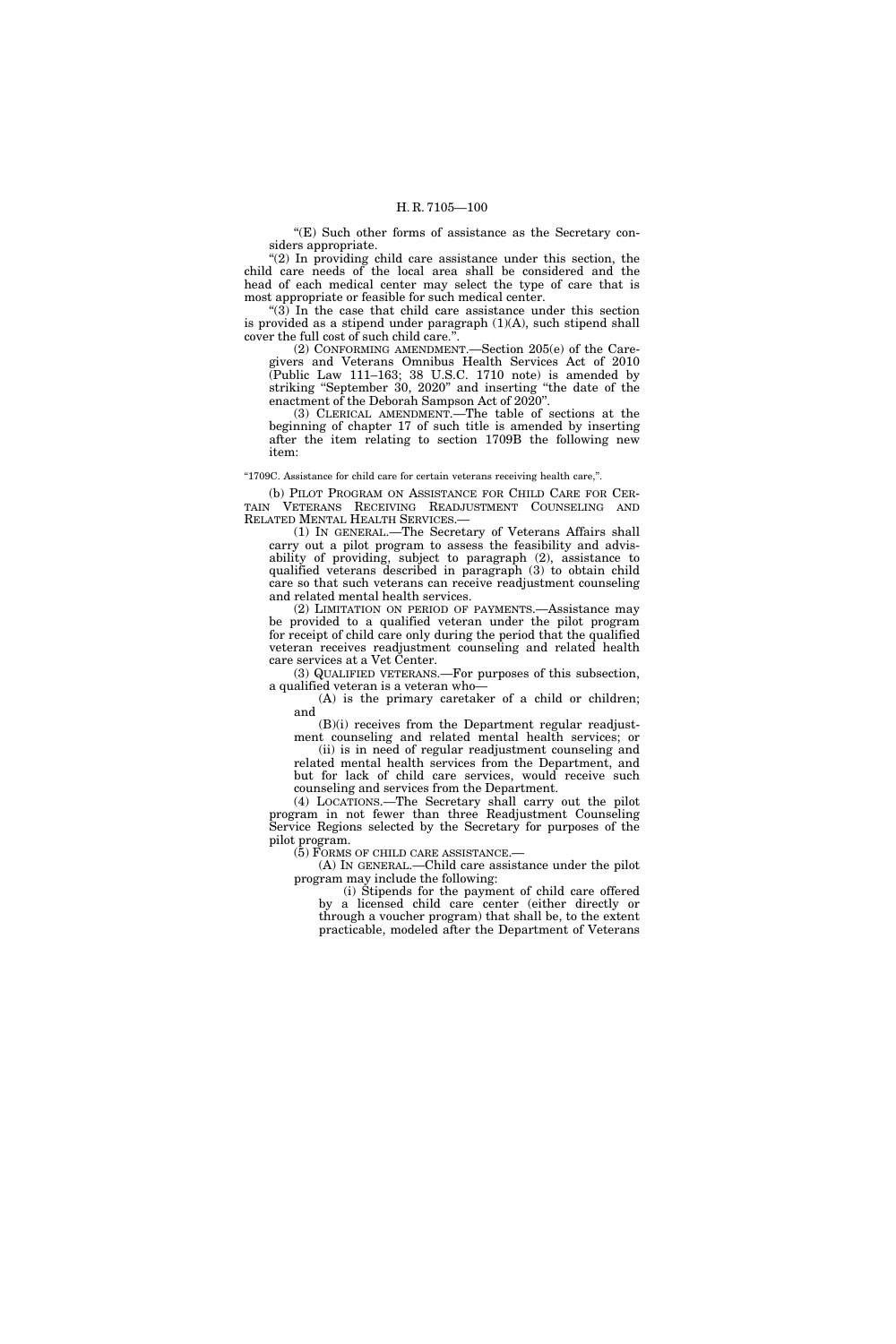Affairs Child Care Subsidy Program established pursuant to section 630 of the Treasury and General Government Appropriations Act, 2002 (Public Law 107–67; 115 Stat. 552).

(ii) Payments to private child care agencies.

(iii) Collaboration with facilities or programs of other Federal agencies.

(iv) Such other forms of assistance as the Secretary considers appropriate.

(B) LOCAL AREA.—In providing child care assistance under the pilot program, the child care needs of the local area shall be considered and the head of each Vet Center may select the type of care that is most appropriate or feasible for such Vet Center.

(C) USE OF STIPEND.—In the case that child care assistance under the pilot program is provided as a stipend under subparagraph  $(\tilde{A})(i)$ , such stipend shall cover the full cost of such child care.

(6) DURATION.—The pilot program shall be carried out during the two-year period beginning on the date of the commencement of the pilot program.

(7) REPORT.— (A) IN GENERAL.—Not later than 180 days after the completion of the pilot program, the Secretary shall submit

to Congress a report on the pilot program. (B) ELEMENTS.—The report required by subparagraph (A) shall include the findings and conclusions of the Secretary regarding the pilot program, and shall include such recommendations for the continuation or expansion of the

pilot program as the Secretary considers appropriate. (8) VET CENTER DEFINED.—In this subsection, the term

"Vet Center" has the meaning given that term in section 1712A(h) of title 38, United States Code.

## **SEC. 5108. AVAILABILITY OF PROSTHETICS FOR WOMEN VETERANS FROM DEPARTMENT OF VETERANS AFFAIRS.**

(a) ACCESS AT EACH MEDICAL FACILITY.—Section 1714(a) of title 38, United States Code, is amended—

(1) by striking "(a) Any veteran" and inserting "(a)(1) Any veteran''; and

(2) by adding at the end the following new paragraph: " $(2)$  In furnishing prosthetic appliances under paragraph  $(1)$ , the Secretary shall ensure women veterans are able to access clinically appropriate prosthetic appliances through each medical facility of the Department.''.

(b) REPORT.—

(1) IN GENERAL.—Not later than one year after the date of the enactment of this Act, the Secretary of Veterans Affairs shall submit to the Committee on Veterans' Affairs of the Senate and the Committee on Veterans' Affairs of the House of Representatives a report on the availability from the Department of Veterans Affairs of prosthetics made for women veterans, including an assessment of the availability of such prosthetics at medical facilities of the Department.

(2) ELEMENTS.—The report required by paragraph (1) shall include—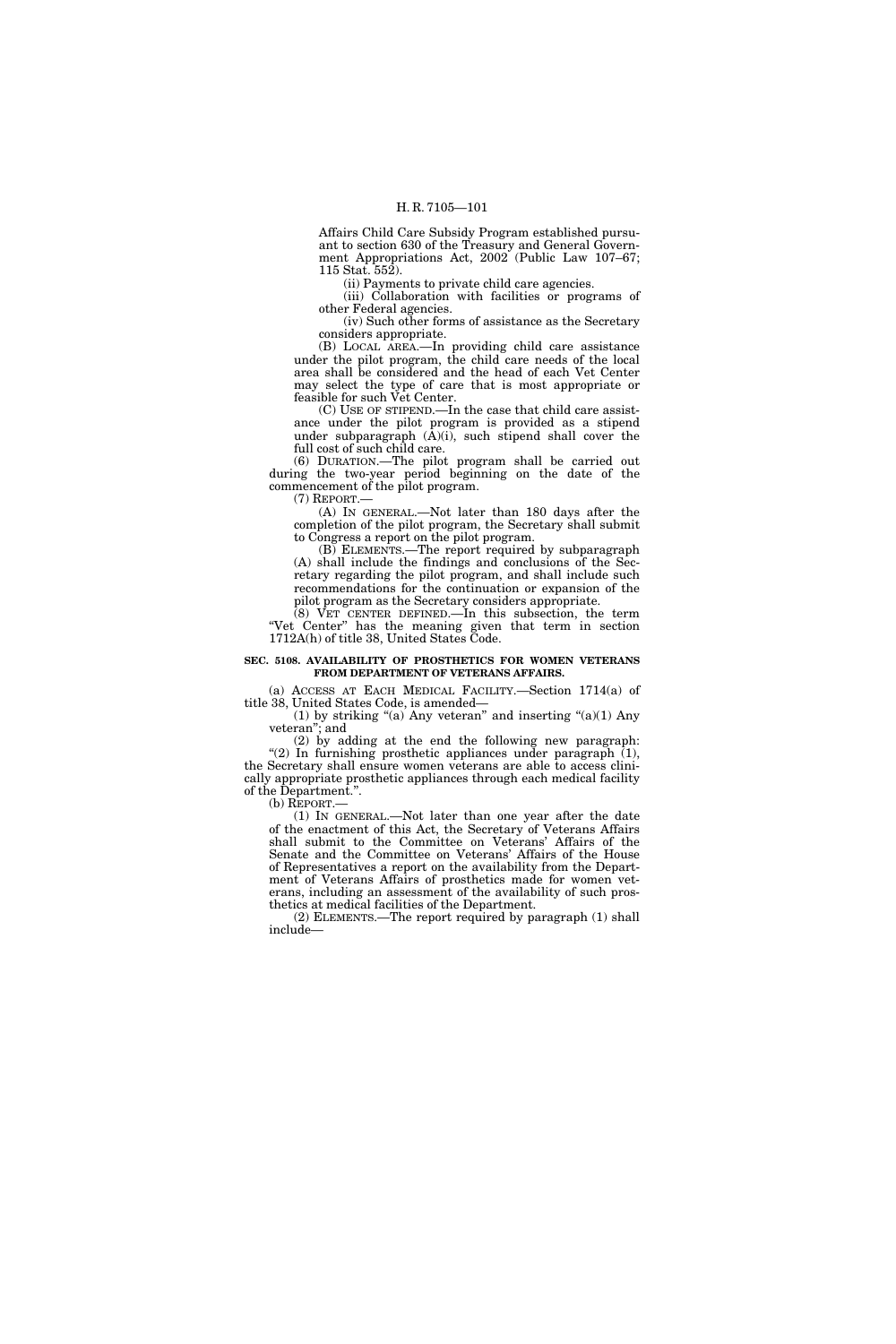(A) a list of all devices classified by the Department as prosthetic devices, including a breakdown of whether a device is considered gender-neutral or gender-specific;

(B) for gender-neutral devices, a breakdown of sizing; (C) the average time it takes for a woman veteran to receive a prosthetic device after it is prescribed, disaggregated by Veterans Integrated Service Network and medical center of the Department;

(D) the total number of women veterans utilizing the Department for prosthetic services, disaggregated by facility of the Department;

(E) an assessment of efforts by the Department on research, development, and employment of additive manufacture technology (commonly referred to as 3D printing) to provide prosthetic items for women veterans;

(F) the results of a survey with a representative sample of not fewer than 50,000 veterans (of which women shall be overrepresented) in an amputee care program on satisfaction with prosthetics furnished or procured by the Department that replace appendages or their function; and (G) such other information as the Secretary considers

appropriate.

### **SEC. 5109. REQUIREMENT TO IMPROVE DEPARTMENT OF VETERANS AFFAIRS WOMEN VETERANS CALL CENTER.**

The Secretary of Veterans Affairs shall enhance the capabilities of the women veterans call center of the Department of Veterans Affairs to respond to requests by women veterans for assistance with accessing health care and benefits furnished under the laws administered by the Secretary.

### **SEC. 5110. STUDY ON INFERTILITY SERVICES FURNISHED AT DEPART-MENT OF VETERANS AFFAIRS.**

(a) STUDY REQUIRED.—The Secretary of Veterans Affairs shall conduct a study on the infertility services offerings at the Department of Veterans Affairs.

(b) ELEMENTS.—The study conducted under subsection (a) shall include the following:

(1) An assessment of the following:

(A) The availability of infertility services at facilities of the Department and through laws administered by the Secretary for the provision of non-Department care.

(B) The demand for such services from eligible individuals.

(2) Identification of potential challenges in accessing infertility services for eligible individuals.

(3) An analysis of Department resources for the furnishing of infertility services, including analysis of Department workforce and non-Department providers.

(4) Development of recommendations for the improvement of infertility services under laws administered by the Secretary to improve eligible individuals' access, delivery of services, and health outcomes.

(c) REPORT.—Not later than one year after the date of the enactment of this Act, the Secretary shall submit to the Committee on Veterans' Affairs of the Senate and the Committee on Veterans' Affairs of the House of Representatives a report on the study conducted under subsection (a).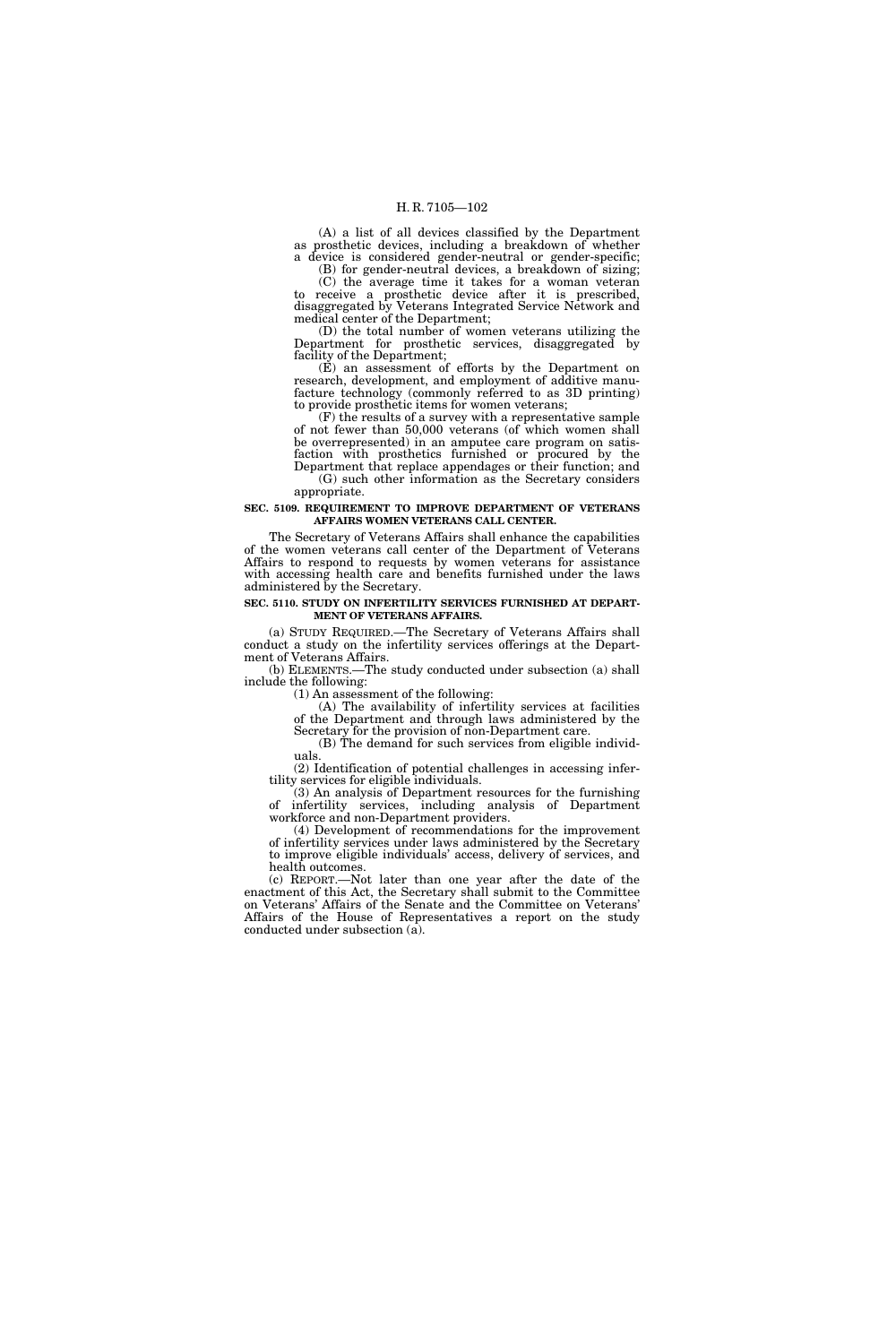(d) ELIGIBLE INDIVIDUAL DEFINED.—In this section, the term "eligible individual" means an individual who is a veteran who is eligible for and enrolled in the health care system of the Department under section 1705(a) of title 38, United States Code.

### **SEC. 5111. SENSE OF CONGRESS ON ACCESS TO FACILITIES OF DEPARTMENT OF VETERANS AFFAIRS BY RESERVISTS FOR COUNSELING AND TREATMENT RELATING TO MILI-TARY SEXUAL TRAUMA.**

(a) IN GENERAL.—It is the sense of Congress that members of the reserve components of the Armed Forces, including members of the National Guard, should be able to access all health care facilities of the Department of Veterans Affairs, not just Vet Centers, to receive counseling and treatment relating to military sexual trauma.

(b) DEFINITIONS.—In this section:

(1) MILITARY SEXUAL TRAUMA.—The term ''military sexual trauma'' has the meaning given such term in section 1164(c) of title 38, United States Code, as added by section 5501(a) of this title.

(2) VET CENTER.—The term ''Vet Center'' has the meaning given that term in section 1712A(h) of such title.

# **Subtitle B—Increasing Staff Cultural Competency**

### **SEC. 5201. STAFFING OF WOMEN'S HEALTH PRIMARY CARE PROVIDERS AT MEDICAL FACILITIES OF DEPARTMENT OF VETERANS AFFAIRS.**

The Secretary of Veterans Affairs shall ensure that each medical facility of the Department of Veterans Affairs has not fewer than one full-time or part-time women's health primary care provider whose duties include, to the extent possible, providing training to other health care providers of the Department on the needs of women veterans.

### **SEC. 5202. ADDITIONAL FUNDING FOR PRIMARY CARE AND EMER-GENCY CARE CLINICIANS IN WOMEN VETERANS HEALTH CARE MINI-RESIDENCY PROGRAM.**

(a) IN GENERAL.—There is authorized to be appropriated to the Secretary of Veterans Affairs \$1,000,000 for each fiscal years 2021 through 2025 to provide opportunities for participation in the Women Veterans Health Care Mini-Residency Program of the Department of Veterans Affairs for primary care and emergency care clinicians.

(b) TREATMENT OF AMOUNTS.—The amounts authorized to be appropriated under subsection (a) shall be in addition to amounts otherwise made available to the Secretary for the purposes set forth in such subsection.

### **SEC. 5203. ESTABLISHMENT OF WOMEN VETERAN TRAINING MODULE FOR NON-DEPARTMENT OF VETERANS AFFAIRS HEALTH CARE PROVIDERS.**

(a) IN GENERAL.—Not later than one year after the date of the enactment of this Act, the Secretary of Veterans Affairs shall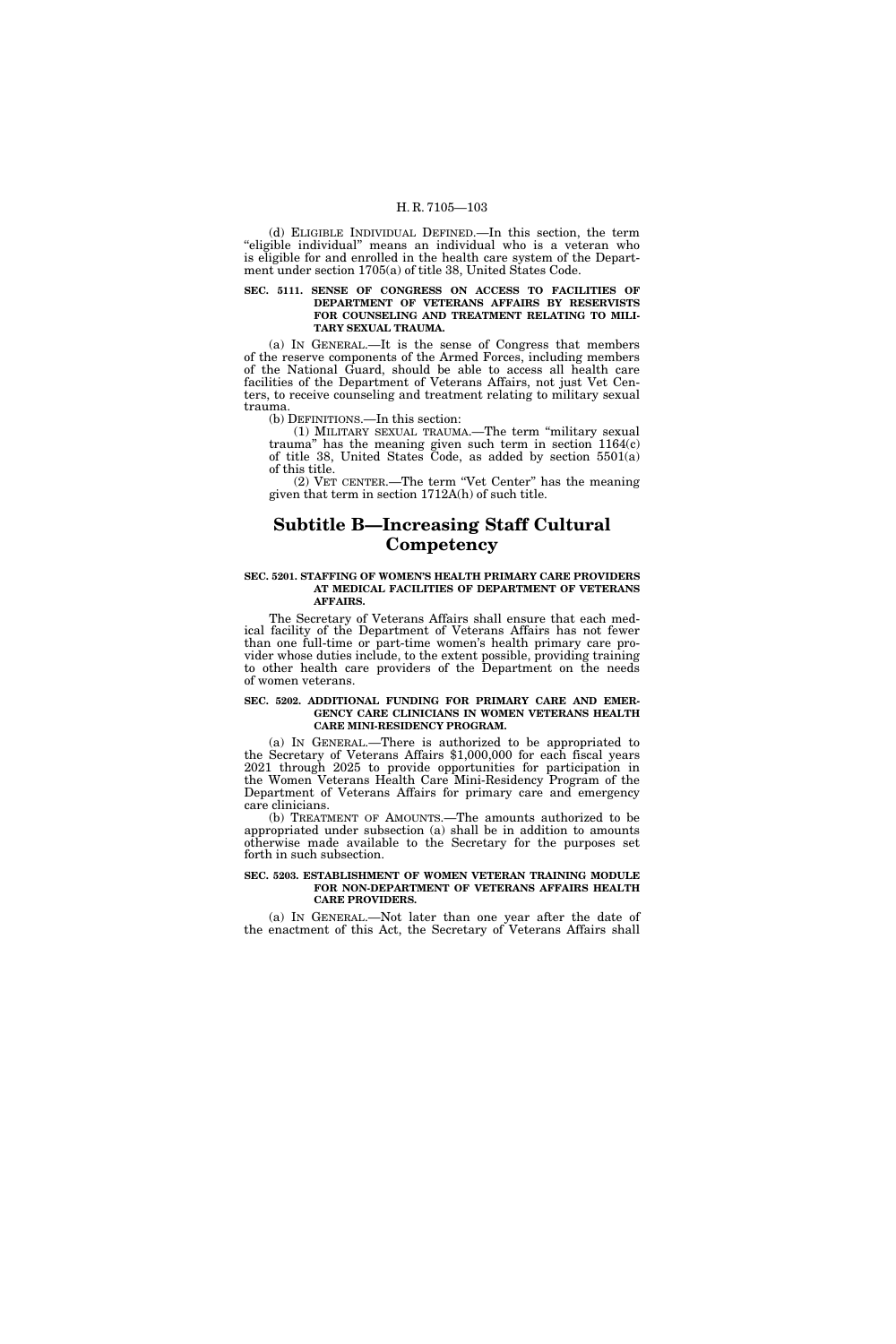establish and make available to community providers a training module that is specific to women veterans.

(b) TRAINING MATERIALS PROVIDED.—Under the training module established and made available to community providers under subsection (a), the Secretary shall provide to community providers the same training materials relating to treatment of women veterans that is provided to health care providers of the Department of Veterans Affairs to ensure that all health care providers treating women veterans have access to the same materials to support competency throughout the community.

(c) ADMINISTRATION OF TRAINING MODULE.—The Secretary shall administer the training module established under subsection (a) to community providers through an internet website of the Department.

(d) ANNUAL REPORT.—Not later than one year after the establishment of the training module under subsection (a), and annually thereafter, the Secretary shall submit to Congress a report on—

(1) the utilization by community providers of the training module; and

(2) the effectiveness of the training module.

(e) DEFINITIONS.—In this section:

(1) COMMUNITY PROVIDER.—The term ''community provider'' means a non-Department of Veterans Affairs health care provider who provides preauthorized health care to veterans under the laws administered by the Secretary of Veterans Affairs. (2) PREAUTHORIZED HEALTH CARE.—The term

"preauthorized health care" means health care provided to a veteran that is authorized by the Secretary before being provided.

## **SEC. 5204. STUDY ON STAFFING OF WOMEN VETERAN PROGRAM MAN-AGER PROGRAM AT MEDICAL CENTERS OF DEPARTMENT OF VETERANS AFFAIRS AND TRAINING OF STAFF.**

(a) STUDY.—The Secretary of Veterans Affairs shall conduct a study on the use of the Women Veteran Program Manager program of the Department of Veterans Affairs to determine—

(1) if the program is appropriately staffed at each medical center of the Department;

(2) whether each medical center of the Department is staffed with a Women Veteran Program Manager; and

(3) whether it would be feasible and advisable to have a Women Veteran Program Ombudsman at each medical center of the Department.

(b) REPORT.—Not later than 270 days after the date of the enactment of this Act, the Secretary shall submit to the Committee on Veterans' Affairs of the Senate and the Committee on Veterans' Affairs of the House of Representatives a report on the study conducted under subsection (a).

(c) TRAINING.—The Secretary shall ensure that all Women Veteran Program Managers and Women Veteran Program Ombudsmen receive the proper training to carry out their duties.

### **SEC. 5205. STUDY ON WOMEN VETERAN COORDINATOR PROGRAM.**

(a) STUDY AND REPORT REQUIRED.—Not later than 180 days after the date of the enactment of this Act, the Secretary of Veterans Affairs shall—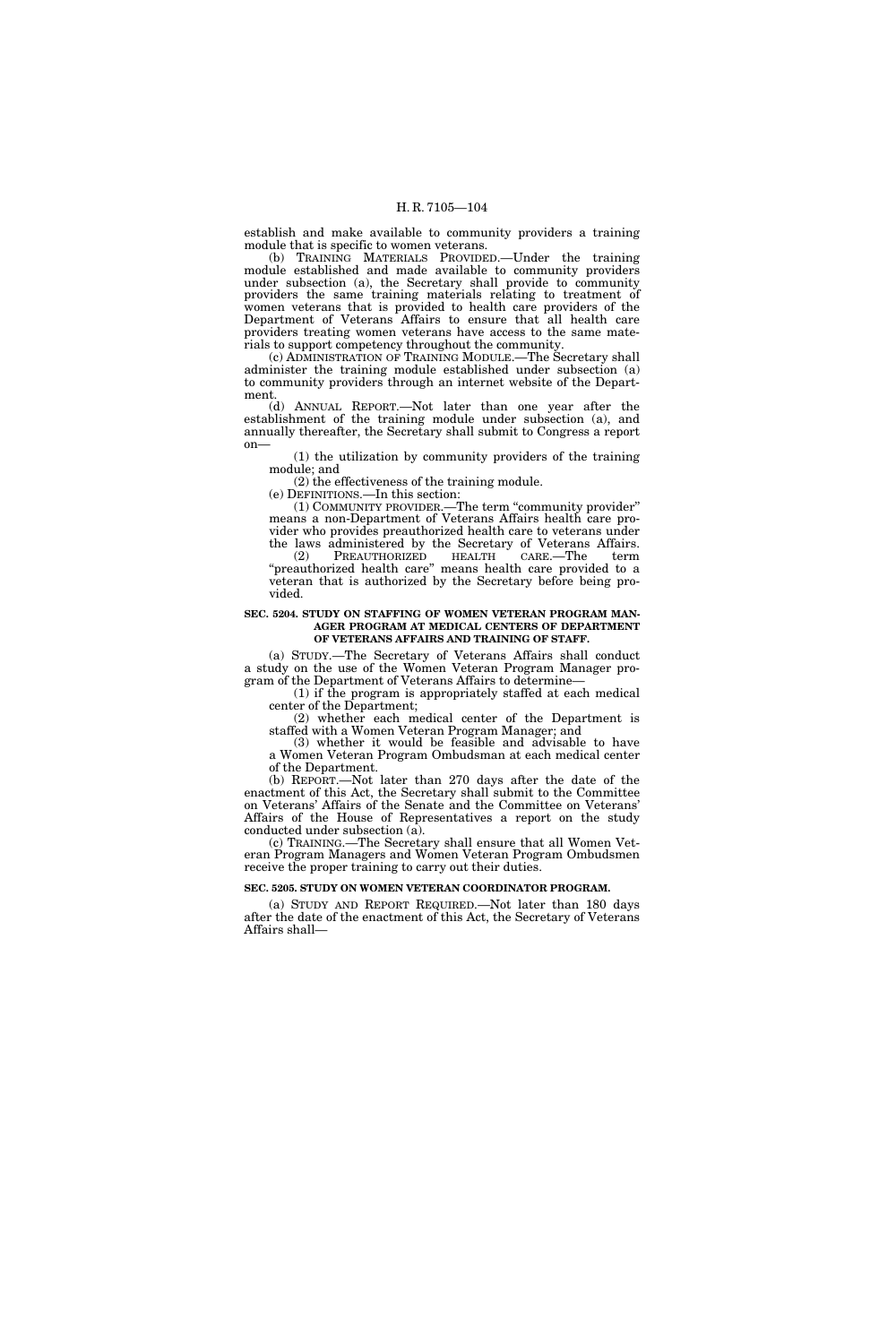(1) complete a study on the Women Veteran Coordinator program of the Veterans Benefits Administration of the Department of Veterans Affairs; and

(2) submit to the Committee on Veterans' Affairs of the Senate and the Committee on Veterans' Affairs of the House of Representatives a report on the findings of the Secretary with respect to the study completed under paragraph (1).

(b) ELEMENTS.—The study required by subsection (a)(1) shall identify the following:

(1) If the program described in such subsection is appropriately staffed at each regional benefits office of the Department.

(2) Whether each regional benefits office of the Department is staffed with a Women Veteran Coordinator. (3) The position description of the Women Veteran Coordi-

nator. (4) Whether an individual serving in the Women Veteran Coordinator position concurrently serves in any other position,

and if so, the allocation of time the individual spends in each such position.

(5) A description of the metrics the Secretary uses to determine the job performance and effectiveness of the Women Veteran Coordinator.

### **SEC. 5206. STAFFING IMPROVEMENT PLAN FOR PEER SPECIALISTS OF DEPARTMENT OF VETERANS AFFAIRS WHO ARE WOMEN.**

(a) ASSESSMENT OF CAPACITY.—

(1) IN GENERAL.—Not later than 90 days after the date of the enactment of this Act, the Secretary of Veterans Affairs, in consultation with the Inspector General of the Department of Veterans Affairs, shall commence an assessment of the capacity of peer specialists of the Department of Veterans Affairs who are women.

(2) ELEMENTS.—The assessment required by paragraph (1) shall include an assessment of the following:

(A) The geographical distribution of peer specialists of the Department who are women.

(B) The geographical distribution of women veterans. (C) The number and proportion of women peer specialists who specialize in peer counseling on mental health or suicide prevention.

(D) The number and proportion of women peer specialists who specialize in peer counseling on non-mental health related matters.

(b) REPORT.—Not later than one year after the assessment required by subsection (a) has commenced, the Secretary shall submit to the Committee on Veterans' Affairs of the Senate and the Committee on Veterans' Affairs of the House of Representatives a report detailing the findings of the assessment.<br>(c) STAFFING IMPROVEMENT PLAN.—

(1) IN GENERAL.—Not later than 180 days after submitting the report under subsection (b), the Secretary, in consultation with the Inspector General, shall submit to the Committee on Veterans' Affairs of the Senate and the Committee on Veterans' Affairs of the House of Representatives a plan, based on the results of the assessment required by subsection (a),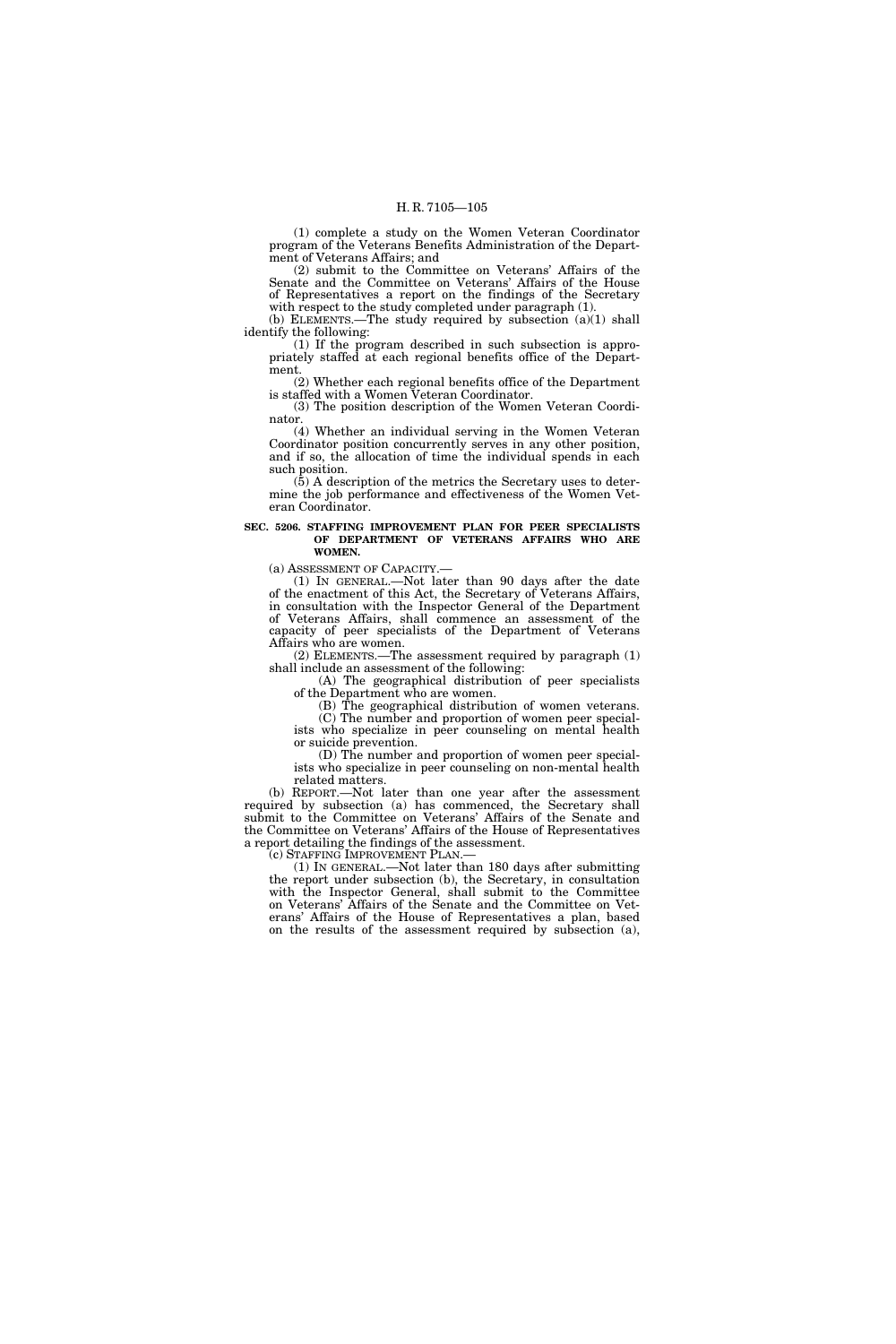to hire additional qualified peer specialists who are women, with special consideration for areas that lack peer specialists who are women.

(2) ELEMENTS.—The peer specialist positions included in the plan required by paragraph  $(1)$ –

(A) shall be non-volunteer, paid positions; and

(B) may be part-time positions.

# **Subtitle C—Eliminating Harassment and Assault**

### **SEC. 5301. EXPANSION OF COVERAGE BY DEPARTMENT OF VETERANS AFFAIRS OF COUNSELING AND TREATMENT FOR SEXUAL TRAUMA.**

(a) EXPANSION OF ELIGIBILITY FOR COUNSELING AND TREAT-MENT.—Section 1720D of title 38, United States Code, is amended—  $(1)$  in subsection  $(a)$ 

(A) in paragraph (1), by striking "active duty, active duty for training, or inactive duty training'' and inserting "duty, regardless of duty status or line of duty determination (as that term is used in section 12323 of title 10)''; and

(B) in paragraph (2)(A), by striking ''active duty, active duty for training, or inactive duty training'' and inserting ''duty, regardless of duty status or line of duty determination (as that term is used in section 12323 of title 10)''; (2) by striking ''veteran'' each place it appears and inserting ''former member of the Armed Forces'';

(3) by striking ''veterans'' each place it appears and inserting "former members of the Armed Forces"; and

(4) by adding at the end the following new subsection: "(g) In this section, the term 'former member of the Armed Forces' includes the following:

''(1) A veteran.

"(2) An individual described in section 1720I(b) of this title.''.

(b) INCLUSION OF TREATMENT FOR PHYSICAL HEALTH CONDI-TIONS.—Such section is further amended—

 $(1)$  in subsection  $(a)$  $(A)$  in paragraph  $(1)$ —

(i) by inserting '', to include care for physical health conditions, as appropriate,'' after ''counseling and appropriate care and services'';

(ii) by striking ''overcome psychological trauma'' and inserting "treat a condition"; and

(iii) by striking ''mental health professional'' and inserting ''health care professional''; and

(B) in paragraph  $(2)(\overline{A})$ , by striking "overcome psychological trauma" and inserting "treat a condition"; and  $(2)$  in subsection  $(d)$ 

(A) in paragraph (1), by inserting "and other health care professionals'' after ''mental health professionals''; and  $(B)$  in paragraph  $(2)(A)$ , by inserting "and other health

care professionals'' after ''mental health professionals''.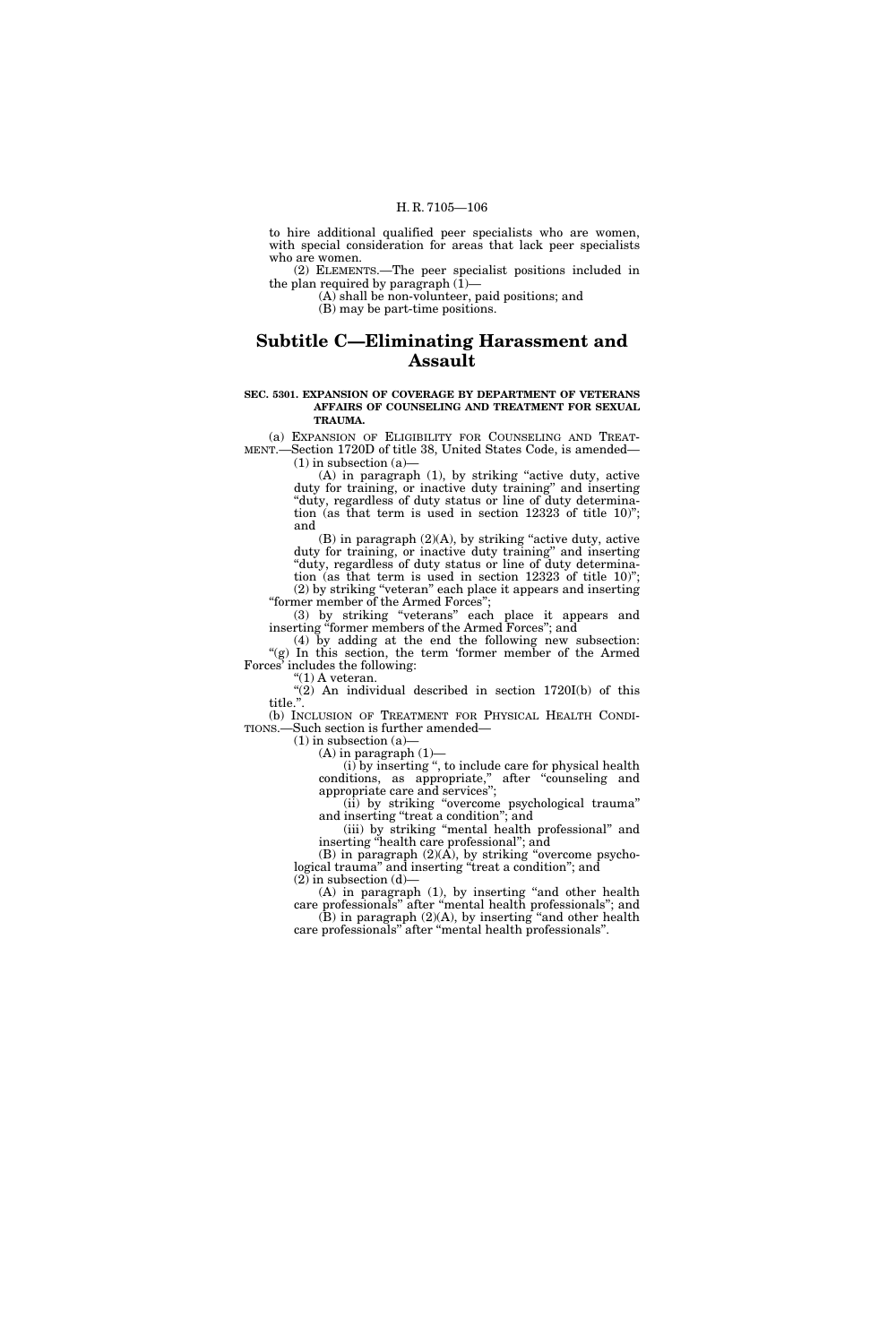### **SEC. 5302. ASSESSMENT OF EFFECTS OF INTIMATE PARTNER VIOLENCE ON WOMEN VETERANS BY ADVISORY COM-MITTEE ON WOMEN VETERANS.**

Section  $542(c)(1)$  of title 38, United States Code, is amended—  $(1)$  in subparagraph  $(B)$ , by striking "and" at the end;

(2) by redesignating subparagraph (C) as subparagraph (D); and

(3) by inserting after subparagraph (B) the following new subparagraph (C):

''(C) an assessment of the effects of intimate partner violence on women veterans; and''.

### **SEC. 5303. ANTI-HARASSMENT AND ANTI-SEXUAL ASSAULT POLICY OF DEPARTMENT OF VETERANS AFFAIRS.**

(a) IN GENERAL.—Subchapter II of chapter 5 of title 38, United States Code, is amended by adding at the end the following new section:

# **''§ 533. Anti-harassment and anti-sexual assault policy**

"(a) ESTABLISHMENT.— $(1)$  The Secretary, acting through the Office of Assault and Prevention of the Veterans Health Administration, shall establish a comprehensive policy to end harassment and sexual assault, including sexual harassment and gender-based harassment, throughout the Department.

" $(2)$  The policy required by paragraph  $(1)$  shall include the following:

''(A) A process for employees and contractors of the Department to respond to reported incidents of harassment and sexual assault committed by any non-Department individual within a facility of the Department, including with respect to accountability or disciplinary measures.

 $E(B)$  A process for employees and contractors of the Department to respond to reported incidents of harassment and sexual assault of any non-Department individual within a facility of the Department.

 $\mathcal{L}(\tilde{C})$  A process for any non-Department individual to report harassment and sexual assault described in subparagraph  $(A)$ , including an option for confidential reporting, and for the Secretary to respond to and address such reports.

 $\widetilde{f}(D)$  Clear mechanisms for non-Department individuals to readily identify to whom and how to report incidents of harassment and sexual assault committed by another non-Department individual.

''(E) Clear mechanisms for employees and contractors of the Department to readily identify to whom and how to report incidents of harassment and sexual assault and how to refer non-Department individuals with respect to reporting an incident of harassment or sexual assault.

 $'(F)$  A process for, and mandatory reporting requirement applicable to, any employee or contractor of the Department who witnesses harassment or sexual assault described in subparagraph (A) or (B) within a facility of the Department, regardless of whether the individual affected by such harassment or sexual assault wants to report such harassment or sexual assault.

 $(G)$  The actions possible, including disciplinary actions, for employees or contractors of the Department who fail to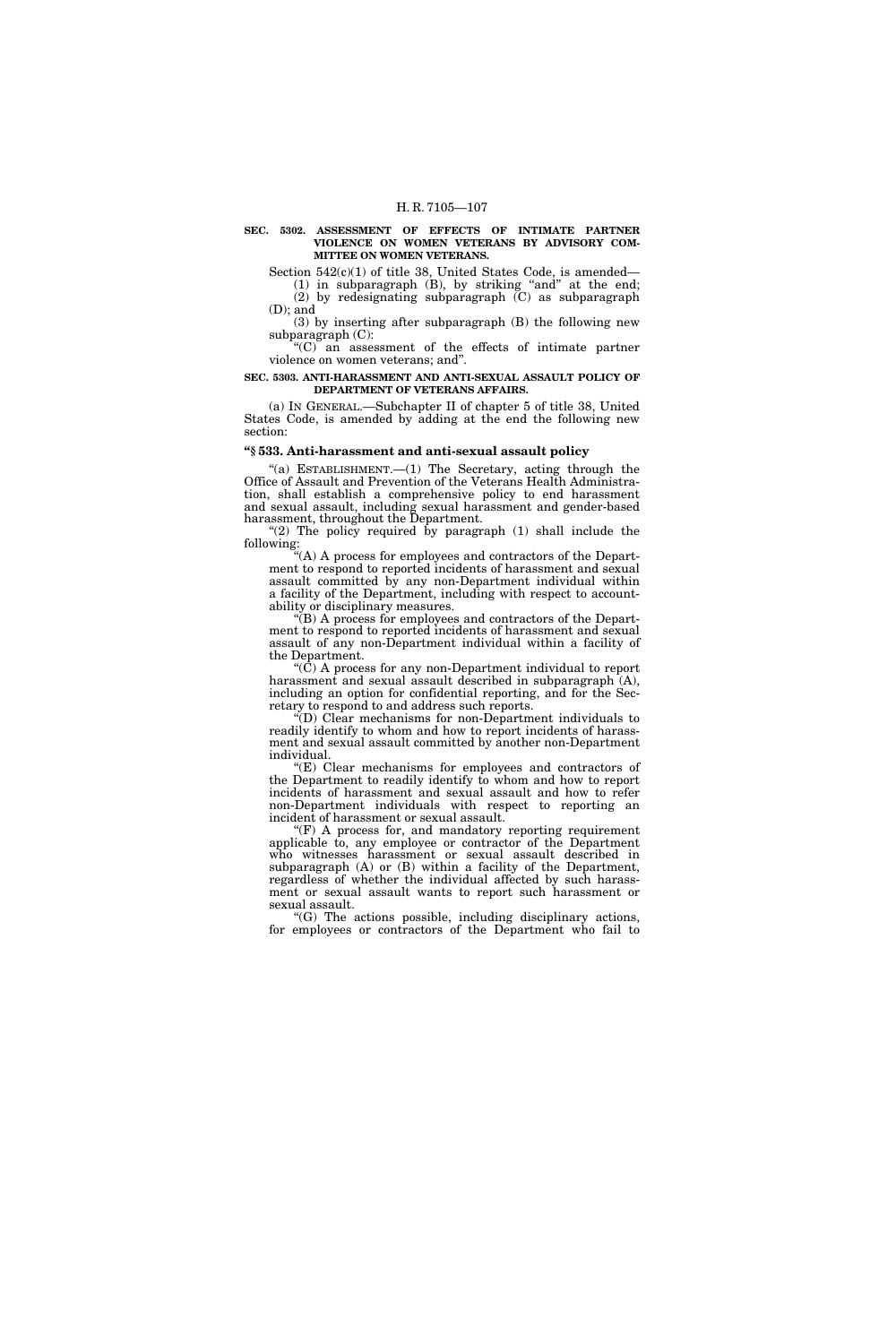report incidents of harassment and sexual assault described in subparagraph (A) or (B) that the employees or contractors witness.

''(H) On an annual or more frequent basis, mandatory training for employees and contractors of the Department regarding how to report and address harassment and sexual assault described in subparagraphs (A) and (B), including bystander intervention training.

''(I) On an annual or more frequent basis, the distribution of the policy under this subsection and anti-harassment and anti-sexual assault educational materials by mail or email to each individual receiving a benefit under a law administered by the Secretary.

''(J) The prominent display of anti-harassment and antisexual assault messages in each facility of the Department, including how non-Department individuals may report harassment and sexual assault described in subparagraphs (A) and (B) at such facility and the points of contact under subsection (b).

 $K(K)$  The posting on internet websites of the Department, including the main internet website regarding benefits of the Department and the main internet website regarding health care of the Department, of anti-harassment and anti-sexual assault banners specifically addressing harassment and sexual assault described in subparagraphs (A) and (B).

''(b) POINTS OF CONTACT.—The Secretary shall designate, as a point of contact to receive reports of harassment and sexual assault described in subparagraphs  $(A)$  and  $(B)$  of subsection  $(a)(2)$ —

''(1) at least one individual, in addition to law enforcement, at each facility of the Department (including Vet Centers under section 1712A of this title), with regard to that facility;

"(2) at least one individual employed in each Veterans Integrated Service Network, with regard to facilities in that Veterans Integrated Service Network;

''(3) at least one individual employed in each regional benefits office;

"(4) at least one individual employed at each location of the National Cemetery Administration; and

''(5) at least one individual employed at the Central Office of the Department to track reports of such harassment and sexual assault across the Department, disaggregated by facility.

"(c) ACCOUNTABILITY.— $(1)$  The Secretary shall establish a policy to ensure that each facility of the Department and each director of a Veterans Integrated Service Network is responsible for addressing harassment and sexual assault at the facility and the Network.

"(2) The policy required by paragraph  $(1)$  shall include—

 $(A)$  a remediation plan for facilities that experience five or more incidents of sexual harassment, sexual assault, or combination thereof, during any single fiscal year; and

''(B) taking appropriate actions under chapter 7 or subchapter V of chapter 74 of this title.

''(d) DATA.—The Secretary shall ensure that the in-take process for veterans at medical facilities of the Department includes a survey to collect the following information: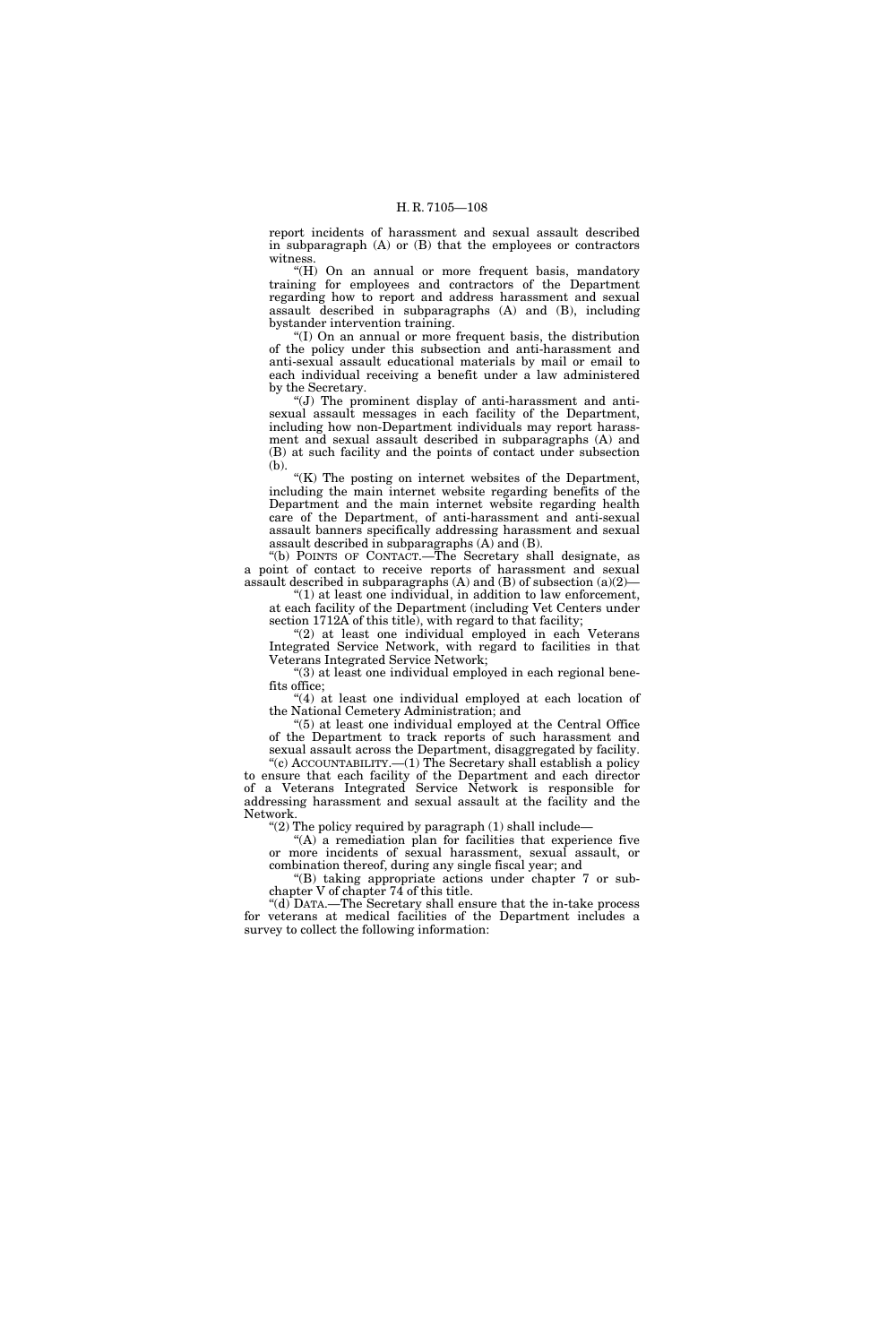"(1) Whether the veteran feels safe at the facility and whether any events occurred at the facility that affect such feeling.

 $\tilde{P}(2)$  Whether the veteran wants to be contacted later by the Department with respect to such safety issues.

"(e) WORKING GROUP. $-(1)$  The Secretary shall establish a working group to assist the Secretary in implementing policies to carry out this section.

" $(2)$  The working group established under paragraph  $(1)$  shall consist of representatives from—

" $(A)$  veterans service organizations;

''(B) State, local, and Tribal veterans agencies; and

''(C) other persons the Secretary determines appropriate. "(3) The working group established under paragraph (1) shall develop, and the Secretary shall carry out—

''(A) an action plan for addressing changes at the local level to reduce instances of harassment and sexual assault;

''(B) standardized media for veterans service organizations and other persons to use in print and on the internet with respect to reducing harassment and sexual assault; and

''(C) bystander intervention training for veterans.

"(4) The working group established under paragraph (1) shall not be subject to the requirements of the Federal Advisory Committee Act (5 U.S.C. App.).

''(f) ANNUAL REPORTS.—(1) The Secretary shall submit to the Committee on Veterans' Affairs of the Senate and the Committee on Veterans' Affairs of the House of Representatives an annual report on harassment and sexual assault described in subparagraphs (A) and (B) of subsection (a)(2) in facilities of the Department.

"(2) Each report submitted under paragraph (1) shall include the following:

" $(A)$  Results of harassment and sexual assault programming, including the End Harassment program.

''(B) Results of studies from the Women's Health Practice-Based Research Network of the Department relating to harassment and sexual assault.

''(C) Data collected on incidents of sexual harassment and sexual assault.

''(D) A description of any actions taken by the Secretary during the year preceding the date of the report to stop harassment and sexual assault at facilities of the Department.

 $E(E)$  An assessment of the implementation of the training required in subsection  $(a)(2)(H)$ .

 $\mathrm{``(F)}$  A list of resources the Secretary determines necessary to prevent harassment and sexual assault at facilities of the Department.

''(g) DEFINITIONS.—In this section:

 $(1)$  The term 'non-Department individual' means any individual present at a facility of the Department who is not an employee or contractor of the Department.

"(2) The term 'sexual harassment' means unsolicited verbal or physical contact of a sexual nature which is threatening in character.''.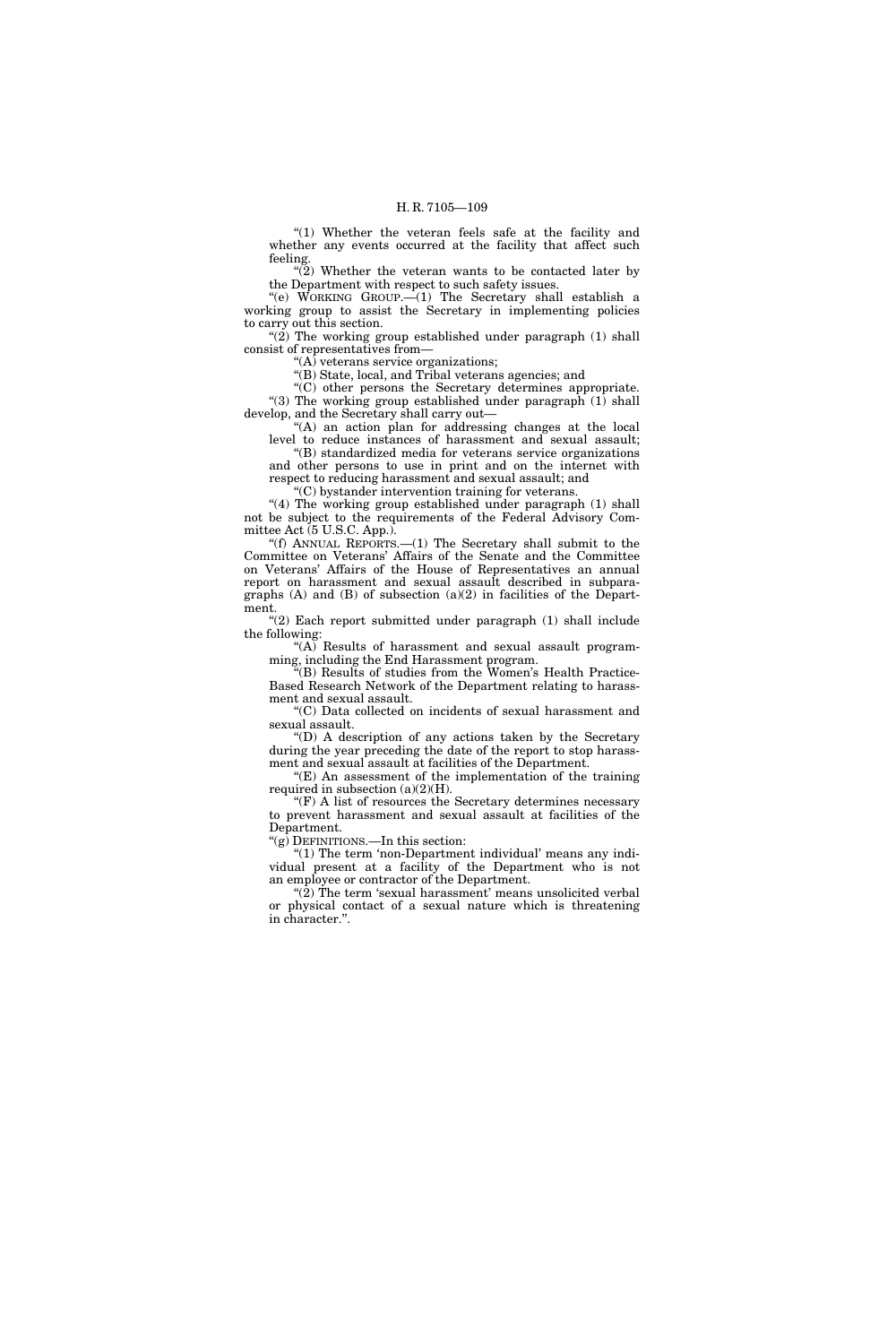(b) CLERICAL AMENDMENT.—The table of sections at the beginning of such chapter is amended by adding after the item relating to section 532 the following new item:

''533. Anti-harassment and anti-sexual assault policy.''.

(c) DEFINITION OF SEXUAL HARASSMENT.—Section 1720D(f) of such title is amended by striking "repeated,".

(d) DEADLINE.—The Secretary shall commence carrying out section 533 of such title, as added by subsection (a), not later than 180 days after the date of enactment of this Act.

#### **SEC. 5304. PILOT PROGRAM ON ASSISTING VETERANS WHO EXPERI-ENCE INTIMATE PARTNER VIOLENCE OR SEXUAL ASSAULT.**

(a) PILOT PROGRAM REQUIRED.—The Secretary of Veterans Affairs shall carry out a pilot program to assess the feasibility and advisability of assisting former members of the Armed Forces who have experienced or are experiencing intimate partner violence or sexual assault in accessing benefits from the Department of Veterans Affairs, including coordinating access to medical treatment centers, housing assistance, and other benefits from the Department.

(b) DURATION.—The Secretary shall carry out the pilot program under subsection (a) during the two-year period beginning on the date of the commencement of the pilot program.

(c) COLLABORATION.—The Secretary shall carry out the pilot program under subsection (a) in collaboration with—

(1) intimate partner violence shelters and programs;

(2) rape crisis centers;

(3) State intimate partner violence and sexual assault coalitions; and

(4) such other health care or other service providers that serve intimate partner violence or sexual assault victims as determined by the Secretary, particularly those providing emergency services or housing assistance.

(d) AUTHORIZED ACTIVITIES.—In carrying out the pilot program under subsection (a), the Secretary may conduct the following activities:

(1) Training for community-based intimate partner violence or sexual assault service providers on—

(A) identifying former members of the Armed Forces who have been victims of, or are currently experiencing, intimate partner violence or sexual assault;

(B) coordinating with local service providers of the Department; and

(C) connecting former members of the Armed Forces with appropriate housing, mental health, medical, and other financial assistance or benefits from the Department.

(2) Assistance to service providers to ensure access of veterans to intimate partner violence and sexual assault emergency services, particularly in underserved areas, including services for Native American veterans (as defined in section 3765 of title 38, United States Code).

(3) Such other outreach and assistance as the Secretary determines necessary for the provision of assistance under subsection (a).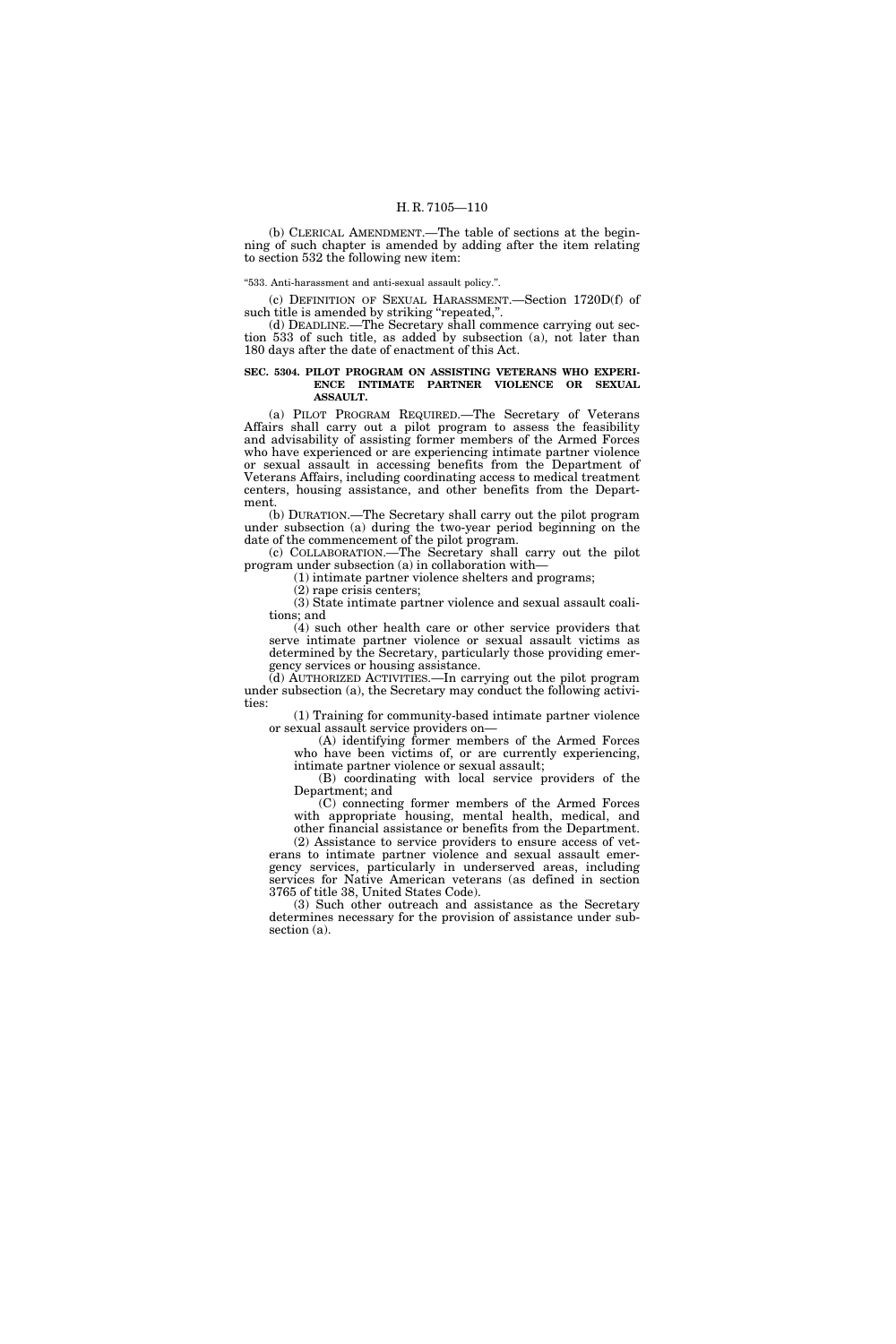(e) INTIMATE PARTNER VIOLENCE AND SEXUAL ASSAULT OUT-REACH COORDINATORS.—

(1) IN GENERAL.—In order to effectively assist veterans who have experienced intimate partner violence or sexual assault, the Secretary may establish local coordinators to provide outreach under the pilot program required by subsection (a).

(2) LOCAL COORDINATOR KNOWLEDGE.—The Secretary shall ensure that each coordinator established under paragraph (1) is knowledgeable about—

(A) the dynamics of intimate partner violence and sexual assault, including safety concerns, legal protections, and the need for the provision of confidential services;

(B) the eligibility of veterans for services and benefits from the Department that are relevant to recovery from intimate partner violence and sexual assault, particularly emergency housing assistance, mental health care, other health care, and disability benefits; and

(C) local community resources addressing intimate partner violence and sexual assault.

(3) LOCAL COORDINATOR ASSISTANCE.—Each coordinator established under paragraph (1) shall assist intimate partner violence shelters and rape crisis centers in providing services to veterans. (f) REPORT.—

(1) IN GENERAL.—Not later than 180 days after the completion of the pilot program under subsection (a), the Secretary shall submit to Congress a report on the pilot program.

(2) CONTENTS.—The report required by paragraph (1) shall include the following:

(A) The findings and conclusions of the Secretary with respect to the pilot program.

(B) Such recommendations for continuing or expanding the pilot program as the Secretary considers appropriate. (g) DEFINITIONS.—In this section:

(1) INTIMATE PARTNER.—

(A) IN GENERAL.—The term ''intimate partner'' means a person with whom one has a close personal relationship that may be characterized by the partners' emotional connectedness, regular contact, ongoing physical contact and sexual behavior, identity as a couple, and familiarity and knowledge about each other's lives.

(B) CLOSE PERSONAL RELATIONSHIPS.—In this paragraph, the term ''close personal relationships'' includes the following:

(i) A relationship between married spouses.

(ii) A relationship between common-law spouses.

(iii) A relationship between civil union spouses. (iv) A relationship between domestic partners.

(v) A relationship between dating partners.

(vi) A relationship between ongoing sexual partners.

(2) INTIMATE PARTNER VIOLENCE.—The term ''intimate partner violence'' includes physical violence, sexual violence, stalking, and psychological aggression, including coercive tactics by a current or former intimate partner.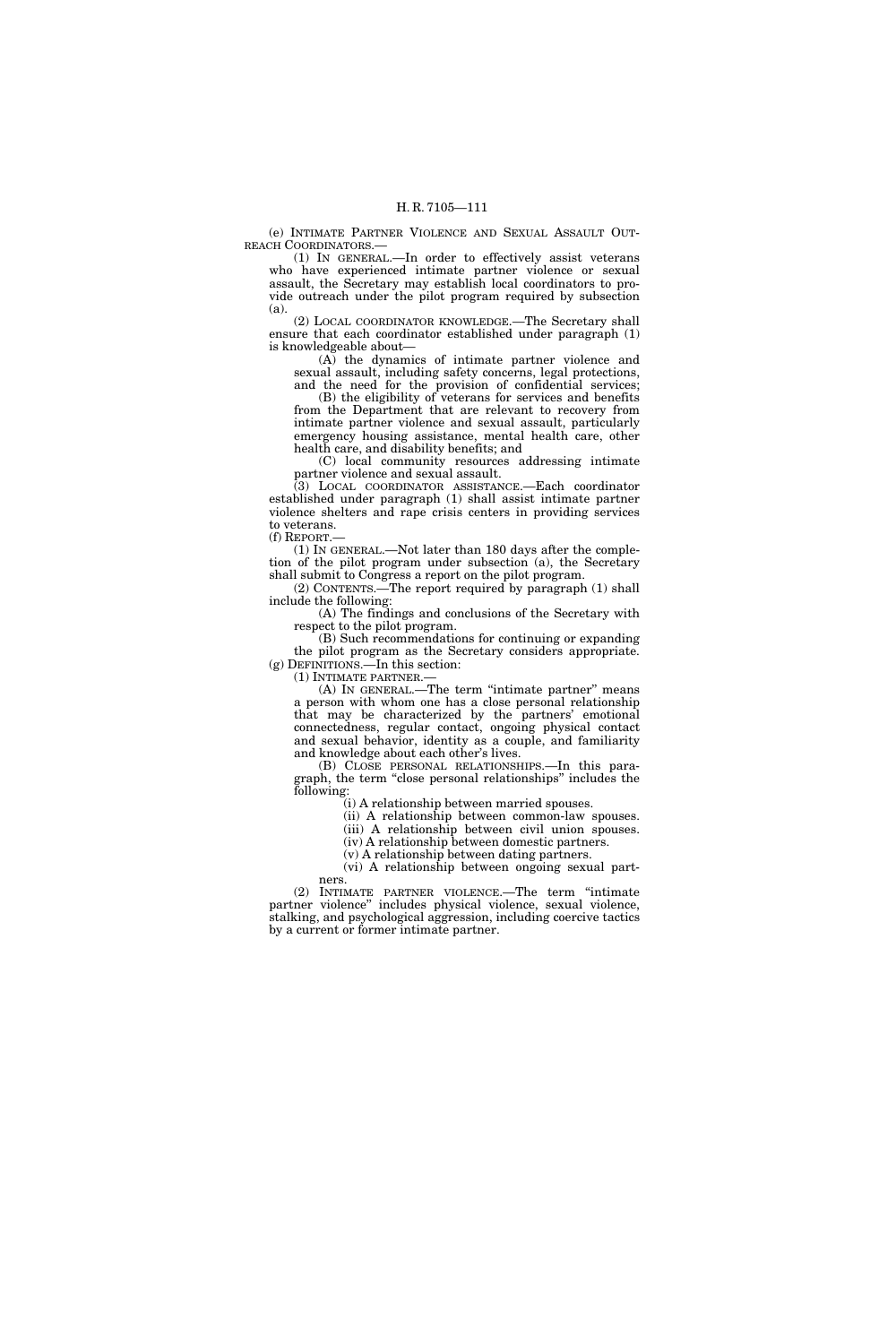#### **SEC. 5305. STUDY AND TASK FORCE ON VETERANS EXPERIENCING INTIMATE PARTNER VIOLENCE OR SEXUAL ASSAULT.**

(a) NATIONAL BASELINE STUDY.—

(1) IN GENERAL.—Not later than one year after the date of the enactment of this Act, the Secretary of Veterans Affairs, in consultation with the Attorney General, shall conduct a national baseline study to examine the scope of the problem of intimate partner violence and sexual assault among veterans and spouses and intimate partners of veterans.

 $(2)$  MATTERS INCLUDED.—The study under paragraph  $(1)$ shall—

(A) include a literature review of all relevant research on intimate partner violence and sexual assault among veterans and spouses and intimate partners of veterans;

(B) examine the prevalence of the experience of intimate partner violence among—

(i) women veterans;

(ii) veterans who are minority group members (as defined in section 544 of title 38, United States Code, and including other minority populations as the Secretary determines appropriate);

(iii) urban and rural veterans;

(iv) veterans who are enrolled in a program under section 1720G of title 38, United States Code;

(v) veterans who are in intimate relationships with other veterans; and

(vi) veterans who are described in more than one clause of this subparagraph;

(C) examine the prevalence of the perpetration of intimate partner violence by veterans; and

(D) include recommendations to address the findings of the study.

(3) REPORT.—Not later than 30 days after the date on which the Secretary completes the study under paragraph  $(1)$ , the Secretary shall submit to the Committee on Veterans' Affairs of the Senate and the Committee on Veterans' Affairs of the House of Representatives a report on such study. (b) TASK FORCE.—

(1) IN GENERAL.—Not later than 90 days after the date on which the Secretary completes the study under subsection (a), the Secretary, in consultation with the Attorney General and the Secretary of Health and Human Services, shall establish a national task force (in this section referred to as the "Task Force") to develop a comprehensive national program, including by integrating facilities, services, and benefits of the Department of Veterans Affairs into existing networks of community-based intimate partner violence and sexual assault services, to address intimate partner violence and sexual assault among veterans.

(2) LEADERSHIP.—The Secretary of Veterans Affairs shall lead the Task Force in collaboration with the Attorney General and the Secretary of Health and Human Services.

(c) CONSULTATION WITH STAKEHOLDERS.—In carrying out this section, the Task Force shall consult with—

(1) representatives from veteran service organizations and military service organizations;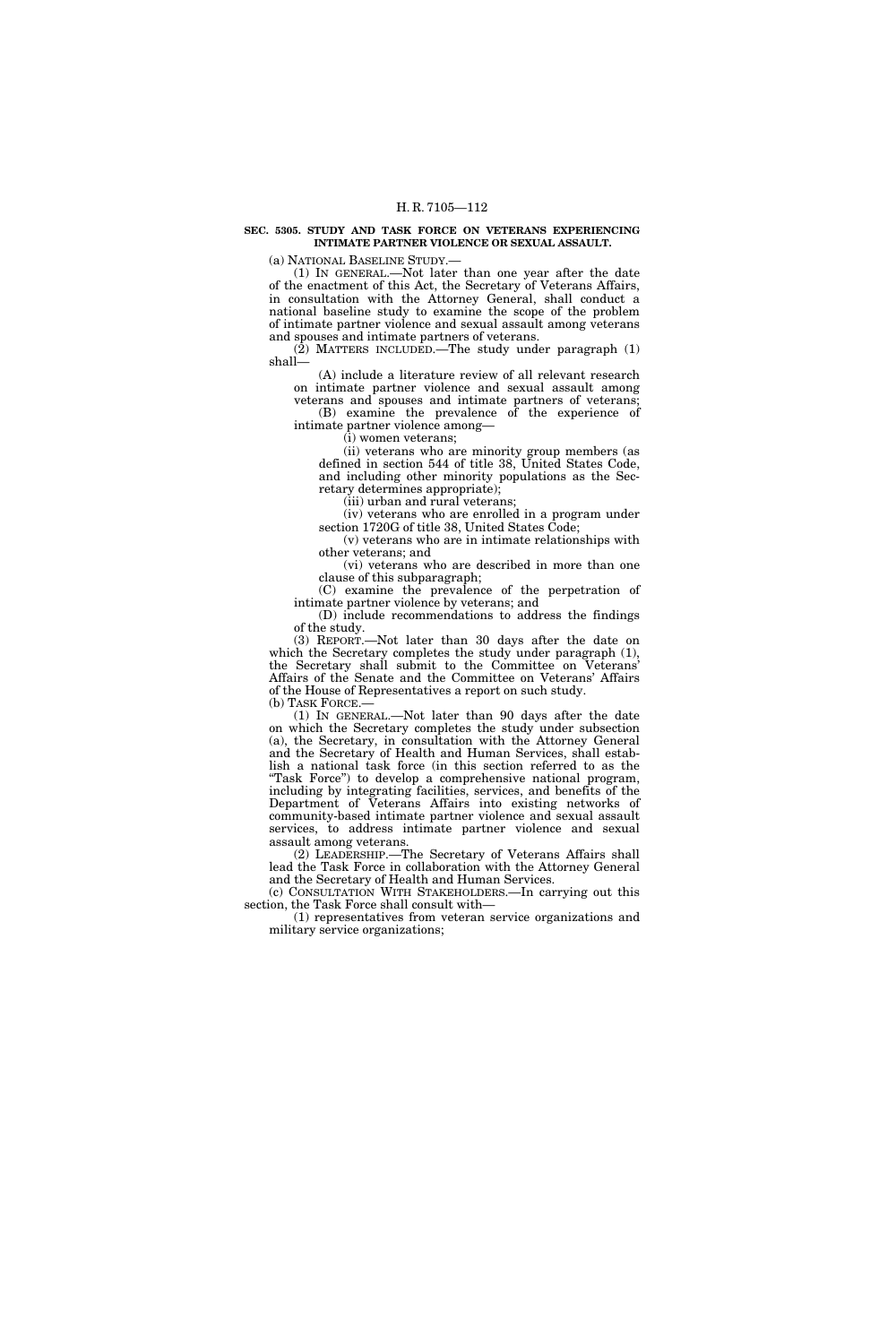(2) representatives from not fewer than three national organizations or State coalitions with demonstrated expertise in intimate partner violence prevention, response, or advocacy; and

(3) representatives from not fewer than three national organizations or State coalitions, particularly those representing underserved and ethnic minority communities, with demonstrated expertise in sexual assault prevention, response, or advocacy.

(d) DUTIES.—The duties of the Task Force shall include the following:

(1) To review existing services and policies of the Department and develop a comprehensive national program to be carried out by the Secretary of Veterans Affairs, in collaboration with the heads of relevant Federal agencies, to address intimate partner violence and sexual assault prevention, response, and treatment.

(2) To review the feasibility and advisability of establishing an expedited process to secure emergency, temporary benefits, including housing or other benefits, for veterans who are experiencing intimate partner violence or sexual assault.

(3) To review and make recommendations regarding the feasibility and advisability of establishing dedicated, temporary housing assistance for veterans experiencing intimate partner violence or sexual assault.

(4) To identify any requirements regarding intimate partner violence assistance or sexual assault response and services that are not being met by the Department and make recommendations on how the Department can meet such requirements.

(5) To review and make recommendations regarding the feasibility and advisability of providing direct services or contracting for community-based services for veterans in response to a sexual assault, including through the use of sexual assault nurse examiners, particularly in underserved or remote areas, including services for Native American veterans.

(6) To review the availability of counseling services provided by the Department and through peer network support, and to provide recommendations for the enhancement of such services, to address—

(A) the perpetration of intimate partner violence and sexual assault; and

(B) the recovery of veterans, particularly women veterans, from intimate partner violence and sexual assault. (7) To review and make recommendations to expand services available for veterans at risk of perpetrating intimate partner violence.

(e) REPORT.—Not later than one year after the date of the enactment of this Act, and not less frequently than annually thereafter by October 1 of each year, the Task Force shall submit to the Secretary of Veterans Affairs and Congress a report on the activities of the Task Force, including any recommendations for legislative or administrative action.

(f) NONAPPLICABILITY OF FACA.—The Task Force shall not be subject to the requirements of the Federal Advisory Committee Act (5 U.S.C. App.).

(g) DEFINITIONS.—In this section: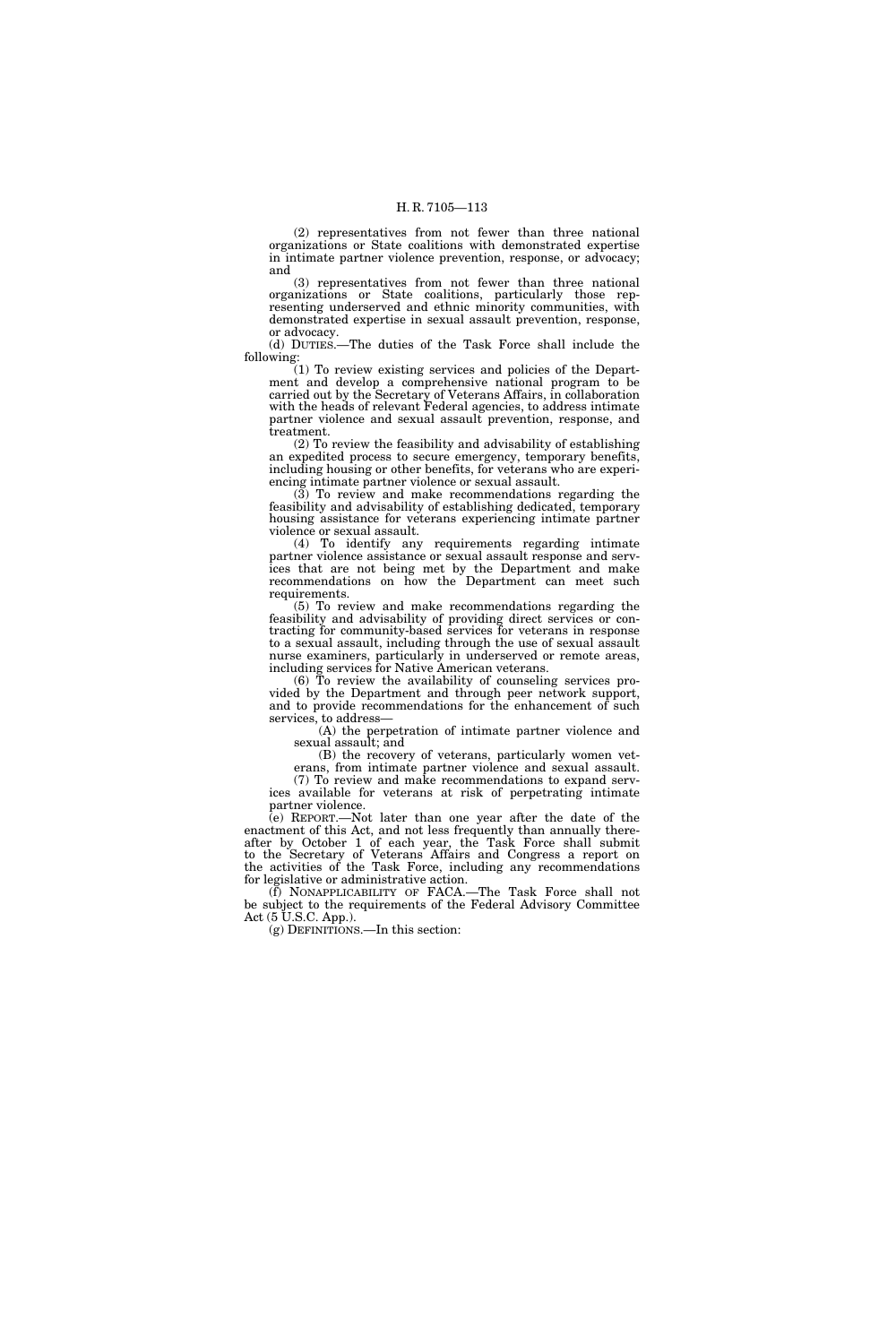(1) NATIVE AMERICAN VETERAN.—The term ''Native American veteran'' has the meaning given that term in section 3765 of title 38, United States Code.

(2) STATE.—The term ''State'' has the meaning given that term in section 101 of title 38, United States Code.

# **Subtitle D—Data Collection and Reporting**

#### **SEC. 5401. REQUIREMENT FOR COLLECTION AND ANALYSIS OF DATA ON DEPARTMENT OF VETERANS AFFAIRS BENEFITS AND SERVICES AND DISAGGREGATION OF SUCH DATA BY GENDER, RACE, AND ETHNICITY.**

The Secretary of Veterans Affairs shall—

(1) collect and analyze data on each program of the Department of Veterans Affairs that provides a service or benefit to a veteran, including the program carried out under section 1144 of title 10, United States Code;

(2) disaggregate such data by gender, race, and ethnicity, when the data lends itself to such disaggregation; and

(3) publish the data collected and analyzed under paragraph (1), except for such cases in which the Secretary determines that some portions of the data would undermine the anonymity of a veteran.

## **SEC. 5402. STUDY ON BARRIERS FOR WOMEN VETERANS TO RECEIPT OF HEALTH CARE FROM DEPARTMENT OF VETERANS AFFAIRS.**

(a) STUDY REQUIRED.—The Secretary of Veterans Affairs shall conduct a comprehensive study of the barriers to the provision of health care by the Department of Veterans Affairs encountered by women who are veterans.

(b) SURVEY.—In conducting the study required by subsection (a), the Secretary shall—

(1) survey women veterans who seek or receive hospital care or medical services provided by the Department as well as women veterans who do not seek or receive such care or services;

(2) administer the survey to a representative sample of women veterans from each Veterans Integrated Service Network; and

(3) ensure that the sample of women veterans surveyed is of sufficient size for the study results to be statistically significant and is a larger sample than that of the study specified in subsection  $(c)(1)$ .

(c) USE OF PREVIOUS STUDIES.—In conducting the study required by subsection (a), the Secretary shall build on the work of the studies of the Department titled—

(1) ''National Survey of Women Veterans in Fiscal Year 2007–2008''; and

(2) ''Study of Barriers for Women Veterans to VA Health Care 2015''. (d) ELEMENTS OF STUDY.—In conducting the study required

by subsection (a), the Secretary shall conduct research on the effects of the following on the women veterans surveyed in the study: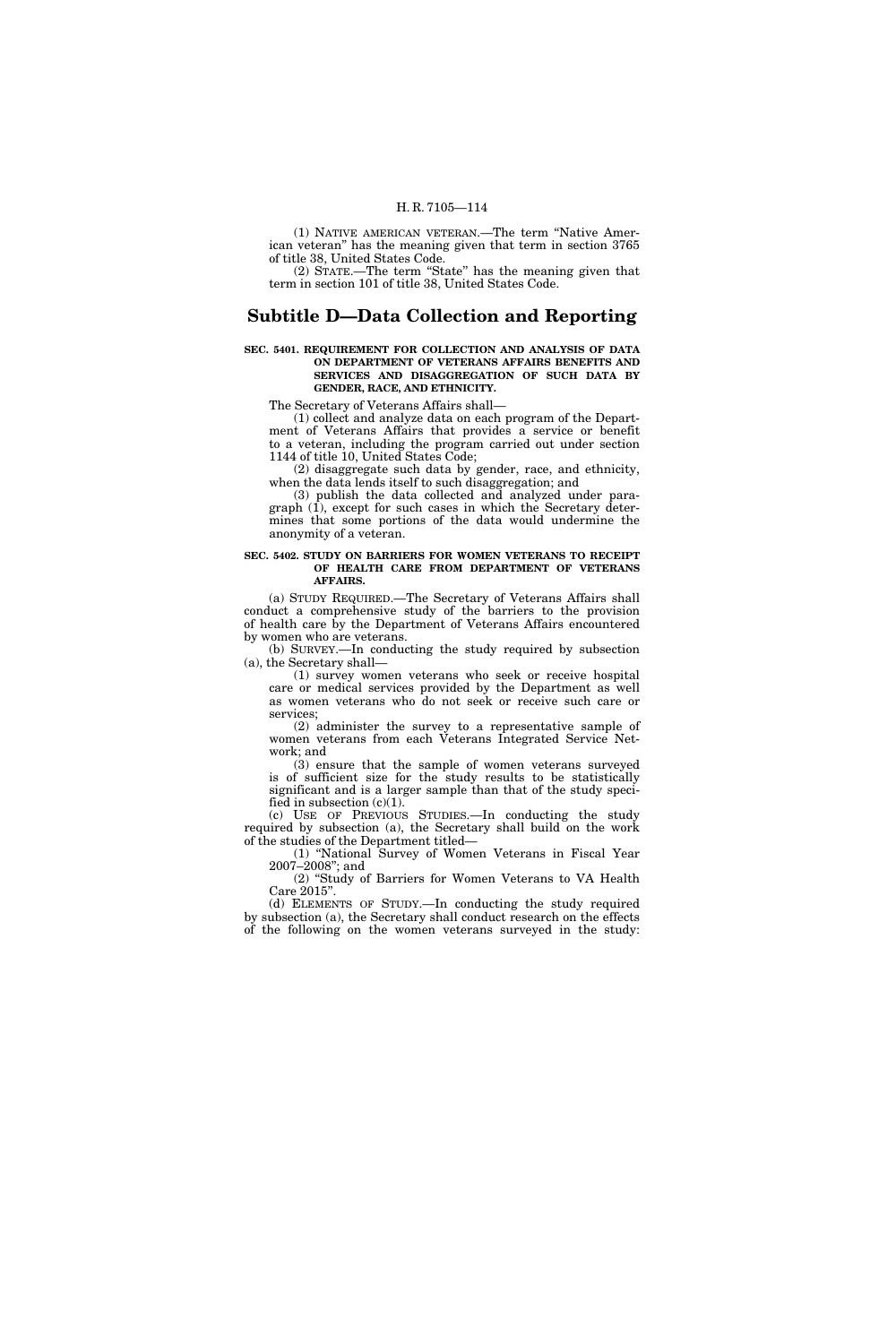(1) The barriers associated with seeking mental health care services, including with respect to provider availability, telehealth access, and family, work, and school obligations.

(2) The effect of driving distance or availability of other forms of transportation to the nearest medical facility on access to care.

(3) The effect of access to care from non-Department providers.

(4) The availability of child care.

(5) The satisfaction of such veterans with the provision by the Department of integrated primary care, women's health clinics, or both, including perceptions of quality of care, safety, and comfort.

(6) The understanding and perceived accessibility among such veterans of eligibility requirements for, and the scope of services available under, hospital care and medical services.

(7) The perception of such veterans of personal safety and comfort in inpatient, outpatient, and behavioral health facilities.

(8) The gender sensitivity of health care providers and staff to issues that particularly affect women.

(9) The effectiveness of outreach for health care services available to women veterans.

(10) The location and operating hours of health care facilities that provide services to women veterans.

(11) The perception of such veterans of the motto of the Department.

(12) Such other significant barriers as the Secretary considers appropriate.

(e) DISCHARGE BY CONTRACT.—The Secretary shall enter into a contract with a qualified independent entity or organization to carry out the study and research required under this section. (f) MANDATORY REVIEW OF DATA BY CERTAIN DEPARTMENT DIVI-

SIONS.—

 $(1)$  REVIEW.

(A) IN GENERAL.—The Secretary shall ensure that the head of each division of the Department of Veterans Affairs specified in paragraph (2) reviews the results of the study conducted under this section.

(B) SUBMITTAL OF FINDINGS.—The head of each division specified in paragraph (2) shall submit findings with respect to the study under this section to the Under Secretary of the Department with responsibilities relating to health care services for women veterans.

(2) SPECIFIED DIVISIONS.—The divisions of the Department of Veterans Affairs specified in this paragraph are the following: (A) The Office of the Under Secretary for Health.

(B) The Office of Women's Health established under section 7310 of title 38, United States Code.

(C) The Center for Women Veterans under section 318 of such title.

(D) The Advisory Committee on Women Veterans established under section 542 of such title.<br>(g) REPORT.—

 $(1)$  In GENERAL.—Not later than 30 months after the date of the enactment of this Act, the Secretary shall submit to Congress a report on the study required under this section.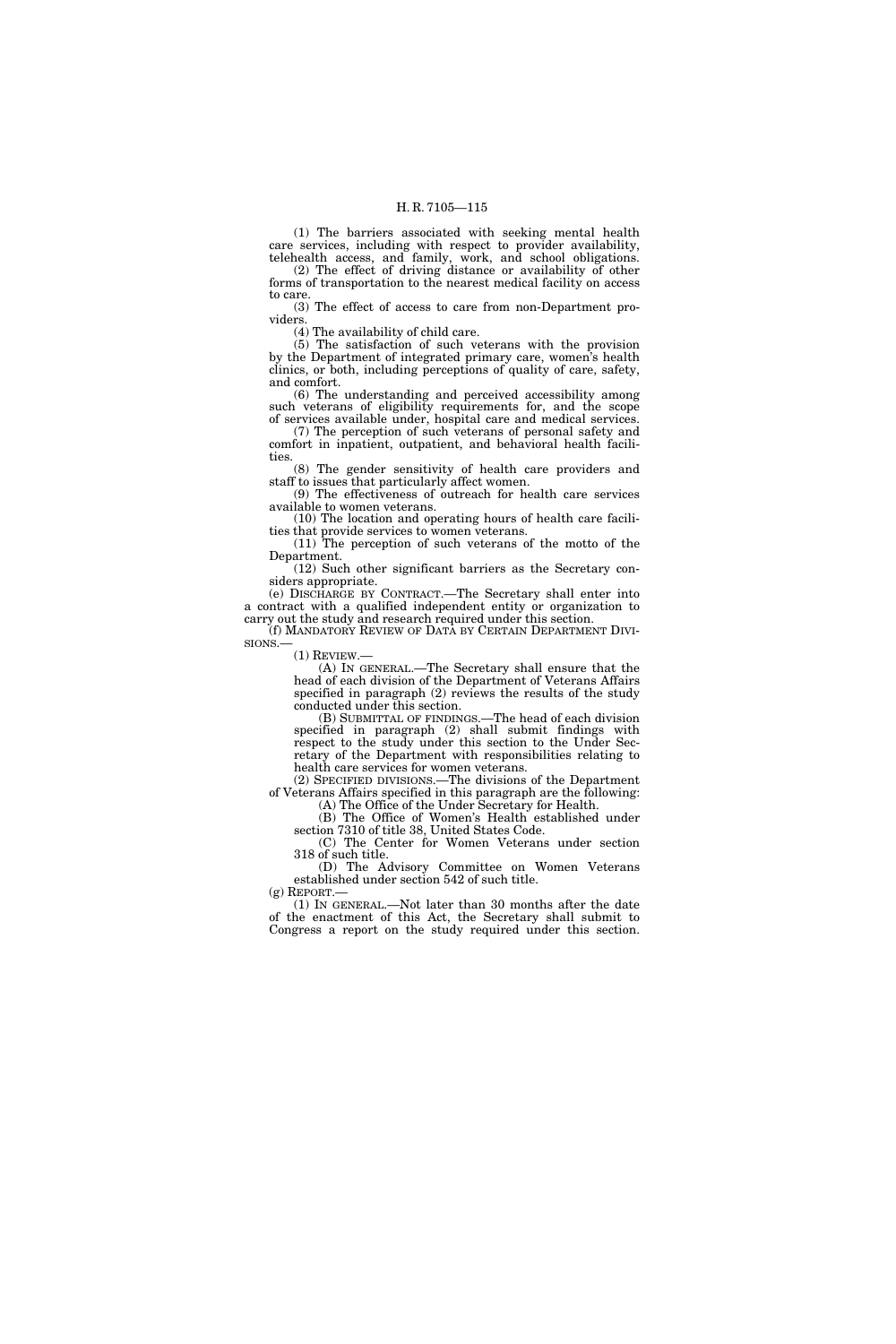#### (2) ELEMENTS.—The report under paragraph (1) shall include—

(A) the findings of the head of each division of the Department specified under subsection (f)(2); and

(B) recommendations for such administrative and legislative action as the Secretary considers appropriate.

## **SEC. 5403. STUDY ON FEASIBILITY AND ADVISABILITY OF OFFERING PARENTING STAIR PROGRAM AT ALL MEDICAL CENTERS OF DEPARTMENT OF VETERANS AFFAIRS.**

(a) IN GENERAL.—The Secretary of Veterans Affairs shall conduct a study on the feasibility and advisability of expanding the Parenting STAIR program to all medical centers of the Department of Veterans Affairs and including such program as part of care for military sexual trauma for affected members and former members of the Armed Forces.

(b) ELEMENTS.—In conducting the study under subsection (a), the Secretary shall assess—

(1) staffing needed to offer the Parenting STAIR program at all medical centers of the Department;

(2) any additional infrastructure or resources (such as child care during the program) needed for the expansion of the program; and

(3) such other factors relevant to the expansion of the program as the Secretary considers appropriate.

(c) REPORTS TO CONGRESS.—

(1) INTERIM REPORT.—Not later than one year after the date of the enactment of this Act, the Secretary shall submit to the Committee on Veterans' Affairs of the Senate and the Committee on Veterans' Affairs of the House of Representatives a report detailing—

(A) the current number and locations of all facilities of the Department offering the Parenting STAIR program; and

(B) the number of veterans served by such program in the most recent fiscal year or calendar year for which data is available.

(2) FINAL REPORT.—Not later than three years after the date of the enactment of this Act, the Secretary shall submit to the Committee on Veterans' Affairs of the Senate and the Committee on Veterans' Affairs of the House of Representatives a report detailing—

(A) the results of the study conducted under subsection

(a); (B) an update on how many veterans have used the Parenting STAIR program since its development in fiscal year 2017, disaggregated by year, including the locations in which veterans have used such program; and

(C) a determination on the feasibility and advisability of expanding the Parenting STAIR program to all medical facilities of the Department offering care for military sexual trauma.

(d) DEFINITIONS.—In this section:

(1) AFFECTED MEMBERS AND FORMER MEMBERS OF THE ARMED FORCES.—The term ''affected members and former members of the Armed Forces'' means members and former members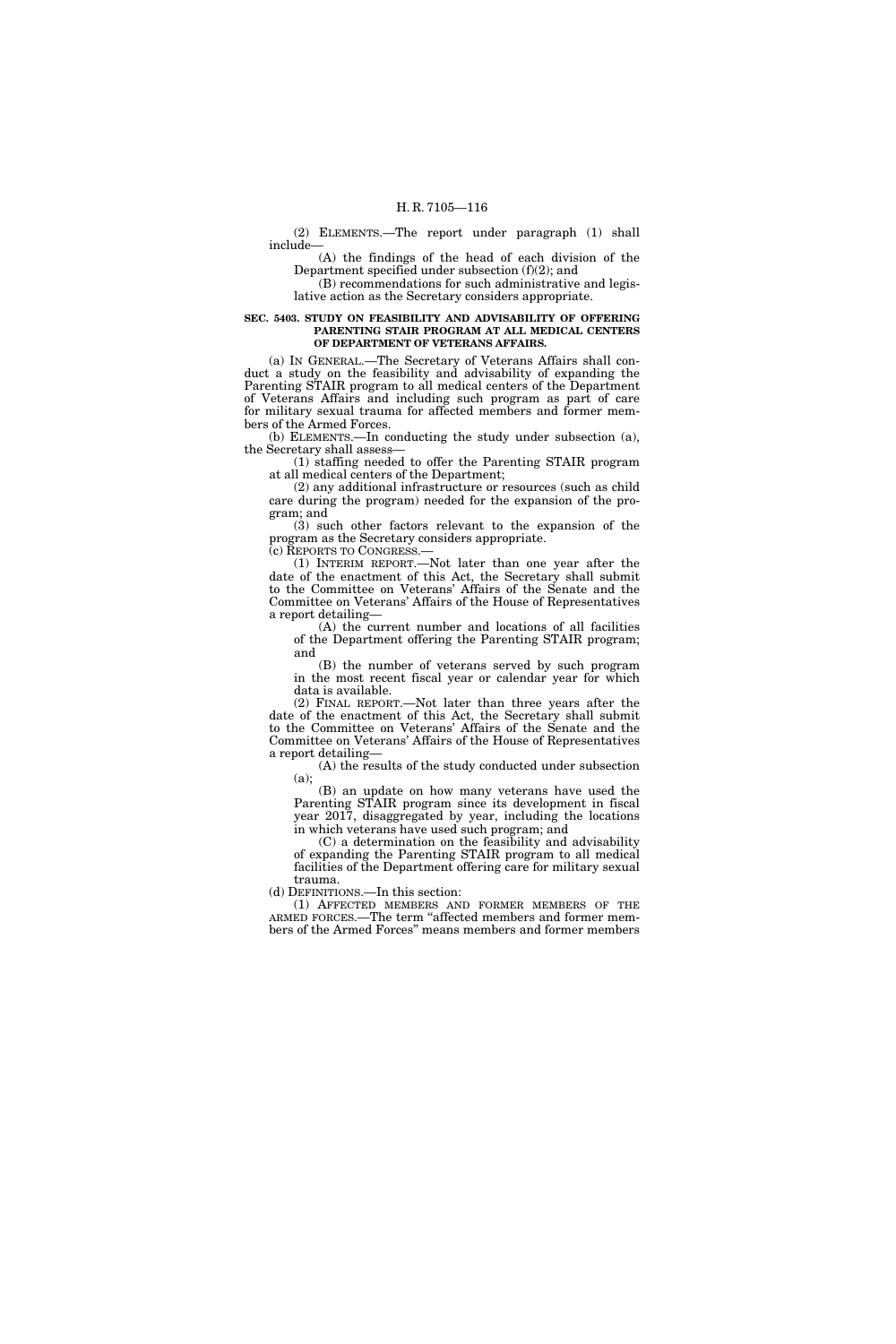of the Armed Forces who are parents and have experienced military sexual trauma.

(2) MILITARY SEXUAL TRAUMA.—The term ''military sexual trauma'' has the meaning given such term in section 1164(c) of title 38, United States Code, as added by section 5501(a) of this title.

(3) PARENTING STAIR PROGRAM.—The term ''Parenting STAIR program'' means the program of the Department of Veterans Affairs that consists of a five-session, parenting-specific treatment protocol based on skills training in affective and interpersonal regulation (commonly referred to as ''STAIR''), which is a cognitive behavioral therapy that has been identified as a promising practice for treating post-traumatic stress disorder, including chronic and complicated forms, among individuals with co-occurring disorders.

# **Subtitle E—Benefits Matters**

#### **SEC. 5501. EVALUATION OF SERVICE-CONNECTION OF MENTAL HEALTH CONDITIONS RELATING TO MILITARY SEXUAL TRAUMA.**

(a) SPECIALIZED TEAMS TO EVALUATE CLAIMS INVOLVING MILI-TARY SEXUAL TRAUMA.—

(1) IN GENERAL.—subchapter VI of chapter 11 of such title is amended by adding at the end the following new section:

# **''§ 1164. Specialized teams to evaluate claims involving military sexual trauma**

''(a) IN GENERAL.—The Secretary shall establish specialized teams to process claims for compensation for a covered mental health condition based on military sexual trauma experienced by a veteran during active military, naval, or air service.

''(b) TRAINING.—The Secretary shall ensure that members of teams established under subsection (a) are trained to identify markers indicating military sexual trauma.

''(c) DEFINITIONS.—In this section:

 $(1)$  The term 'covered mental health condition' means posttraumatic stress disorder, anxiety, depression, or other mental health diagnosis described in the current version of the Diagnostic and Statistical Manual of Mental Disorders published by the American Psychiatric Association that the Secretary determines to be related to military sexual trauma.

(2) The term 'military sexual trauma' means, with respect to a veteran, a physical assault of a sexual nature, battery of a sexual nature, or sexual harassment during active military, naval, or air service.''.

(2) CLERICAL AMENDMENT.—The table of sections at the beginning of such chapter is amended by adding at the end the following new item:

''1164. Specialized teams to evaluate claims involving military sexual trauma.''.

(b) ANNUAL REPORTS ON CLAIMS FOR DISABILITIES INCURRED OR AGGRAVATED BY MILITARY SEXUAL TRAUMA.—

(1) REPORTS REQUIRED.—Not later than March 1, 2021, and not less frequently than once each year thereafter through 2027, the Secretary of Veterans Affairs shall submit to Congress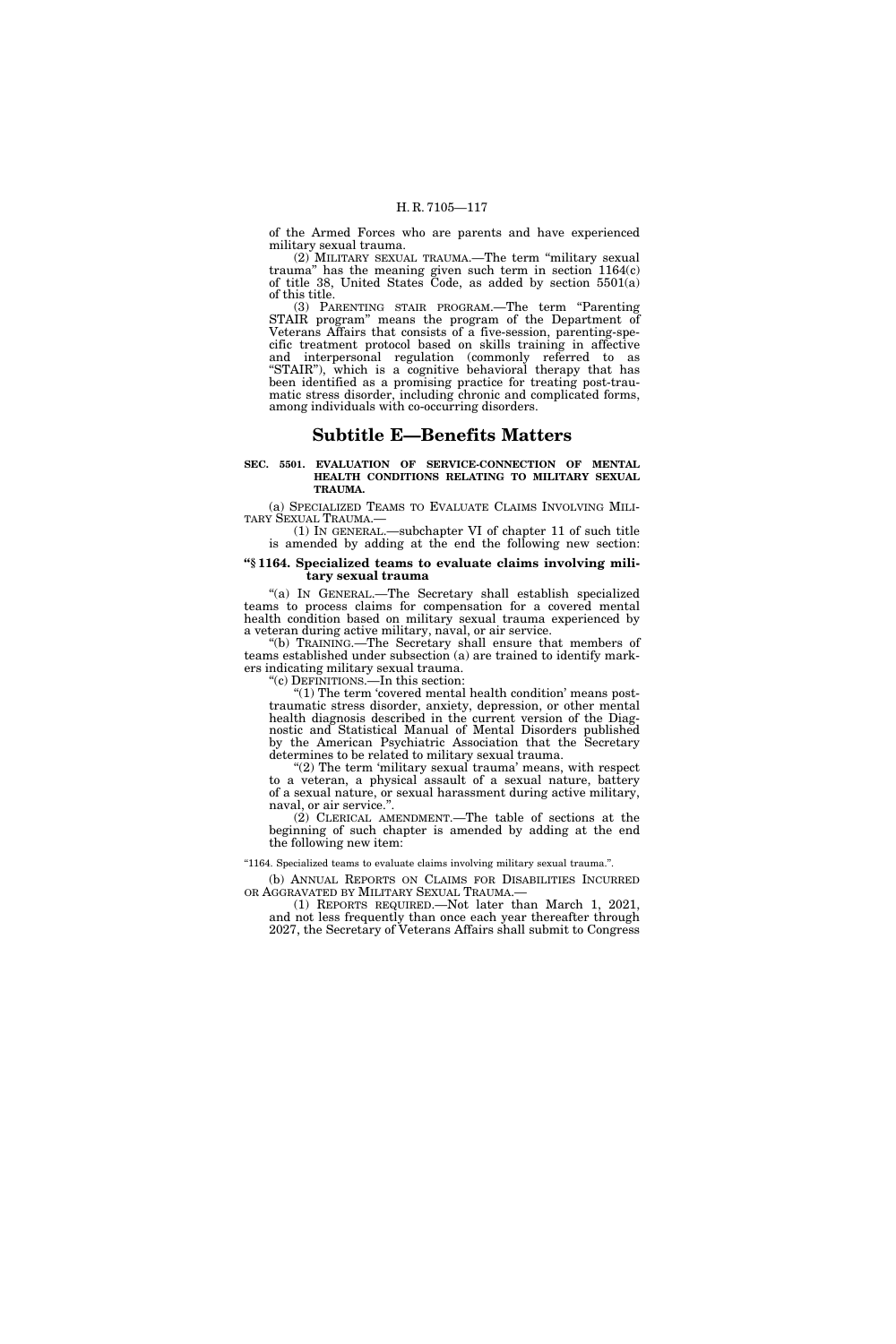a report on covered claims submitted during the previous fiscal year to identify and track the consistency of decisions across regional offices of the Department of Veterans Affairs.

(2) ELEMENTS.—Each report under paragraph (1) shall include the following:

(A) The number of covered claims submitted to or considered by the Secretary during the fiscal year covered by the report.

(B) Of the covered claims listed under subparagraph (A), the number and percentage of such claims—

(i) submitted by each sex;

(ii) that were approved, including the number and percentage of such approved claims submitted by each sex;

(iii) that were denied, including the number and percentage of such denied claims submitted by each sex; and

(iv) that were developed and reviewed by a specialized team established under section 1164(a) of title 38, United States Code, as added by subsection (a).

(C) Of the covered claims listed under subparagraph (A) that were approved, the number and percentage, disaggregated by sex, of claims assigned to each rating percentage.

(D) Of the covered claims listed under subparagraph (A) that were denied—

(i) the three most common reasons given by the Secretary under section 5104(b)(1) of title 38, United States Code, for such denials; and

(ii) the number of denials that were based on the

failure of a veteran to report for a medical examination. (E) The number of covered claims that, as of the end of the fiscal year covered by the report, are pending and, separately, the number of such claims on appeal.

(F) For the fiscal year covered by the report, the average number of days that covered claims take to complete, beginning on the date on which the claim is submitted.

(G) A description of the training that the Secretary provides to employees of the Veterans Benefits Administration, or such contractors or other individuals as the Secretary considers appropriate, specifically with respect to covered claims, including the frequency, length, and content of such training.

(H) Whether all covered claims are subject to second level review until the individual rater of the Veterans Benefits Administration adjudicating such covered claims achieves an accuracy rate of 90 percent on decisions of such covered claims.

(3) DEFINITIONS.—In this subsection:

(A) COVERED CLAIMS.—The term ''covered claims'' means claims for disability compensation submitted to the Secretary based on a covered mental health condition alleged to have been incurred or aggravated by military sexual trauma.

(B) COVERED MENTAL HEALTH CONDITION.—The term "covered mental health condition" has the meaning given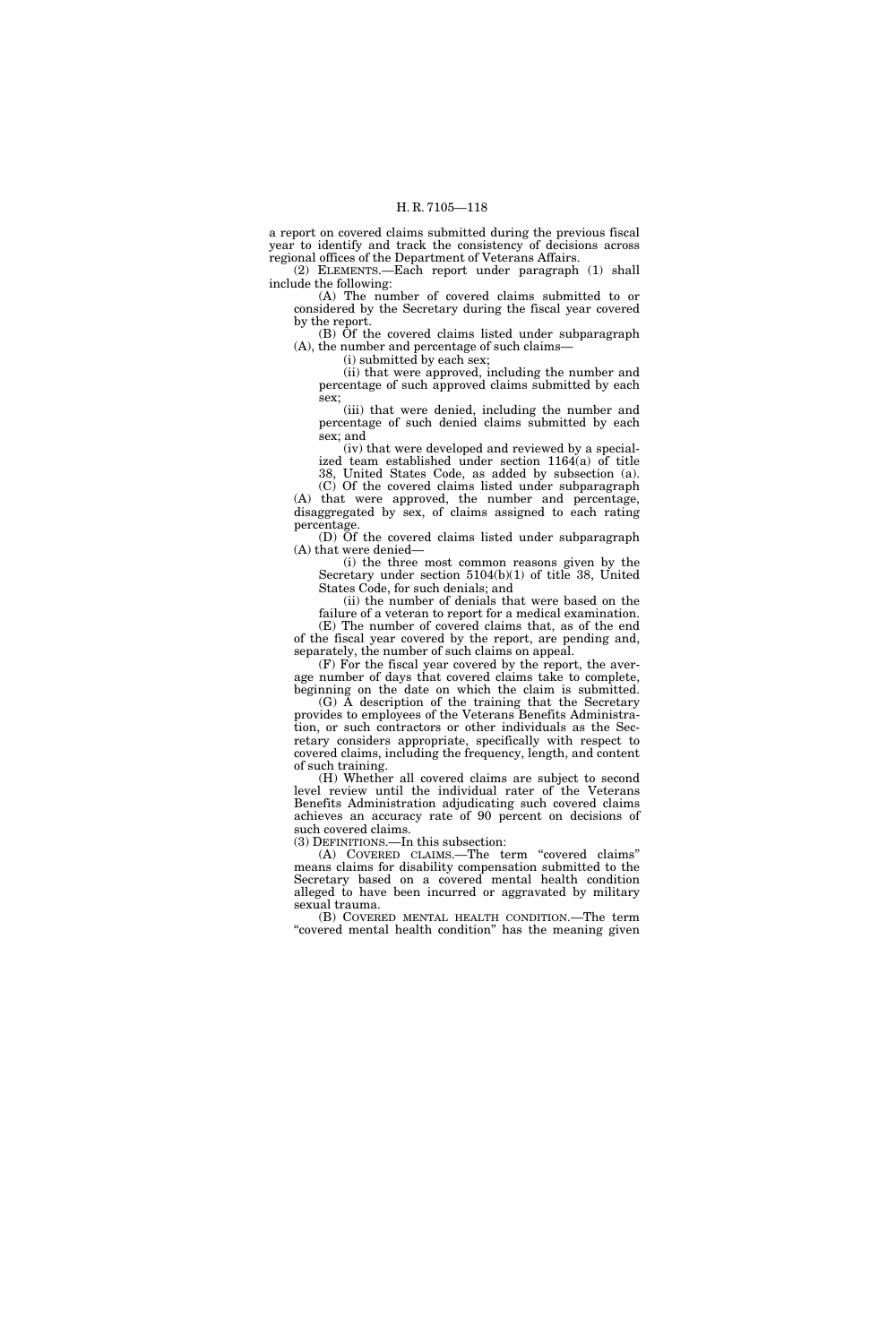such term in section 1164(c) of title 38, United States Code.

(C) MILITARY SEXUAL TRAUMA.—The term ''military sexual trauma'' has the meaning given such term in such section.

# **SEC. 5502. CHOICE OF SEX OF DEPARTMENT OF VETERANS AFFAIRS MEDICAL EXAMINER FOR ASSESSMENT OF CLAIMS FOR COMPENSATION RELATING TO DISABILITY RESULTING FROM PHYSICAL ASSAULT OF A SEXUAL NATURE, BAT-TERY OF A SEXUAL NATURE, OR SEXUAL HARASSMENT.**

(a) IN GENERAL.—Subchapter VI of chapter 11 of title 38, United States Code, as amended by section 5501 of this title, is further amended by inserting after section 1164, as added by section 5501, the following new section:

# **''§ 1165. Choice of sex of medical examiner for certain disabilities**

"(a) IN GENERAL.—The Secretary shall ensure that a veteran who requires a medical examination from a covered medical provider in support of a claim for compensation under this chapter for a mental or physical health condition that resulted from a physical assault of a sexual nature, battery of a sexual nature, or sexual harassment may designate the sex of the medical provider who provides such medical examination.

(b) COVERED MEDICAL PROVIDERS.—For purposes of this section, a covered medical provider is any medical provider who is employed by the Department or is under any contract with the Department to provide a medical examination or a medical opinion when such an examination or opinion is necessary to make a decision on a claim.

''(c) NOTICE.—Before providing any medical examination for a veteran in support for a claim described in subsection (a), the Secretary shall notify the veteran of the veteran's rights under subsection (a).".

(b) CLERICAL AMENDMENT.—The table of sections at the beginning of chapter 11 of such title, as amended by section 5501 of this title, is further amended by inserting after the item relating to section 1164 the following new item:

#### ''1165. Choice of sex of medical examiner for certain disabilities.''.

#### **SEC. 5503. SECRETARY OF VETERANS AFFAIRS REPORT ON IMPLE-MENTING RECOMMENDATIONS OF INSPECTOR GENERAL OF DEPARTMENT OF VETERANS AFFAIRS IN CERTAIN REPORT ON DENIED POSTTRAUMATIC STRESS DISORDER CLAIMS RELATED TO MILITARY SEXUAL TRAUMA.**

Not later than 90 days after the date of the enactment of this Act, the Secretary of Veterans Affairs shall submit to the Committee on Veterans' Affairs of the Senate and the Committee on Veterans' Affairs of the House a report on the progress of the Secretary in implementing the recommendations from the report of the Inspector General of the Department of Veterans Affairs entitled ''Denied Posttraumatic Stress Disorder Claims Related to Military Sexual Trauma'' (17–05248–241).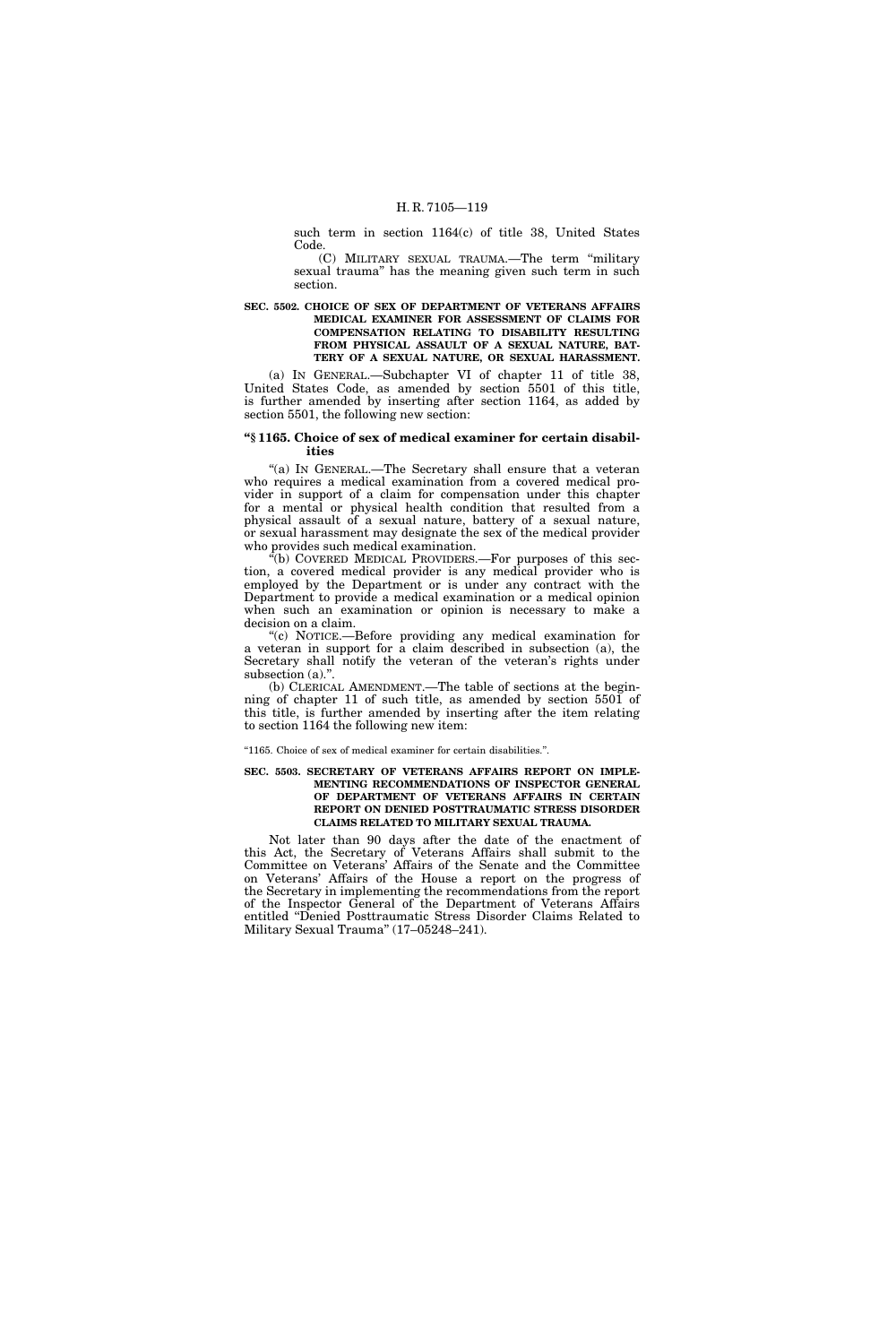# **TITLE VI—REPRESENTATION AND FINANCIAL EXPLOITATION MATTERS**

#### **SEC. 6001. SHORT TITLE.**

This title may be cited as the "Financial Refuge for Every Elderly Veteran Act of 2020'' or the ''FREE Veteran Act of 2020''.

#### **SEC. 6002. PLAN TO ADDRESS THE FINANCIAL EXPLOITATION OF VET-ERANS RECEIVING PENSION FROM THE DEPARTMENT OF VETERANS AFFAIRS.**

(a) DEVELOPMENT OF METHOD FOR SOLICITATION AND COLLEC-TION OF INFORMATION.—Not later than one year after the date of the enactment of this Act, the Secretary of Veterans Affairs shall develop a method for systematically soliciting and collecting information on complaints received, referrals made, and actions taken by the pension management centers of the Department of Veterans Affairs and any other relevant components of the Department, in cases of potential financial exploitation of individuals receiving pension under chapter 15 of title 38, United States Code.

(b) PLAN TO ASSESS AND ADDRESS FINANCIAL EXPLOITATION OF VETERANS.—

(1) IN GENERAL.—The Secretary shall develop and periodically update a plan—

(A) to regularly assess the information solicited and collected under subsection (a) to identify trends of potential financial exploitation of the individuals described in subsection (a) across the Department; and

(B) to outline actions that the Department can take to improve education and training to address those trends. (2) SUBMISSION OF PLAN.—Not later than one year after the date of the enactment of this Act and not less frequently than once every two years thereafter until the date that is six years after the date of the enactment of this Act, the Secretary shall submit the plan most recently developed or

updated under paragraph (1) to— (A) the Comptroller General of the United States; and (B) the Committee on Veterans' Affairs and the Special Committee on Aging of the Senate and the Committee on Veterans' Affairs of the House of Representatives.

#### **SEC. 6003. OVERPAYMENTS OF PENSION TO VETERANS RECEIVING PENSION FROM THE DEPARTMENT OF VETERANS AFFAIRS.**

(a) GUIDANCE AND TRAINING FOR CLAIMS PROCESSORS.—As the Secretary of Veterans Affairs considers necessary, but not less frequently than once every three years until the date that is 10 years after the date of the enactment of this Act, the Under Secretary for Benefits of the Department of Veterans Affairs shall update guidance and training curriculum for the processors of claims for pension under chapter 15 of title 38, United States Code, regarding the evaluation of questionable medical expenses on applications for pension, including by updating such guidance with respect to what constitutes a questionable medical expense and by including examples of such expenses.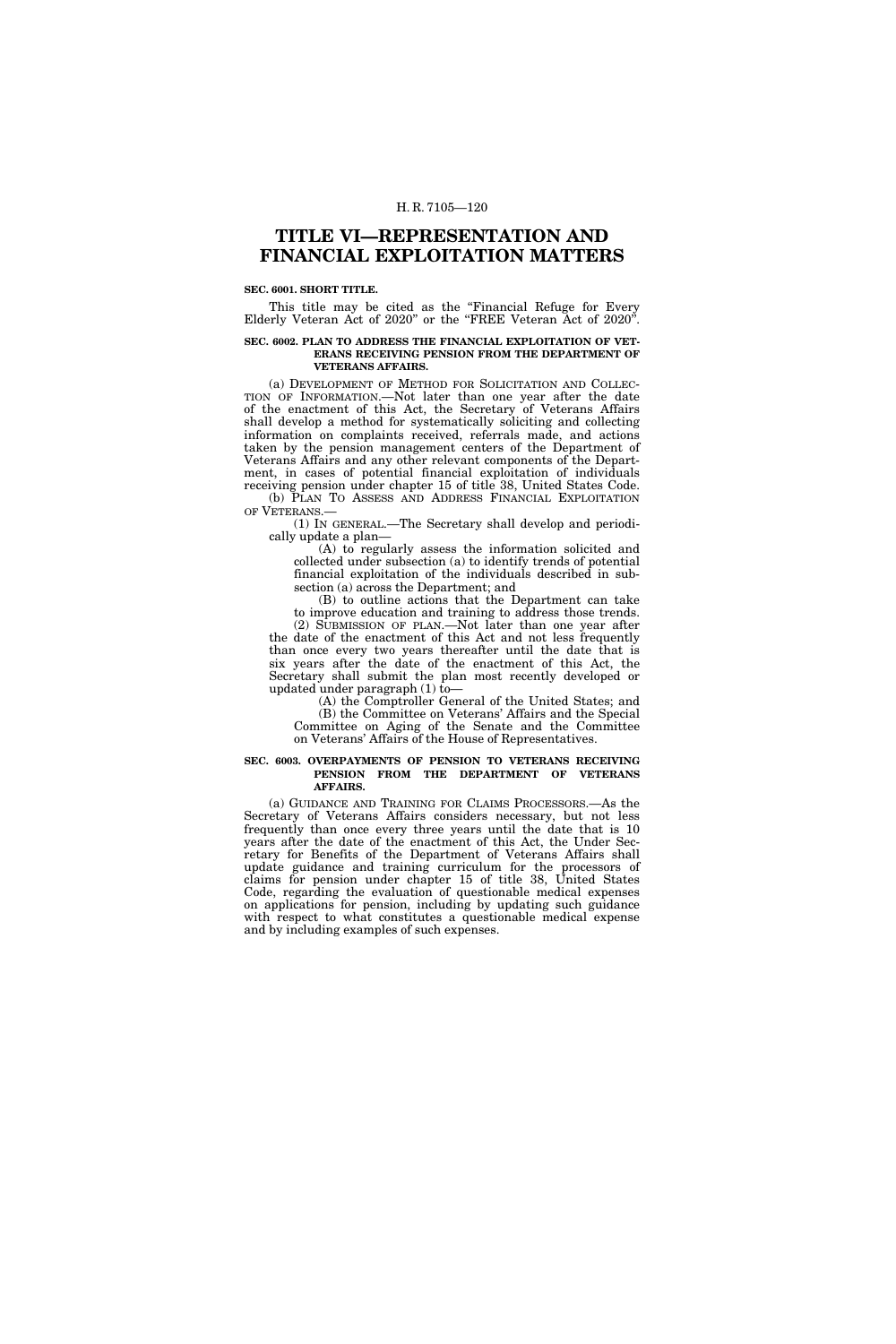(b) IDENTIFICATION AND TRACKING.—The Under Secretary shall develop a method for identifying and tracking the number of individuals who have received overpayments of pension under chapter 15 of title 38, United States Code.

(c) ANNUAL REPORT.—Not later than one year after the date of the enactment of this Act and not later than October 31 of each fiscal year beginning thereafter until the date that is four years after the date of the enactment of this Act, the Under Secretary shall submit to Congress a report that includes, for the period covered by the report, the following:

(1) The number of individuals who received overpayments of pension under chapter 15 of title 38, United States Code. (2) The five most common reasons for overpayments

described in paragraph (1). (3) The number of veterans who had to repay overpayments

described in paragraph (1). (4) The number of veterans for whom the Secretary waived

a requirement to repay an overpayment described in paragraph (1).

(5) The total dollar amount of overpayments described in paragraph (1).

(6) The total dollar amount of repayments of veterans for overpayments described in paragraph (1).

(7) The average dollar amount of repayments described in paragraph (6).

#### **SEC. 6004. EVALUATION OF ADDITIONAL ACTIONS FOR VERIFYING DIRECT DEPOSIT INFORMATION PROVIDED BY VETERANS ON APPLICATIONS FOR VETERANS PENSION.**

(a) IN GENERAL.—The Under Secretary for Benefits of the Department of Veterans Affairs shall—

(1) conduct an evaluation of the feasibility and advisability of requiring the processors of claims for pension under chapter 15 of title 38, United States Code, to take additional actions to verify that the direct deposit information provided by an individual on an application for pension is for the appropriate recipient; and

(2) identify such legislative or administrative actions as the Under Secretary considers appropriate to ensure that payments of pension are provided to the correct recipients. (b) SUBMISSION TO CONGRESS.—

(1) IN GENERAL.—Not later than 240 days after the date of the enactment of this Act, the Under Secretary shall submit to Congress a report on the evaluation and identification under subsection (a).

(2) CONTENTS.—The report required by paragraph (1) shall include the following:

(A) The findings of the Under Secretary with respect to the evaluation conducted under subsection (a)(1).

(B) The actions identified under subsection (a)(2).

(C) A plan for implementing any administrative actions identified under subsection (a)(2).

(D) A rationale for not implementing any actions evaluated under paragraph (1) of subsection (a) but not identified under paragraph (2) of such subsection.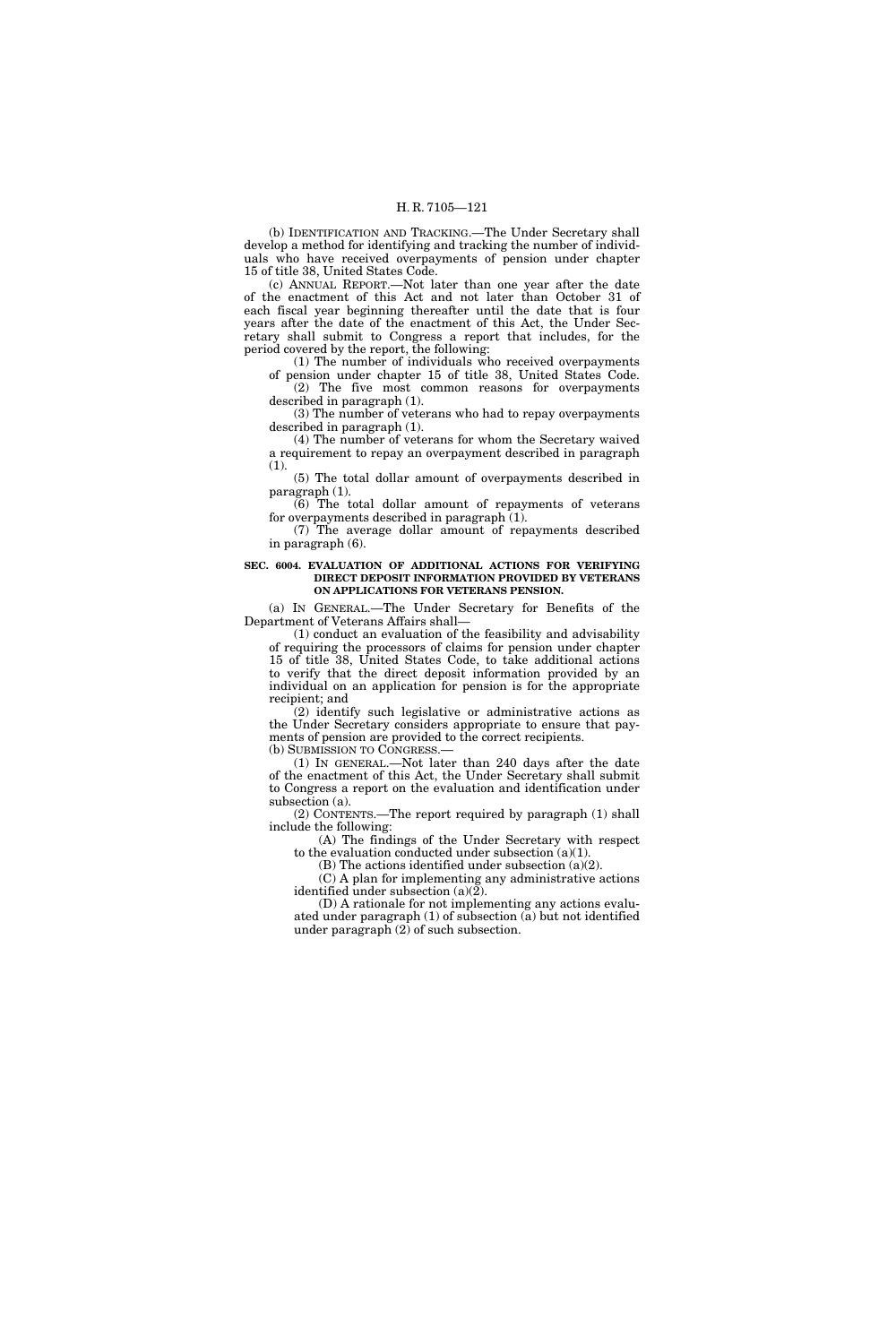#### **SEC. 6005. ANNUAL REPORT ON EFFORTS OF DEPARTMENT OF VET-ERANS AFFAIRS TO ADDRESS THE FINANCIAL EXPLOI-TATION OF VETERANS RECEIVING PENSION.**

(a) IN GENERAL.—Not later than one year after the date of the enactment of this Act and not less frequently than once each year thereafter until the date that is four years after the date of the enactment of this Act, the Secretary of Veterans Affairs shall submit to the Committee on Veterans' Affairs of the Senate and the Committee on Veterans' Affairs of the House of Representatives a report on efforts to address the financial exploitation of individuals receiving pension under chapter 15 of title 38, United States Code.

(b) CONTENTS.—Each report required by subsection (a) shall include, for the period covered by the report, the following:

(1) The number of individuals who received pension under chapter 15 of title 38, United States Code, who have been referred by any component of the Department of Veterans Affairs to the Office of Inspector General of the Department as likely or proven victims of financial exploitation.

(2) The number of referrals and reports relating to the financial exploitation of such individuals made by the Department of Veterans Affairs to—

(A) the Consumer Sentinel Network of the Federal Trade Commission; and

(B) the Department of Justice.

(3) A description of the actions taken as a result of such referrals and reports against—

(A) individuals recognized by the Secretary as agents or attorneys under section 5904 of title 38, United States Code; and

(B) individuals not so recognized.

# **SEC. 6006. NOTICE REGARDING FEES CHARGED IN CONNECTION WITH FILING AN APPLICATION FOR VETERANS PENSION.**

The Under Secretary for Benefits of the Department of Veterans Affairs shall ensure that every paper or electronic document relating to the receipt of pension under chapter 15 of title 38, United States Code, that is available to individuals who apply for such pension, including educational forms about or applications for such pension, includes a notice that the Department does not charge any fee in connection with the filing of an application for such pension.

### **SEC. 6007. OUTREACH PLAN FOR EDUCATING VULNERABLE VETERANS ABOUT POTENTIAL FINANCIAL EXPLOITATION RELATING TO THE RECEIPT OF PENSION.**

(a) DEVELOPMENT OF PLAN.—The Under Secretary for Benefits of the Department of Veterans Affairs shall develop, in collaboration with veterans service organizations, an outreach plan for educating vulnerable individuals about potential financial exploitation relating to the receipt of pension under chapter 15 of title 38, United States Code.

(b) SUBMISSION TO CONGRESS.—Not later than 180 days after the date of the enactment of this Act, the Under Secretary shall submit to the Committee on Veterans' Affairs and the Special Committee on Aging of the Senate and the Committee on Veterans'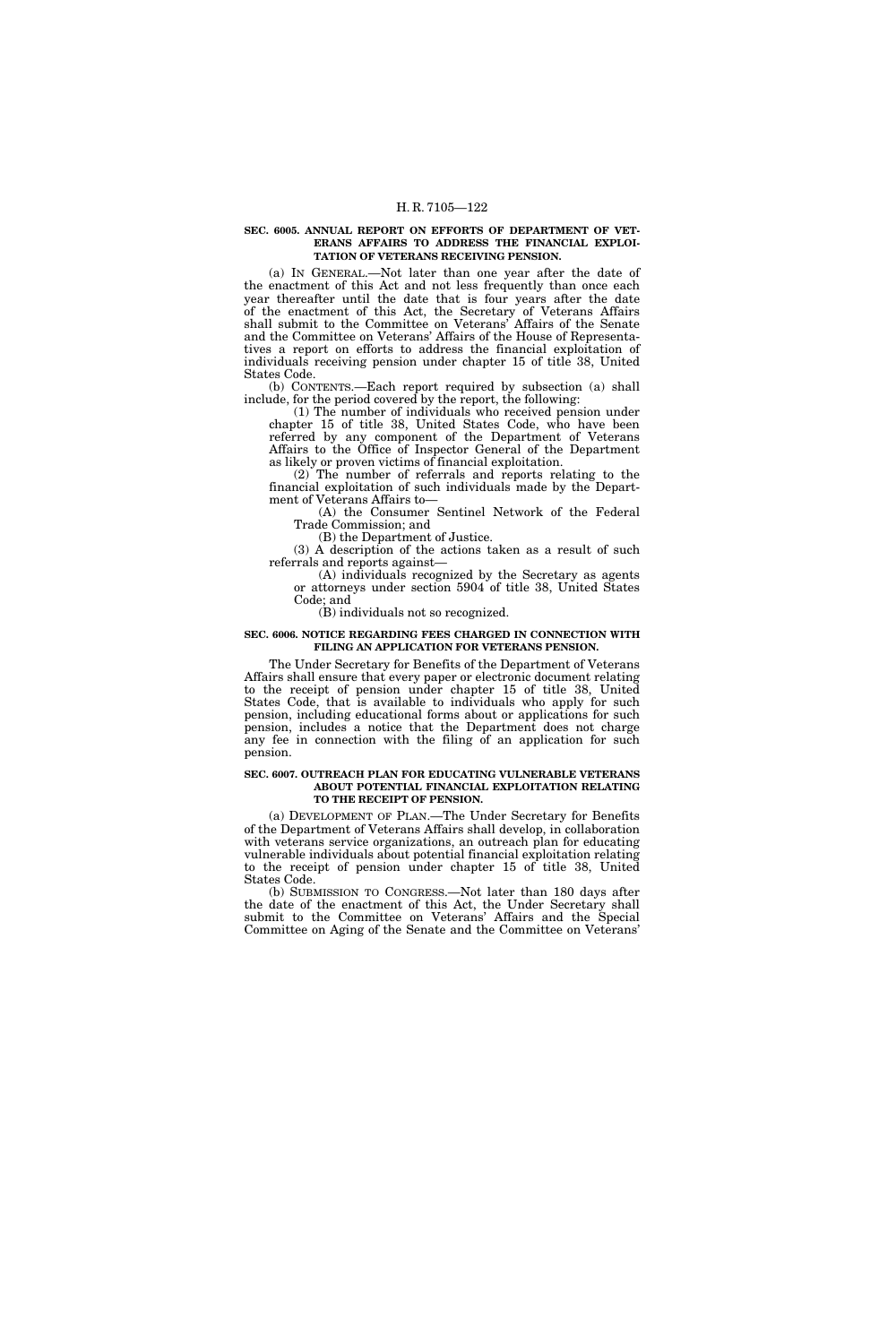Affairs of the House of Representatives the plan developed under subsection (a).

(c) VETERANS SERVICE ORGANIZATION DEFINED.—In this section, the term ''veterans service organization'' means an organization recognized by the Secretary of Veterans Affairs for the representation of veterans under section 5902 of title 38, United States Code.

# **TITLE VII—OTHER MATTERS**

# **Subtitle A—Administrative and Other Matters**

#### **SEC. 7001. MEDICAL EXAMINATION PROTOCOL FOR VOLUNTEER DRIVERS PARTICIPATING IN PROGRAM OF TRANSPOR-TATION SERVICES FOR VETERANS.**

Section 111A(b) of title 38, United States Code, is amended— (1) by inserting "(1)" before "The Secretary"; and

(2) by adding at the end the following new paragraph: " $(2)(A)$  Not later than 90 days after the date of the enactment of the Johnny Isakson and David P. Roe, M.D. Veterans Health Care and Benefits Improvement Act of 2020, the Secretary shall develop and establish a national protocol for the administration of medical examinations for volunteer drivers to participate in the program described in paragraph (1).

''(B) In developing the protocol required by subparagraph (A), the Secretary shall consult with such persons as the Secretary determines have an interest in the program described in paragraph  $(1).$ 

''(C)(i) The Secretary shall implement the protocol by first conducting a one-year pilot program using the protocol.

"(ii) After conducting the pilot program required by clause (i), the Secretary shall assess the pilot program and make such changes to the protocol as the Secretary considers appropriate. ''(iii) After making changes to the protocol under clause (ii), the Secretary shall implement the protocol in phases during the course of one year.''.

# **SEC. 7002. DEPARTMENT OF VETERANS AFFAIRS ADVISORY COM-MITTEE ON TRIBAL AND INDIAN AFFAIRS.**

(a) ESTABLISHMENT OF ADVISORY COMMITTEE.—

(1) IN GENERAL.—Subchapter III of chapter 5 of title 38, United States Code, is amended by adding at the end the following new section:

# **''§ 547. Advisory Committee on Tribal and Indian Affairs**

''(a) ESTABLISHMENT.—(1) The Secretary shall establish an advisory committee to provide advice and guidance to the Secretary on matters relating to Indian tribes, tribal organizations, and Native American veterans.

" $(2)$  The advisory committee established under paragraph  $(1)$ shall be known as the 'Advisory Committee on Tribal and Indian Affairs' (in this section referred to as the 'Committee').

''(3) The Committee shall facilitate, but not supplant, government-to-government consultation between the Department and Indian tribes or tribal organizations.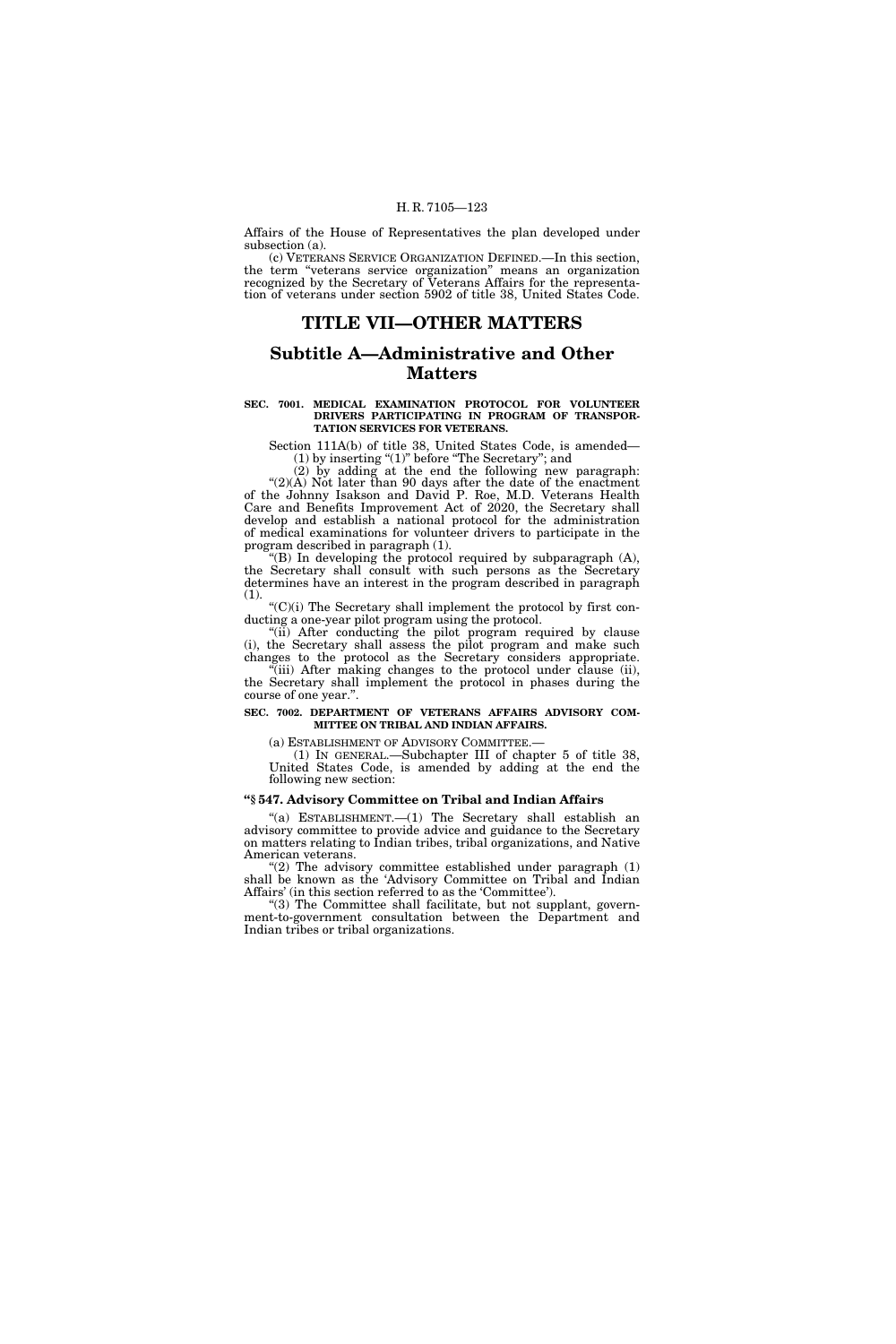"(4) The Secretary shall consult with Indian tribes or tribal organizations in developing a charter for the Committee.

"(b) MEMBERSHIP.  $\left(-1\right)$  The Committee shall be comprised of 15 voting members selected by the Secretary from among individuals nominated as specified under this subsection.

" $(2)$  In selecting members under paragraph  $(1)$ , the Secretary shall ensure that—

 $f(A)$  at least one member of each of the 12 service areas of the Indian Health Service is represented in the membership of the Committee nominated by Indian tribes or tribal organizations;

''(B) at least one member of the Committee represents the Native Hawaiian veteran community nominated by a Native Hawaiian Organization;

''(C) at least one member of the Committee represents urban Indian organizations nominated by a national urban Indian organization; and

''(D) not fewer than half of the members are veterans, unless the Secretary determines that an insufficient number of qualified veterans were nominated under paragraph (1).

" $(3)$  No member of the Committee may be an employee of the Federal Government.

"(c) TERMS; VACANCIES.—(1) A member of the Committee shall be appointed for a term of two years.

 $\sqrt[n]{(2)}$  The Secretary shall fill a vacancy in the Committee in the same manner as the original appointment within 180 days.

"(d) MEETINGS.— $(1)(A)$  Except as provided in subparagraph (B), the Committee shall meet in-person with the Secretary, or the Secretary's designee, not less frequently than twice each year and hold monthly conference calls as necessary.

''(B) During a public health emergency (as defined in section 20003 of the Coronavirus Aid, Relief, and Economic Security Act (Public Law 116–136)), meetings under subparagraph (A) may be conducted virtually.

''(2)(A) Representatives of relevant Federal agencies may attend meetings of the Committee and provide information to the Committee.

''(B) One representative of the Office of Tribal Government Relations of the Department shall attend at each meeting of the Committee.

''(C) Representatives attending meetings under this paragraph shall not be considered voting members of the Committee.

 $f(D)$  A representative attending a meeting or providing information under this paragraph may not receive additional compensation for services performed with respect to the Committee.

"(e)  $\text{SUBCOMMITIES.}$  (1) The Committee may establish subcommittees.

"(2) The Secretary may, in consultation with the Committee, appoint a member to a subcommittee established under paragraph (1) who is not a member of the Committee.

''(3) Such subcommittees may enhance the function of the Committee, but may not supersede the authority of the Committee or provide direct advice or work products to the Department.

''(f) DUTIES.—The duties of the Committee are as follows:

''(1) To advise the Secretary on ways the Department can improve the programs and services of the Department to better serve Native American veterans.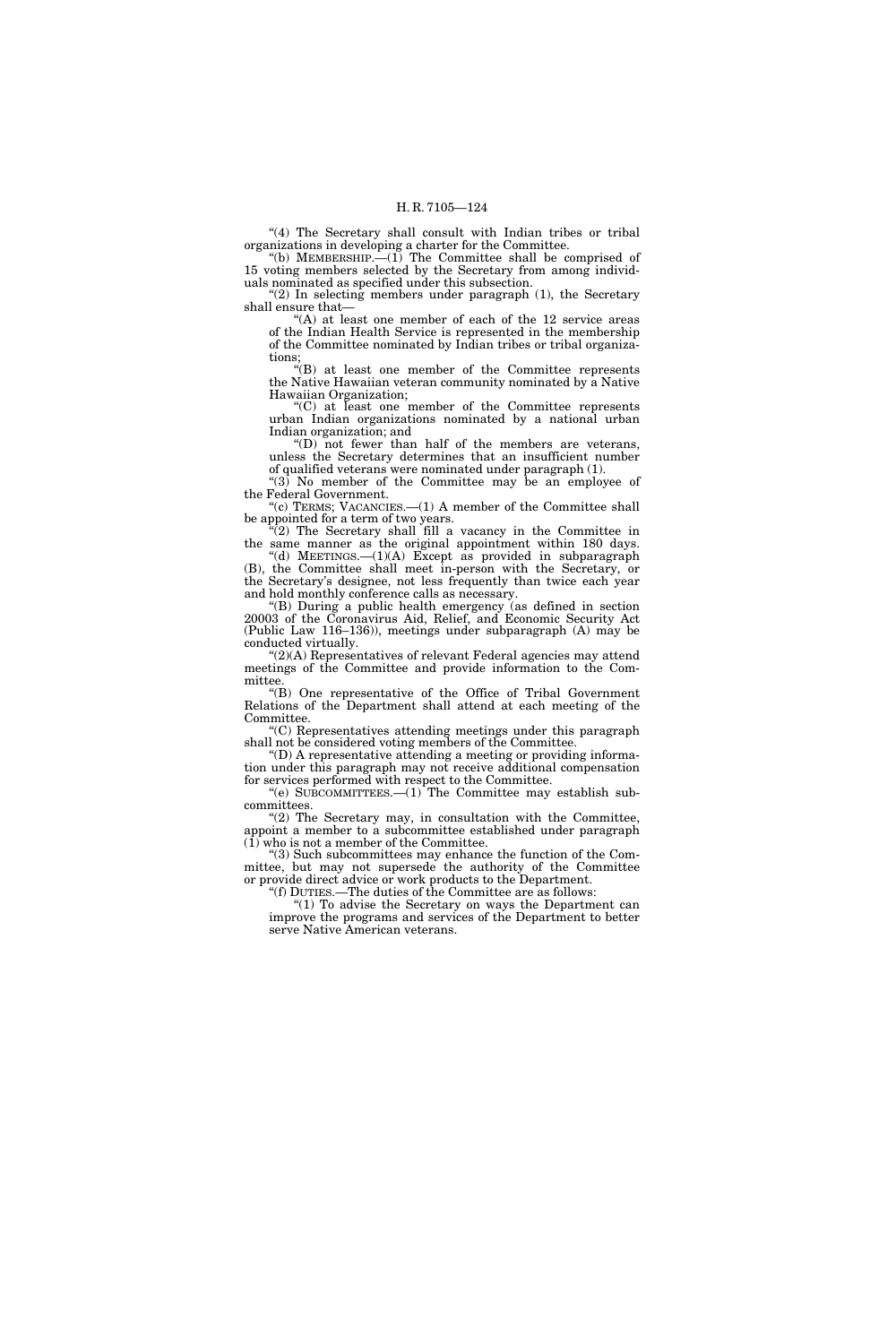" $(2)$  To identify for the Department evolving issues of relevance to Indian tribes, tribal organizations, and Native American veterans relating to programs and services of the Department.

''(3) To propose clarifications, recommendations, and solutions to address issues raised at tribal, regional, and national levels, especially regarding any tribal consultation reports.

"(4) To provide a forum for Indian tribes, tribal organizations, urban Indian organizations, Native Hawaiian organizations, and the Department to discuss issues and proposals for changes to Department regulations, policies, and procedures.

''(5) To identify priorities and provide advice on appropriate strategies for tribal consultation and urban Indian organizations conferring on issues at the tribal, regional, or national levels.

''(6) To ensure that pertinent issues are brought to the attention of Indian tribes, tribal organizations, urban Indian organizations, and Native Hawaiian organizations in a timely manner, so that feedback can be obtained.

 $(7)$  To encourage the Secretary to work with other Federal agencies and Congress so that Native American veterans are not denied the full benefit of their status as both Native Americans and veterans.

''(8) To highlight contributions of Native American veterans in the Armed Forces.

''(9) To make recommendations on the consultation policy of the Department on tribal matters.

''(10) To support a process to develop an urban Indian organization confer policy to ensure the Secretary confers, to the maximum extent practicable, with urban Indian organizations.

"(11) To conduct other duties as recommended by the Committee.

''(g) REPORTS.—(1) Not less frequently than once each year, the Committee shall submit to the Secretary and the appropriate committees of Congress such recommendations as the Committee may have for legislative or administrative action for the upcoming year.

''(2) Not later than 90 days after the date on which the Secretary receives a recommendation under paragraph (1), the Secretary shall submit to the appropriate committees of Congress a written response to the recommendation.

''(3) Not less frequently than once every two years, the Committee shall submit to the Secretary and the appropriate committees of Congress a report describing the activities of the Committee during the previous two years.

"(4) The Secretary shall make publicly available on an Internet website of the Department—

"(A) each recommendation the Secretary receives under paragraph (1);

''(B) each response the Secretary submits under paragraph (2); and

''(C) each report the Secretary receives under paragraph (3).

''(h) COMMITTEE PERSONNEL MATTERS.—A member of the Committee shall be allowed travel expenses, including per diem in lieu of subsistence, at rates authorized for an employee of an agency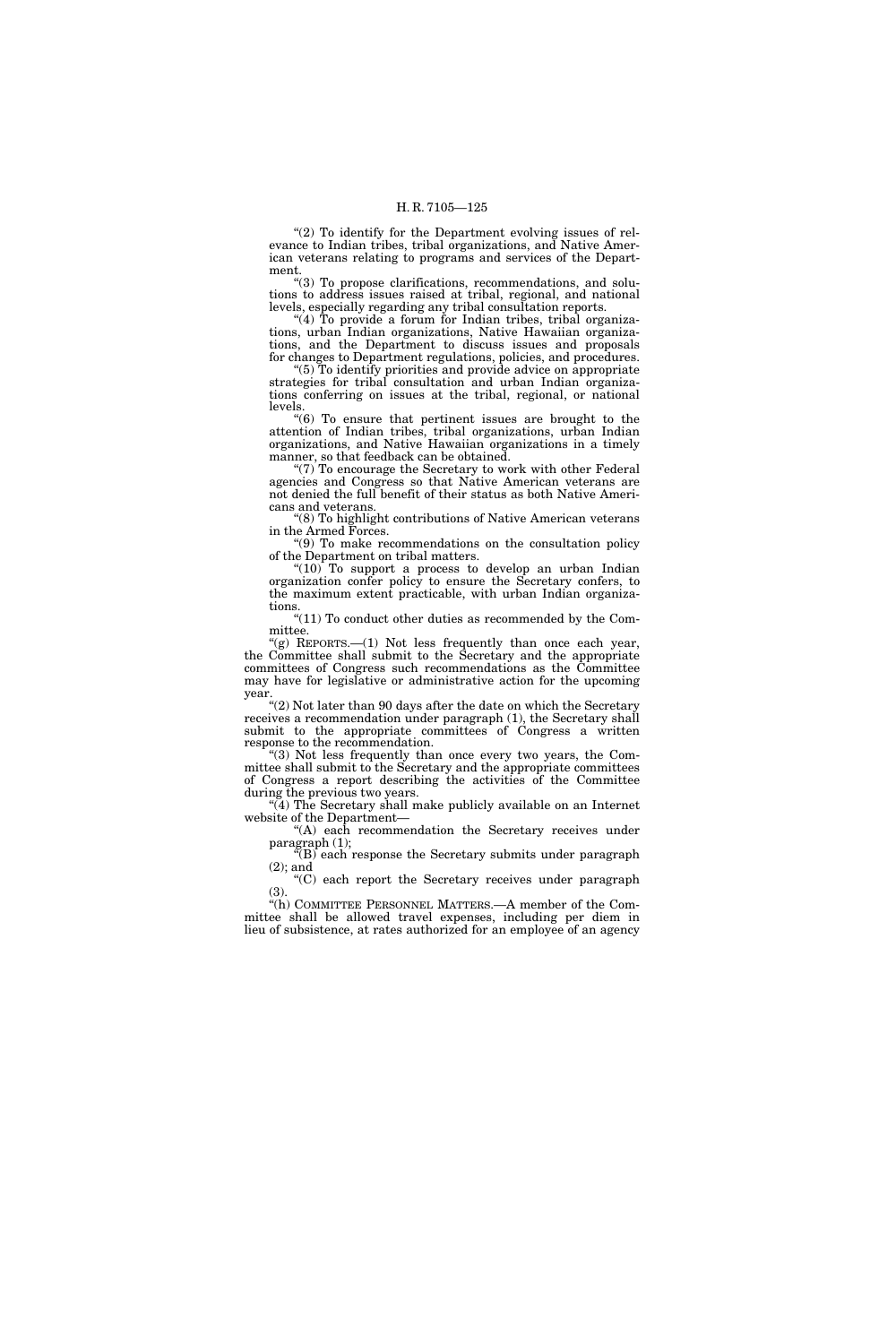under subchapter I of chapter 57 of title 5 while away from the home or regular place of business of the member in the performance of the duties of the Committee.

''(i) FEDERAL ADVISORY COMMITTEE ACT EXEMPTION.—Section 14 of the Federal Advisory Committee Act (5 U.S.C. App.) shall not apply to the Committee.

''(j) DEFINITIONS.—In this section:

" $(1)$  The term 'appropriate committees of Congress' means— ''(A) the Committee on Veterans' Affairs and the Committee on Indian Affairs of the Senate; and

''(B) the Committee on Veterans' Affairs and the Committee on Natural Resources of the House of Representatives.

" $(2)$  The term 'Indian tribe' has the meaning given such term in section 4 of the Indian Self-Determination and Education Assistance Act (25 U.S.C. 5304).

"(3) The term 'Native Hawaiian organization' means any organization that—

'(A) serves the interests of Native Hawaiians;

"(B) has Native Hawaiians in substantive and policymaking positions within the organization;

''(C) has demonstrated experience working with Native Hawaiian veterans; and

''(D) shall include the Office of Hawaiian Affairs.

"(4) The term 'Native American veteran' has the meaning given such term in section 3765 of this title.

"(5) The term 'Office of Hawaiian Affairs' means the Office of Hawaiian Affairs established by the constitution of the State of Hawaii."

"(6) The term 'tribal organization' has the meaning given such term in section 3765 of this title.

''(7) The term 'urban Indian organization' has the meaning given such term in section 4 of the Indian Health Care Improvement Act (25 U.S.C. 1603).".

(2) CLERICAL AMENDMENT.—The table of sections at the beginning of chapter 5 of such title is amended by inserting after the item relating to section 546 the following new item:

"547. Advisory Committee on Tribal and Indian Affairs.".

(b) DEADLINE FOR ESTABLISHMENT.—The Secretary of Veterans Affairs shall establish the advisory committee required by section 547 of title 38, United States Code, as added by subsection (a)(1), not later than 180 days after the date of the enactment of this Act.

(c) DEADLINE FOR INITIAL APPOINTMENTS.—Not later than 90 days after the date on which the Secretary establishes the advisory committee required by such section, the Secretary shall appoint members under subsection  $(b)(1)$  of such section.

(d) INITIAL MEETING.—Not later than 90 days after the date on which the Secretary establishes the advisory committee required by such section, such advisory committee shall hold its first meeting. (e) REPORT ON RELATION TO OFFICE OF TRIBAL AND GOVERN-MENT RELATIONS.—

(1) IN GENERAL.—Not later than two years after the date of the first meeting held by the advisory committee required by such section, the Secretary shall submit to Congress a report on whether and to what extent the activities of the advisory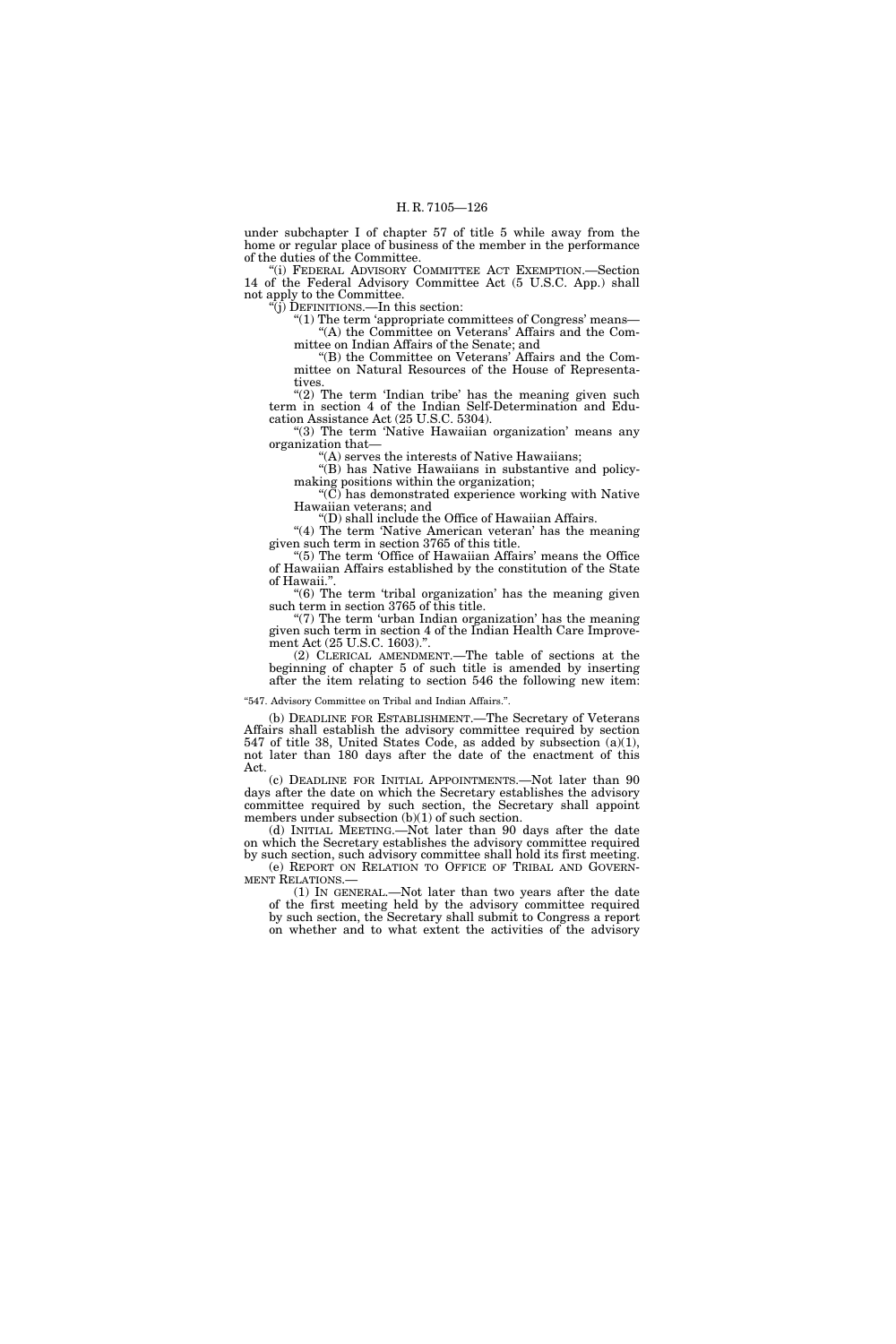committee improve the function of the Office of Tribal and Government Relations of the Department of Veterans Affairs, aid the decisions of the Secretary, and whether and to what extent the activities of the advisory committee duplicate function of the Department performed before the enactment of this Act.

(2) REVIEW BY ADVISORY COMMITTEE.—The Secretary shall—

(A) give the advisory committee an opportunity to review the report required by paragraph (1) before submitting the report under such paragraph; and

(B) include in the report submitted under such paragraph such comments as the advisory committee considers appropriate regarding the views of the advisory committee with respect to the report.

#### **SEC. 7003. PREFERENCE FOR OFFERORS EMPLOYING VETERANS.**

(a) IN GENERAL.—Subchapter II of chapter 81 of title 38, United States Code, is amended by adding after section 8128 the following new section:

# **''§ 8129. Preference for offerors employing veterans**

"(a) PREFERENCE.— $(1)$  In awarding a contract for the procurement of goods or services, the Secretary may give a preference to offerors that employ veterans on a full-time basis.

"(2) The Secretary shall determine such preference based on the percentage of the full-time employees of the offeror who are veterans.

"(b) ENFORCEMENT PENALTIES FOR MISREPRESENTATION. $-(1)$ Any offeror that is determined by the Secretary to have willfully and intentionally misrepresented the veteran status of the employees of the offeror for purposes of subsection (a) may be debarred from contracting with the Department for a period of not less than five years.

"(2) If the Secretary carries out a debarment under paragraph (1), the Secretary shall—

''(A) commence debarment action against the offeror by not later than 30 days after determining that the offeror willfully and intentionally misrepresented the veteran status of the employees of the offeror as described in paragraph (1); and

''(B) complete debarment actions against such offeror by not later than 90 days after such determination.

"(3) The debarment of an offeror under paragraph (1) includes the debarment of all principals in the offeror for a period of not less than five years.''.

(b) CLERICAL AMENDMENT.—The table of sections at the beginning of chapter 81 of such title is amended by inserting after the item relating to section 8128 the following new item:

''8129. Preference for offerors employing veterans.''.

#### **SEC. 7004. EXTENSION OF CERTAIN EMPLOYMENT AND REEMPLOY-MENT RIGHTS TO MEMBERS OF THE NATIONAL GUARD WHO PERFORM STATE ACTIVE DUTY.**

Section 4303 of title 38, United States Code, is amended— (1) in paragraph (13), by inserting ''State active duty for a period of 14 days or more, State active duty in response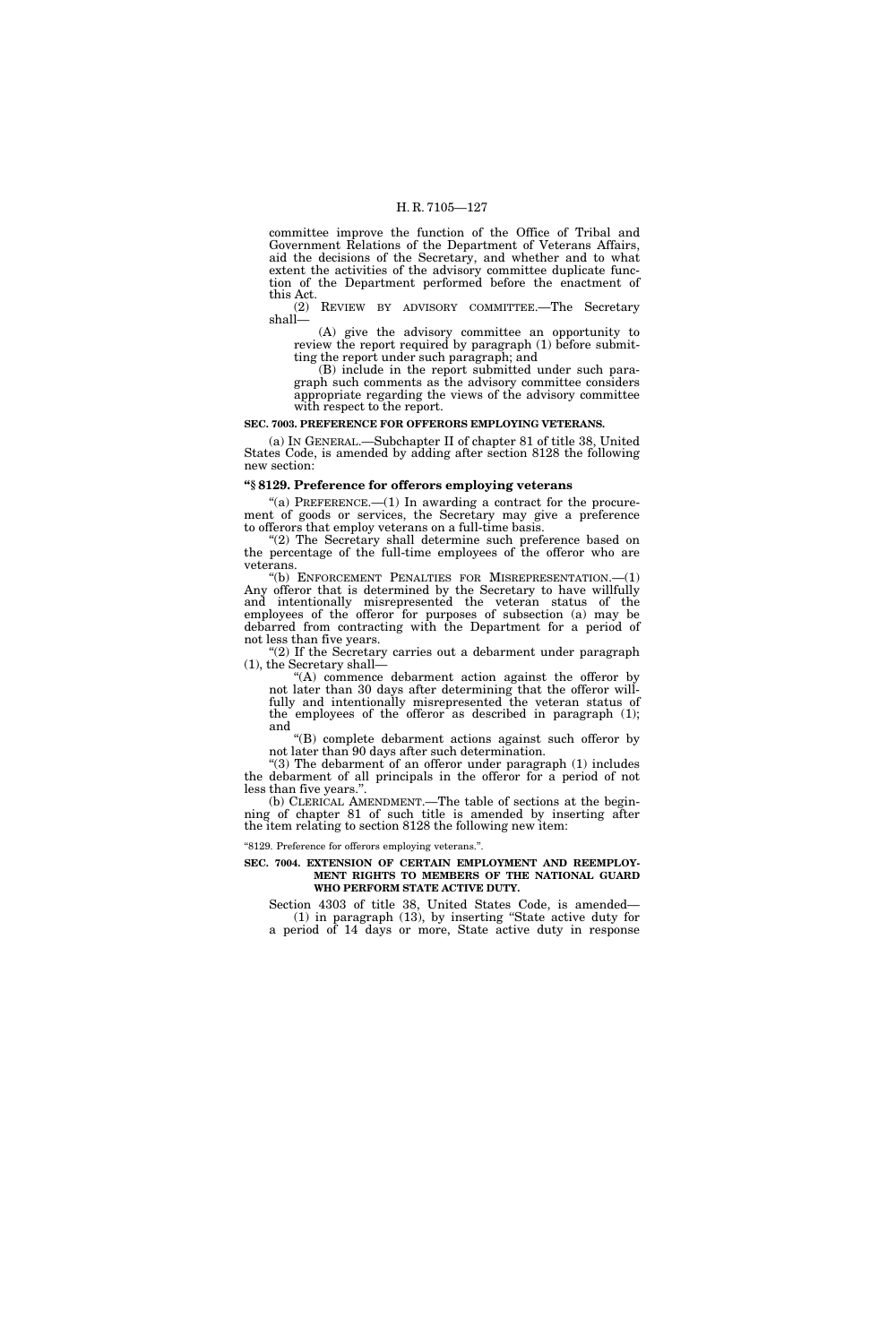to a national emergency declared by the President under the National Emergencies Act (50 U.S.C. 1601 et seq.), State active duty in response to a major disaster declared by the President under section 401 of the Robert T. Stafford Disaster Relief and Emergency Assistance Act (42 U.S.C. 5170)," after "fulltime National Guard duty,'';

(2) by redesignating paragraph (15) as paragraph (16); and

(3) by inserting after paragraph (14) the following new paragraph (15):

 $(15)$  The term 'State active duty' means training or other duty, other than inactive duty, performed by a member of the National Guard of a State—

 $(A)$  not under section 502 of title 32 or under title 10;

''(B) in service to the Governor of a State; and ''(C) for which the member is not entitled to pay from the Federal Government.''.

# **SEC. 7005. REPAYMENT OF MISUSED BENEFITS.**

(a) IN GENERAL.—Section 6107(b) of title 38, United States Code, is amended—

(1) in paragraph (1), by striking ''In any case in which a fiduciary described in paragraph (2)'' and inserting ''In any case not covered by subsection  $(a)$  in which a fiduciary"

(2) by striking paragraph (2); and

(3) by redesignating paragraph (3) as paragraph (2).

(b) APPLICATION.—The amendments made by subsection (a) shall apply with respect to any determination by the Secretary of Veterans Affairs made on or after the date of the enactment of this Act regarding the misuse of benefits by a fiduciary.

# **SEC. 7006. EXEMPTION OF CERTAIN TRANSFERS.**

Section 7364(b)(1) of title 38, United States Code, is amended by adding at the end the following new sentence: ''Any amounts so transferred after September 30, 2016, shall be available without regard to fiscal year limitations, notwithstanding section 1535(d) of title 31.''.

#### **SEC. 7007. REPORT AND PLANNED ACTIONS OF THE SECRETARY OF VETERANS AFFAIRS TO ADDRESS CERTAIN HIGH-RISK AREAS OF THE DEPARTMENT OF VETERANS AFFAIRS.**

(a) REPORT REQUIRED.—Not later than 180 days after the date of the enactment of this Act, the Secretary of Veterans Affairs, in consultation with the Comptroller General of the United States, shall submit to the Committees on Veterans' Affairs of the Senate and House of Representatives a report outlining the plan the Secretary has developed and the actions the Secretary has taken to address the areas of concern identified by the Comptroller General for the Department of Veterans Affairs in the 2019 High-Risk List of the Government Accountability Office (GAO–19–157SP) regarding—

(1) acquisition management; and

(2) managing risks and improving health care.

(b) ELEMENTS.—The report under subsection (a) shall include each of the following:

(1) Root causes of the areas of concern described in paragraphs (1) and (2) of subsection (a).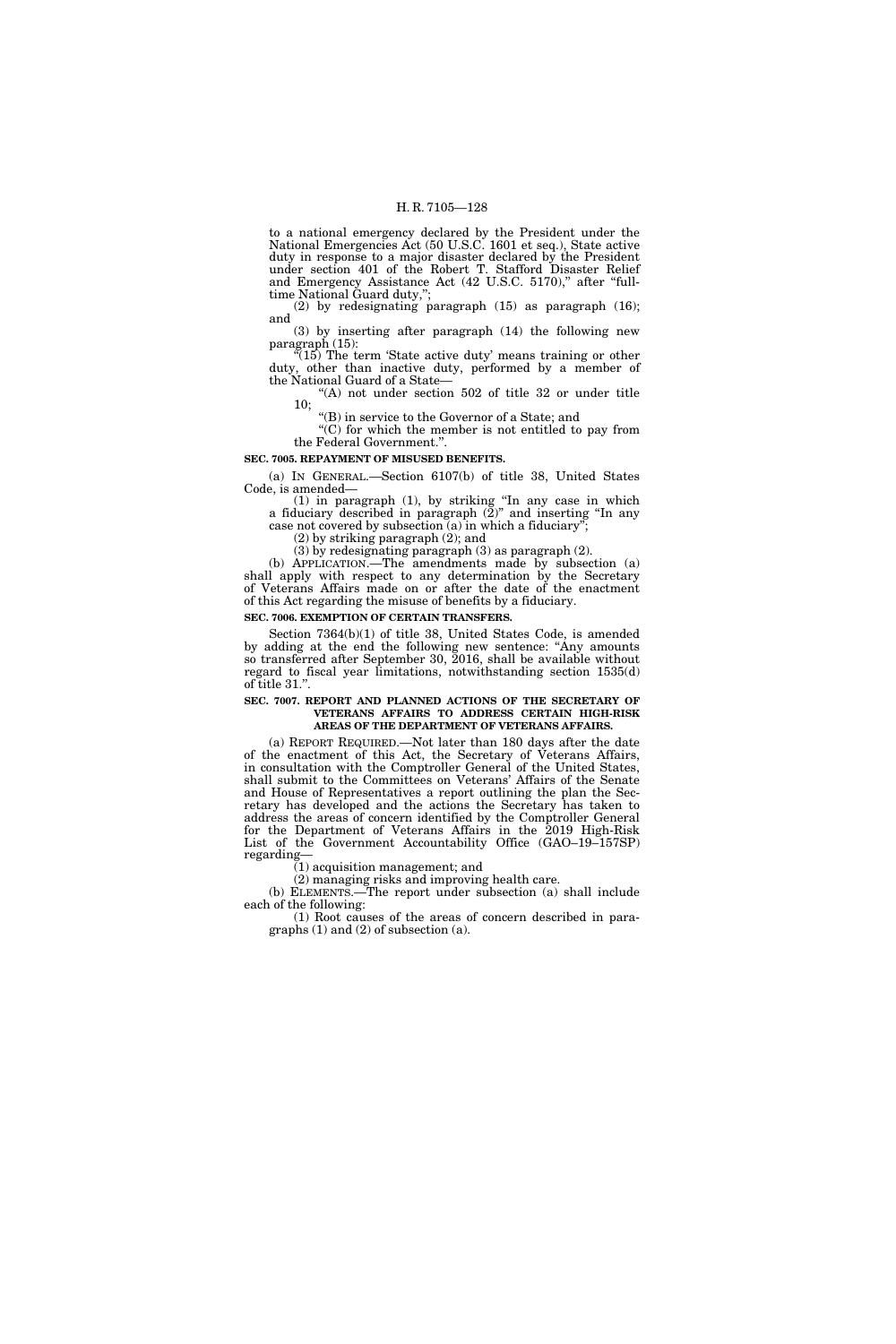(2) Corrective actions and specific steps to address each root cause, including—

 $(A)$  the progress of the Secretary in implementing those actions and steps; and

(B) timelines and milestones the Secretary determines feasible to complete each corrective action.

(3) Resources the Secretary determines are necessary to implement corrective actions, including—

(A) funding; (B) stakeholders;

(C) technology; and

(D) senior officials responsible for implementing the corrective actions and reporting results.

(4) Metrics for assessing progress in addressing the areas of concern described in paragraphs (1) and (2) of subsection (a).

(5) Key outcomes that demonstrate progress in addressing the areas of concern described in paragraphs (1) and (2) of subsection (a).

(6) Obstacles to implementation of the plan that the Secretary identifies.

(7) Recommendations of the Secretary regarding legislation or funding the Secretary determines necessary to implement the plan.

(8) Any other information the Secretary determines is relevant to understanding the progress of the Department toward the removal of the areas of concern from the High Risk List. (c) ANNUAL UPDATES.—

(1) UPDATE REQUIRED.—Not less than once each year during the implementation period under paragraph (2), the Secretary shall submit to Congress an update regarding implementation of each element of the plan under subsection (b).

(2) IMPLEMENTATION PERIOD.—The implementation period described in this paragraph begins on the date on which the Secretary submits the report required under subsection (a) and ends on the earlier of the following dates:

(A) The date on which the Comptroller General removes the last area of concern for the Department from the most recent High-Risk List of the Government Accountability Office.

(B) The date that is 8 years after the date on which the Secretary submits the plan required under subsection (a).

#### **SEC. 7008. ANNUAL REPORT BY SECRETARY OF VETERANS AFFAIRS ON IMPLEMENTATION OF PRIORITY RECOMMENDATIONS OF COMPTROLLER GENERAL OF THE UNITED STATES PERTAINING TO DEPARTMENT OF VETERANS AFFAIRS.**

(a) ANNUAL REPORT REQUIRED.—Not later than 270 days after the date of the enactment of this Act, and not less than once during each of the subsequent 3 years, the Secretary of Veterans Affairs shall submit to the Committees on Veterans' Affairs of the Senate and House of Representatives and to the Comptroller General of the United States a report on the implementation of priority recommendations of the Comptroller General that pertain to the Department of Veterans Affairs.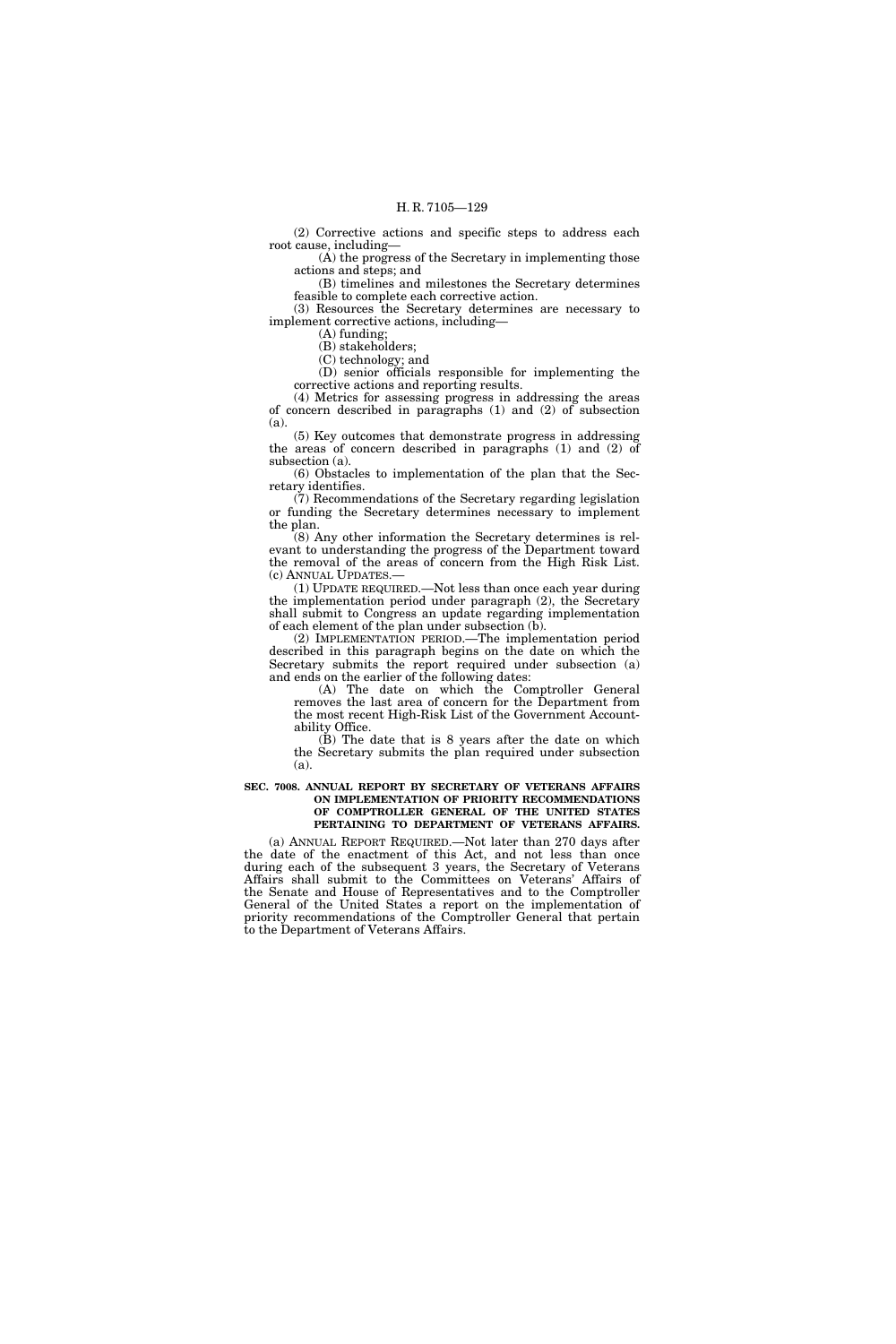(b) CONTENTS.—Each report submitted under subsection (a) shall include, for the period covered by the report, the following:

(1) The progress of the Secretary in implementing all open priority recommendations of the Comptroller General for the Department of Veterans Affairs.

(2) An explanation for each instance where the Secretary has decided not to implement, or has not fully implemented, an open priority recommendation of the Comptroller General for the Department.

(3) A summary of the corrective actions taken and remaining steps the Secretary plans to take to implement open priority recommendations of the Comptroller General.

(c) SUPPLEMENT NOT SUPPLANT CERTAIN REQUIRED REPORTS OR WRITTEN STATEMENTS.—The report under this section shall not be construed to supplant any report or written statement required under section 720 of title 31, United States Code.

# **SEC. 7009. CLARIFICATION OF METHODS USED TO MONITOR COMPLI-ANCE WITH CERTAIN LIMITATIONS ON SUBCON-TRACTING.**

Section 8127(k)(3)(A) of title 38, United States Code, is amended by striking "and any other" and inserting "or any other".

# **SEC. 7010. DEPARTMENT OF VETERANS AFFAIRS REQUIREMENT TO PROVIDE CERTAIN NOTICE TO PERSONS FILING CLAIMS FOR DAMAGE, INJURY, OR DEATH ON STANDARD FORM 95.**

Not later than 90 days after the date on which a person submits to the Secretary of Veterans Affairs a claim for damage, injury, or death on Standard Form 95, or any successor form, the Secretary shall provide to such person notice of each of the following:

(1) The benefit of obtaining legal advice concerning such claim.

(2) The employment status of any individual listed on the form.

(3) If the claim involves a contractor that entered into an agreement with the Secretary, the importance of obtaining legal advice as to the statute of limitations regarding the claim in the State in which the claim arose.

# **Subtitle B—Matters Relating to the Chief Financial Officer of Department of Veterans Affairs**

# **SEC. 7101. DEFINITIONS.**

In this subtitle:

(1) APPROPRIATE CONGRESSIONAL COMMITTEES.—The term ''appropriate congressional committees'' means the Committees on Veterans' Affairs of the Senate and the House of Representatives and the Committees on Appropriations of the Senate and the House of Representatives.

(2) SUBORDINATE CHIEF FINANCIAL OFFICER.—The term ''subordinate chief financial officer''—

(A) includes—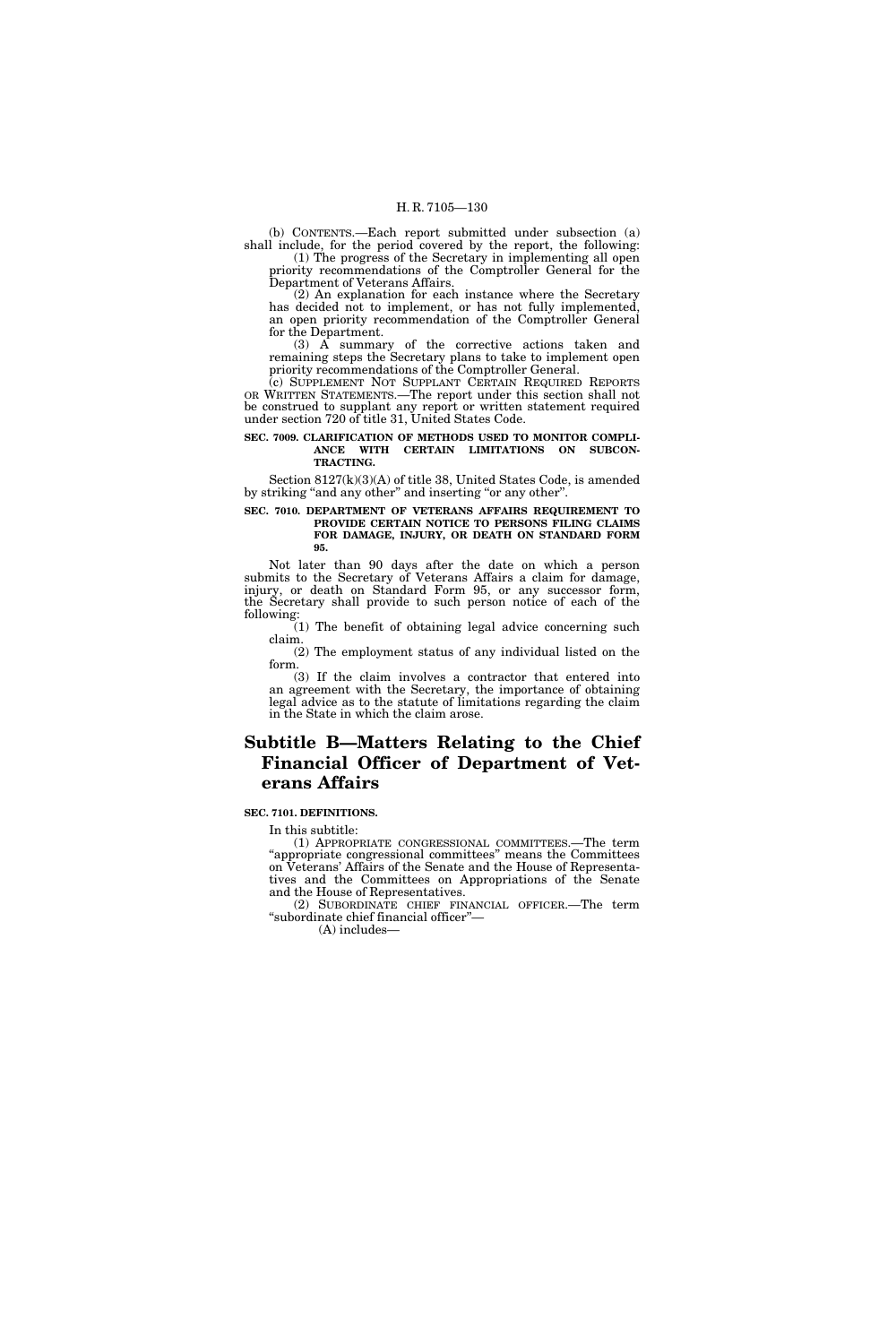(i) the chief financial officer of the Veterans Health Administration, the chief financial officer of the Office of Community Care within the Veterans Health Administration, and all chief financial officers of Veterans Integrated Service Networks within the Veterans Health Administration;

(ii) the chief financial officer of the Veterans Benefits Administration and all chief financial officers of organizational subdivisions representing business lines within the Veterans Benefits Administration;

(iii) the chief financial officer of the National Cemetery Administration; and

(iv) the chief financial officer of the Office of Information and Technology; and

(B) does not include the Inspector General.

#### **SEC. 7102. PLANS FOR ADDRESSING MATERIAL WEAKNESSES AND PRO-VIDING SUFFICIENT AUTHORITY TO CHIEF FINANCIAL OFFICER OF DEPARTMENT OF VETERANS AFFAIRS.**

Not later than 180 days after the date of the enactment of

this Act, and annually thereafter for each of the three subsequent years, the Secretary of Veterans Affairs, acting through the Chief Financial Officer of the Department of Veterans Affairs, shall submit to the appropriate congressional committees

(1) an action plan, including steps, related timelines, costs, progress, status of implementation, and any updates for fully addressing the material weaknesses of the Department discussed in the Management's Discussion and Analysis section of the financial statements of the Department submitted to Congress under section 3515 of title 31, United States Code for the year preceding the year during which the report is submitted; and

(2) a plan outlining the steps the Secretary plans to take to address the recommendations of auditors related to entitylevel internal controls and to provide sufficient authority to the Chief Financial Officer of the Department to carry out the requirements of section 902 of title 31, United States Code.

#### **SEC. 7103. CHIEF FINANCIAL OFFICER ATTESTATION.**

Concurrent with the submittal to Congress of the President's budget request under section 1105 of title 31, United States Code, for fiscal year 2022 and each of the next three subsequent fiscal years, the Chief Financial Officer of the Department of Veterans affairs shall submit to the appropriate congressional committees each of the following:

(1) A certification of the responsibility of the Chief Financial Officer for internal financial controls of the Department.

(2) An attestation that the Chief Financial Officer has collaborated sufficiently with the subordinate chief financial officers of the Department to be confident in the financial projections included the budget request and supporting materials.

#### **SEC. 7104. CHIEF FINANCIAL OFFICER RESPONSIBILITY FOR SUBORDI-NATE CHIEF FINANCIAL OFFICERS.**

(a) IN GENERAL.—In accordance with the responsibilities of the Chief Financial Officer of the Department of Veterans Affairs for the recruitment, selection, and training of personnel to carry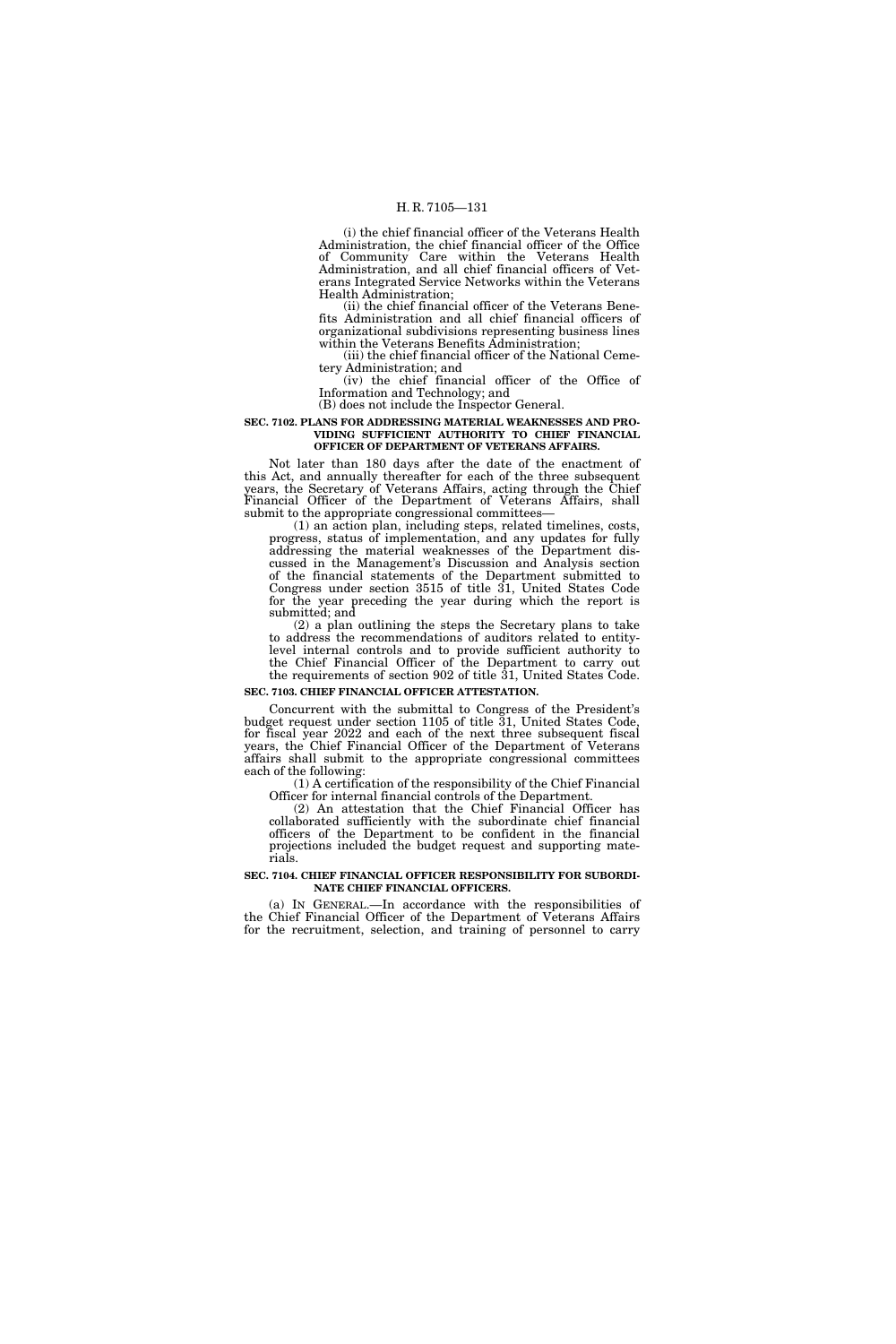out agency financial management functions pursuant to section 902(a)(5)(C) of title 31, United States Code, the Chief Financial Officer or the designee of the Chief Financial Officer within the Office of Management of the Department shall—

(1) participate in the interview and selection panels of all subordinate chief financial officers; and

(2) give input into the performance plans and performance evaluations of all subordinate chief financial officers.

(b) TERMINATION.—The requirements under subsection (a) shall terminate on the date that is five years after the date of the enactment of this Act.

# **Subtitle C—Servicemembers Civil Relief**

#### **SEC. 7201. CLARIFICATION OF DELIVERY OF NOTICE OF TERMINATION OF LEASES OF PREMISES AND MOTOR VEHICLES FOR PURPOSES OF RELIEF UNDER SERVICEMEMBERS CIVIL RELIEF ACT.**

(a) IN GENERAL.—Section 305(c)(2) of the Servicemembers Civil Relief Act  $(50 \text{ U.S.C. } 3955(c)(2))$  is amended—

(1) in subparagraph  $(B)$ , by striking "or" at the end;

(2) in subparagraph (C), by striking the period and inserting "; or"; and

(3) by adding at the end the following new subparagraph: ''(D) by electronic means, including—

 $\dddot{\mathbf{u}}$ ) the direct delivery of material to an electronic address designated by the lessor (or the lessor's grantee) or the lessor's agent (or the agent's grantee);

"(ii) the posting of material to a website or other internet or electronic-based information repository to which access has been granted to the lessee, the lessor (or the lessor's grantee), or the lessor's agent (or the agent's grantee); and

''(iii) other electronic means reasonably calculated to ensure actual receipt of the material by the lessor (or the lessor's grantee) or the lessor's agent (or the agent's grantee).

(b) EFFECTIVE DATE.—The amendments made by subsection (a) shall apply to delivery of notice of lease terminations on or after the date the enactment of this Act.

**SEC. 7202. TECHNICAL CORRECTION REGARDING EXTENSION OF LEASE PROTECTIONS FOR SERVICEMEMBERS UNDER STOP MOVEMENT ORDERS IN RESPONSE TO LOCAL, NATIONAL, OR GLOBAL EMERGENCY.** 

(a) IN GENERAL.—Section 305(b) of the Servicemembers Civil Relief Act (50 U.S.C. 3955(b)), as amended by Public Law 116– 158, is further amended—

(1) in paragraph  $(1)(C)(ii)$ , by striking "Secretary of Defense'' and inserting ''Secretary concerned''; and

(2) in paragraph (2)(C)(ii), by striking ''Secretary of Defense'' and inserting ''Secretary concerned''.